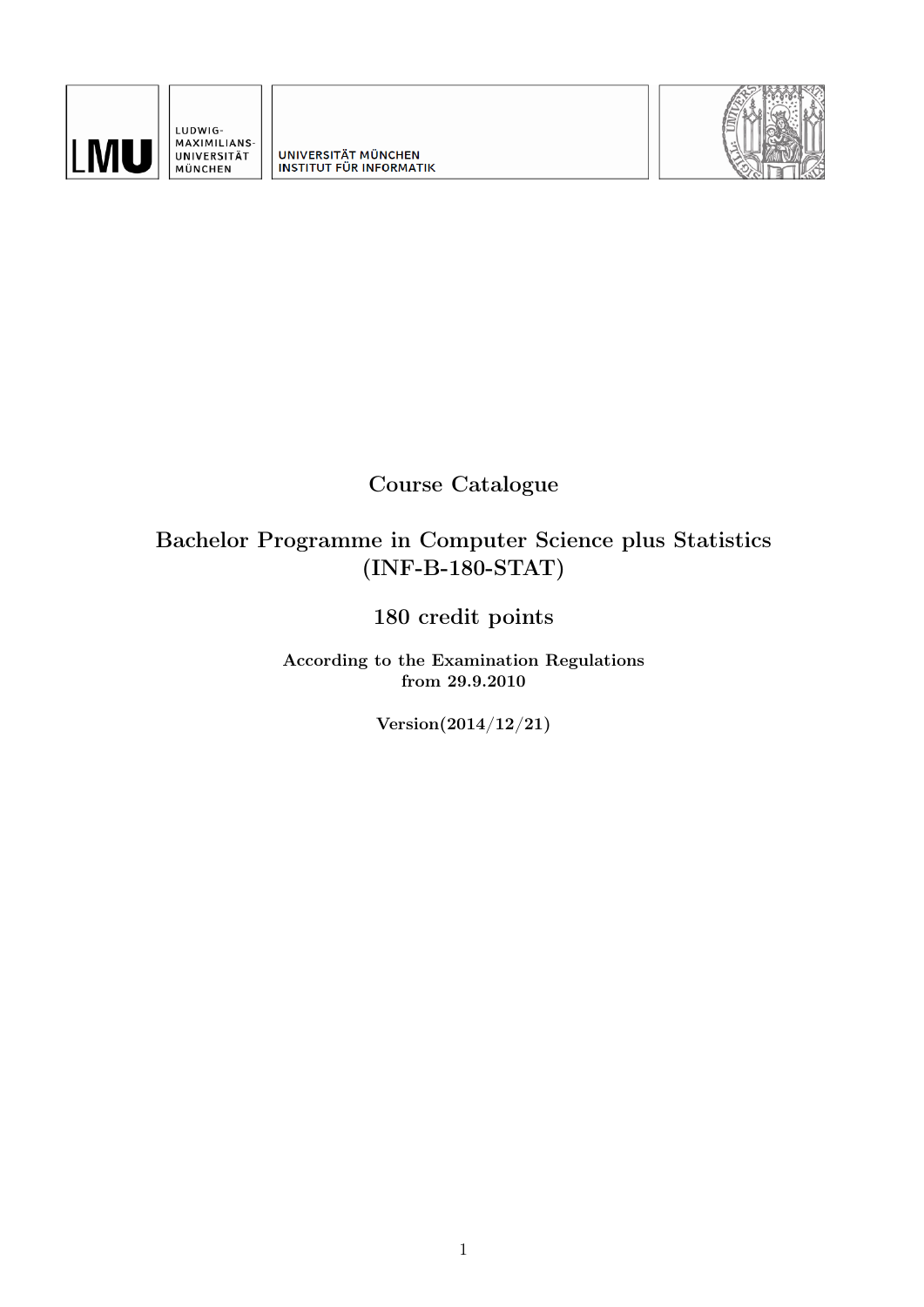#### About the Programme of Studies

The Bachelor programme in computer science plus statistics prepares students for the professional practice in the field of computer science in application, manufacturing, research and teachingrelated activities. The goal of the training is to develop the fundamentals of the subject in theoretical and practical aspects. The ability is to be developed to independently recognize and solve a variety of problems in information processing. Students acquire knowledge and methods in the central areas of computer science based on formal foundations. Moreover, with a wide variety of minor subjects, the programme is very application oriented. Upon completion of training the students should have knowledge about properties of information processing and the possibilities to describe them with formal methods. They should know about the structures and modes of action of information processing systems. In cooperation with the users they must be able to analyse complex tasks, formulated in the language of the application area, structure it, abstractly formulate, and present it in a way suitable to submit it to a mechanical solution. Of particular importance is the ability to adapt to changing application areas to adapt to the changing conditions of the practice of information processing, and to participate actively in the changes of the IT-world. The bachelor programme, among other things, lays the foundation for a research-oriented improvement of knowledge and skills in the master programme.

The core Computer Science part of the programme covers the main topics in this field, programming (Java and Haskell) together with Software Engineering, Theoretical Computer Science (formal languages, computability, complexity theory, logic, algorithms and data structures), Database Technology (relational databases, index structures, data mining), Computer Architecture, Operating System, Computer Networks and Mobile Systems, Web-technology. A significant part of the basic courses is a practical training where small teams of students have to implement a complex piece of software.

Most modules are compulsory. However, there are two so-called "special topics" modules. In the two with 6 credit points assessed modules, students can choose from a wide range of in-depth courses in Computer Science, Media Informatics and Bioinformatics. The concrete contents of the courses may vary from semester to semester. They are usually determined by the current research of teaching staff and thus serve the implementation of the principle of research orientation in teaching: By taking courses in the field of in-depth topics, students are introduced to current research questions and gain insight into the development of the research area. In order to promote excellent students, students in the Bachelor programme are already offered the possibility to visit courses that are especially designed for master students (- the descriptions of these modules contain information about the prerequisits for visiting them as a Bachelor student). The achievable level of competence includes the ability to collaborate with the Master students and thereby to be able to make the first valuable contributions.

In addition to the core curriculum in computer science students choose from an extensive list of modules from statistics. The overall level of education in mathematics and statistics corresponds to approximately the mathematical foundation in mathematics which all the computer science students get, plus additional training in the scope of a normal minor subject. Nine further credits have to be acquired from an offer of (more or less) soft skill modules, (ethics, legislation, personal and social competence, IT-competence, tutoring jobs etc.). The Bachelor thesis in the last semester earns 12 credits plus 3 credits for the final presentation. All in all the Bachelor programme lasts six semesters and requires the students to acquire 180 credit points. The final mark is obtained separately from the ECTS-weighted marks of the module. Modules with 30 credits in total where the student got the worst marks are ignored when computing the final grade.

#### Start of studies: WiSe, SoSe.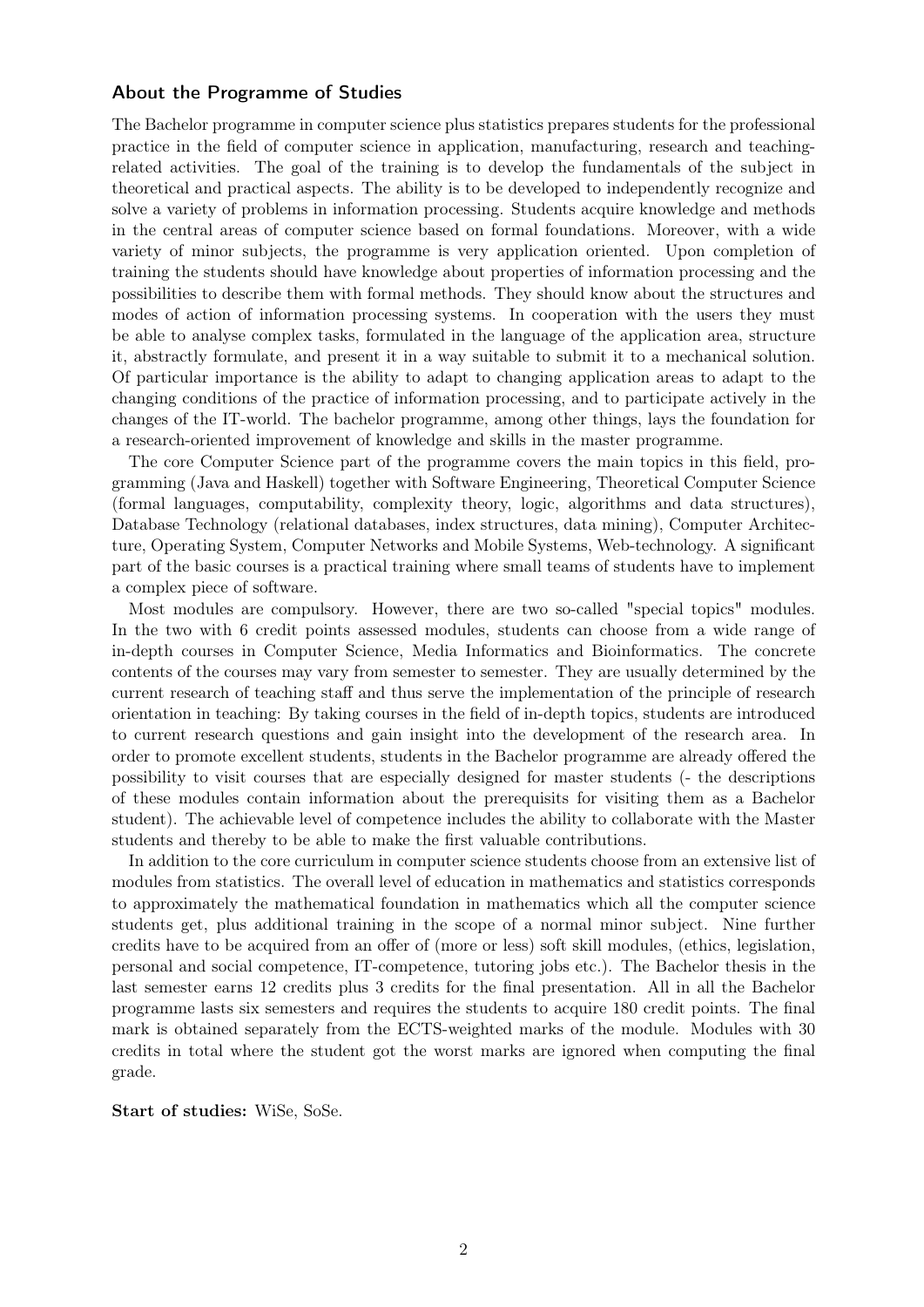## [1 Explanations](#page-3-0) 4

| $\mathbf{2}$ | <b>Regular Modules</b>                                                                                     | 5               |
|--------------|------------------------------------------------------------------------------------------------------------|-----------------|
|              | 2.1                                                                                                        | $6\phantom{.}6$ |
|              | 2.2<br>P 2: Analysis for Computer Scientists and Statisticians (MA-AnIS)                                   | 9               |
|              | P 3: Linear Algebra for Computer Scientists (MA-LinAlgICS)<br>2.3                                          | 11              |
|              | P 4: Introduction to Descriptive Statistics (STAT-EDS)<br>2.4                                              | 13              |
|              | 2.5                                                                                                        | 15              |
|              | 2.6                                                                                                        | 18              |
|              | P 7: Logic and Discrete Structures (INF-LDS)<br>2.7                                                        | 21              |
|              | P 8: Introduction to Probability Calculus and Inductive Statistics (STAT-EWIDS)<br>2.8                     | $23\,$          |
|              | $P$ 9: Operating Systems (INF-BS) $\ldots \ldots \ldots \ldots \ldots \ldots \ldots \ldots$<br>2.9         | 25              |
|              |                                                                                                            | 28              |
|              | 2.11 P 11: Algorithms and Data Structures (INF-AlDs)                                                       | 30              |
|              | 2.12 P 12: Formal Languages and Complexity Theory (INF-FSK)                                                | 34              |
|              | 2.13 P 13: Computer Networks and Distributed Systems (INF-RVS)                                             | 37              |
|              | 2.14 P 14: Bachelorseminar (INF-Sem) $\ldots \ldots \ldots \ldots \ldots \ldots \ldots \ldots \ldots$      | 39              |
|              | 2.15 P 15: Linear Models (STAT-LinMod)                                                                     | 41              |
|              |                                                                                                            | 43              |
|              |                                                                                                            | 45              |
|              |                                                                                                            | 47              |
|              | 2.19 P 19: Special Topics for Bachelor II (INF-B-VT2)                                                      | 49              |
|              | 2.20 P 20: Selected Topics of Applied Statistics (STAT-AGAS)                                               | 51              |
|              | 2.21 P 21: Formal Specification and Verification (INF-FSV)                                                 | 53              |
|              | 2.22 P 22: Ethics and Law in Computer Science (INF-ER)                                                     | $55\,$          |
|              | 2.23 P 23: IT-Competence (INF-ITK) $\ldots \ldots \ldots \ldots \ldots \ldots \ldots \ldots \ldots \ldots$ | 57              |
|              | 2.24 P 24: Social and Personal Competence (INF-PSK)                                                        | $59\,$          |
|              | 2.25 P 25: Bachelor Thesis and Examination (INF-BA)                                                        | 61              |
|              | 2.26 WP 1: Practical Course in Software Development (INF-SEP)                                              | 63              |
|              | 2.27 WP 2: Practical Training in Operating System Development (INF-SysP)                                   | 65              |
|              | 2.28 WP 3: Introduction to Applied Statistics (STAT-EAS)                                                   | 67              |
|              | 2.29 WP 4: Economic and Social Statistics (STAT-WSS)                                                       | 69              |
|              | 2.30 WP 5: Sampling Theory (STAT-SPT)                                                                      | 71              |
| 3            | <b>Special Topics</b>                                                                                      | 73              |
|              | VT 1: Intellectual Property and Information Technology (INF-IPIT)<br>3.1                                   | 74              |
|              | 3.2<br>VT 2: Knowledge Discovery in Databases I (INF-KDDI)                                                 | 76              |
|              | VT 3: Knowledge Discovery in Databases II (INF-KDDII)<br>3.3                                               | 80              |
|              | VT 4: Methods of Software Engineering (INF-MSE)<br>3.4                                                     | 84              |
|              | VT 5: Software Engineering for Special Application Areas $(INF-SEspA) \dots$ .<br>3.5                      | 86              |
|              | VT 6: Parallel Computing: Foundations and Applications (INF-PCGA) $\dots$ .<br>3.6                         | 88              |
|              | VP 1: Practical Course Computer Networks (INF-PRN)<br>3.7                                                  | 90              |
|              |                                                                                                            |                 |
|              | VP 2: Practical Course on Innovative Mobile Business Applications (INF-MBA).<br>3.8                        | $\rm 92$        |
|              | 3.9<br>VP 3: Practical Course on iOS Development $(INF-IOS) \dots \dots \dots \dots \dots$                 | 94              |
|              | VP 4: Practical Course on Mobile Business Applications (INF-PMVS)<br>3.10                                  | 97              |
| 4            | Curricula                                                                                                  | 99              |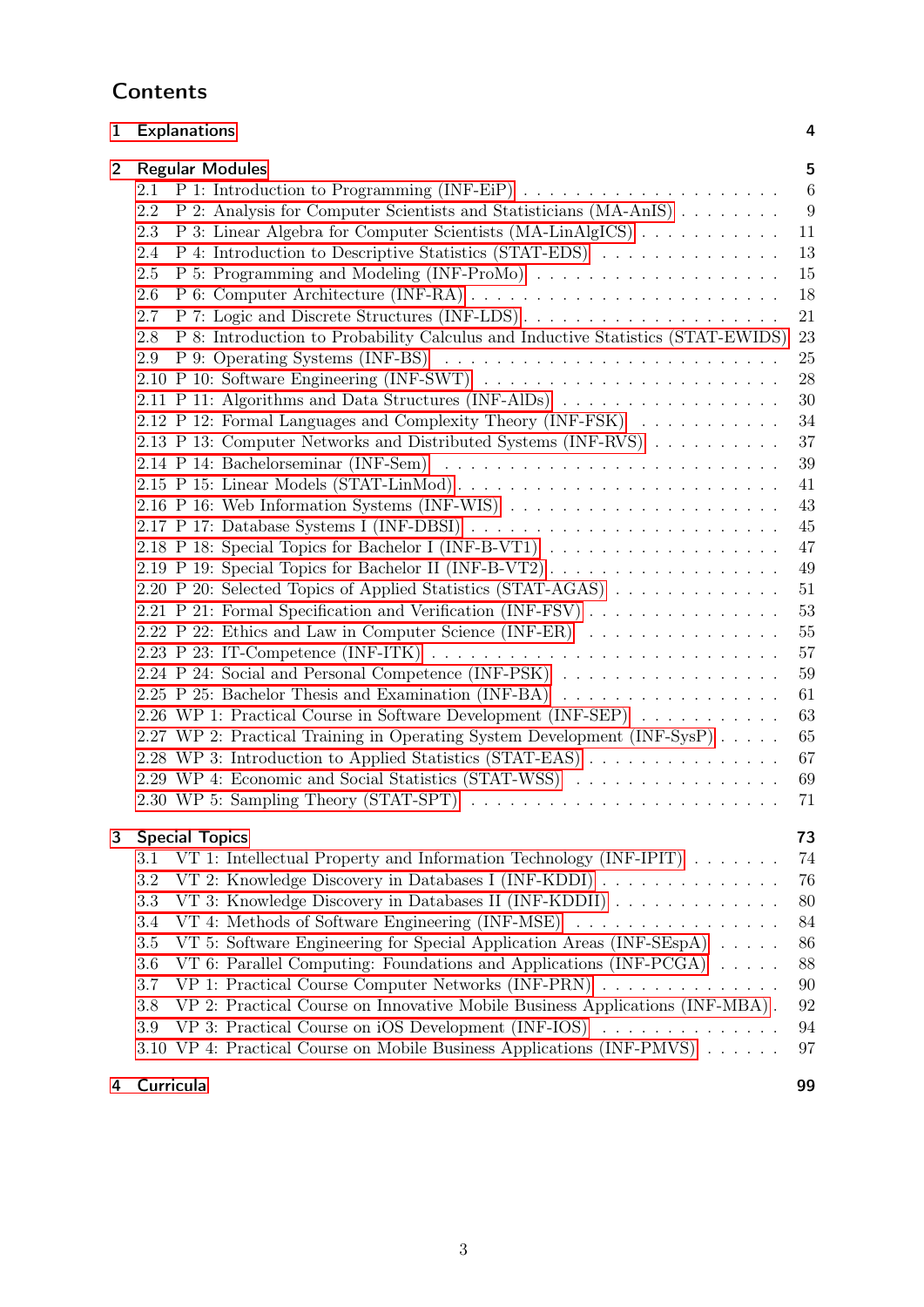# <span id="page-3-0"></span>1 Explanations

| CP          | Credit Points                                                  |
|-------------|----------------------------------------------------------------|
| <b>ECTS</b> | European Credit Transfer and Accumulation System               |
| h           | hours                                                          |
| SoSe        | summer semester                                                |
| WiSe        | winter semester                                                |
| <b>SWS</b>  | credit hours                                                   |
| GOP         | Qualifying Examination (Grundlagen- und Ortientierungsprüfung) |

- 1. Please note: The course catalogue serves as an orientation only for your course of study. For binding regulations please consult the official examination regulations. These can be found at [www.lmu.de/studienangebot](http://www.lmu.de/studienangebot) for the respective programmes of study.
- 2. Modules whose identifier starts with P are mandatory modules. Modules whose identifier starts with WP are elective modules. Modules whose identifier starts with VT are additional offerings not listed in the examination regulations.
- 3. One of the GOP-marked (Grundlagen- und Ortientierungsprüfung) examinations must be passed by the 3rd semester.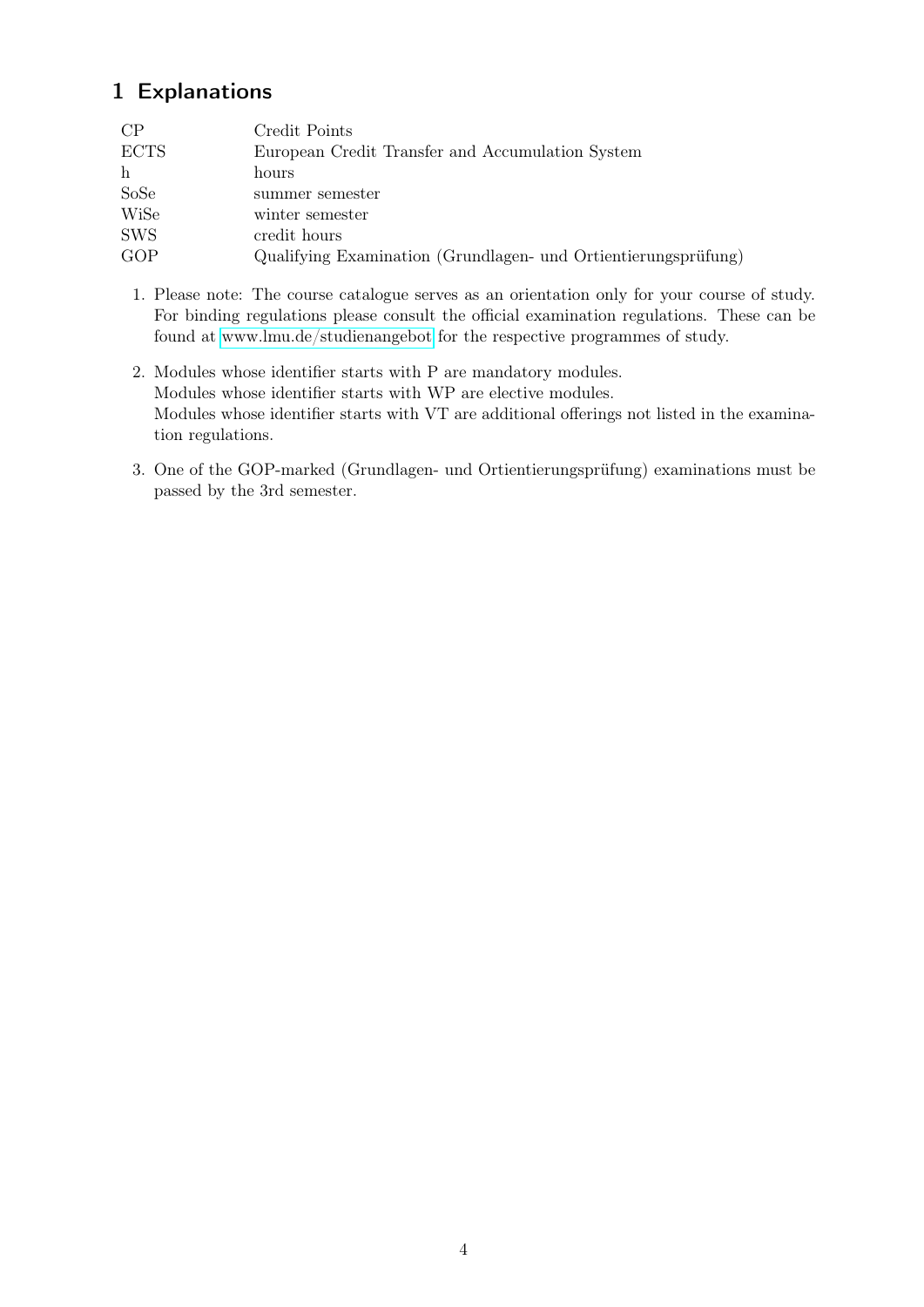# <span id="page-4-0"></span>2 Regular Modules

The subsequent list of modules corresponds to modules in the examination regulations. If in the list of required or elective modules individual numbers are missing, these are placeholders for Special Topics modules.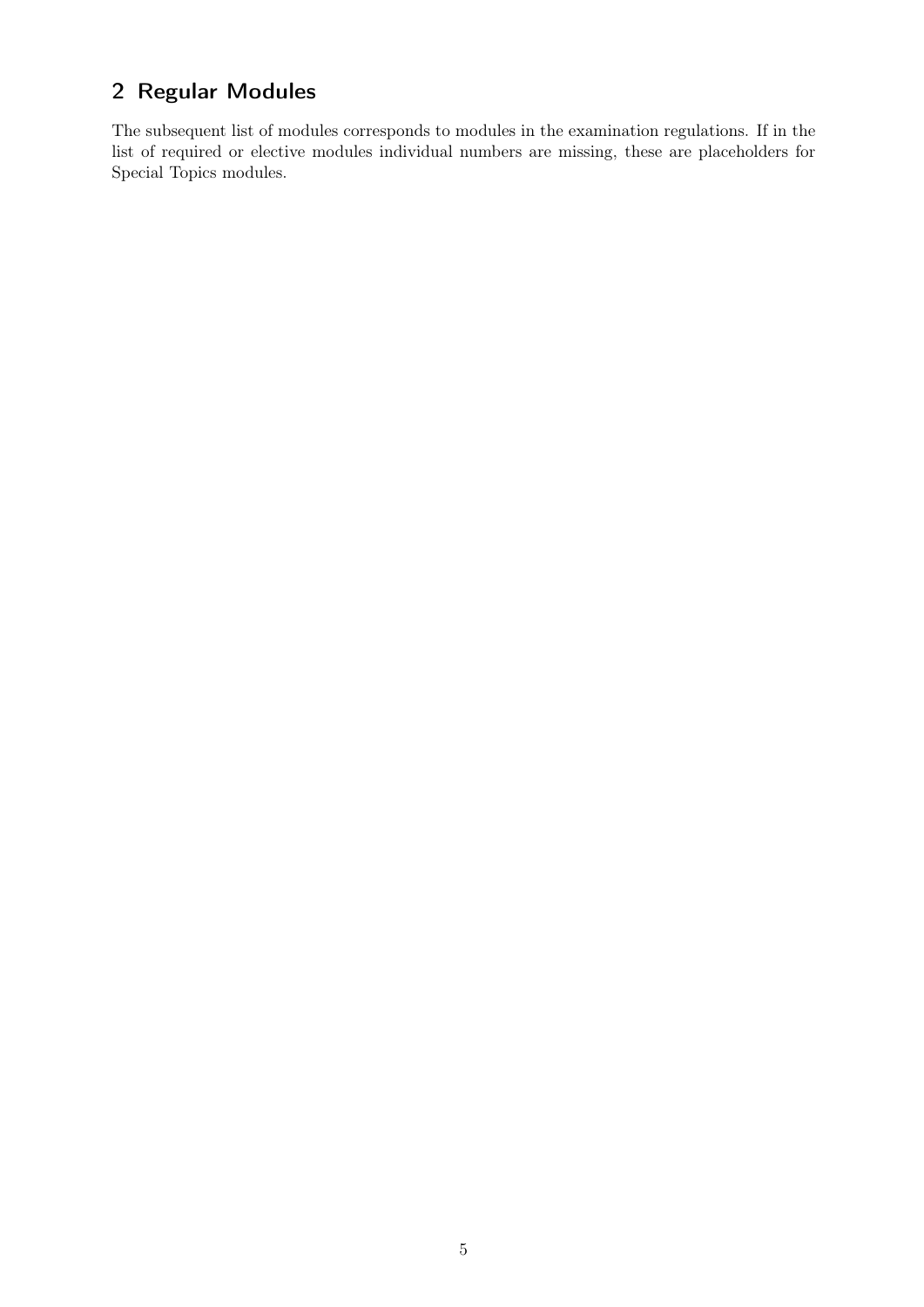### <span id="page-5-0"></span>2.1 P 1: Introduction to Programming (INF-EiP)

|          | Teaching Component                                       | Rota | Attendance   | Selfstudy ECTS |      |
|----------|----------------------------------------------------------|------|--------------|----------------|------|
| lecture  | Lecture: Introduction to                                 | WiSe | 60 h (4 SWS) | 120 h          | 6 CP |
| exercise | Programming<br>Exercises: Introduction to<br>Programming | WiSe | 30 h (2 SWS) | 60h            | 3 CP |

### Associated Module Components:

9 credit points are awarded for this module. The attendance time is 6 hours a week. Including self-study, there are about 270 hours to be spent.

| <b>Type</b>                      | compulsory module with compulsory module components                                                                                                                                                                                                                                                                                                                                                                                                                                                                                                                                                                                                                                  |  |  |  |
|----------------------------------|--------------------------------------------------------------------------------------------------------------------------------------------------------------------------------------------------------------------------------------------------------------------------------------------------------------------------------------------------------------------------------------------------------------------------------------------------------------------------------------------------------------------------------------------------------------------------------------------------------------------------------------------------------------------------------------|--|--|--|
| Usability                        | This module is offered in the following programmes<br>- INF-B-120: Bachelor Programme in Computer Science with 60-CP Minor<br>Subject<br>- INF-B-150: Bachelor Programme in Computer Science with 30-CP Minor<br>Subject<br>- INF-B-180-CL: Bachelor Programme in Computer Science plus Computer<br>Linguistics<br>- INF-B-180-MA: Bachelor Programme in Computer Science plus Mathe-<br>matics<br>- INF-B-180-STAT: Bachelor Programme in Computer Science plus Statis-<br>tics<br>- INF-LGY: Teaching Gymnasium<br>- INF-LRS: Teaching Realschule<br>- INF-NF-15: Minor Subject: Computer Science for Bachelor Programmes<br>- MINF-B-180: Bachelor Programme in Media Informatics |  |  |  |
| Entry Requ.                      | none                                                                                                                                                                                                                                                                                                                                                                                                                                                                                                                                                                                                                                                                                 |  |  |  |
| Time during<br>the study         | 1. Semester                                                                                                                                                                                                                                                                                                                                                                                                                                                                                                                                                                                                                                                                          |  |  |  |
| Duration                         | The module comprises 1 semester.                                                                                                                                                                                                                                                                                                                                                                                                                                                                                                                                                                                                                                                     |  |  |  |
| Grading                          | marked                                                                                                                                                                                                                                                                                                                                                                                                                                                                                                                                                                                                                                                                               |  |  |  |
| <b>Type</b><br>of<br>Examination | Klausur (90-180 Minute) oder mündlich (15-30 Minute)<br>Repeatability: once, next chance, Admission Requirements: none<br>Qualifying Examination (Grundlagen und Orientierungsprüfung) also for                                                                                                                                                                                                                                                                                                                                                                                                                                                                                      |  |  |  |

Qualifying Examination (Grundlagen und Orientierungsprüfung), also for INF-B-120, INF-B-150, INF-B-180-CL, INF-B-180-MA, INF-NF-15, MINF-B-180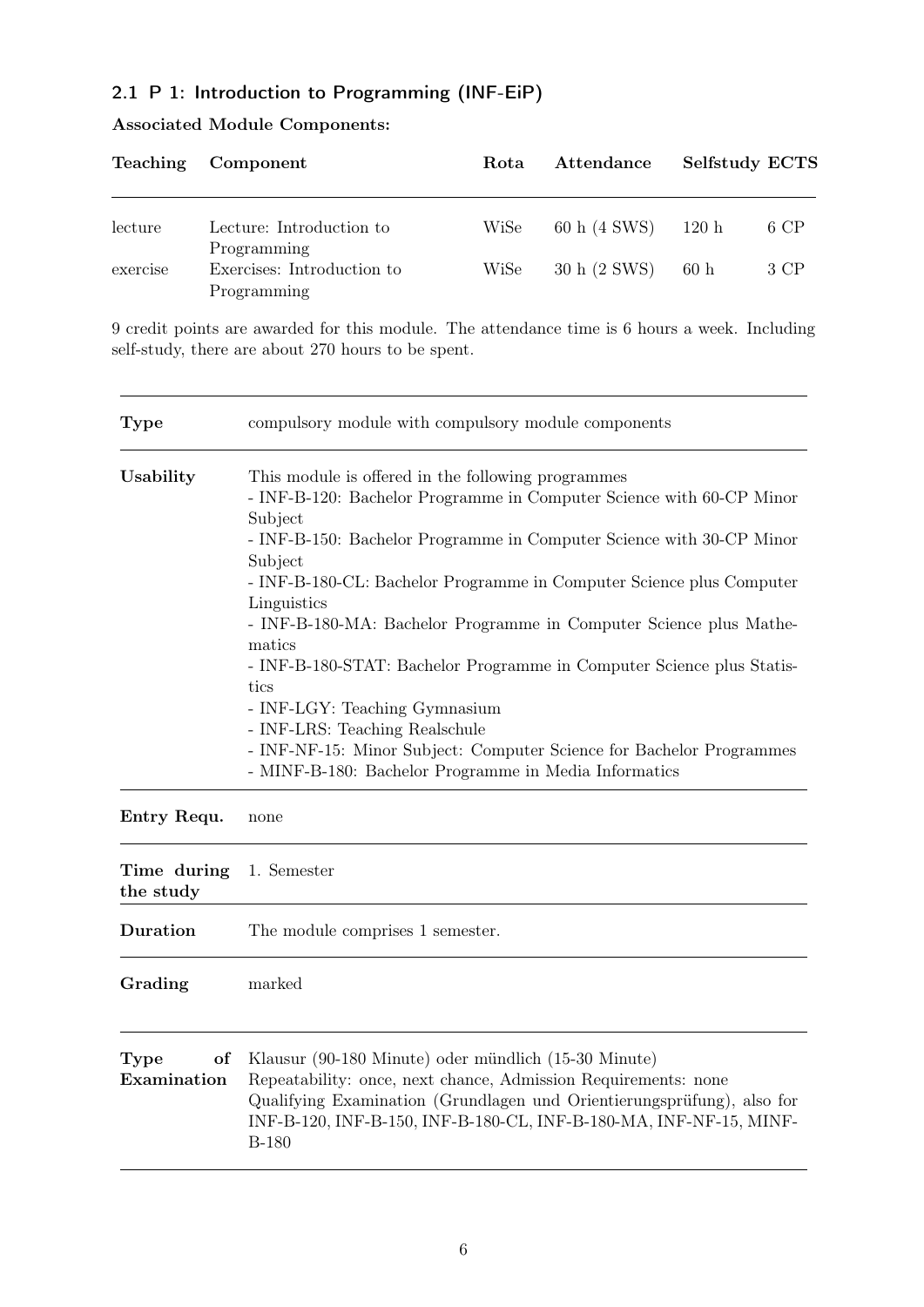| Responsible<br>for Module | Prof. Dr. Hans Jürgen Ohlbach                                                                                                                               |
|---------------------------|-------------------------------------------------------------------------------------------------------------------------------------------------------------|
| Provider                  | Ludwig-Maximilians-University Munich<br>Faculty for Mathematics, Computer Science and Statistics<br>Institute for Computer Science<br>Core Computer Science |
| <b>Teaching</b><br>Lang.  | German                                                                                                                                                      |

This module provides an introduction to the imperative, object-oriented and concurrent programming using a high level language, e.g. Java. In addition to the knowledge of general programming principles, concepts, methods and techniques for displaying, structuring and processing of data and the development of algorithms are discussed. Particular emphasis is set on conceptual clarity and precise mathematical foundation with formal methods.

The main topics of the course are as follows:

- basic concepts about programs and their implementation;
- syntax of programming languages and their description;
- basic data types and imperative control structures;
- complexity and correctness of imperative programs;
- recursion:
- simple sorting methods;
- introduction to the object-oriented program design;
- classes, interfaces and packages;
- inheritance, and exception handling;
- object-oriented implementation of lists and tree structures;
- basic concepts of concurrent programming: threads, synchronization and deadlock,
- Introduction to UML-Diagrams,
- Programming with an Integrated Development Environment (currently Eclipse).

#### Recommended Literature

There is a multitude of introductory books about Computer Science and Java in particular. A comprehensive Java book, which is also online available, is:

• Java ist auch eine Insel, von Christian Ullenboom, Gilileo Computing,  $ISBN = 978-3-8362-$ 1802-3

An easier introductory book is

• Java kompakt, von Hözl, Read und Wirsing, Springer Vieweg, ISBN 978-3-642-28503-5

The module consists of a lecture and in addition exercises in small groups. The concepts introduced in the lecture are practiced in the exercise class with concrete examples.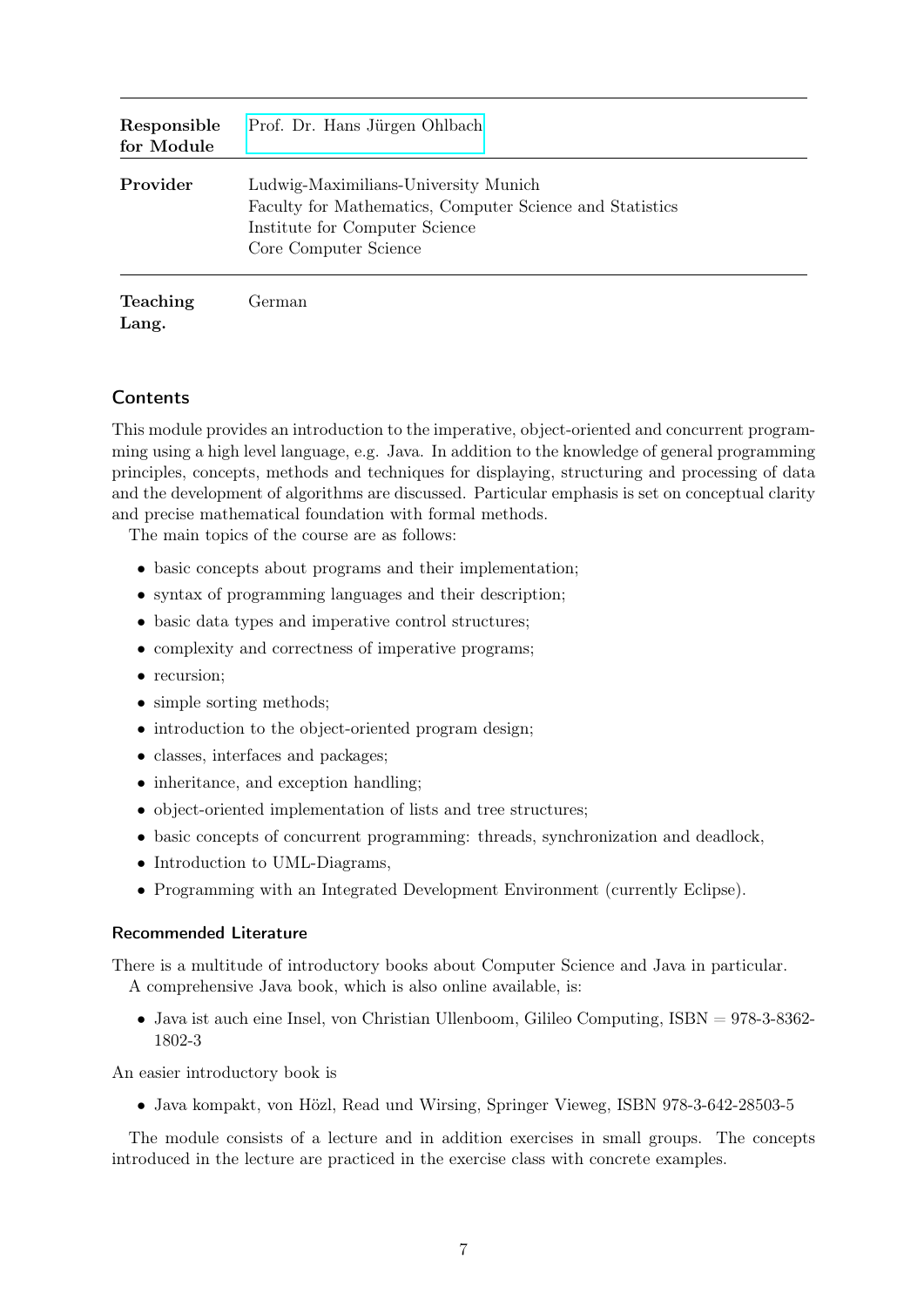### Qualifikation Aims

The students will be able to implement solutions for small and manageable problems algorithmically and to realize them with a high level programming language as executable programs. Using an IDE like Eclipse facilitates the professionalisation. Furthermore, students develop an understanding of the general principles of programming and programming languages. This lays the foundation to ensure that the students (after further experiences in the course of study) may become familiar quickly and accurately with any programming language.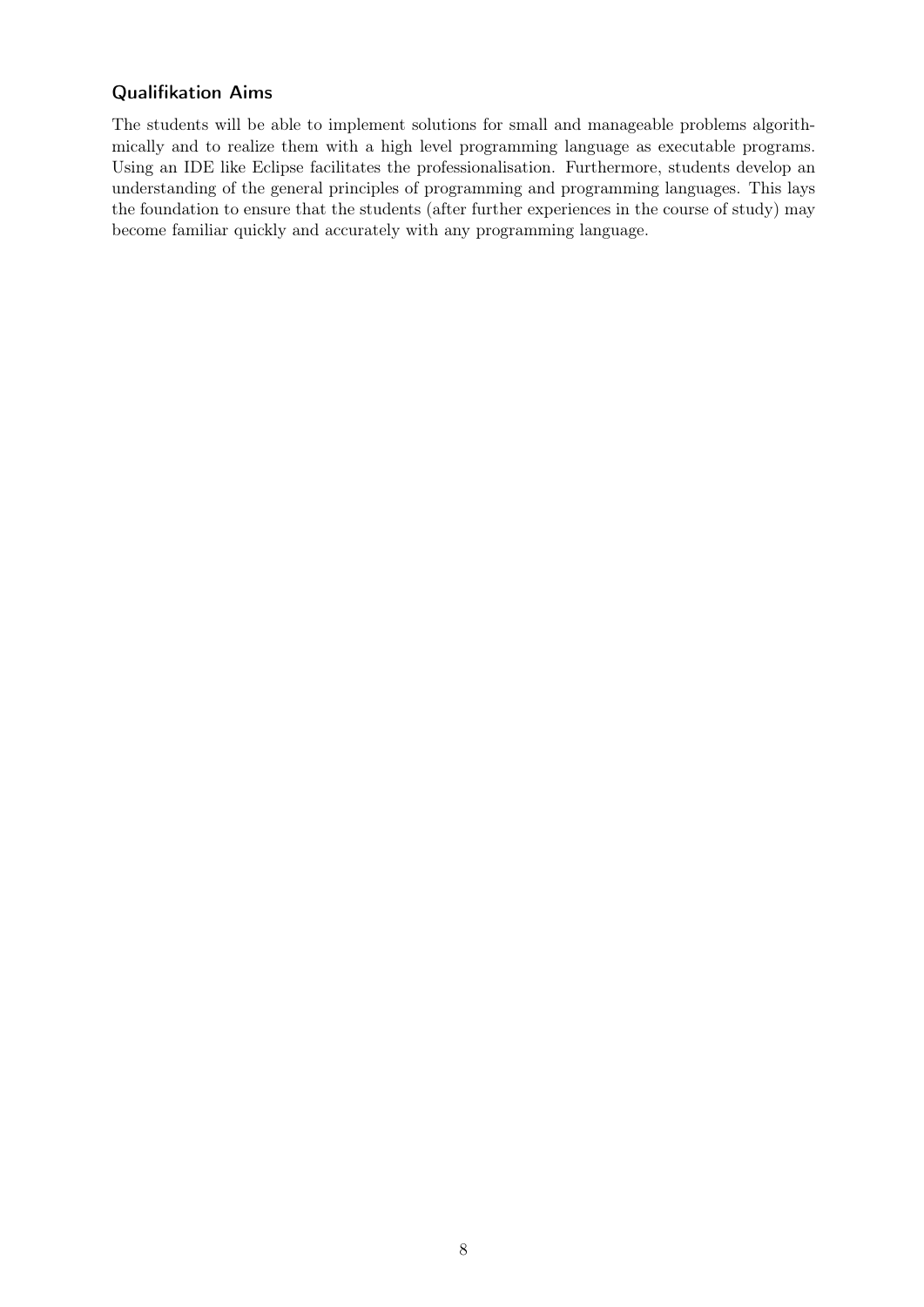### <span id="page-8-0"></span>2.2 P 2: Analysis for Computer Scientists and Statisticians (MA-AnIS)

|          | Teaching Component                                               | Rota | Attendance   | Selfstudy ECTS |      |
|----------|------------------------------------------------------------------|------|--------------|----------------|------|
| lecture  | Lecture: Analysis for Computer                                   | WiSe | 60 h (4 SWS) | 120h           | 6 CP |
| exercise | Scientists and Statisticians<br>Exercises: Analysis for Computer | WiSe | 30 h (2 SWS) | 60h            | 3 CP |
|          | Scientists and Statisticians                                     |      |              |                |      |

### Associated Module Components:

9 credit points are awarded for this module. The attendance time is 6 hours a week. Including self-study, there are about 270 hours to be spent.

| <b>Type</b>               | compulsory module with compulsory module components                                                                                                                                                                                                                                                                                                                    |
|---------------------------|------------------------------------------------------------------------------------------------------------------------------------------------------------------------------------------------------------------------------------------------------------------------------------------------------------------------------------------------------------------------|
| Usability                 | This module is offered in the following programmes<br>- INF-B-150: Bachelor Programme in Computer Science with 30-CP Minor<br>Subject<br>- INF-B-180-CL: Bachelor Programme in Computer Science plus Computer<br>Linguistics<br>- INF-B-180-STAT: Bachelor Programme in Computer Science plus Statis-<br>tics<br>- MINF-B-180: Bachelor Programme in Media Informatics |
| Entry Requ.               | none                                                                                                                                                                                                                                                                                                                                                                   |
| Time during<br>the study  | 1. Semester                                                                                                                                                                                                                                                                                                                                                            |
| <b>Duration</b>           | The module comprises 1 semester.                                                                                                                                                                                                                                                                                                                                       |
| Grading                   | marked                                                                                                                                                                                                                                                                                                                                                                 |
| Type<br>of<br>Examination | Klausur (90-180 Minute) oder mündlich (15-45 Minute)<br>Repeatability: arbitrary, Admission Requirements: none                                                                                                                                                                                                                                                         |
| Responsible<br>for Module | Prof. Dr. Heinz Siedentop                                                                                                                                                                                                                                                                                                                                              |
| Provider                  | Ludwig-Maximilians-University Munich<br>Faculty for Mathematics, Computer Science and Statistics<br>Department of Mathematics                                                                                                                                                                                                                                          |
| Teaching<br>Lang.         | German                                                                                                                                                                                                                                                                                                                                                                 |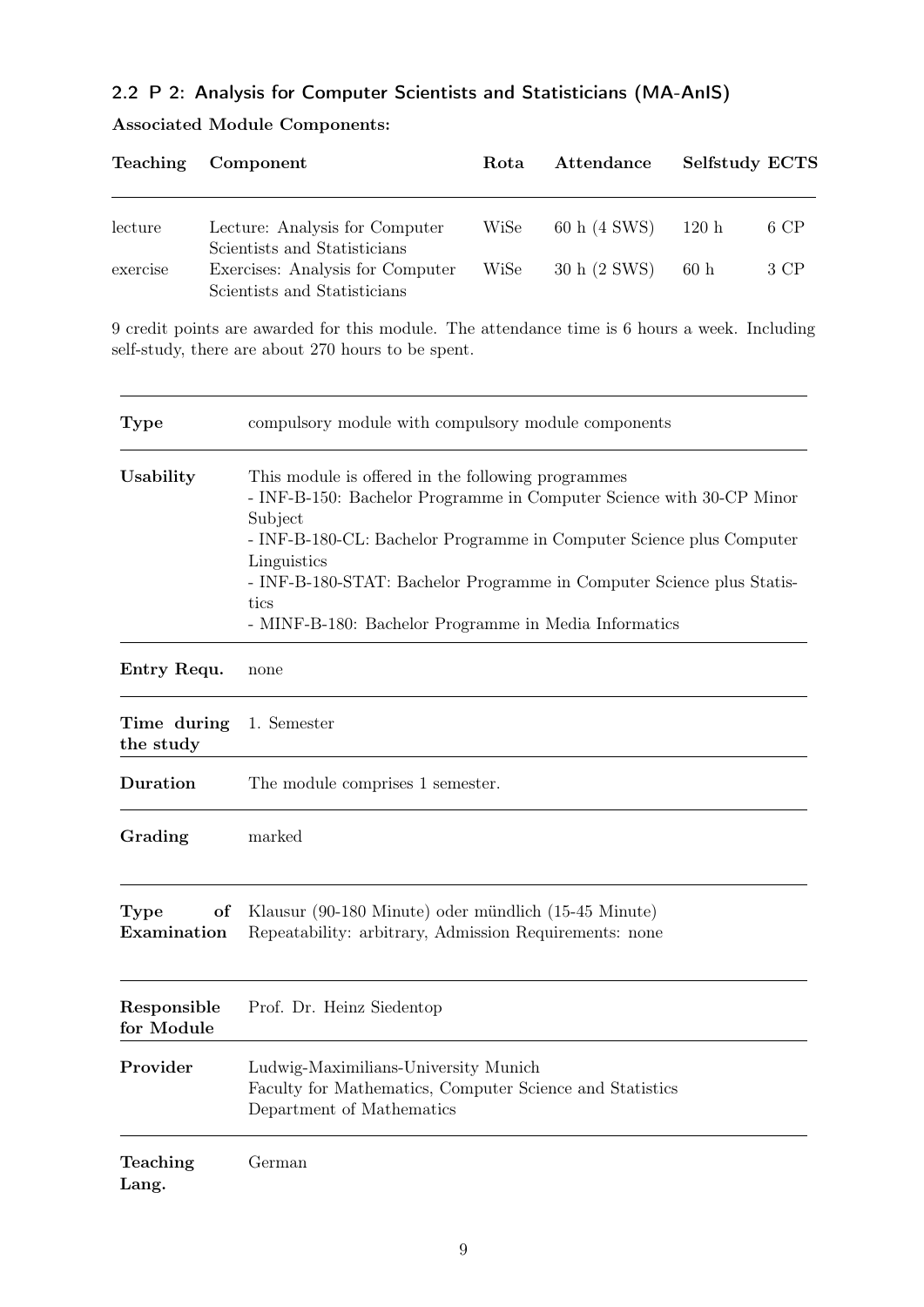The module gives a hands-on introduction into analysis and its applications. The main focus is on the development of mathematical methods and insights. It introduces sets, relations, mappings, induction, recursive definitions, real numbers, sequences and series, power series, continuous and differentiable functions in one and many variables, complex numbers, norms, and metrics.

The module consists of a lecture and in addition exercises in small groups. The concepts introduced in the lecture are practiced in the exercise class with concrete examples.

#### Qualifikation Aims

The basic parts of Analysis are to be understood. Mathematical methods and ways of thinking are to be adopted.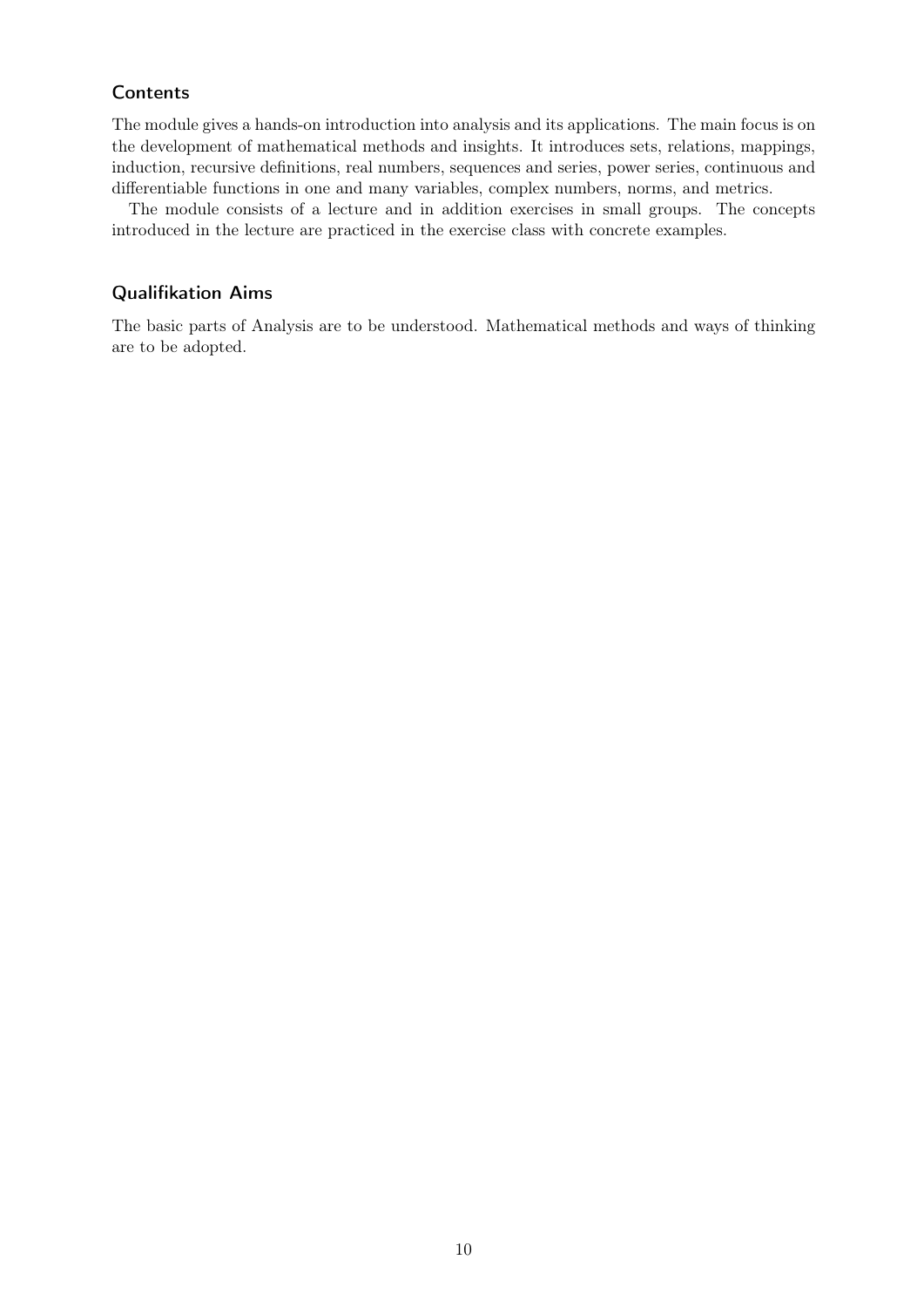## <span id="page-10-0"></span>2.3 P 3: Linear Algebra for Computer Scientists (MA-LinAlgICS)

| Teaching | Component                                            | Rota | Attendance   |      | Selfstudy ECTS |
|----------|------------------------------------------------------|------|--------------|------|----------------|
| lecture  | Lecture: Linear Algebra for                          | WiSe | 45 h (3 SWS) | 75 h | 4 CP           |
|          | Computer Scientists                                  |      |              |      |                |
| exercise | Exercises: Linear Algebra for<br>Computer Scientists | WiSe | 30 h (2 SWS) | 30h  | 2 CP           |

### Associated Module Components:

6 credit points are awarded for this module. The attendance time is 5 hours a week. Including self-study, there are about 180 hours to be spent.

| <b>Type</b>                      | compulsory module with compulsory module components                                                                                                                                                                                                                                                                                                                    |
|----------------------------------|------------------------------------------------------------------------------------------------------------------------------------------------------------------------------------------------------------------------------------------------------------------------------------------------------------------------------------------------------------------------|
| Usability                        | This module is offered in the following programmes<br>- INF-B-150: Bachelor Programme in Computer Science with 30-CP Minor<br>Subject<br>- INF-B-180-CL: Bachelor Programme in Computer Science plus Computer<br>Linguistics<br>- INF-B-180-STAT: Bachelor Programme in Computer Science plus Statis-<br>tics<br>- MINF-B-180: Bachelor Programme in Media Informatics |
| Entry Requ.                      | none                                                                                                                                                                                                                                                                                                                                                                   |
| Time during<br>the study         | 1. Semester (INF-B-180-STAT, INF-B-150, INF-B-180-CL), 3. Semester<br>$(MINF-B-180)$                                                                                                                                                                                                                                                                                   |
| Duration                         | The module comprises 1 semester.                                                                                                                                                                                                                                                                                                                                       |
| Grading                          | marked                                                                                                                                                                                                                                                                                                                                                                 |
| <b>Type</b><br>οf<br>Examination | Klausur (90-180 Minute) oder mündlich (15-45 Minute)<br>Repeatability: arbitrary, Admission Requirements: none                                                                                                                                                                                                                                                         |
| Responsible<br>for Module        | Prof. Dr. Andreas Rosenschon                                                                                                                                                                                                                                                                                                                                           |
| Provider                         | Ludwig-Maximilians-University Munich<br>Faculty for Mathematics, Computer Science and Statistics<br>Department of Mathematics                                                                                                                                                                                                                                          |
| Teaching<br>Lang.                | German                                                                                                                                                                                                                                                                                                                                                                 |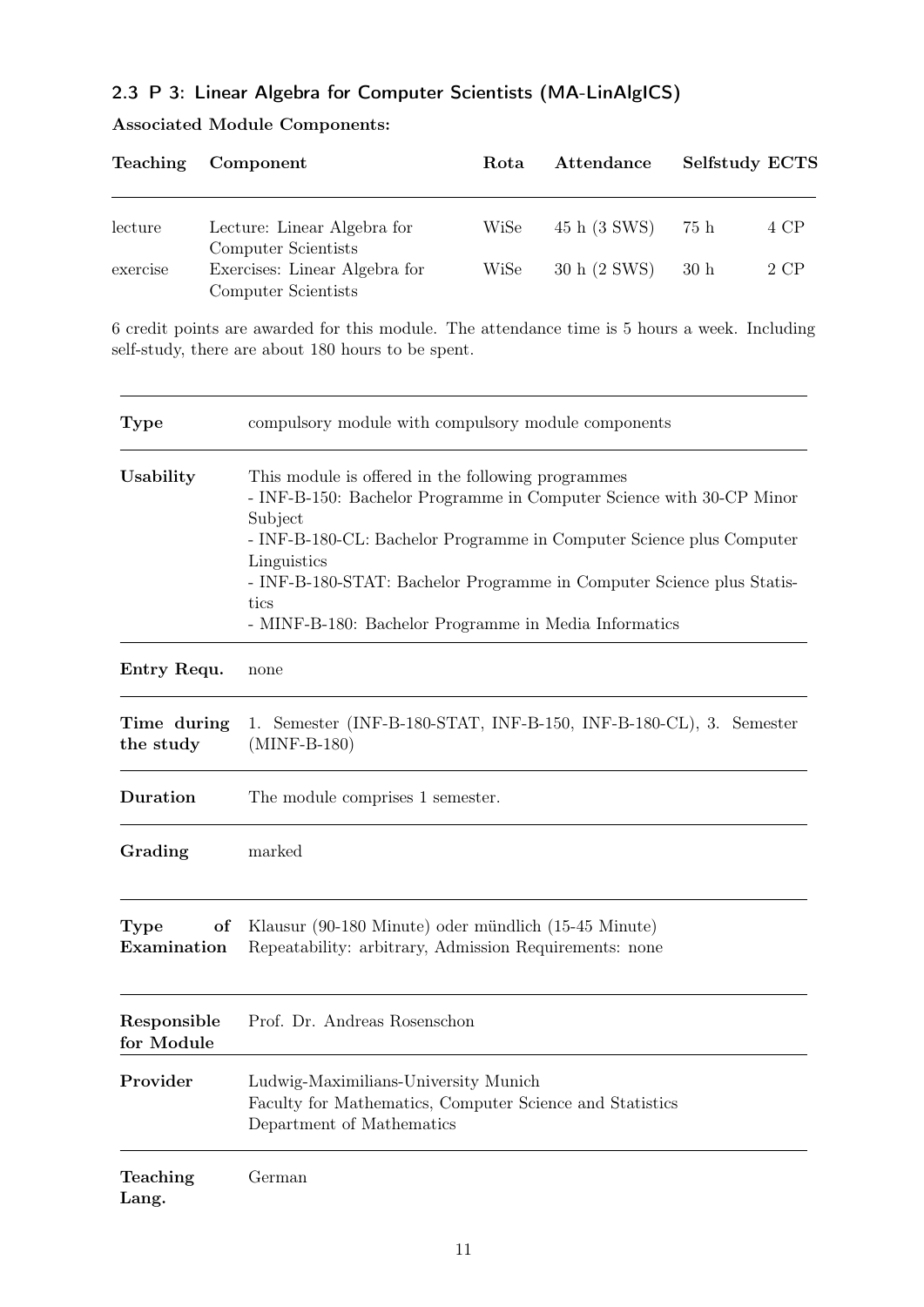The module gives a hands-on introduction to the methods of linear algebra, their applications, and the development of basic algebraic notions. It introduces vectors, real matrices and linear algebra in the  $R<sup>n</sup>$ , abstract linear algebra, determinants, eigenvalues and eigenvectors.

The module consists of a lecture and in addition exercises in small groups. The concepts introduced in the lecture are practiced in the exercise class with concrete examples.

#### Qualifikation Aims

The basics of Linear Algebra as well as general mathematical ways of thinking are to be understood and practically applicable.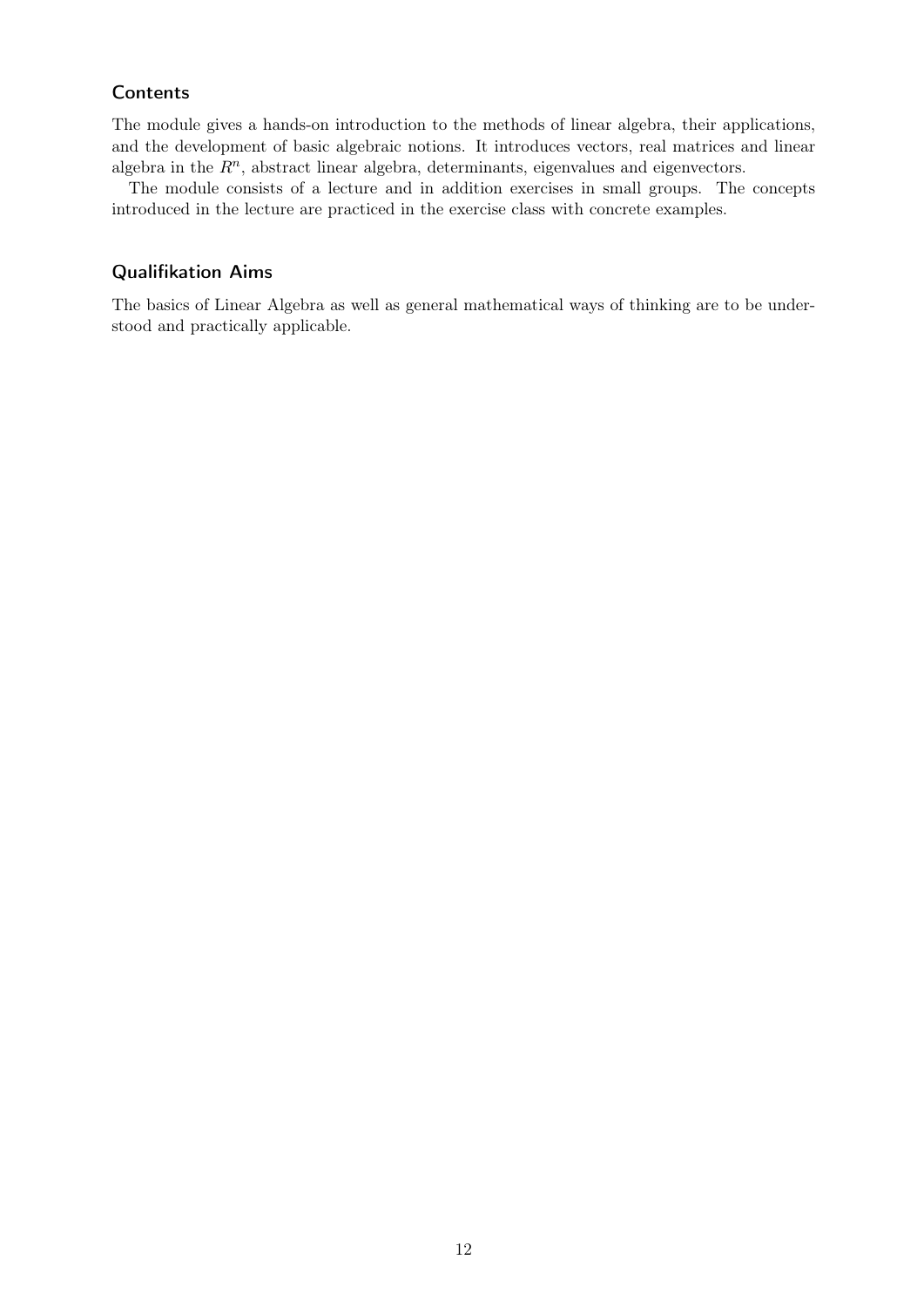### <span id="page-12-0"></span>2.4 P 4: Introduction to Descriptive Statistics (STAT-EDS)

Part of: Bachelor Programme in Computer Science plus Statistics (180 CP) Associated Module Components:

| Teaching                  |  | Component                                                                                                                                                                                                                                                                                | Rota         | Attendance                   | Selfstudy ECTS |                           |
|---------------------------|--|------------------------------------------------------------------------------------------------------------------------------------------------------------------------------------------------------------------------------------------------------------------------------------------|--------------|------------------------------|----------------|---------------------------|
| lecture<br>exercise       |  | Descriptive Statistics (lecture)<br>Descriptive Statistics (exercises)                                                                                                                                                                                                                   | WiSe<br>WiSe | 45 h (3 SWS)<br>15 h (1 SWS) | 75h<br>45h     | 4 CP<br>$2$ $\mathrm{CP}$ |
|                           |  | 6 credit points are awarded for this module. The attendance time is 4 hours a week. Including<br>self-study, there are about 180 hours to be spent.                                                                                                                                      |              |                              |                |                           |
| <b>Type</b>               |  | compulsory module with compulsory module components                                                                                                                                                                                                                                      |              |                              |                |                           |
| Entry Requ.               |  | none                                                                                                                                                                                                                                                                                     |              |                              |                |                           |
| Time during<br>the study  |  | 1. Semester                                                                                                                                                                                                                                                                              |              |                              |                |                           |
| Duration                  |  | The module comprises 1 semester.                                                                                                                                                                                                                                                         |              |                              |                |                           |
| Grading                   |  | marked                                                                                                                                                                                                                                                                                   |              |                              |                |                           |
| Type<br>of<br>Examination |  | Klausur (90-180 Minute) oder mündlich (15-30 Minute) oder Hausarbeit (5-<br>20 Seiten) oder (Klausur (75-150 Minute) und Übungsblätter (15-40 Stun-<br>den)) oder (mündlich (50-105 Minute) und Übungsblätter (15-40 Stunden))<br>Repeatability: arbitrary, Admission Requirements: none |              |                              |                |                           |
| Responsible<br>for Module |  | Dr. Helmut Küchenhoff                                                                                                                                                                                                                                                                    |              |                              |                |                           |
| Provider                  |  | Ludwig-Maximilians-University Munich<br>Faculty for Mathematics, Computer Science and Statistics<br>Department of Statistics                                                                                                                                                             |              |                              |                |                           |
| Teaching<br>Lang.         |  | German                                                                                                                                                                                                                                                                                   |              |                              |                |                           |

### **Contents**

This module introduces to descriptive statistics. It starts by discussing methods to describe and characterize univariate frequency distributions. Then the basic descriptive techniques for multivariate data are developed and different methods to measure association and correlation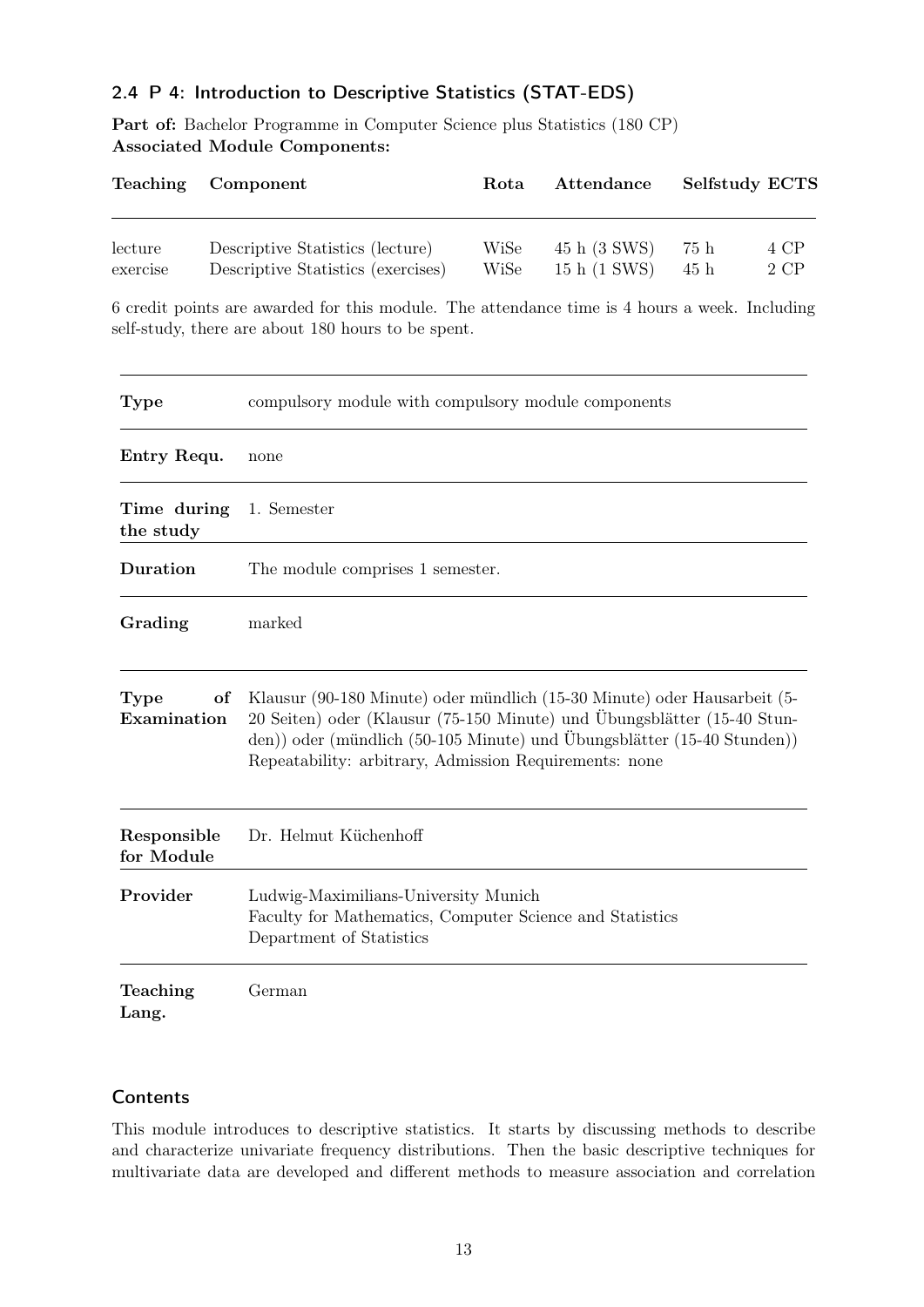are introduced and an introduction to linear regression modelling is given. Basics on stitistical graphics are presented. Furthermore, basics of the practical data analysis are presented. Basic concepts of using selected statistical software packages are presented. First small practical data anaylsis projects are conducted.

The lecture develops central concepts and methods of descriptive Statistics. Important properties of the main techniques are formulated and illustrated via selected examples. The students shall become proficient with the fundamental methods of descriptive Statistics.

The exercise classes will deepen the contents of the lecture by applying it to exercises and small projects. The exercise classes shall deepen the understanding of the concepts taught in the lecture and shall enable the students to apply and implement the methods and techniques taught in the lecture.

The course statistical software presents the fundamental usage concepts of statistical software packages like SAS, SPSS and R. Main data structures, their application and data import are discussed. In exercises with real world data data tranformation, data aggregation and elementary data analysis will be trained.

#### Qualifikation Aims

The student shall learn statistical thinking and argumentation and shall be able to choose appropriate methods for describing data on different scales of measurement. The ability for handling statistical software packages should be taught. First experiences in the technical handling of data and in concrete data analysis should be gained.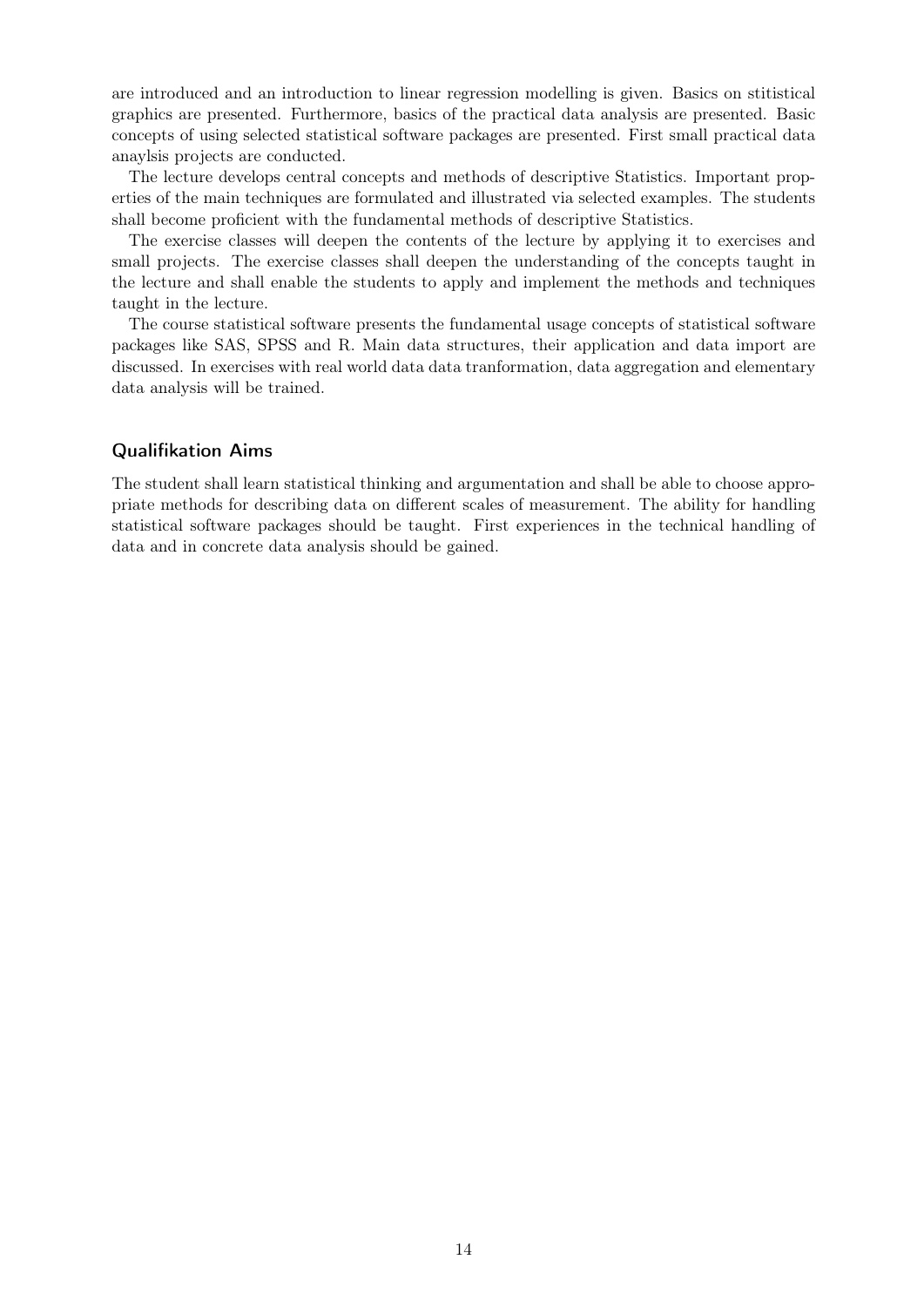### <span id="page-14-0"></span>2.5 P 5: Programming and Modeling (INF-ProMo)

### Remarks

The previous study of the module *Introduction to Programming* is useful but not strictly necessary.Anfang

Associated Module Components:

| <b>Teaching</b> | Component                                          | Rota | Attendance   | <b>Selfstudy ECTS</b> |      |
|-----------------|----------------------------------------------------|------|--------------|-----------------------|------|
| lecture         | Lecture: Programming and                           | SoSe | 30 h (2 SWS) | 30h                   | 2 CP |
| exercise        | Modeling<br>Exercises: Programming and<br>Modeling | SoSe | 45 h (3 SWS) | 75 h                  | 4 CP |

6 credit points are awarded for this module. The attendance time is 5 hours a week. Including self-study, there are about 180 hours to be spent.

| <b>Type</b> | compulsory module with compulsory module components (INF-B-150, INF-<br>B-180-CL, INF-B-180-MA, INF-B-180-STAT, INF-LGY, MINF-B-180),<br>elective module with compulsory module components (INF-NF-30, INF-<br>$NF-60)$                                                                                                                                                                                                                                                                                                                                                                                                                 |
|-------------|-----------------------------------------------------------------------------------------------------------------------------------------------------------------------------------------------------------------------------------------------------------------------------------------------------------------------------------------------------------------------------------------------------------------------------------------------------------------------------------------------------------------------------------------------------------------------------------------------------------------------------------------|
| Usability   | This module is offered in the following programmes<br>- INF-B-150: Bachelor Programme in Computer Science with 30-CP Minor<br>Subject<br>- INF-B-180-CL: Bachelor Programme in Computer Science plus Computer<br>Linguistics<br>- INF-B-180-MA: Bachelor Programme in Computer Science plus Mathe-<br>matics<br>- INF-B-180-STAT: Bachelor Programme in Computer Science plus Statis-<br>tics<br>- INF-LGY: Teaching Gymnasium<br>- INF-NF-30: Minor Subject: Computer Science for Bachelor Programmes<br>- INF-NF-60: Minor Subject: Computer Science for Bachelor Programmes<br>- MINF-B-180: Bachelor Programme in Media Informatics |

Entry Requ. none

| Time during 2. Semester<br>the study |                                  |
|--------------------------------------|----------------------------------|
| Duration                             | The module comprises 1 semester. |
| Grading                              | marked                           |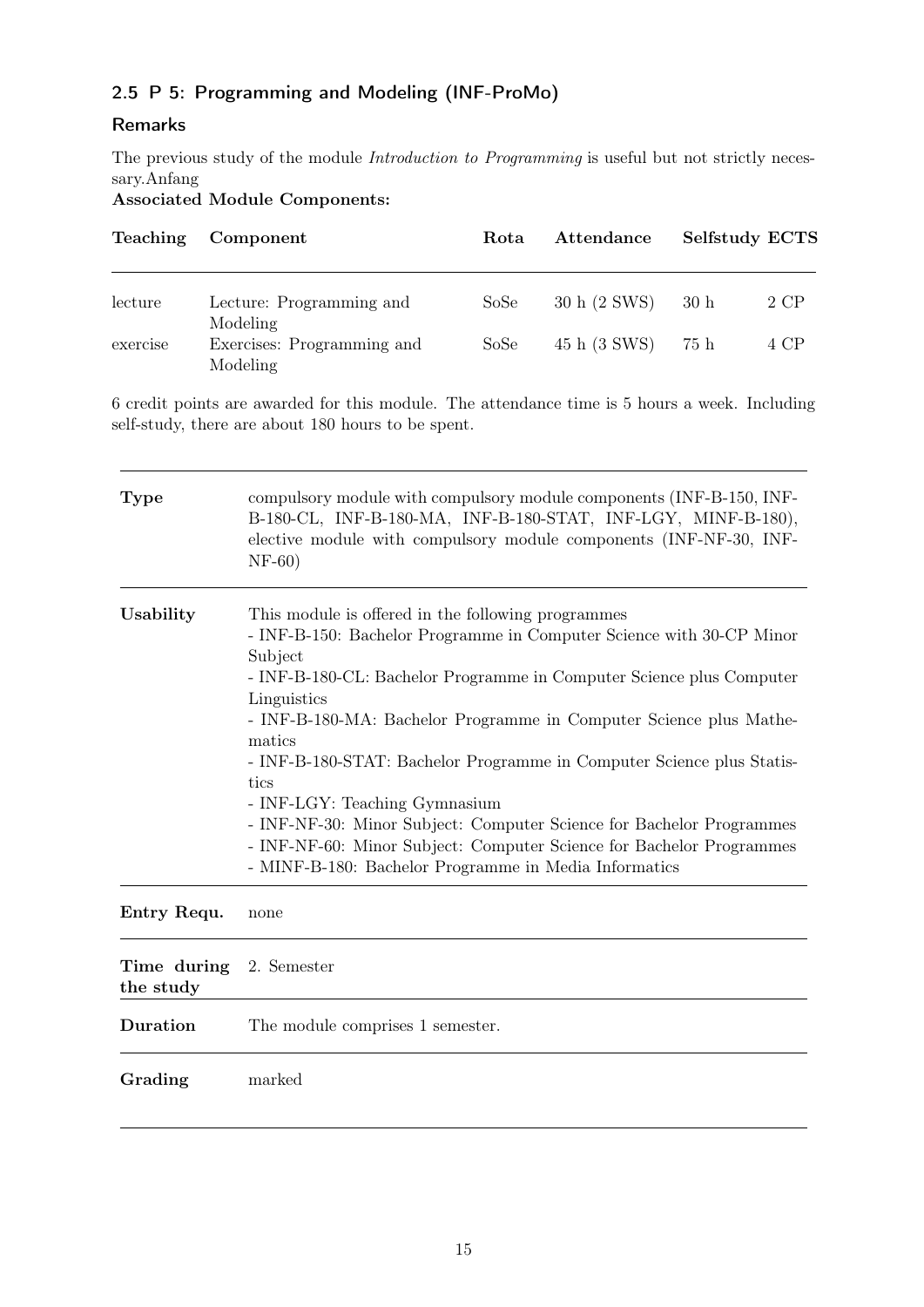| of Klausur (90-180 Minute) oder mündlich (15-30 Minute)<br><b>Type</b> |                                                                                                                                                                |  |  |
|------------------------------------------------------------------------|----------------------------------------------------------------------------------------------------------------------------------------------------------------|--|--|
| Examination                                                            | Repeatability: once, next chance, Admission Requirements: none                                                                                                 |  |  |
|                                                                        | Qualifying Examination (Grundlagen und Orientierungsprüfung),<br>also<br>for INF-B-150, INF-B-180-CL, INF-B-180-MA, INF-NF-30, INF-NF-60,<br><b>MINF-B-180</b> |  |  |
|                                                                        |                                                                                                                                                                |  |  |
| Responsible<br>for Module                                              | Prof. PhD Martin Hofmann                                                                                                                                       |  |  |
| Provider                                                               | Ludwig-Maximilians-University Munich                                                                                                                           |  |  |
|                                                                        | Faculty for Mathematics, Computer Science and Statistics                                                                                                       |  |  |
|                                                                        | Institute for Computer Science                                                                                                                                 |  |  |
|                                                                        | Core Computer Science                                                                                                                                          |  |  |
| <b>Teaching</b><br>Lang.                                               | German                                                                                                                                                         |  |  |
|                                                                        |                                                                                                                                                                |  |  |

This module introduces students to basic principles of programming and data modelling with a functional programming language (currently Haskell). Emphasis is placed on conceptual clarity and precise mathematical foundation with formal methods.

The main topics of the course are as follows:

- the notion of a function and the basic data types,
- recursion and termination.
- user defined data types,
- polymorphism, type classes and modules,
- higher-order function and currying,
- types, type checking, and type inference,
- pattern matching
- lazy evaluation, strictness,
- input and output and other side effects.

#### Recommended Literature

- Miran Lipovača, "Learn You a Haskell for Great Good!", No Starch Press, 2011, ISBN 1-59327-283-9, online-version free of charge,
- Graham Hutton, "Programming in Haskell", Cambridge University Press, 2007, ISBN 0- 52169269-5,
- Bryan O'Sullivan, Don Stewart, John Goerzen, "Real World Haskell", O'Reilly, November 2008, ISBN: 0-59651498-0, online-version free of charge,
- Simon Thompson, "Haskell: The Craft of Functional Programming", Second Edition, Addison-Wesley, 1999. ISBN 0-201-34275-8,
- Paul Hudak, John Peterson, Joseph Fasel, "A Gentle Introduction To Haskell", 2000, online Tutorial, free of charge.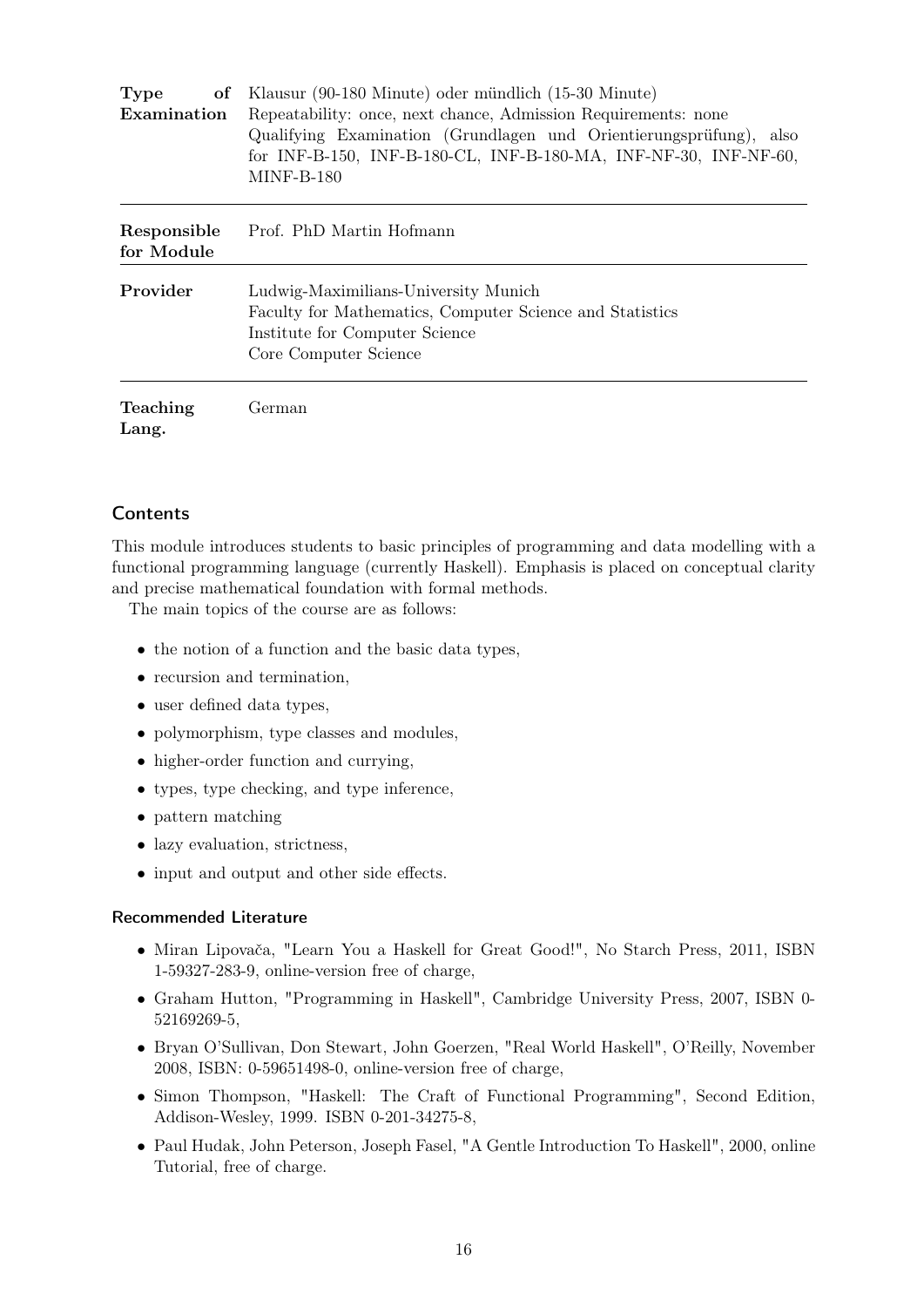The module consists of lectures and exercises in small groups. The concepts introduced in the lectures are practiced in the exercise class with concrete examples.

### Qualifikation Aims

The module aims at providing the following:

- mastery of basic concepts of (general and declarative) programming;
- the ability to program small algorithms in functional style and to evaluate and compare with the imperative style;
- preparation for the future development of programming languages.

#### Remarks

The previous study of the module *Introduction to Programming* is useful but not strictly necessary.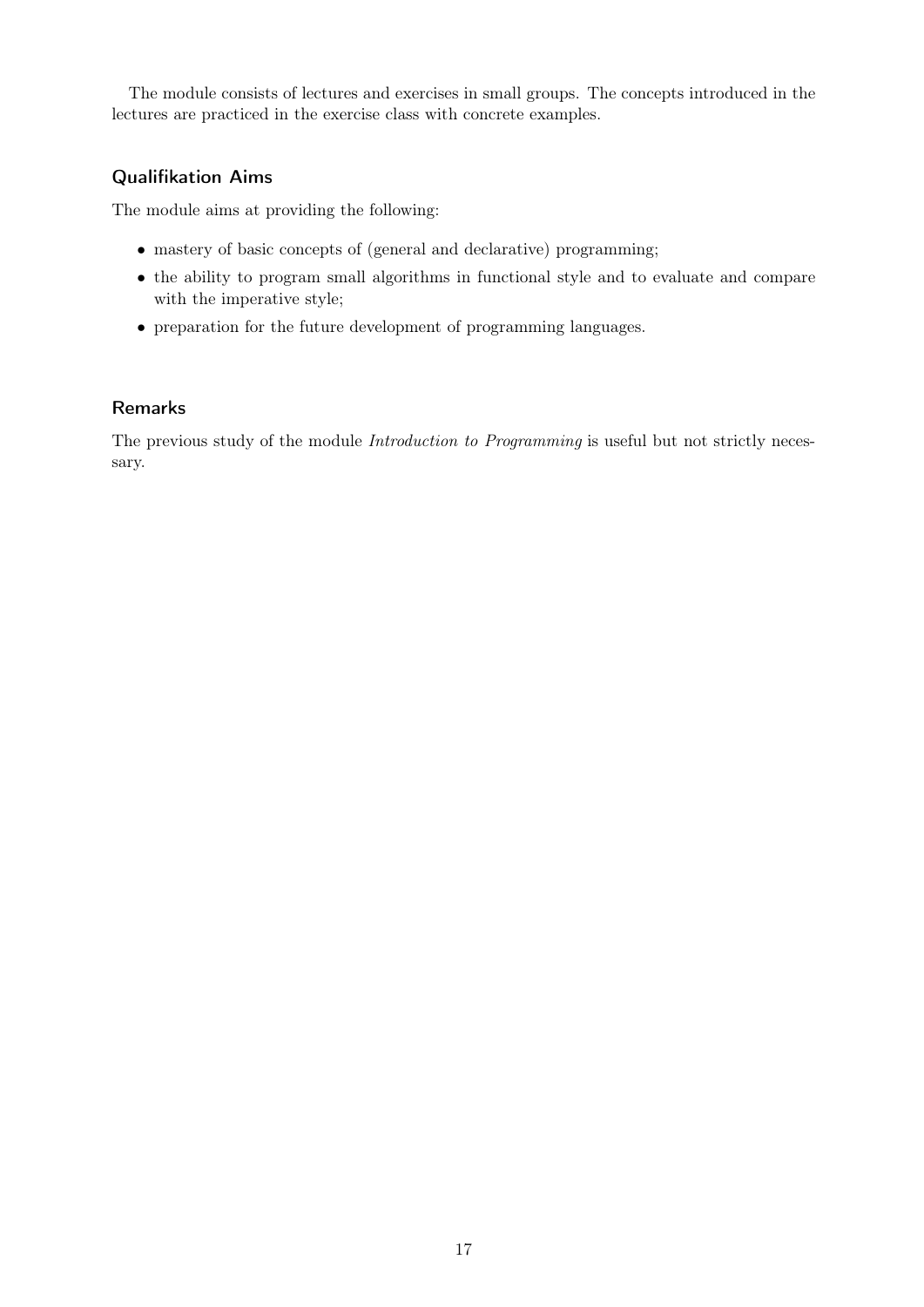### <span id="page-17-0"></span>2.6 P 6: Computer Architecture (INF-RA)

|          | Teaching Component               | Rota | Attendance   |                 | <b>Selfstudy ECTS</b> |
|----------|----------------------------------|------|--------------|-----------------|-----------------------|
| lecture  | Lecture: Computer Architecture   | SoSe | 45 h (3 SWS) | 45 h            | 3 CP                  |
| exercise | Exercises: Computer Architecture | SoSe | 30 h (2 SWS) | 60 <sub>h</sub> | 3 CP                  |

6 credit points are awarded for this module. The attendance time is 5 hours a week. Including self-study, there are about 180 hours to be spent.

| <b>Type</b>               | compulsory module with compulsory module components (INF-B-150, INF-<br>B-180-CL, INF-B-180-MA, INF-B-180-STAT, INF-LGY, INF-LRS, MINF-<br>B-180), elective module with compulsory module components (INF-NF-30,<br>$INF-NF-60)$                                                                                                                                                                                                                                                                                                                                                                                                                                          |
|---------------------------|---------------------------------------------------------------------------------------------------------------------------------------------------------------------------------------------------------------------------------------------------------------------------------------------------------------------------------------------------------------------------------------------------------------------------------------------------------------------------------------------------------------------------------------------------------------------------------------------------------------------------------------------------------------------------|
| Usability                 | This module is offered in the following programmes<br>- INF-B-150: Bachelor Programme in Computer Science with 30-CP Minor<br>Subject<br>- INF-B-180-CL: Bachelor Programme in Computer Science plus Computer<br>Linguistics<br>- INF-B-180-MA: Bachelor Programme in Computer Science plus Mathe-<br>matics<br>- INF-B-180-STAT: Bachelor Programme in Computer Science plus Statis-<br>tics<br>- INF-LGY: Teaching Gymnasium<br>- INF-LRS: Teaching Realschule<br>- INF-NF-30: Minor Subject: Computer Science for Bachelor Programmes<br>- INF-NF-60: Minor Subject: Computer Science for Bachelor Programmes<br>- MINF-B-180: Bachelor Programme in Media Informatics |
| Entry Requ.               | none                                                                                                                                                                                                                                                                                                                                                                                                                                                                                                                                                                                                                                                                      |
| Time during<br>the study  | 2. Semester (INF-B-180-STAT, INF-LGY, INF-NF-30, INF-NF-60, INF-<br>LRS, INF-B-150, INF-B-180-CL, MINF-B-180), 4. Semester (INF-B-180-<br>MA)                                                                                                                                                                                                                                                                                                                                                                                                                                                                                                                             |
| Duration                  | The module comprises 1 semester.                                                                                                                                                                                                                                                                                                                                                                                                                                                                                                                                                                                                                                          |
| Grading                   | marked                                                                                                                                                                                                                                                                                                                                                                                                                                                                                                                                                                                                                                                                    |
| of<br>Type<br>Examination | Klausur (90-180 Minute) oder mündlich (15-30 Minute)<br>Repeatability: arbitrary, Admission Requirements: none<br>Qualifying Examination (Grundlagen und Orientierungsprüfung), also for<br>INF-NF-30, INF-NF-60                                                                                                                                                                                                                                                                                                                                                                                                                                                          |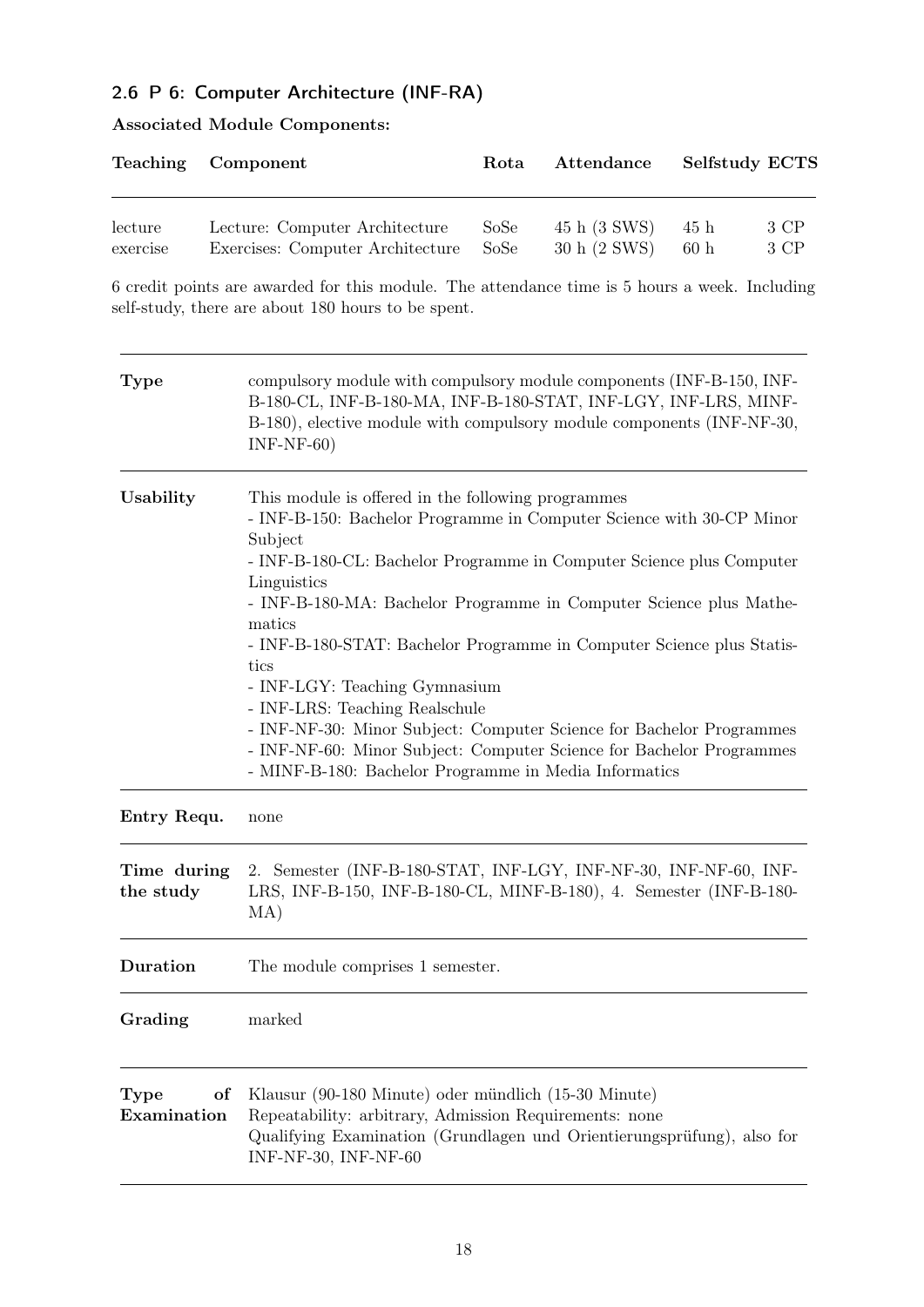| Responsible<br>for Module | Prof. Dr. Claudia Linnhoff-Popien                                                                                                                           |
|---------------------------|-------------------------------------------------------------------------------------------------------------------------------------------------------------|
| Provider                  | Ludwig-Maximilians-University Munich<br>Faculty for Mathematics, Computer Science and Statistics<br>Institute for Computer Science<br>Core Computer Science |
| <b>Teaching</b><br>Lang.  | German                                                                                                                                                      |

This module provides an overview of the binary representation of information on computers and on the architecture and operation of modern von Neumann computers. The traditional components of a computer are introduced. Their interaction is first theoretically and then practically illustrated with a machine language and an assembly language. It is shown how to use the Boolean Algebra for designing simple circuits as well as more complex components of a processor and memory, and how to optimize them systematically.

#### The main topics of the course are as follows:

- the binary representation of information in the computer;
- the realisation of computer memory by electronic circuits and by optical and magnetic media;
- Boolean Algebra for the design of electronic circuits;
- design and optimisation of simple logic circuits in processors;
- components of the von Neumann architecture and its optimization;
- a machine-level assembly language;
- the interaction between the lower level components of a computer, as well as
- parallelization and multi-processor systems.

#### Recommended Literature:

- Andrew S. Tanenbaum, Todd Austin, Rechnerarchitektur: Von der digitalen Logik zum Parallelrechner, 6. Auflage, ISBN-13: 978-3-86894-238-5,
- William Stallings, Computer Organization and Architecture: Designing for Performance, Pearson Education, 8th Edition, ISBN-13: 978-0135064177,
- David A. Patterson and John L. Hennessy, Morgan Kaufmann, Computer Organization and Design: The Hardware/Software Interface, 4th Edition, ISBN-13: 978-0123744937.

The module consists of a lecture and exercises in small groups. The concepts introduced in the lecture are practiced in the exercise class with concrete examples.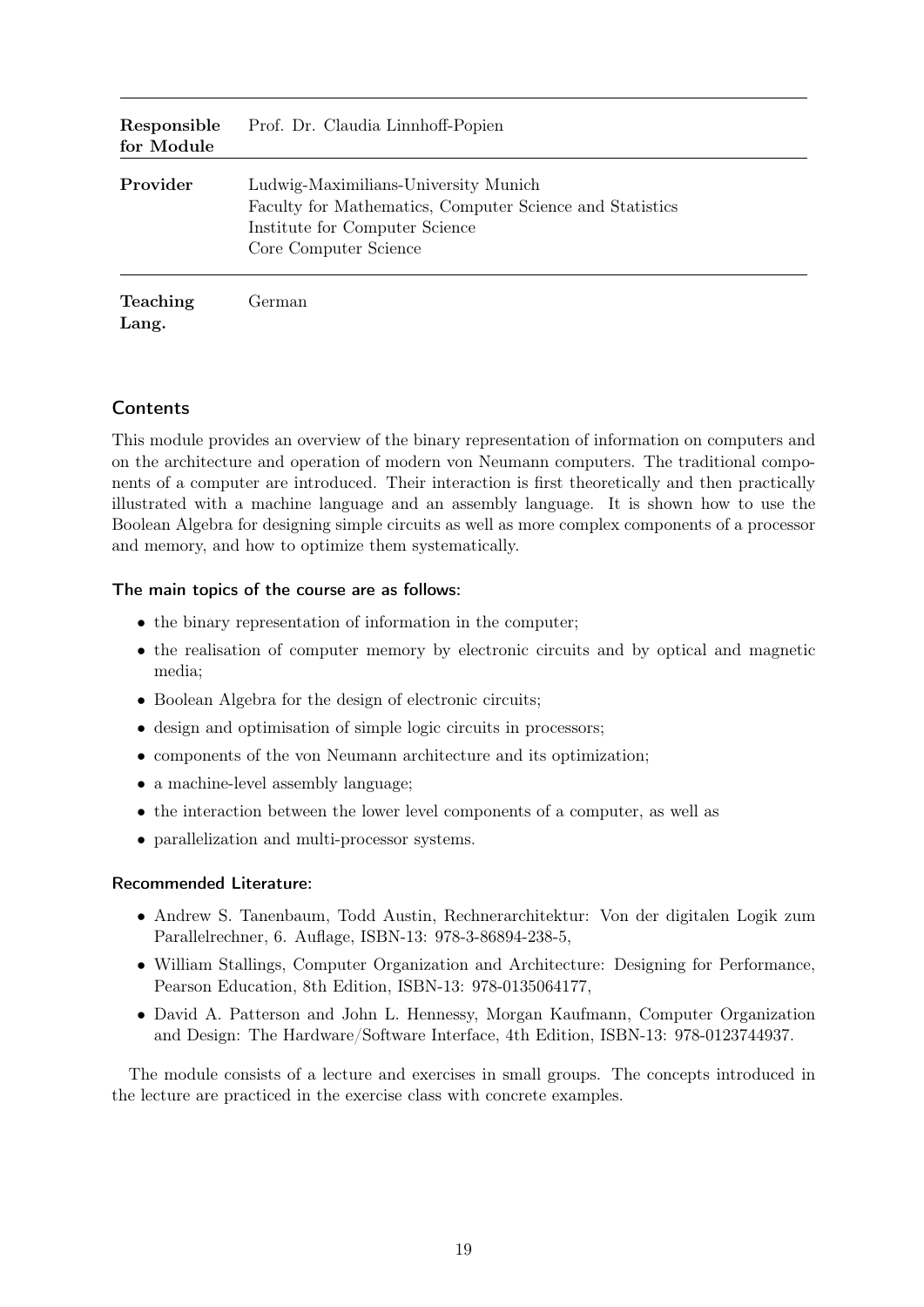### Qualifikation Aims

The students will develop a basic understanding of the design and architecture of modern computers. They are introduced into the relationship between high-level languages and the processing of individual commands on the machine level. In particular, they should develop a sense of the consequences the machine architecture has for the execution of programs, written in high level languages.

Students learn to rapidly become acquainted with complex systems and interrelations.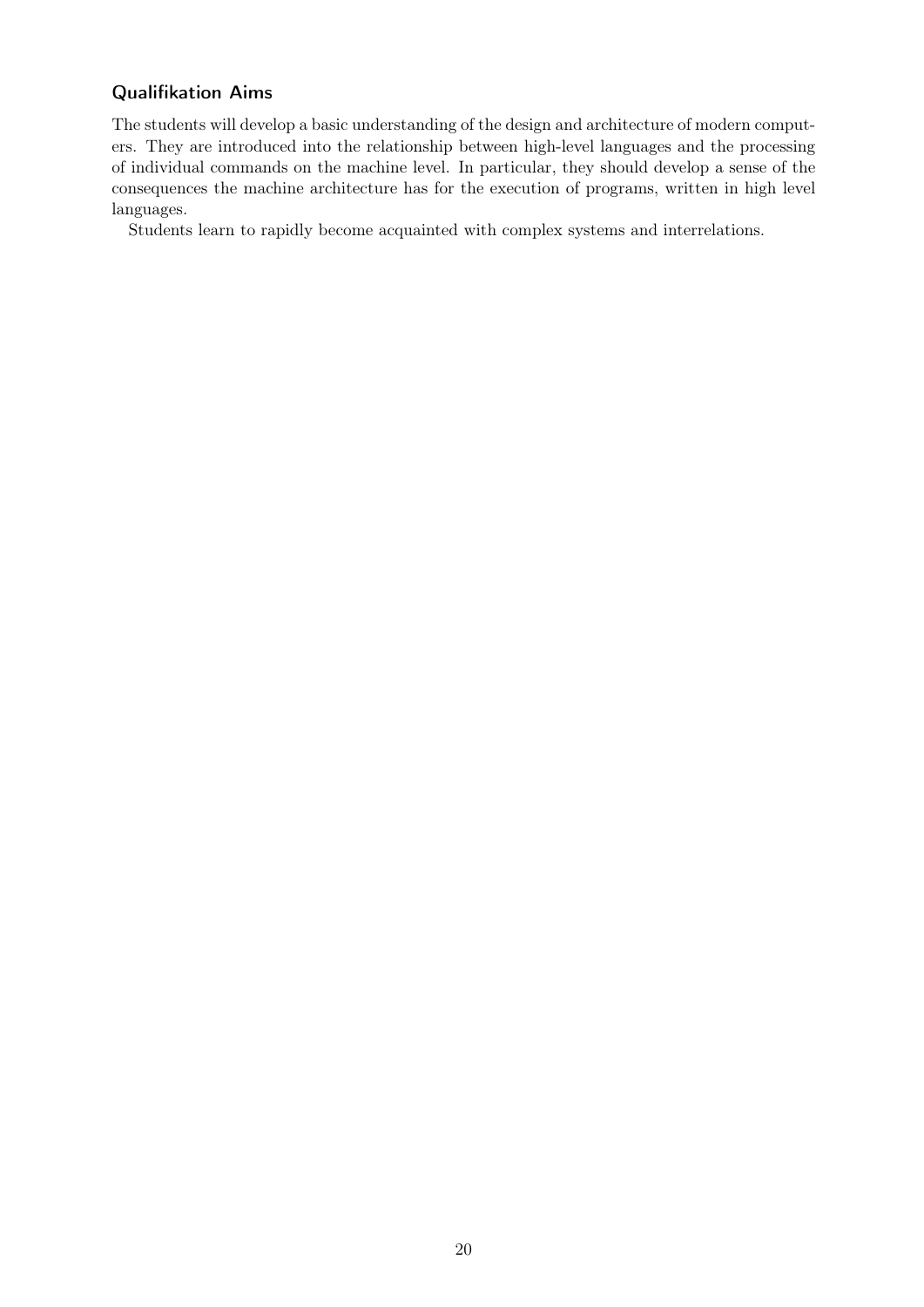### <span id="page-20-0"></span>2.7 P 7: Logic and Discrete Structures (INF-LDS)

|  |  | <b>Associated Module Components:</b> |
|--|--|--------------------------------------|
|--|--|--------------------------------------|

|          | Teaching Component                                 | Rota | Attendance   | Selfstudy ECTS |      |
|----------|----------------------------------------------------|------|--------------|----------------|------|
| lecture  | Lecture: Logic and Discrete<br><b>Structures</b>   | SoSe | 45 h (3 SWS) | 45 h           | 3 CP |
| exercise | Exercises: Logic and Discrete<br><b>Structures</b> | SoSe | 30 h (2 SWS) | 60h            | 3 CP |

6 credit points are awarded for this module. The attendance time is 5 hours a week. Including self-study, there are about 180 hours to be spent.

 $\overline{\phantom{a}}$ 

| <b>Type</b>               | compulsory module with compulsory module components (INF-B-120, INF-<br>B-150, INF-B-180-CL, INF-B-180-MA, INF-B-180-STAT), elective module<br>with compulsory module components (INF-NF-30, INF-NF-60)                                                                                                                                                                                                                                                                                                                                                                                                                          |  |
|---------------------------|----------------------------------------------------------------------------------------------------------------------------------------------------------------------------------------------------------------------------------------------------------------------------------------------------------------------------------------------------------------------------------------------------------------------------------------------------------------------------------------------------------------------------------------------------------------------------------------------------------------------------------|--|
| Usability                 | This module is offered in the following programmes<br>- INF-B-120: Bachelor Programme in Computer Science with 60-CP Minor<br>Subject<br>- INF-B-150: Bachelor Programme in Computer Science with 30-CP Minor<br>Subject<br>- INF-B-180-CL: Bachelor Programme in Computer Science plus Computer<br>Linguistics<br>- INF-B-180-MA: Bachelor Programme in Computer Science plus Mathe-<br>matics<br>- INF-B-180-STAT: Bachelor Programme in Computer Science plus Statis-<br>tics<br>- INF-NF-30: Minor Subject: Computer Science for Bachelor Programmes<br>- INF-NF-60: Minor Subject: Computer Science for Bachelor Programmes |  |
| Entry Requ.               | none                                                                                                                                                                                                                                                                                                                                                                                                                                                                                                                                                                                                                             |  |
| Time during<br>the study  | 2. Semester                                                                                                                                                                                                                                                                                                                                                                                                                                                                                                                                                                                                                      |  |
| Duration                  | The module comprises 1 semester.                                                                                                                                                                                                                                                                                                                                                                                                                                                                                                                                                                                                 |  |
| Grading                   | marked                                                                                                                                                                                                                                                                                                                                                                                                                                                                                                                                                                                                                           |  |
| of<br>Type<br>Examination | Klausur (90-180 Minute) oder mündlich (15-30 Minute)<br>Repeatability: arbitrary, Admission Requirements: none<br>Qualifying Examination (Grundlagen und Orientierungsprüfung), also for<br>INF-B-120, INF-NF-30, INF-NF-60                                                                                                                                                                                                                                                                                                                                                                                                      |  |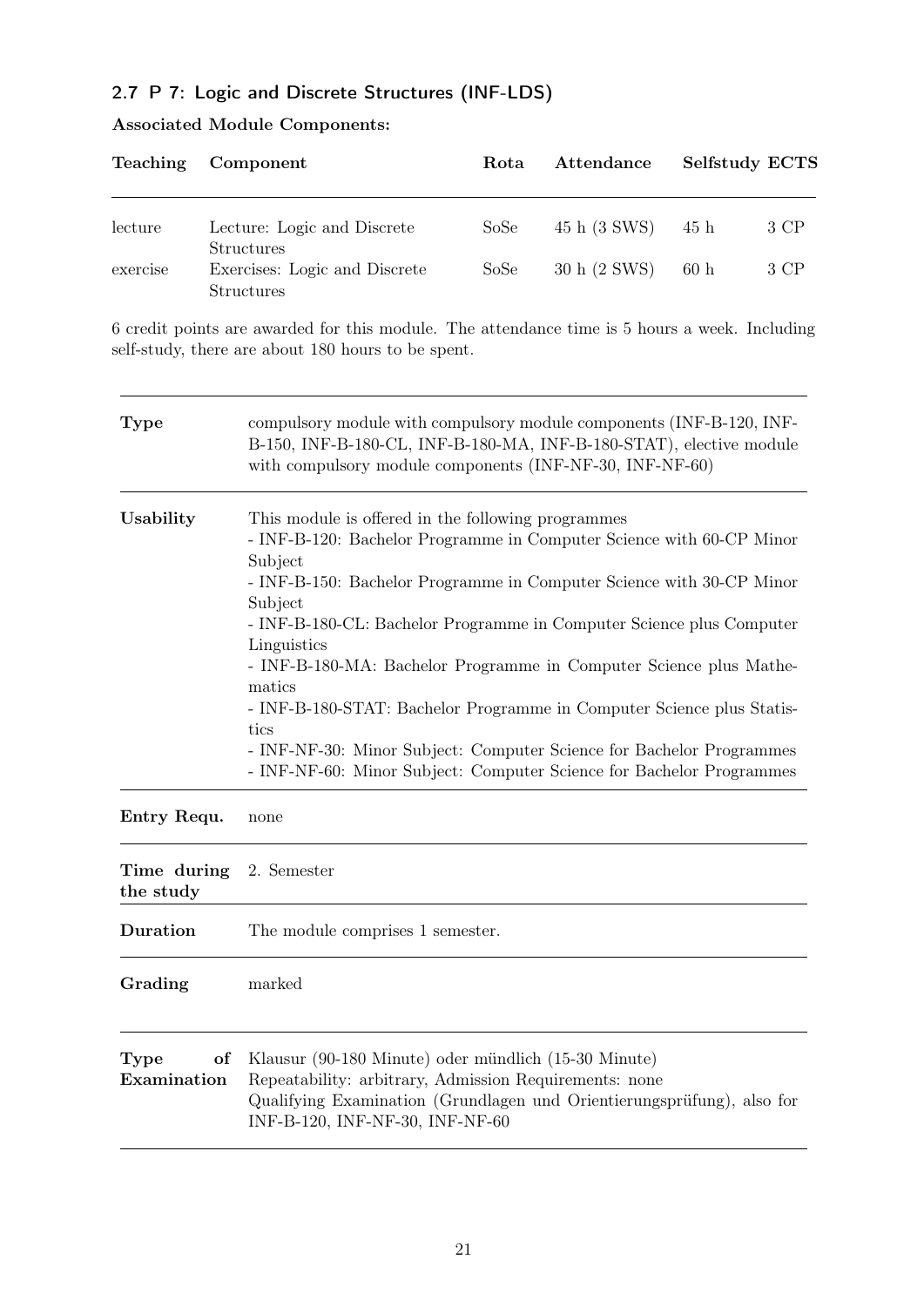| Responsible<br>for Module | Prof. PhD Martin Hofmann                                                                                                                                    |
|---------------------------|-------------------------------------------------------------------------------------------------------------------------------------------------------------|
| Provider                  | Ludwig-Maximilians-University Munich<br>Faculty for Mathematics, Computer Science and Statistics<br>Institute for Computer Science<br>Core Computer Science |
| <b>Teaching</b><br>Lang.  | German                                                                                                                                                      |

The module provides basic knowledge of discrete mathematics and logic as far as it is relevant for further informatics modules.

The main topics of the course are as follows:

- Discrete Mathematics: modular arithmetic, solving modular equations, recurrences, partial orders;
- Logic: propositional logic, predicate logic, syntax, semantics, proof calculi, correctness and completeness of logical systems, resolution.

The module consists of a lecture and exercises in small groups. The concepts introduced in the lecture are practiced in the exercise class with concrete examples.

#### Qualifikation Aims

Students should understand and apply the presented concepts and methods of discrete mathematics as far as they are relevant to informatics. Through the example of predicate logic they should grasp the differences between syntax and semantics, and between truth and provability. They should become able to understand advanced logical formalisms presented in further modules, or acquire them later through self-study.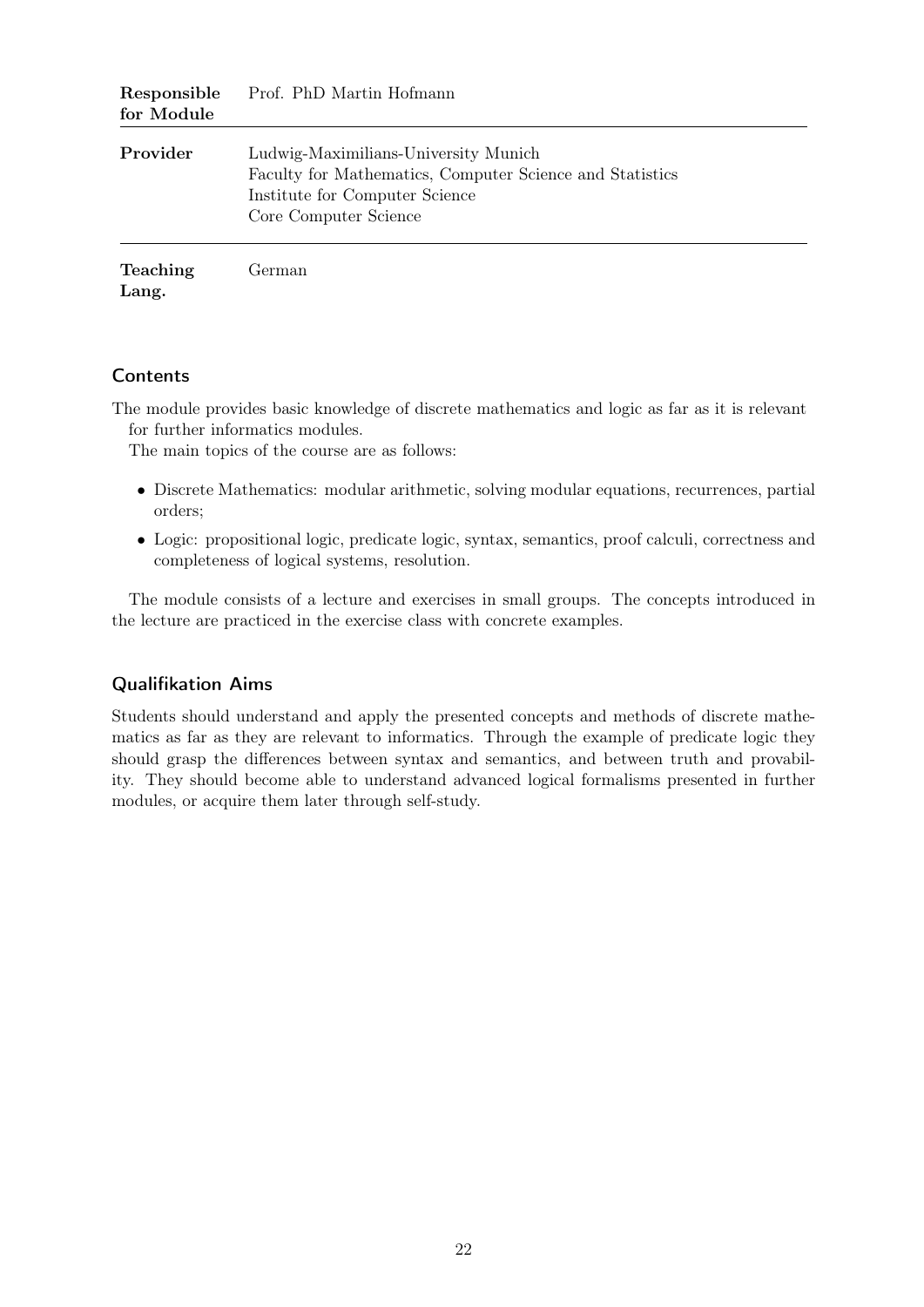### <span id="page-22-0"></span>2.8 P 8: Introduction to Probability Calculus and Inductive Statistics (STAT-EWIDS)

Part of: Bachelor Programme in Computer Science plus Statistics (180 CP) Associated Module Components:

| Teaching | Component                                           | Rota | Attendance   | <b>Selfstudy ECTS</b> |      |
|----------|-----------------------------------------------------|------|--------------|-----------------------|------|
| lecture  | Introduction to Probability                         | SoSe | 30 h (2 SWS) | 60h                   | 3 CP |
|          | Calculus (lecture)                                  |      |              |                       |      |
| exercise | Introduction to Probability<br>Calculus (exercises) | SoSe | 30 h (2 SWS) | 60h                   | 3 CP |
| lecture  | Introduction to induktive<br>Statistics (lecture)   | SoSe | 45 h (3 SWS) | 75 h                  | 4 CP |
| exercise | Introduction to induktive<br>Statistics (exercises) | SoSe | 15 h (1 SWS) | 45h                   | 2 CP |

12 credit points are awarded for this module. The attendance time is 8 hours a week. Including self-study, there are about 360 hours to be spent.

| <b>Type</b>                          | compulsory module with compulsory module components                                                                                                                |
|--------------------------------------|--------------------------------------------------------------------------------------------------------------------------------------------------------------------|
| Entry Requ.                          | none                                                                                                                                                               |
| Time during 2. Semester<br>the study |                                                                                                                                                                    |
| Duration                             | The module comprises 1 semester.                                                                                                                                   |
| Grading                              | marked                                                                                                                                                             |
| <b>Type</b><br>of<br>Examination     | Klausur (120-210 Minute) oder (Klausur (90-180 Minute) und Übungsblät-<br>ter $(30-80 \text{ Stunden}))$<br>Repeatability: arbitrary, Admission Requirements: none |
| Responsible<br>for Module            | Prof. Dr. Göran Kauermann                                                                                                                                          |
| Provider                             | Ludwig-Maximilians-University Munich<br>Faculty for Mathematics, Computer Science and Statistics<br>Department of Statistics                                       |
| Teaching<br>Lang.                    | German                                                                                                                                                             |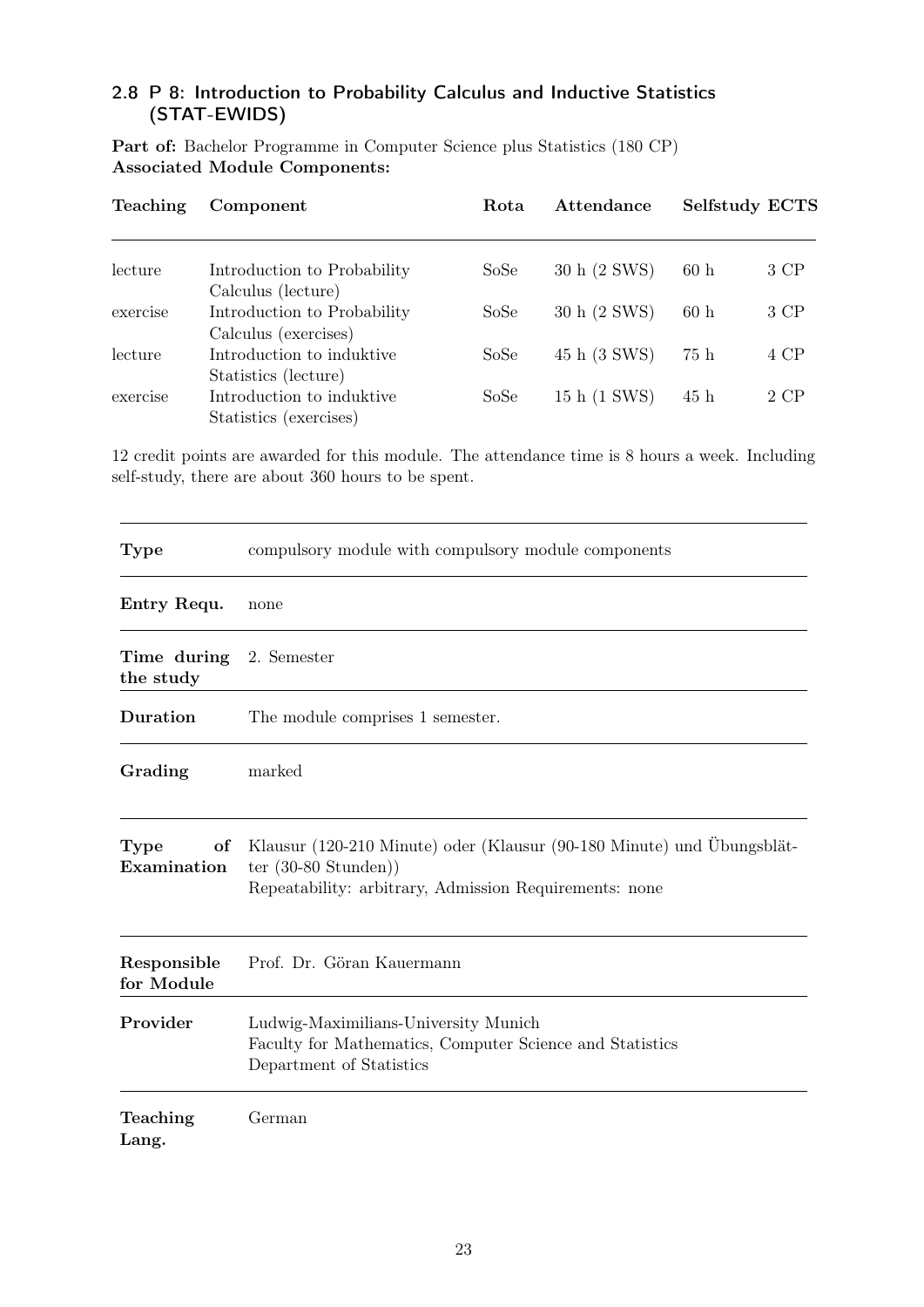The module starts with an introduction into elementary probability calculus and combinatorics. Then univariate and multivariate random variables, discrete and continuous distributions, and the most important limit theorems underlying statistical analysis are discussed. In the part concerned with inductive statistics basic problems of parameter estimation and hypotheses testing are introduced, and specific tests for independendt and dependent samples are discussed. Finally, inductive aspects of regression analysis are considered.

### Qualifikation Aims

The students know the fundamental theorems of probability theory and develop an understanding for statistical thinking underlying estimation and testing problems. Basic Problems in estimation, testing and regression analysis can be formalized and solved, the underlying assumptions can be reflected critically.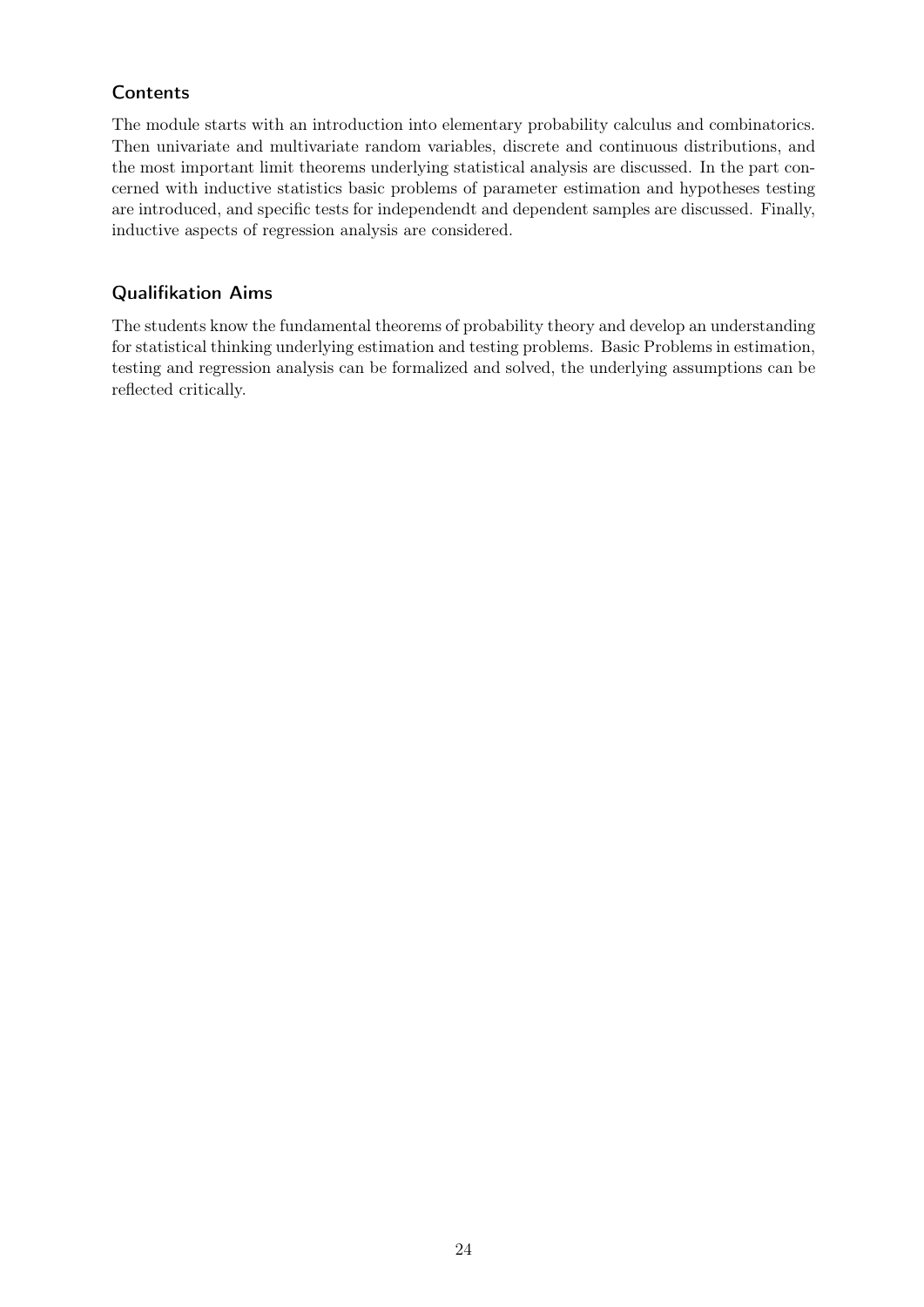### <span id="page-24-0"></span>2.9 P 9: Operating Systems (INF-BS)

|          | Teaching Component           | <b>Rota</b> | Attendance   |      | <b>Selfstudy ECTS</b> |
|----------|------------------------------|-------------|--------------|------|-----------------------|
| lecture  | Lecture: Operating Systems   | WiSe        | 45 h (3 SWS) | 45 h | 3 CP                  |
| exercise | Exercises: Operating Systems | WiSe        | 30 h (2 SWS) | 60h  | 3 CP                  |

### Associated Module Components:

6 credit points are awarded for this module. The attendance time is 5 hours a week. Including self-study, there are about 180 hours to be spent.

| <b>Type</b>                      | compulsory module with compulsory module components (INF-B-120, INF-<br>B-150, INF-B-180-CL, INF-B-180-MA, INF-B-180-STAT, MINF-B-180),<br>elective module with compulsory module components (INF-LRS, INF-NF-<br>30, INF-NF-60)                                                                                                                                                                                                                                                                                                                                                                                                                                                                                            |
|----------------------------------|-----------------------------------------------------------------------------------------------------------------------------------------------------------------------------------------------------------------------------------------------------------------------------------------------------------------------------------------------------------------------------------------------------------------------------------------------------------------------------------------------------------------------------------------------------------------------------------------------------------------------------------------------------------------------------------------------------------------------------|
| Usability                        | This module is offered in the following programmes<br>- INF-B-120: Bachelor Programme in Computer Science with 60-CP Minor<br>Subject<br>- INF-B-150: Bachelor Programme in Computer Science with 30-CP Minor<br>Subject<br>- INF-B-180-CL: Bachelor Programme in Computer Science plus Computer<br>Linguistics<br>- INF-B-180-MA: Bachelor Programme in Computer Science plus Mathe-<br>matics<br>- INF-B-180-STAT: Bachelor Programme in Computer Science plus Statis-<br>tics<br>- INF-LRS: Teaching Realschule<br>- INF-NF-30: Minor Subject: Computer Science for Bachelor Programmes<br>- INF-NF-60: Minor Subject: Computer Science for Bachelor Programmes<br>- MINF-B-180: Bachelor Programme in Media Informatics |
| Entry Requ.                      | none                                                                                                                                                                                                                                                                                                                                                                                                                                                                                                                                                                                                                                                                                                                        |
| Time during<br>the study         | 3. Semester (INF-B-180-STAT, INF-NF-30, INF-B-180-MA, INF-B-150,<br>INF-B-180-CL, MINF-B-180), 5. Semester (INF-B-120, INF-NF-60), 7.<br>Semester (INF-LRS)                                                                                                                                                                                                                                                                                                                                                                                                                                                                                                                                                                 |
| <b>Duration</b>                  | The module comprises 1 semester.                                                                                                                                                                                                                                                                                                                                                                                                                                                                                                                                                                                                                                                                                            |
| Grading                          | marked                                                                                                                                                                                                                                                                                                                                                                                                                                                                                                                                                                                                                                                                                                                      |
| <b>Type</b><br>of<br>Examination | Klausur (90-180 Minute) oder mündlich (15-30 Minute)<br>Repeatability: arbitrary, Admission Requirements: none                                                                                                                                                                                                                                                                                                                                                                                                                                                                                                                                                                                                              |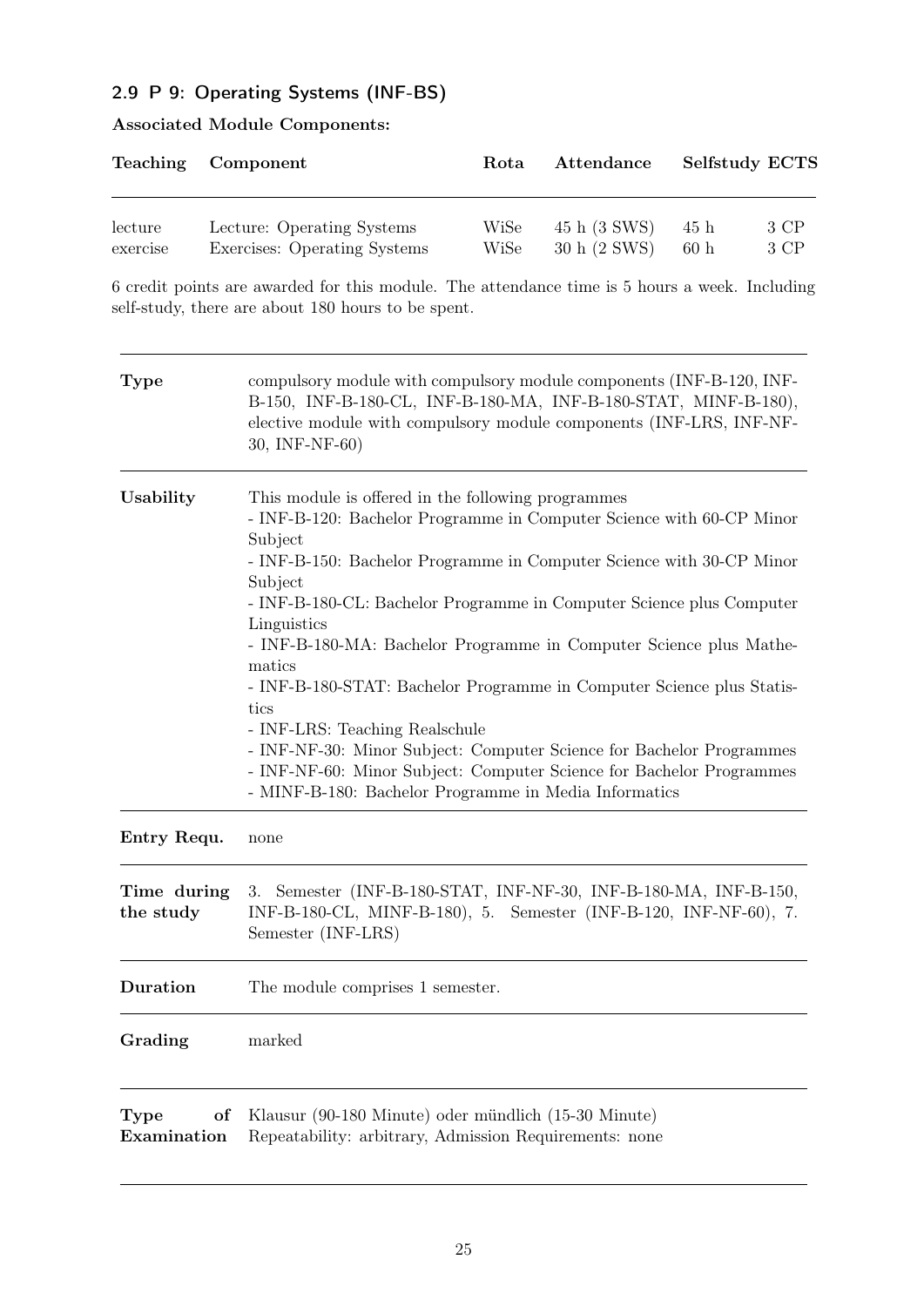| Responsible<br>for Module | Prof. Dr. Claudia Linnhoff-Popien                                                                                                                           |
|---------------------------|-------------------------------------------------------------------------------------------------------------------------------------------------------------|
| Provider                  | Ludwig-Maximilians-University Munich<br>Faculty for Mathematics, Computer Science and Statistics<br>Institute for Computer Science<br>Core Computer Science |
| <b>Teaching</b><br>Lang.  | German                                                                                                                                                      |

This module provides an introduction to the relevant components of modern operating systems and the needed foundations of computer architecture. It begins by outlining methods for process management and process control, especially concurrent processes. In particular, methods for detection and avoidance of conflicts (deadlocks and race conditions) are treated with concurrent access to shared resources.

#### The main topics of the course are as follows:

- the history of operating systems;
- the interaction between the lower level components of a computer;
- technical foundations of machine programs, subprograms, procedures and recursive procedure calls;
- strategies for process management in operating systems;
- the support of the operating system for parallelizing programs;
- strategies for Resource Management and coordination of processes;
- techniques for memory management and control of input and output channels;
- local and distributed inter-process communication.

#### Recomended Literature:

- William Stallings, Operating Systems: Internals and Design Principles, Prentice Hall, 7th Edition, 2011, ISBN-13 978-0132309981
- A.S. Tanenbaum, Modern Operating Systems, Prentice Hall, 3rd Edition, 2007, ISBN-13 978-0136006633
- A. Silberschatz, P. Galvin, J. Peteron, Operating System Concepts, John Wiley and Sons, 8th Edition, 2011, ISBN-13 978-1118112731

The module consists of a lecture and exercises in small groups. The concepts introduced in the lecture are practiced in the exercise class with concrete examples. In addition, the students do exercises, which deepen the application of theoretical concepts in high-level languages.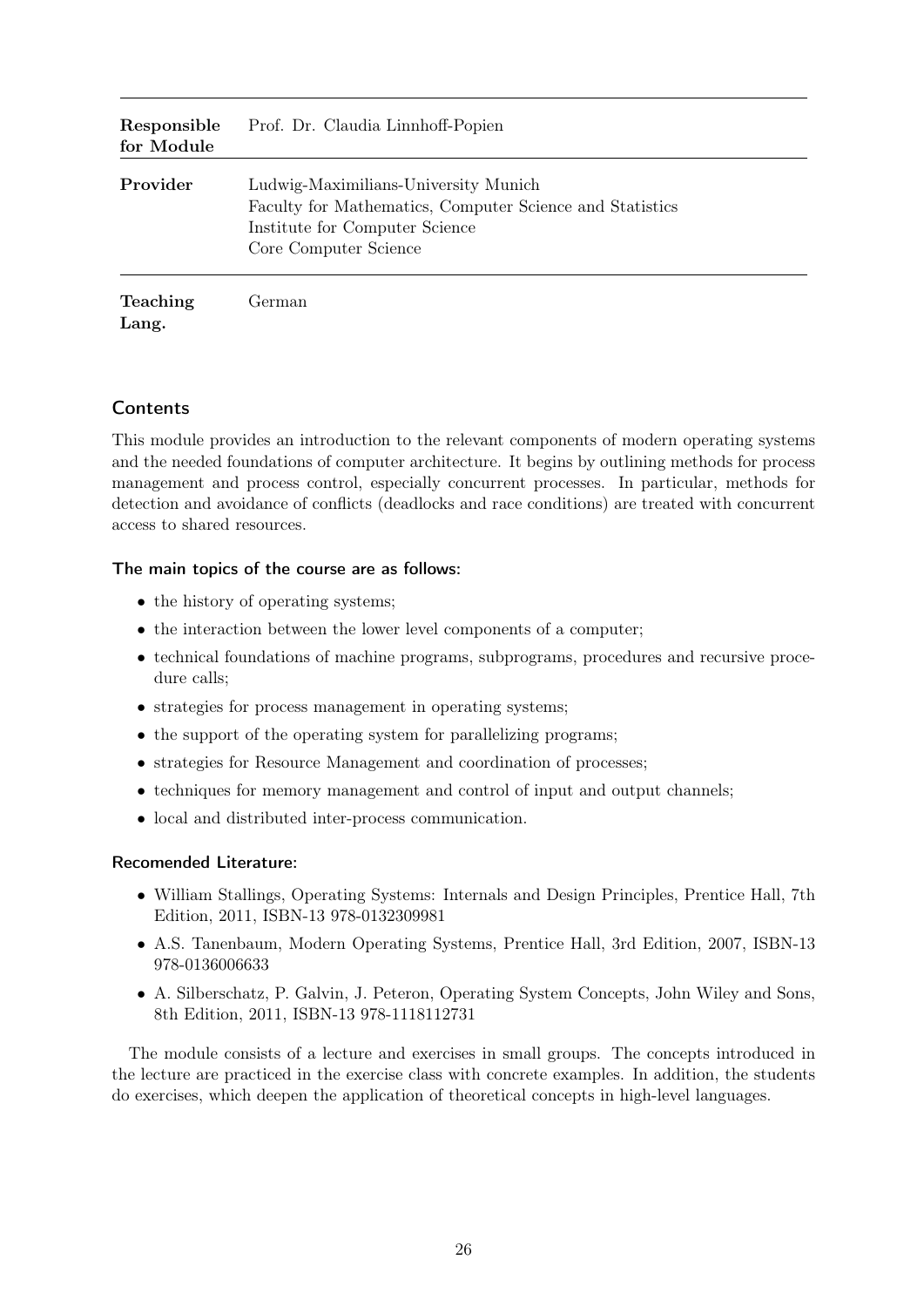### Qualifikation Aims

This module provides students with the necessary basic knowledge for the specific use of the special structure and properties of modern operating systems. It lays the foundations for the development of optimized and scalable computer programs for modern operating systems.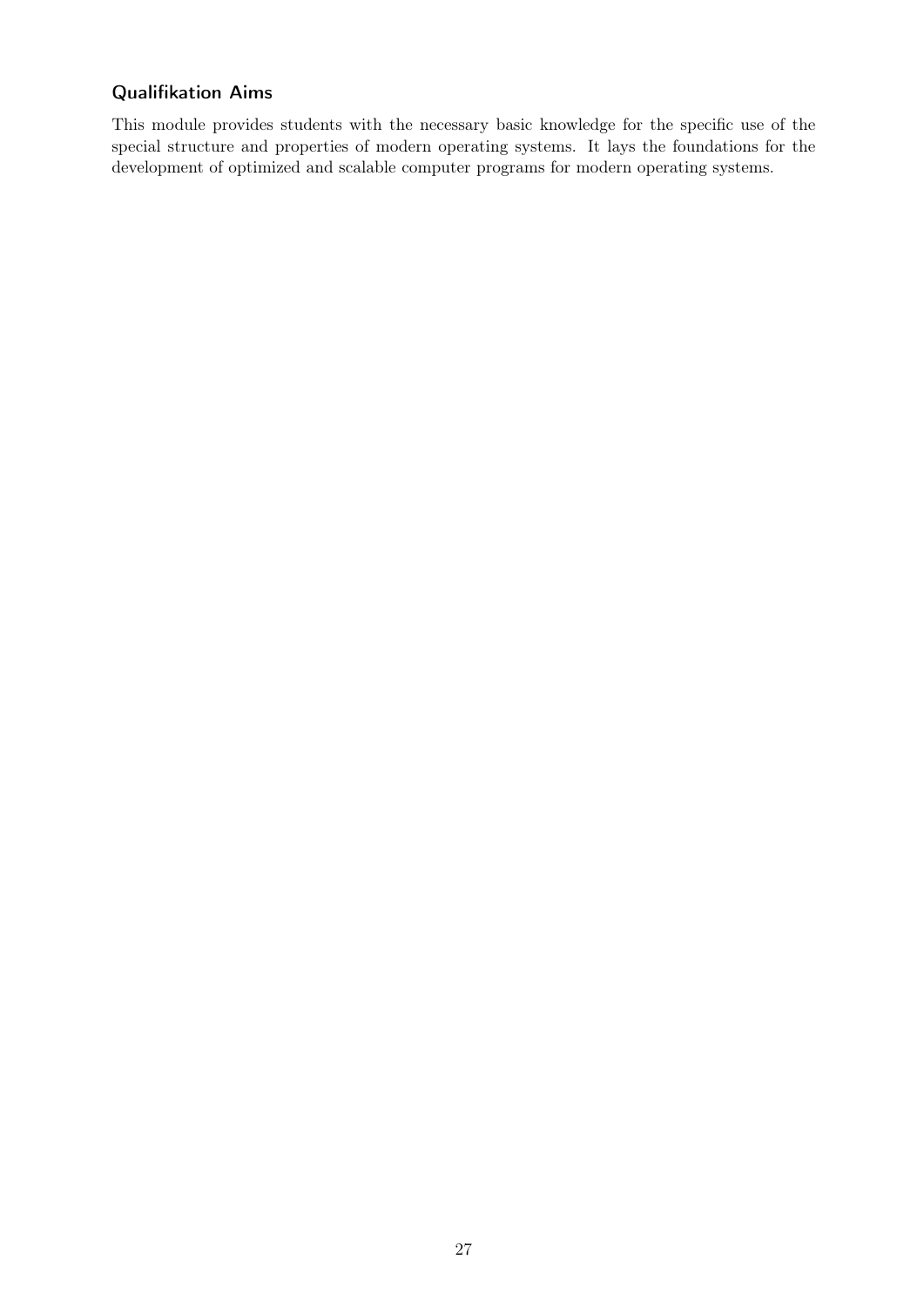### <span id="page-27-0"></span>2.10 P 10: Software Engineering (INF-SWT)

| <b>Associated Module Components:</b> |  |
|--------------------------------------|--|
|--------------------------------------|--|

|          | Teaching Component              | Rota | Attendance   |                 | <b>Selfstudy ECTS</b> |
|----------|---------------------------------|------|--------------|-----------------|-----------------------|
| lecture  | Lecture: Software Engineering   | WiSe | 45 h (3 SWS) | 45 h            | 3 CP                  |
| exercise | Exercises: Software Engineering | WiSe | 30 h (2 SWS) | 60 <sub>h</sub> | 3 CP                  |

6 credit points are awarded for this module. The attendance time is 5 hours a week. Including self-study, there are about 180 hours to be spent.

| <b>Type</b>               | compulsory module with compulsory module components (INF-B-120, INF-<br>B-150, INF-B-180-CL, INF-B-180-MA, INF-B-180-STAT, MINF-B-180),<br>elective module with compulsory module components (INF-LGY, INF-LRS,<br>INF-NF-30, INF-NF-60)                                                                                                                                                                                                                                                                                                                                                                                                                                                                                                                     |
|---------------------------|--------------------------------------------------------------------------------------------------------------------------------------------------------------------------------------------------------------------------------------------------------------------------------------------------------------------------------------------------------------------------------------------------------------------------------------------------------------------------------------------------------------------------------------------------------------------------------------------------------------------------------------------------------------------------------------------------------------------------------------------------------------|
| Usability                 | This module is offered in the following programmes<br>- INF-B-120: Bachelor Programme in Computer Science with 60-CP Minor<br>Subject<br>- INF-B-150: Bachelor Programme in Computer Science with 30-CP Minor<br>Subject<br>- INF-B-180-CL: Bachelor Programme in Computer Science plus Computer<br>Linguistics<br>- INF-B-180-MA: Bachelor Programme in Computer Science plus Mathe-<br>matics<br>- INF-B-180-STAT: Bachelor Programme in Computer Science plus Statis-<br>tics<br>- INF-LGY: Teaching Gymnasium<br>- INF-LRS: Teaching Realschule<br>- INF-NF-30: Minor Subject: Computer Science for Bachelor Programmes<br>- INF-NF-60: Minor Subject: Computer Science for Bachelor Programmes<br>- MINF-B-180: Bachelor Programme in Media Informatics |
| Entry Requ.               | none                                                                                                                                                                                                                                                                                                                                                                                                                                                                                                                                                                                                                                                                                                                                                         |
| Time during<br>the study  | 3. Semester (INF-B-180-STAT, INF-B-120, INF-NF-30, INF-B-150, INF-<br>B-180-CL), 5. Semester (INF-LGY, INF-NF-60, INF-B-180-MA, MINF-B-<br>180), 7. Semester (INF-LRS)                                                                                                                                                                                                                                                                                                                                                                                                                                                                                                                                                                                       |
| Duration                  | The module comprises 1 semester.                                                                                                                                                                                                                                                                                                                                                                                                                                                                                                                                                                                                                                                                                                                             |
| Grading                   | marked                                                                                                                                                                                                                                                                                                                                                                                                                                                                                                                                                                                                                                                                                                                                                       |
| Type<br>of<br>Examination | Klausur (90-180 Minute) oder mündlich (15-30 Minute)<br>Repeatability: arbitrary, Admission Requirements: none                                                                                                                                                                                                                                                                                                                                                                                                                                                                                                                                                                                                                                               |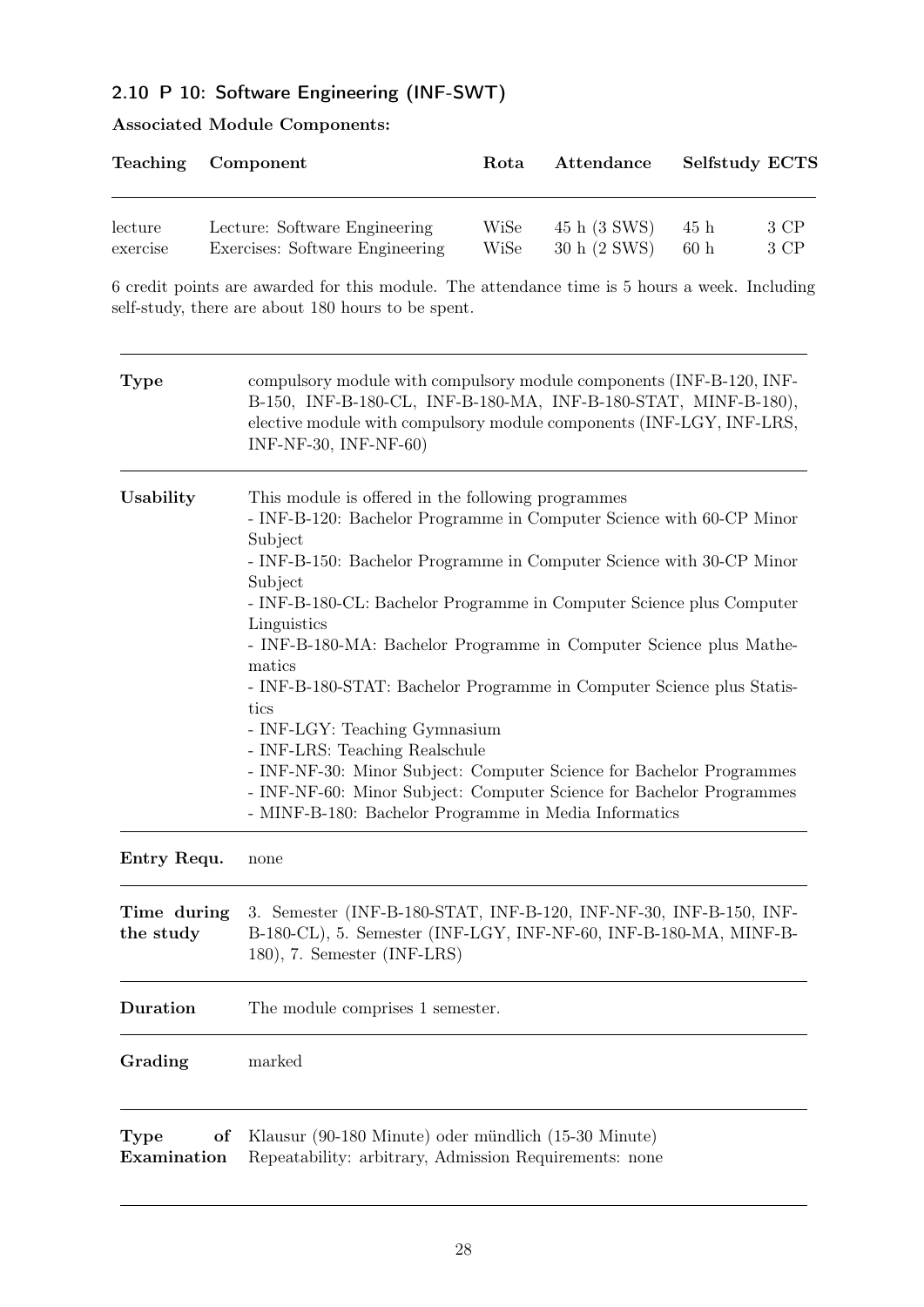| Responsible<br>for Module | Prof. Dr. Rolf Hennicker                                                                                                                                                                                  |
|---------------------------|-----------------------------------------------------------------------------------------------------------------------------------------------------------------------------------------------------------|
| Provider                  | Ludwig-Maximilians-University Munich<br>Faculty for Mathematics, Computer Science and Statistics<br>Institute for Computer Science<br>Core Computer Science<br>Programming and Software Engineering Group |
| <b>Teaching</b><br>Lang.  | German, English                                                                                                                                                                                           |

This module introduces the fundamental principles of software engineering. The entire software development process is presented, starting with requirements analysis, system design, to implementation and testing. As a graphical modeling language, the Unified Modeling Language (UML) is used in all phases of the development process. The implementation language is Java.

The main topics of the module are as follows:

- software development processes;
- requirements analysis with use cases;
- design of static system structures with class diagrams;
- modelling behavior with state machines, sequence, and activity diagrams
- architecture of complex software systems;
- design and architectural patterns;
- relationship between models and implementations in object-oriented languages;
- software testing.

The module consists of a lecture and of additional exercises in groups. The concepts introduced in the lecture are practiced in the exercise class with concrete application examples.

#### Qualifikation Aims

The students will acquire a general understanding of the major aspects of modern software engineering using notions and tools that are currently researched in academia and employed in industry. They will be able to model static and dynamic properties of complex systems and to transfer the models into software.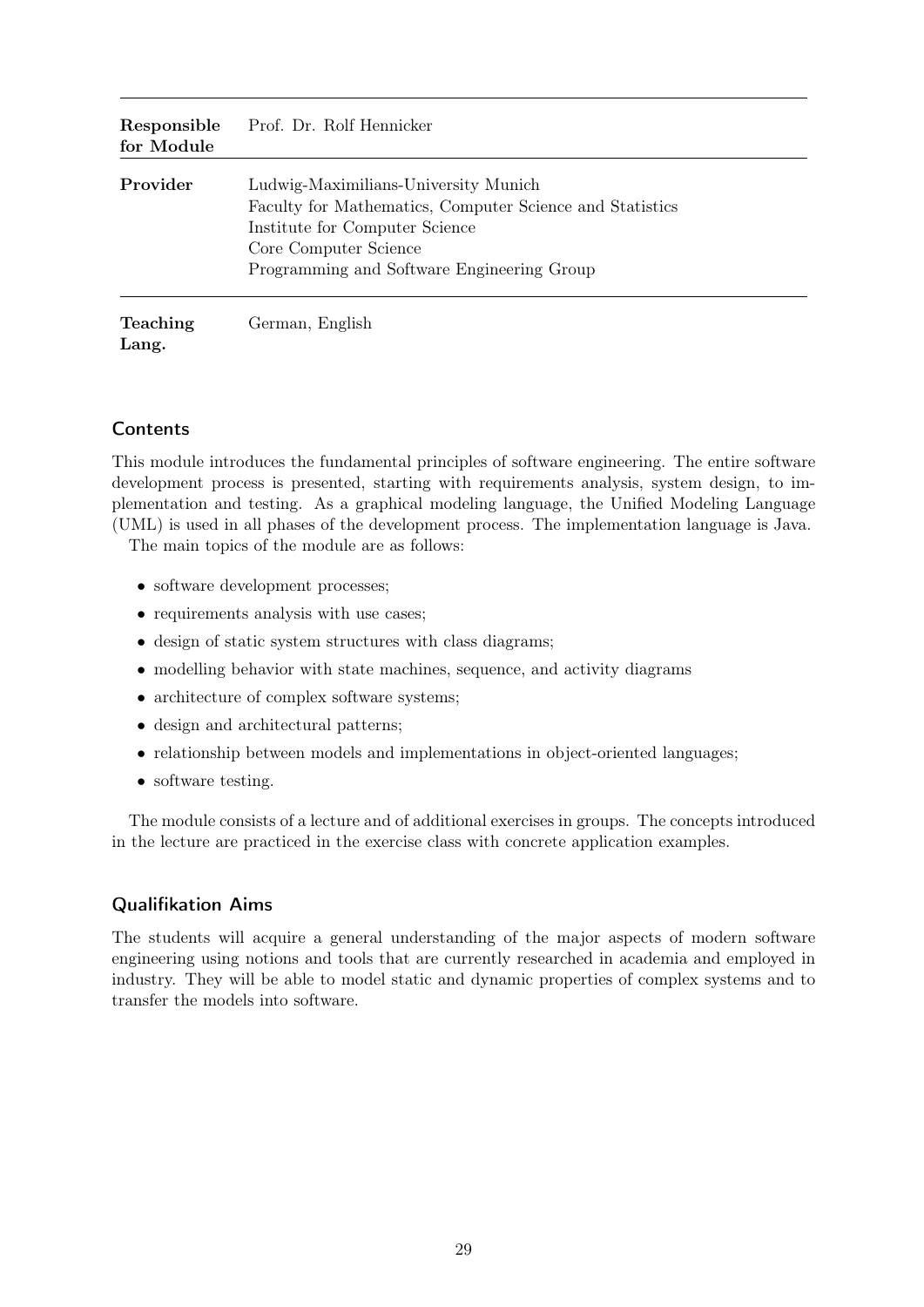### <span id="page-29-0"></span>2.11 P 11: Algorithms and Data Structures (INF-AlDs)

|  |  | <b>Associated Module Components:</b> |
|--|--|--------------------------------------|
|--|--|--------------------------------------|

| <b>Teaching</b> | Component                                                     | Rota | Attendance   | <b>Selfstudy ECTS</b> |      |
|-----------------|---------------------------------------------------------------|------|--------------|-----------------------|------|
| lecture         | Lecture: Algorithms and                                       | SoSe | 45 h (3 SWS) | 45 h                  | 3 CP |
| exercise        | Datastructures<br>Exercises: Algorithms and<br>Datastructures | SoSe | 30 h (2 SWS) | 60h                   | 3 CP |

6 credit points are awarded for this module. The attendance time is 5 hours a week. Including self-study, there are about 180 hours to be spent.

| <b>Type</b>              | compulsory module with compulsory module components (INF-B-120, INF-<br>B-150, INF-B-180-CL, INF-B-180-MA, INF-B-180-STAT, INF-LGY, INF-<br>LRS, MINF-B-180), elective module with compulsory module components<br>$(INF-NF-30, INF-NF-60)$                                                                                                                                                                                                                                                                                                                                                                                                                                                                                                                  |
|--------------------------|--------------------------------------------------------------------------------------------------------------------------------------------------------------------------------------------------------------------------------------------------------------------------------------------------------------------------------------------------------------------------------------------------------------------------------------------------------------------------------------------------------------------------------------------------------------------------------------------------------------------------------------------------------------------------------------------------------------------------------------------------------------|
| Usability                | This module is offered in the following programmes<br>- INF-B-120: Bachelor Programme in Computer Science with 60-CP Minor<br>Subject<br>- INF-B-150: Bachelor Programme in Computer Science with 30-CP Minor<br>Subject<br>- INF-B-180-CL: Bachelor Programme in Computer Science plus Computer<br>Linguistics<br>- INF-B-180-MA: Bachelor Programme in Computer Science plus Mathe-<br>matics<br>- INF-B-180-STAT: Bachelor Programme in Computer Science plus Statis-<br>tics<br>- INF-LGY: Teaching Gymnasium<br>- INF-LRS: Teaching Realschule<br>- INF-NF-30: Minor Subject: Computer Science for Bachelor Programmes<br>- INF-NF-60: Minor Subject: Computer Science for Bachelor Programmes<br>- MINF-B-180: Bachelor Programme in Media Informatics |
| Entry Requ.              | none                                                                                                                                                                                                                                                                                                                                                                                                                                                                                                                                                                                                                                                                                                                                                         |
| Time during<br>the study | Semester (INF-B-120, INF-NF-60, INF-LRS, INF-B-150, INF-B-180-<br>2.<br>CL, MINF-B-180), 4. Semester (INF-B-180-STAT, INF-LGY, INF-NF-30,<br>$INF-B-180-MA)$                                                                                                                                                                                                                                                                                                                                                                                                                                                                                                                                                                                                 |
| Duration                 | The module comprises 1 semester.                                                                                                                                                                                                                                                                                                                                                                                                                                                                                                                                                                                                                                                                                                                             |
| Grading                  | marked                                                                                                                                                                                                                                                                                                                                                                                                                                                                                                                                                                                                                                                                                                                                                       |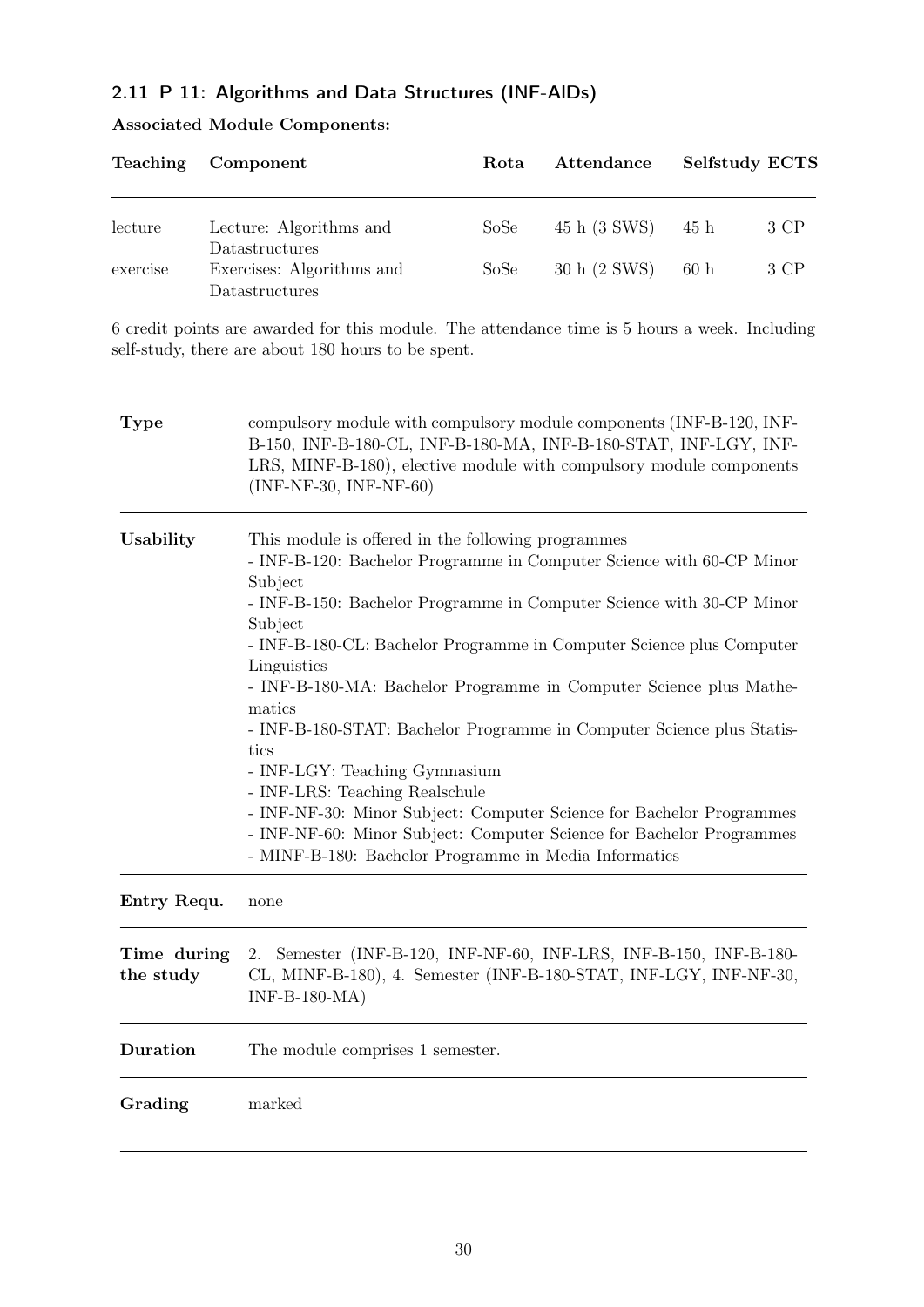| of Klausur (90-180 Minute) oder mündlich (15-30 Minute)<br><b>Type</b> |                                                                                                                                                             |  |  |
|------------------------------------------------------------------------|-------------------------------------------------------------------------------------------------------------------------------------------------------------|--|--|
| Examination                                                            | Repeatability: arbitrary, Admission Requirements: none                                                                                                      |  |  |
|                                                                        | Qualifying Examination (Grundlagen und Orientierungsprüfung), also for<br>INF-B-120, INF-NF-60                                                              |  |  |
| Responsible<br>for Module                                              | Dr. Matthias Schubert                                                                                                                                       |  |  |
| Provider                                                               | Ludwig-Maximilians-University Munich<br>Faculty for Mathematics, Computer Science and Statistics<br>Institute for Computer Science<br>Core Computer Science |  |  |
| <b>Teaching</b><br>Lang.                                               | German                                                                                                                                                      |  |  |

The module gives an introduction to the development of efficient algorithm as well as the interaction between algorithms and data structures.

#### Basic Principles of Algorithms and Runtime Analysis

- Different types of runtime approximations (best-case, worst-case, expected runtime)
- Asymptotic analysis of upper and expected complexity bounds
- Big O notation (Definition and computation)
- Important complexity classes(constant, logarithmic, linear, quadratic, and exponential)
- Methods for empirical performanz evaluation
- Time and space trade-off.

#### Optinal Topics:

- Little o, big omega and big theta notation
- Recurrence relations
- Analysis of iterativ and rekursiv algorithms
- Some version of a Master Theorem.

#### Basic Data Structures and Algorithms

- Elementary data types (integer, float, strings etc.)
- Records, objects and arrays
- dynamic data structurs ( singly and doubly linked lists, stacks, queues, trees)
- Implementations of dynamic data structures
- simple numerical algorithms (e.g. computing the average, maximum, or mininum of a list Liste or an array approximative computation of the square root, computing the greatest common divisor)
- sequential and binary search in arrays.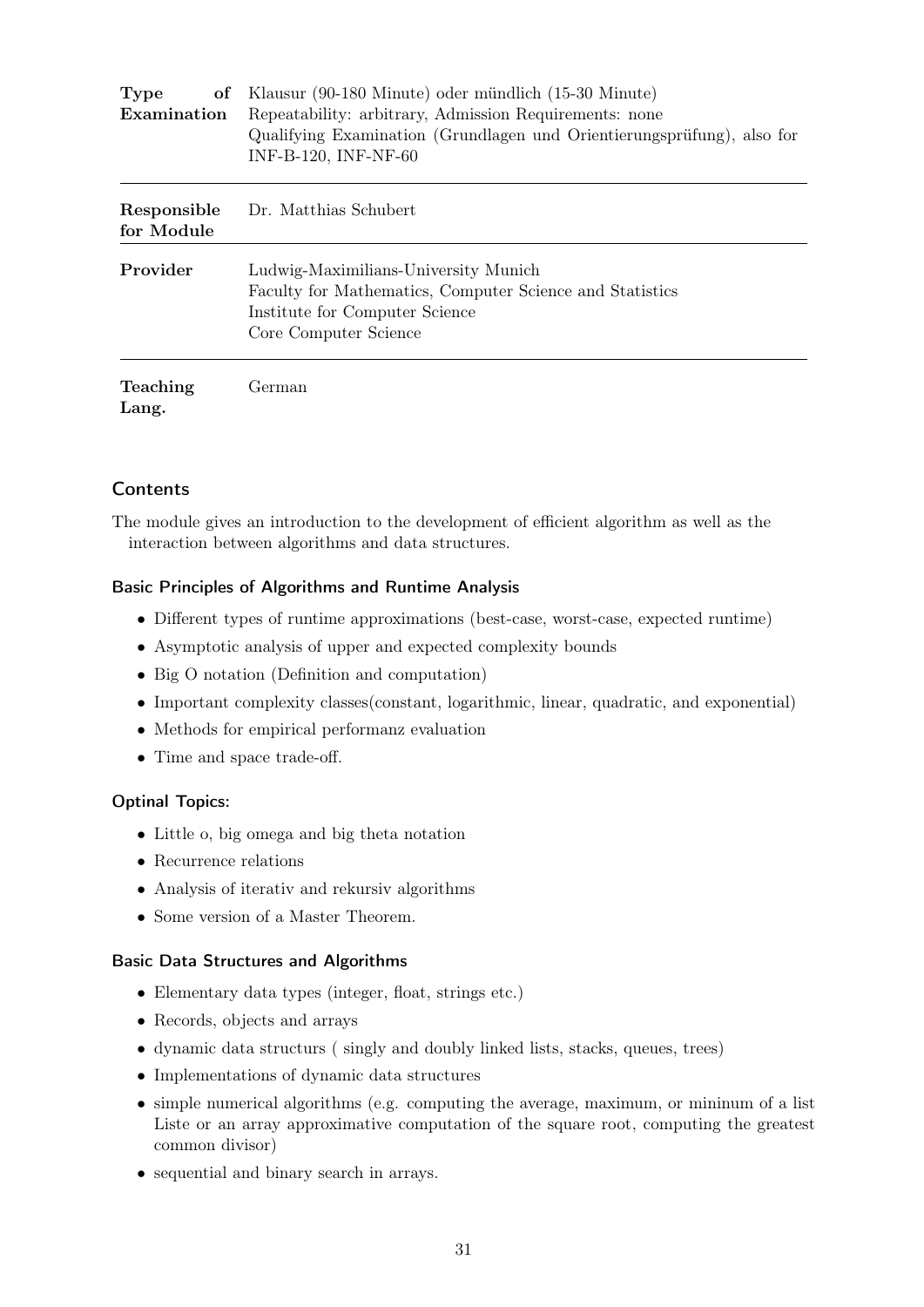#### Data Structures and Algorithms for Key-Searching

- Connection between search, insertion and delete times and memory requirements.
- Balanced search trees (principles and analysis, example structures e.g. AVL-trees, red-black trees)
- Search trees for the secondary storages (basic setting, B-trees)
- Principles of hashing ( simple hashing functions, basic collision strategies)
- Dynamic hashing methods (e.g. linear hashing).

#### Optional Topics:

- Advanced algorithmens for key search in main memory (e.g. optimal binary search trees, splay trees, treaps)
- Advanced index structures for key search in the secondory storage (e.g. B\*-trees)
- Advanced hashing methods (e.g. linear hashing with partiell extensions).

#### Sorting Methods

- Basice sorting algorithms (counting sort, insertion sort, selection sort, bubble sort)
- Advanced sorting algorithms (heapsort, quicksort)
- Sorting algorithms for the secondary storage (merge sort)
- Lower bounds for sorting based on key comparisons
- Key based sorting (bucket sort).

#### Optional Topics

- Advanced methods for sorting large key sets (button-up heapsort, clever wuicksort)
- Advanced key-based sorting methods (radix-sort)
- Priority queues ( heaps, Fibonacci heaps).

#### Graph Algorithms

- Basic characteristics of graphs
- Graph representations (Adjanzenzmatrix, Adjanzenzlisten)
- Graphd traversals( breadth first, depth first)
- Shortest path computation (Dijkstra's and Floyd's algorithms)
- Minimal spanning trees(Prim's and Kruskal's algorithm).

#### Optional Topics:

- Network flows (e.g. maximal flow, max-flow–min-cut theorem, maximal bipartite matching)
- further graph problems(e.g. topological sorting, finding strongly connected components, graph matching).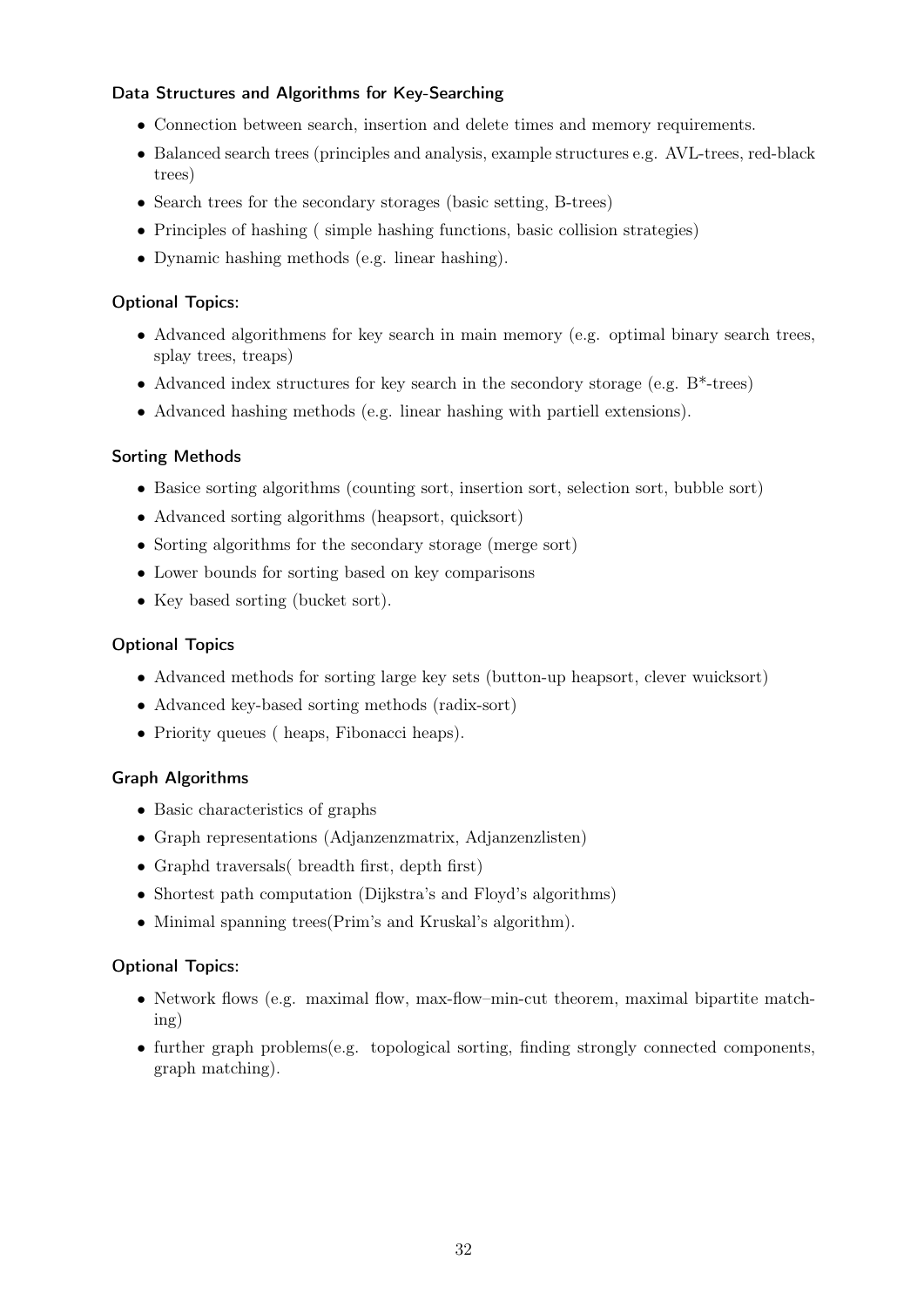### Algorithmic Strategies

- Exhaustive search
- Greedy algorithms
- Divide-and-conquer
- Recursive backtracking
- Branch-and-bound.

### Optinal Topics

• reduction: Transform-and-Conquer.

### Optional Chapters

- Linear programming (duality, simplex algorithms, interior point methods)
- Pattern matching and string/text algorithms (e.g. substring matching, regular expressions, longest common subsequence)
- string based data structures and algorithms (e.g. suffix arrays, suffix trees, tries)
- advance numerical algorithms (e.g. primality tests, integer factorization)
- geometric data structures and algorithms (e.g., points, line segments, polygons,finding convex hull, spatial decomposition, collision detection, geometric search/proximity).

### Literature

- R. Sedgewick: Algorithmen in Java, 2. edition, Pearson
- T. Ottmann, P. Widmayer: Algorithmen und Datenstrukturen, 4. edition, Spektrum Akademischer Verlag, 2002
- T. H. Cormen, C. Leiserson, R. Rivest, C. Stein: Algorithmen Eine Einführung,4. Auflage Oldenbourg, 2013

The module consists of a lecture and in addition exercises in small groups. The concepts introduced in the lecture are practiced in the exercise class with concrete examples.

### Qualifikation Aims

With completing this modul participants should be familiar with the following topics:

- Basic characteristics and development method for algorithms
- Efficient algorithms and data structures for basic problems
- Important complexity classes for the analysis of runtime and memory complexity.

Participants of the module should be able to:

- Analyze the run time and memory requirements for a given algorithm.
- Formally model and described algorithic problem settings
- Adapt the introduce data structures and algorithms to modified problem settings.

Based on the learned knowledge and abilities the participants obtain the skill to:

- Develop and implement programs based on the introduced algorithmic techniques in a programming language
- Evaluate different solution approaches for a given problem based on formal analysis.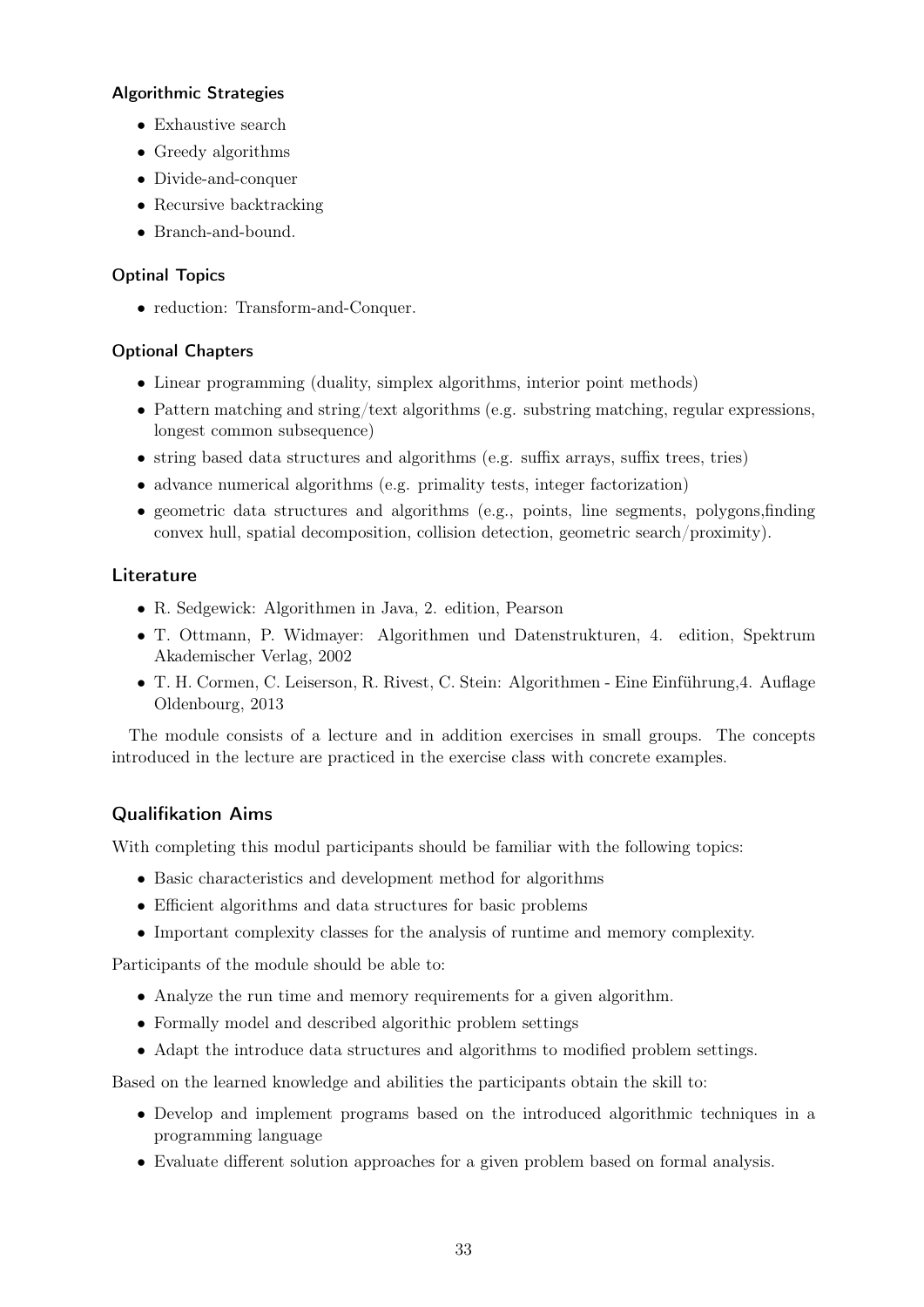### <span id="page-33-0"></span>2.12 P 12: Formal Languages and Complexity Theory (INF-FSK)

### Remarks

The module is an essential basis for advanced modules in the field of theoretical computer science and formal software engineering.Anfang

Associated Module Components:

| Teaching | Component                                            | Rota | Attendance   | Selfstudy ECTS |      |
|----------|------------------------------------------------------|------|--------------|----------------|------|
|          |                                                      |      |              |                |      |
| lecture  | Lecture: Formal Languages and<br>Complexity Theory   | SoSe | 45 h (3 SWS) | 45 h           | 3 CP |
| exercise | Exercises: Formal Languages and<br>Complexity Theory | SoSe | 30 h (2 SWS) | 60h            | 3 CP |

6 credit points are awarded for this module. The attendance time is 5 hours a week. Including self-study, there are about 180 hours to be spent.

| <b>Type</b>              | compulsory module with compulsory module components (INF-B-120, INF-<br>B-150, INF-B-180-CL, INF-B-180-MA, INF-B-180-STAT, INF-LGY, INF-<br>LRS), elective module with compulsory module components (INF-NF-30,<br>$INF-NF-60)$                                                                                                                                                                                                                                                                                                                                                                                                                                                                     |
|--------------------------|-----------------------------------------------------------------------------------------------------------------------------------------------------------------------------------------------------------------------------------------------------------------------------------------------------------------------------------------------------------------------------------------------------------------------------------------------------------------------------------------------------------------------------------------------------------------------------------------------------------------------------------------------------------------------------------------------------|
| Usability                | This module is offered in the following programmes<br>- INF-B-120: Bachelor Programme in Computer Science with 60-CP Minor<br>Subject<br>- INF-B-150: Bachelor Programme in Computer Science with 30-CP Minor<br>Subject<br>- INF-B-180-CL: Bachelor Programme in Computer Science plus Computer<br>Linguistics<br>- INF-B-180-MA: Bachelor Programme in Computer Science plus Mathe-<br>matics<br>- INF-B-180-STAT: Bachelor Programme in Computer Science plus Statis-<br>tics<br>- INF-LGY: Teaching Gymnasium<br>- INF-LRS: Teaching Realschule<br>- INF-NF-30: Minor Subject: Computer Science for Bachelor Programmes<br>- INF-NF-60: Minor Subject: Computer Science for Bachelor Programmes |
| Entry Requ.              | none                                                                                                                                                                                                                                                                                                                                                                                                                                                                                                                                                                                                                                                                                                |
| Time during<br>the study | 2. Semester (INF-B-120), 4. Semester (INF-B-180-STAT, INF-LGY, INF-<br>NF-30, INF-NF-60, INF-B-180-MA, INF-LRS, INF-B-150, INF-B-180-CL)                                                                                                                                                                                                                                                                                                                                                                                                                                                                                                                                                            |
| Duration                 | The module comprises 1 semester.                                                                                                                                                                                                                                                                                                                                                                                                                                                                                                                                                                                                                                                                    |
| Grading                  | marked                                                                                                                                                                                                                                                                                                                                                                                                                                                                                                                                                                                                                                                                                              |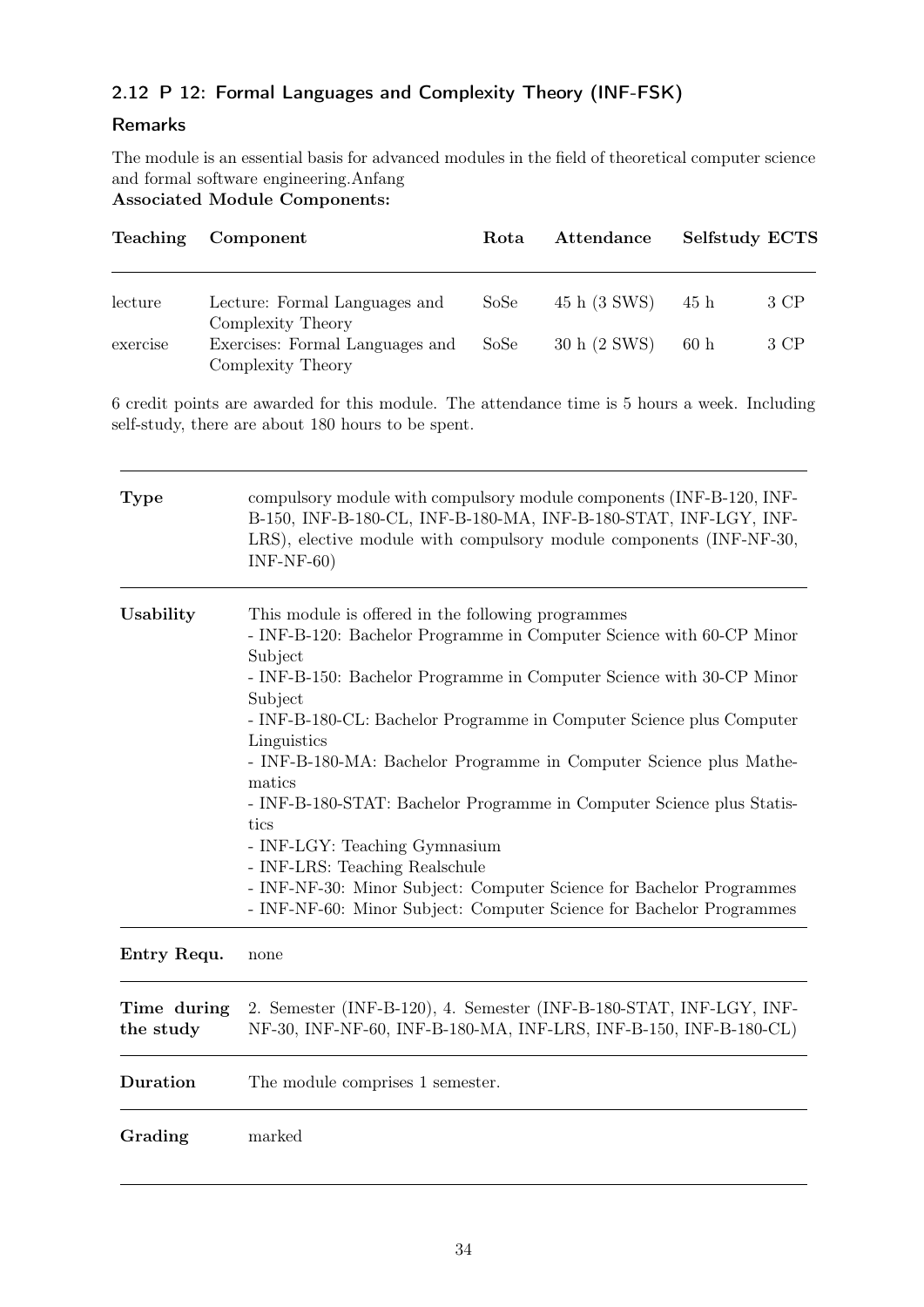| <b>Type</b> | of Klausur (90-180 Minute) oder mündlich (15-30 Minute)                   |
|-------------|---------------------------------------------------------------------------|
|             | <b>Examination</b> Repeatability: arbitrary, Admission Requirements: none |

| Responsible<br>for Module | Prof. Dr. Hans Jürgen Ohlbach                                                                                                                               |
|---------------------------|-------------------------------------------------------------------------------------------------------------------------------------------------------------|
| Provider                  | Ludwig-Maximilians-University Munich<br>Faculty for Mathematics, Computer Science and Statistics<br>Institute for Computer Science<br>Core Computer Science |
| <b>Teaching</b>           | Ferman                                                                                                                                                      |

Lang.

The module provides basic knowledge in the areas of formal languages, computability and complexity theory.

The main topics of the course are as follows:

- automata and formal Languages: Chomsky hierarchy, regular languages and finite automata, context-free languages and pushdown automata, context-sensitive languages;
- computability: Turing machines and other models of computation, undecidability, halting problem, recursively enumerable problems;
- $\bullet$  complexity theory, especially the classes P and NP, definition and proof of NP completeness, examples of NP-complete problems.

#### Recommended Literature

• Theoretische Informatik kurzgefasst, Uwe Schöning, Spektrum Hochschultaschenbuch, ISBN 978-3-8274-1824-1

The module consists of a lecture and in addition exercises in small groups. The concepts introduced in the lecture are practiced in the exercise class with concrete examples.

#### Prior Knowledge

Basic knowledge from the mathematics lectures.

#### Qualifikation Aims

The students should learn the above mentioned recurring theoretical foundations of computer science and are able to apply them to practical problems. Examples are, to identify a problem as NP-complete, or to identify state-based specifications as finite automata, and to apply determinisation and minimisation methods.

In addition the students deepen their abilities to understand abstract theoretical topics and to understand mathematical proofs.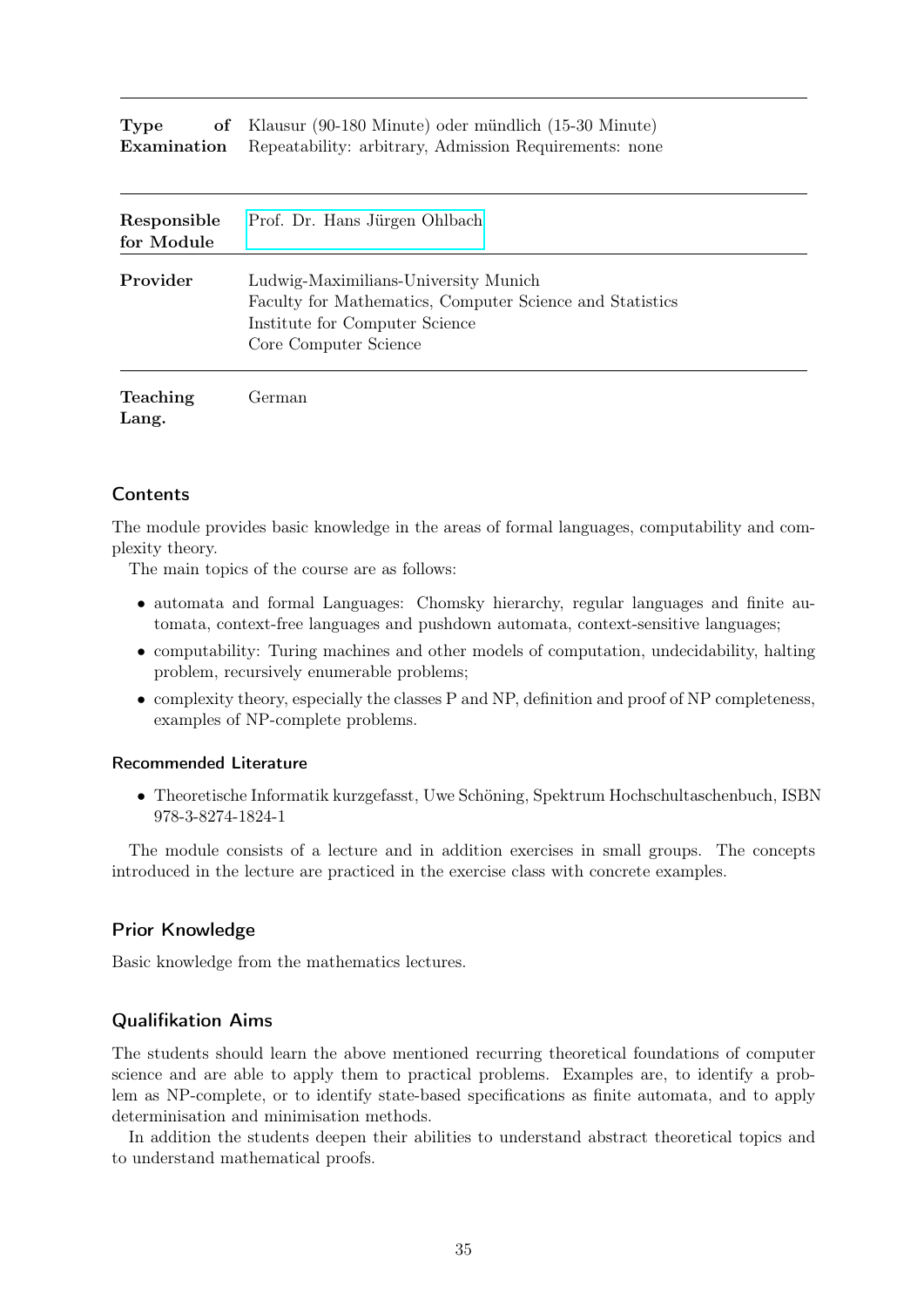### Remarks

The module is an essential basis for advanced modules in the field of theoretical computer science and formal software engineering.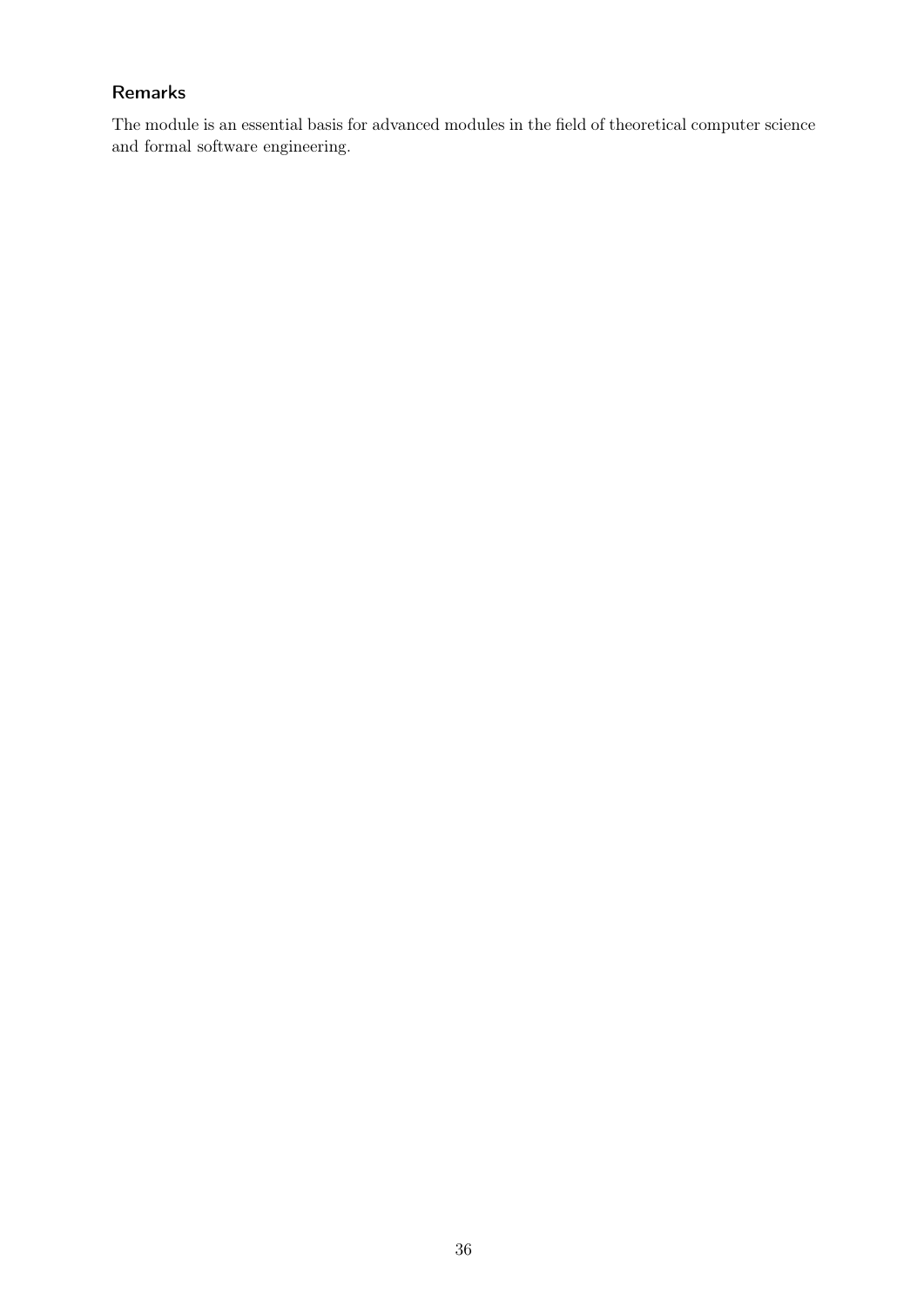# 2.13 P 13: Computer Networks and Distributed Systems (INF-RVS)

|  |  | <b>Associated Module Components:</b> |
|--|--|--------------------------------------|
|--|--|--------------------------------------|

| <b>Teaching</b> | Component                                               | Rota | Attendance   | Selfstudy ECTS |      |
|-----------------|---------------------------------------------------------|------|--------------|----------------|------|
| lecture         | Lecture: Computer Networks and<br>Distributed Systems   | SoSe | 30 h (2 SWS) | 60h            | 3 CP |
| exercise        | Exercises: Computer Networks<br>and Distributed Systems | SoSe | 45 h (3 SWS) | 45 h           | 3 CP |

6 credit points are awarded for this module. The attendance time is 5 hours a week. Including self-study, there are about 180 hours to be spent.

| <b>Type</b>                      | compulsory module with compulsory module components (INF-B-120, INF-<br>B-150, INF-B-180-CL, INF-B-180-MA, INF-B-180-STAT, MINF-B-180),<br>elective module with compulsory module components (INF-NF-30, INF-<br>$NF-60)$                                                                                                                                                                                                                                                                                                                                                                                                                                                                 |
|----------------------------------|-------------------------------------------------------------------------------------------------------------------------------------------------------------------------------------------------------------------------------------------------------------------------------------------------------------------------------------------------------------------------------------------------------------------------------------------------------------------------------------------------------------------------------------------------------------------------------------------------------------------------------------------------------------------------------------------|
| Usability                        | This module is offered in the following programmes<br>- INF-B-120: Bachelor Programme in Computer Science with 60-CP Minor<br>Subject<br>- INF-B-150: Bachelor Programme in Computer Science with 30-CP Minor<br>Subject<br>- INF-B-180-CL: Bachelor Programme in Computer Science plus Computer<br>Linguistics<br>- INF-B-180-MA: Bachelor Programme in Computer Science plus Mathe-<br>matics<br>- INF-B-180-STAT: Bachelor Programme in Computer Science plus Statis-<br>tics<br>- INF-NF-30: Minor Subject: Computer Science for Bachelor Programmes<br>- INF-NF-60: Minor Subject: Computer Science for Bachelor Programmes<br>- MINF-B-180: Bachelor Programme in Media Informatics |
| Entry Requ.                      | none                                                                                                                                                                                                                                                                                                                                                                                                                                                                                                                                                                                                                                                                                      |
| Time during<br>the study         | 4. Semester (INF-B-180-STAT, INF-NF-30, INF-NF-60, INF-B-180-MA,<br>INF-B-150, INF-B-180-CL, MINF-B-180), 6. Semester (INF-B-120)                                                                                                                                                                                                                                                                                                                                                                                                                                                                                                                                                         |
| Duration                         | The module comprises 1 semester.                                                                                                                                                                                                                                                                                                                                                                                                                                                                                                                                                                                                                                                          |
| Grading                          | marked                                                                                                                                                                                                                                                                                                                                                                                                                                                                                                                                                                                                                                                                                    |
| of<br><b>Type</b><br>Examination | Klausur (90-180 Minute) oder mündlich (15-30 Minute)<br>Repeatability: arbitrary, Admission Requirements: none                                                                                                                                                                                                                                                                                                                                                                                                                                                                                                                                                                            |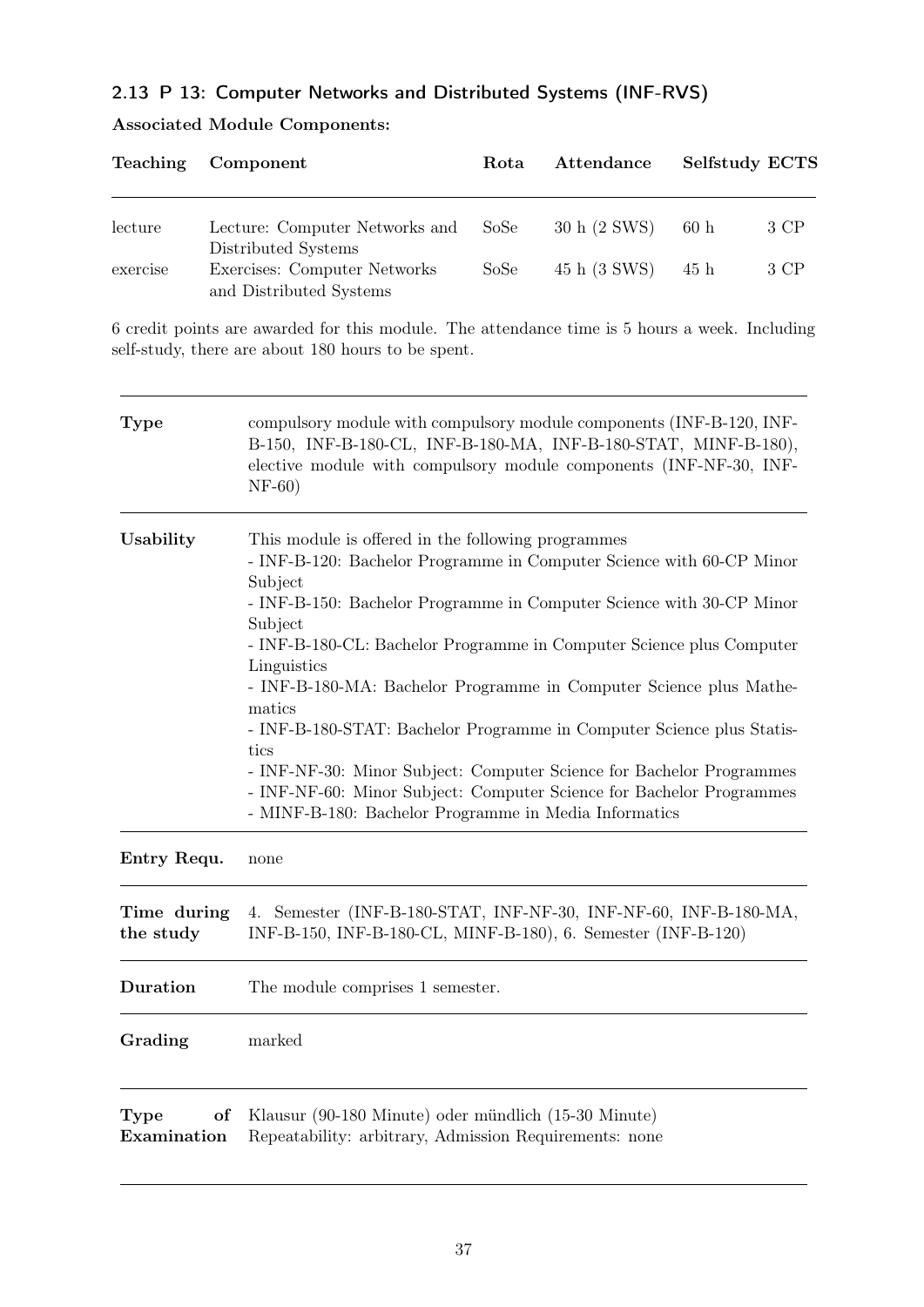| Responsible<br>for Module | Prof. Dr. Dieter Kranzlmüller                                                                                                                                                                                     |
|---------------------------|-------------------------------------------------------------------------------------------------------------------------------------------------------------------------------------------------------------------|
| Provider                  | Ludwig-Maximilians-University Munich<br>Faculty for Mathematics, Computer Science and Statistics<br>Institute for Computer Science<br>Core Computer Science<br>Communication Systems and System Programming Group |
| <b>Teaching</b><br>Lang.  | German                                                                                                                                                                                                            |

The module provides classification, structure and function of networks with a focus on communication protocols and integrates basic components of distributed systems. For this it uses the popular layered models and architectures. Concepts and procedures independent of the layers are addressed separately, in order to specialise them by examples of communication protocols in all major layers of the model. These include the physical layer, the data link layer including multiple access, the network layer, the transport layer, and also the Internet Service Protocols. The presentation and the communication layers are introduced with concepts from the communication middleware for distributed systems. As an outlook for the operation of distributed systems, the module treats summarily the basics of Internet management.

The module consists of a lecture and in addition exercises in small groups. The concepts introduced in the lecture are practiced in the exercise class with concrete examples.

### Qualifikation Aims

The qualification aims are:

- Understanding of the methods and techniques in computer networks and distributed systems;
- Ability of classification and evaluation of new protocols;
- Understanding of distributed applications and their relation to the properties of the underlying network.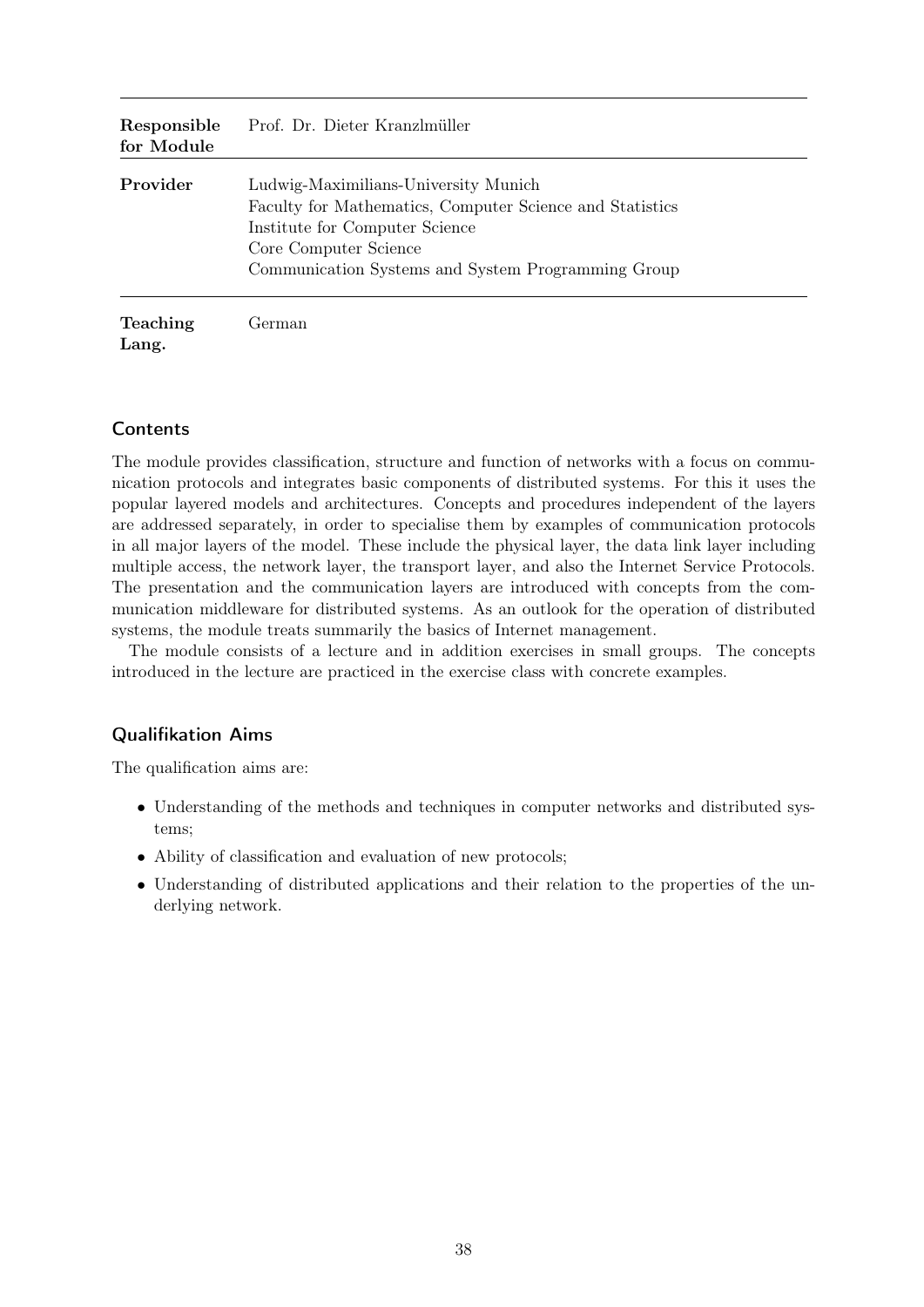# 2.14 P 14: Bachelorseminar (INF-Sem)

|         | Teaching Component                                   | Rota          | Attendance   | Selfstudy ECTS |      |
|---------|------------------------------------------------------|---------------|--------------|----------------|------|
| seminar | Seminar about Selected Topics of<br>Computer Science | WiSe,<br>SoSe | 30 h (2 SWS) | 60h            | 3 CP |

# Associated Module Components:

3 credit points are awarded for this module. The attendance time is 2 hours a week. Including self-study, there are about 90 hours to be spent.

| <b>Type</b>               | compulsory module with compulsory module components                                                                                                                                                                                                                                                                                                                                                                                                                                                                                                 |
|---------------------------|-----------------------------------------------------------------------------------------------------------------------------------------------------------------------------------------------------------------------------------------------------------------------------------------------------------------------------------------------------------------------------------------------------------------------------------------------------------------------------------------------------------------------------------------------------|
| Usability                 | This module is offered in the following programmes<br>- INF-B-120: Bachelor Programme in Computer Science with 60-CP Minor<br>Subject<br>- INF-B-150: Bachelor Programme in Computer Science with 30-CP Minor<br>Subject<br>- INF-B-180-CL: Bachelor Programme in Computer Science plus Computer<br>Linguistics<br>- INF-B-180-MA: Bachelor Programme in Computer Science plus Mathe-<br>matics<br>- INF-B-180-STAT: Bachelor Programme in Computer Science plus Statis-<br>tics<br>- INF-LGY: Teaching Gymnasium<br>- INF-LRS: Teaching Realschule |
| Entry Requ.               | none                                                                                                                                                                                                                                                                                                                                                                                                                                                                                                                                                |
| Time during<br>the study  | 2. Semester (INF-B-180-MA), 3. Semester (INF-B-180-CL), 4. Semester<br>(INF-B-180-STAT, INF-B-120, INF-LRS, INF-B-150), 7. Semester (INF-<br>$LGY$ )                                                                                                                                                                                                                                                                                                                                                                                                |
| Duration                  | The module comprises 1 semester.                                                                                                                                                                                                                                                                                                                                                                                                                                                                                                                    |
| Grading                   | marked                                                                                                                                                                                                                                                                                                                                                                                                                                                                                                                                              |
| Type<br>of<br>Examination | Seminar (7000-14000 Zeichen)<br>Repeatability: arbitrary, Admission Requirements: none                                                                                                                                                                                                                                                                                                                                                                                                                                                              |
| Responsible<br>for Module | Programme Coordinator(INF-B-180-STAT)                                                                                                                                                                                                                                                                                                                                                                                                                                                                                                               |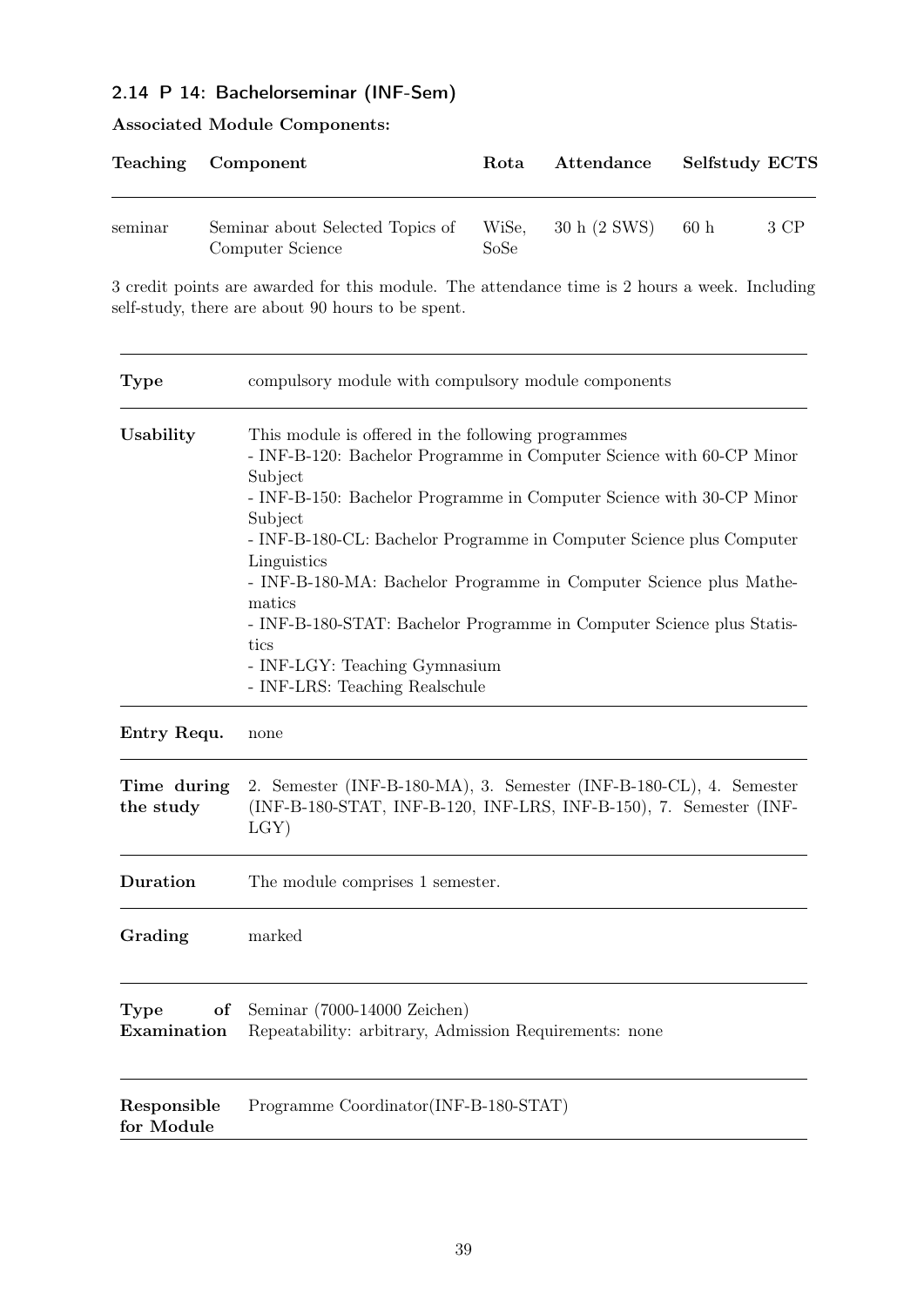| Provider          | Ludwig-Maximilians-University Munich<br>Faculty for Mathematics, Computer Science and Statistics<br>Institute for Computer Science |
|-------------------|------------------------------------------------------------------------------------------------------------------------------------|
| Teaching<br>Lang. | German                                                                                                                             |

The seminar focuses on current developments and research topics in Computer Science.

One or two students select an individual topic from computer science. The students must research this topic, prepare a paper and a talk. They present the talk to the other students and face a critical discussion.

#### Qualifikation Aims

The students learn to investigate a complicated topic by themselves. Special emphasis is also on practicing presentation and lecture techniques.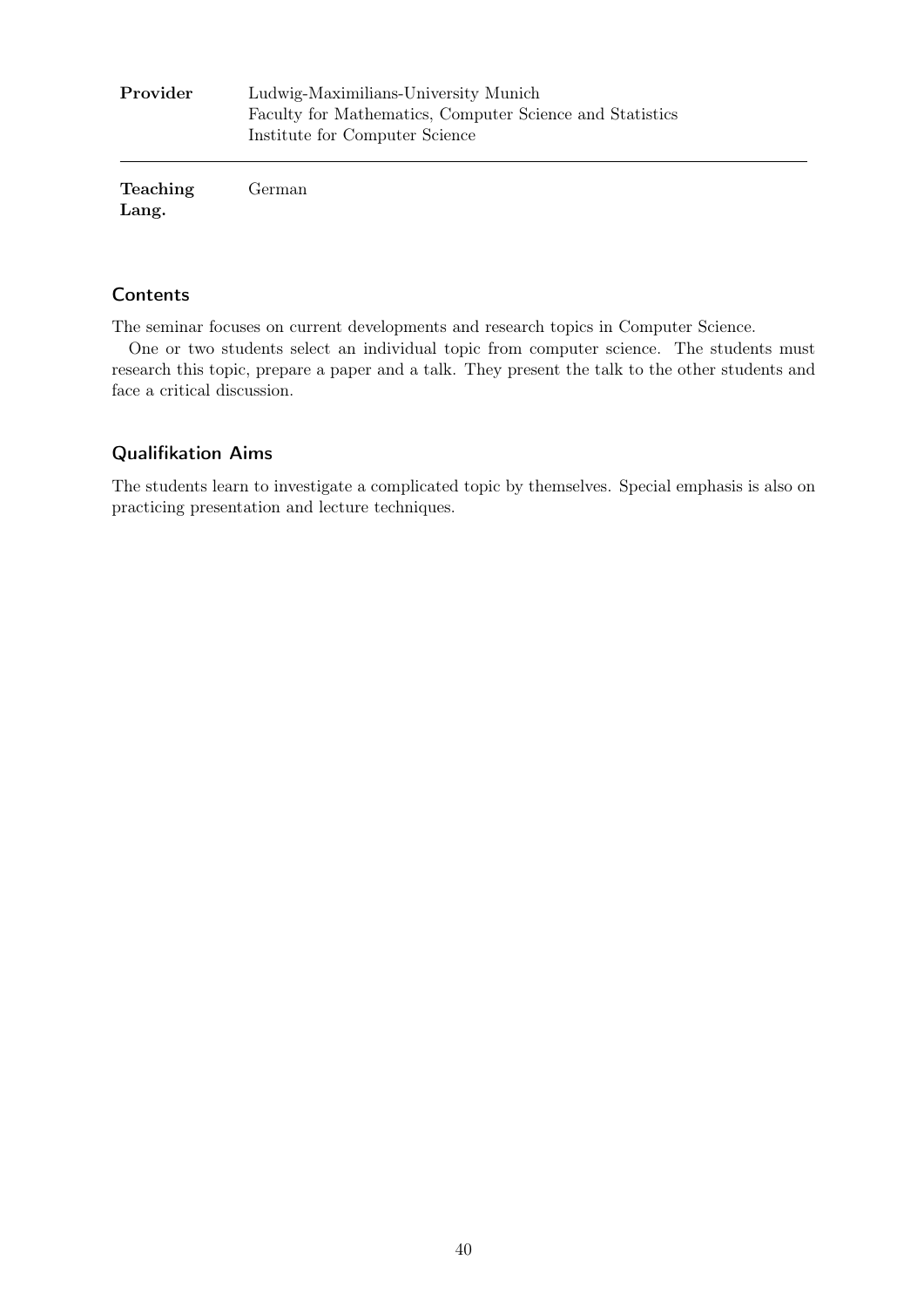# 2.15 P 15: Linear Models (STAT-LinMod)

Part of: Bachelor Programme in Computer Science plus Statistics (180 CP) Associated Module Components:

| Teaching                     |    | Component                                                                                                                                                       | Rota         | Attendance                   | Selfstudy ECTS |              |
|------------------------------|----|-----------------------------------------------------------------------------------------------------------------------------------------------------------------|--------------|------------------------------|----------------|--------------|
| $_{\rm lecture}$<br>exercise |    | Linear Models (lecture)<br>Linear Models (exercises)                                                                                                            | SoSe<br>SoSe | 60 h (4 SWS)<br>30 h (2 SWS) | 120h<br>60h    | 6 CP<br>3 CP |
|                              |    | 9 credit points are awarded for this module. The attendance time is 6 hours a week. Including<br>self-study, there are about 270 hours to be spent.             |              |                              |                |              |
| <b>Type</b>                  |    | compulsory module with compulsory module components                                                                                                             |              |                              |                |              |
| Entry Requ.                  |    | none                                                                                                                                                            |              |                              |                |              |
| Time during<br>the study     |    | 4. Semester                                                                                                                                                     |              |                              |                |              |
| Duration                     |    | The module comprises 1 semester.                                                                                                                                |              |                              |                |              |
| Grading                      |    | marked                                                                                                                                                          |              |                              |                |              |
| <b>Type</b><br>Examination   | of | Klausur (90-180 Minute) oder (Klausur (75-150 Minute) und Übungsblätter<br>$(20-60 \text{ Stunden}))$<br>Repeatability: arbitrary, Admission Requirements: none |              |                              |                |              |
| Responsible<br>for Module    |    | PD Dr. Christian Heumann                                                                                                                                        |              |                              |                |              |
| Provider                     |    | Ludwig-Maximilians-University Munich<br>Faculty for Mathematics, Computer Science and Statistics<br>Department of Statistics                                    |              |                              |                |              |
| Teaching<br>Lang.            |    | German                                                                                                                                                          |              |                              |                |              |

### **Contents**

In this module the multiple linear regression model is introduced including model assumptions and principles of parameter estimation. Analysis of variance and analysis of covariance are treated as special cases of the model. Furthermore, extensions of the linear model, e.g. the logistic regression model and the general linear model are presented.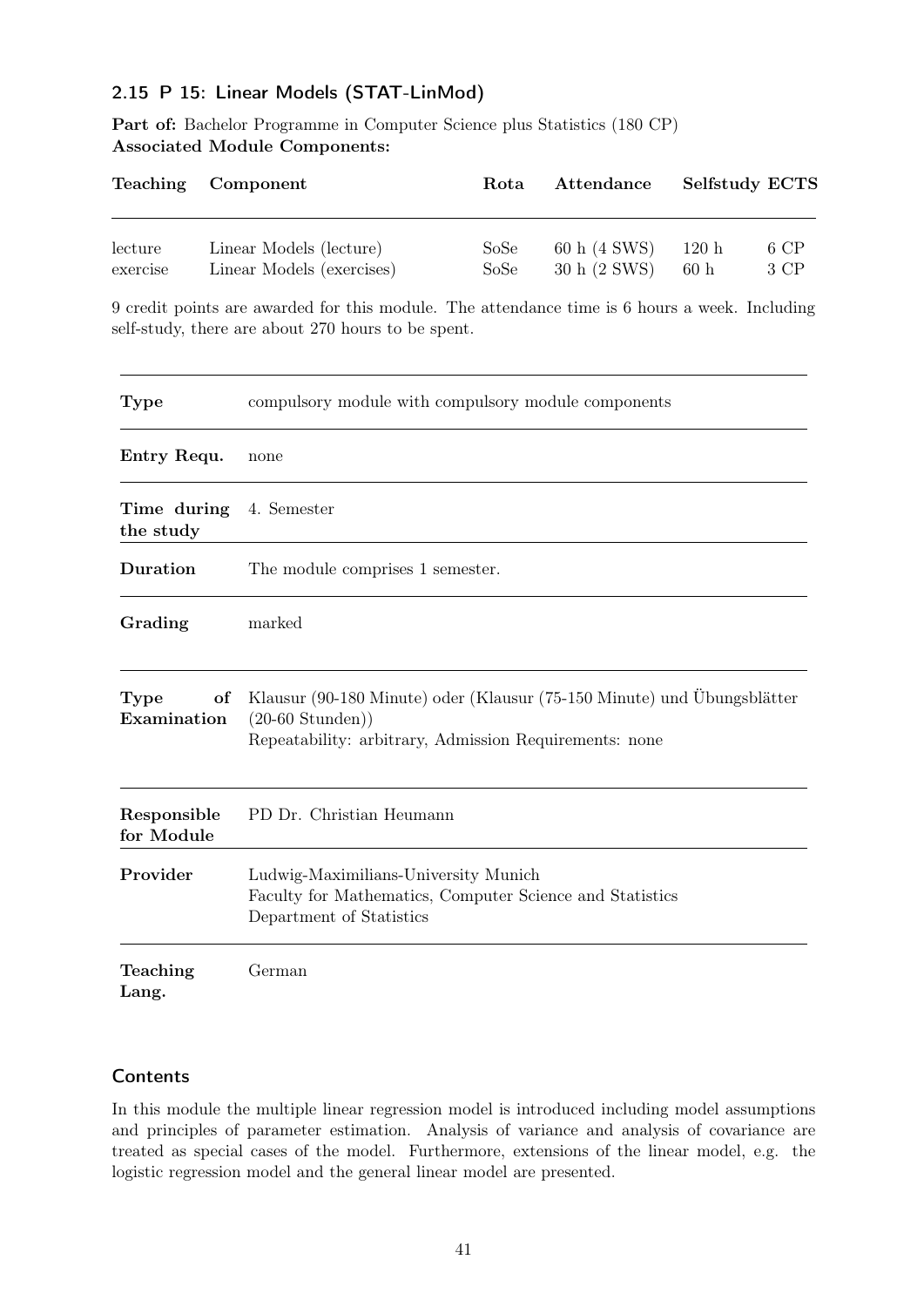The module consists of a lecture and in addition exercises in small groups. The concepts introduced in the lecture are practiced in the exercise class with concrete examples.

#### Qualifikation Aims

Estimation and testing for linear models, analysis of variance and covariance, limits and extensions of the linear model should be taught. The possible applications of the linear model as a basis for other lectures should be understood.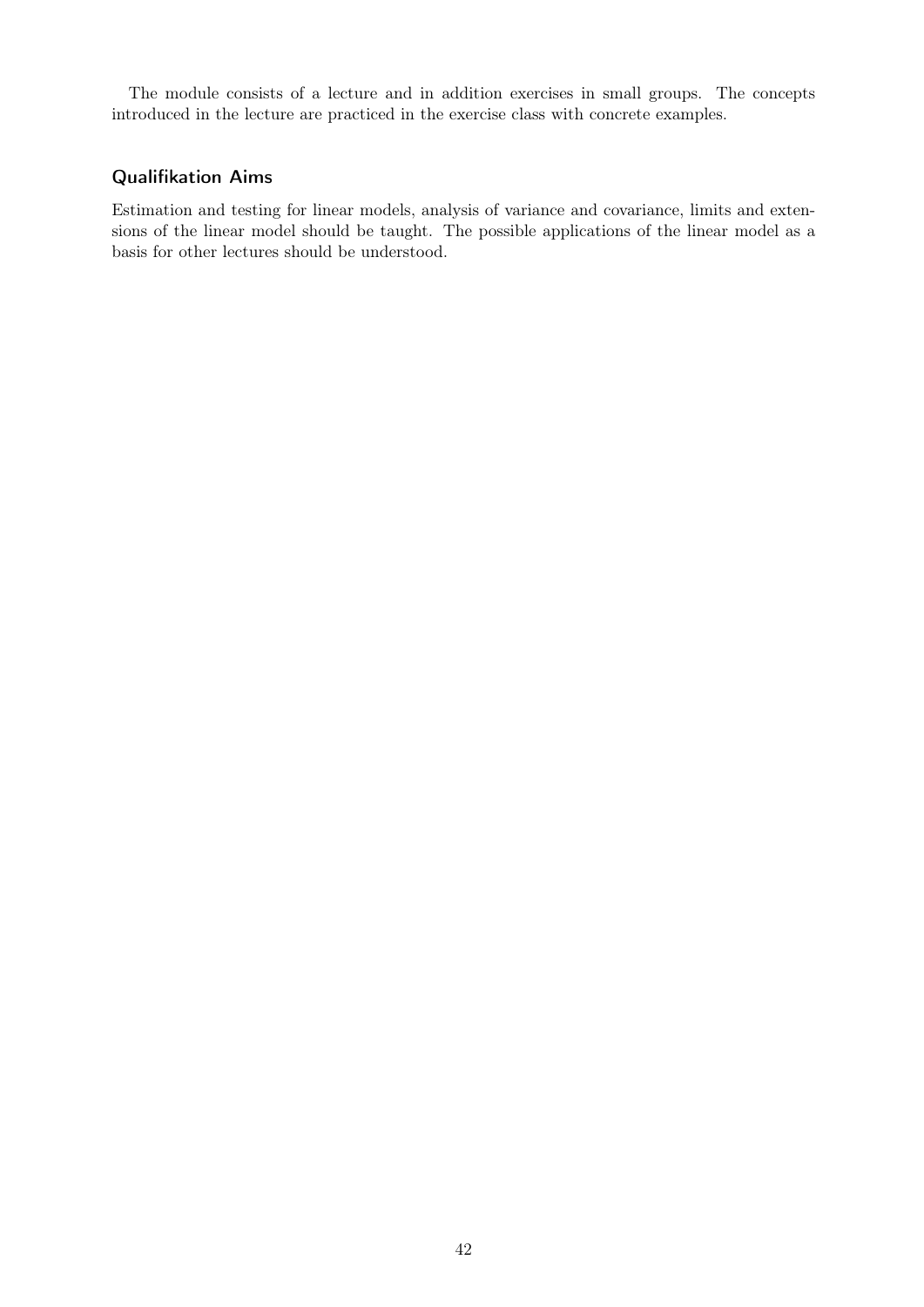# 2.16 P 16: Web Information Systems (INF-WIS)

# Associated Module Components:

|          | Teaching Component                                             | Rota | Attendance        | Selfstudy ECTS |      |
|----------|----------------------------------------------------------------|------|-------------------|----------------|------|
| lecture  | Lecture: Web Information                                       | WiSe | 45 h (3 SWS) 75 h |                | 4 CP |
| exercise | <b>Systems</b><br>Exercises: Web Information<br><b>Systems</b> | WiSe | 30 h (2 SWS)      | 30 h           | 2 CP |

6 credit points are awarded for this module. The attendance time is 5 hours a week. Including self-study, there are about 180 hours to be spent.

| <b>Type</b>                      | compulsory module with compulsory module components (INF-B-150, INF-<br>B-180-CL, INF-B-180-MA, INF-B-180-STAT, MINF-B-180), elective mod-<br>ule with compulsory module components (INF-LRS, INF-NF-30, INF-NF-<br>60)                                                                                                                                                                                                                                                                                                                                                                                                                  |
|----------------------------------|------------------------------------------------------------------------------------------------------------------------------------------------------------------------------------------------------------------------------------------------------------------------------------------------------------------------------------------------------------------------------------------------------------------------------------------------------------------------------------------------------------------------------------------------------------------------------------------------------------------------------------------|
| Usability                        | This module is offered in the following programmes<br>- INF-B-150: Bachelor Programme in Computer Science with 30-CP Minor<br>Subject<br>- INF-B-180-CL: Bachelor Programme in Computer Science plus Computer<br>Linguistics<br>- INF-B-180-MA: Bachelor Programme in Computer Science plus Mathe-<br>matics<br>- INF-B-180-STAT: Bachelor Programme in Computer Science plus Statis-<br>tics<br>- INF-LRS: Teaching Realschule<br>- INF-NF-30: Minor Subject: Computer Science for Bachelor Programmes<br>- INF-NF-60: Minor Subject: Computer Science for Bachelor Programmes<br>- MINF-B-180: Bachelor Programme in Media Informatics |
| Entry Requ.                      | none                                                                                                                                                                                                                                                                                                                                                                                                                                                                                                                                                                                                                                     |
| Time during<br>the study         | 5. Semester (INF-B-180-STAT, INF-NF-30, INF-NF-60, INF-B-180-MA,<br>INF-B-150, INF-B-180-CL, MINF-B-180), 7. Semester (INF-LRS)                                                                                                                                                                                                                                                                                                                                                                                                                                                                                                          |
| Duration                         | The module comprises 1 semester.                                                                                                                                                                                                                                                                                                                                                                                                                                                                                                                                                                                                         |
| Grading                          | marked                                                                                                                                                                                                                                                                                                                                                                                                                                                                                                                                                                                                                                   |
| <b>Type</b><br>of<br>Examination | Klausur (90-180 Minute) oder mündlich (15-30 Minute)<br>Repeatability: arbitrary, Admission Requirements: none                                                                                                                                                                                                                                                                                                                                                                                                                                                                                                                           |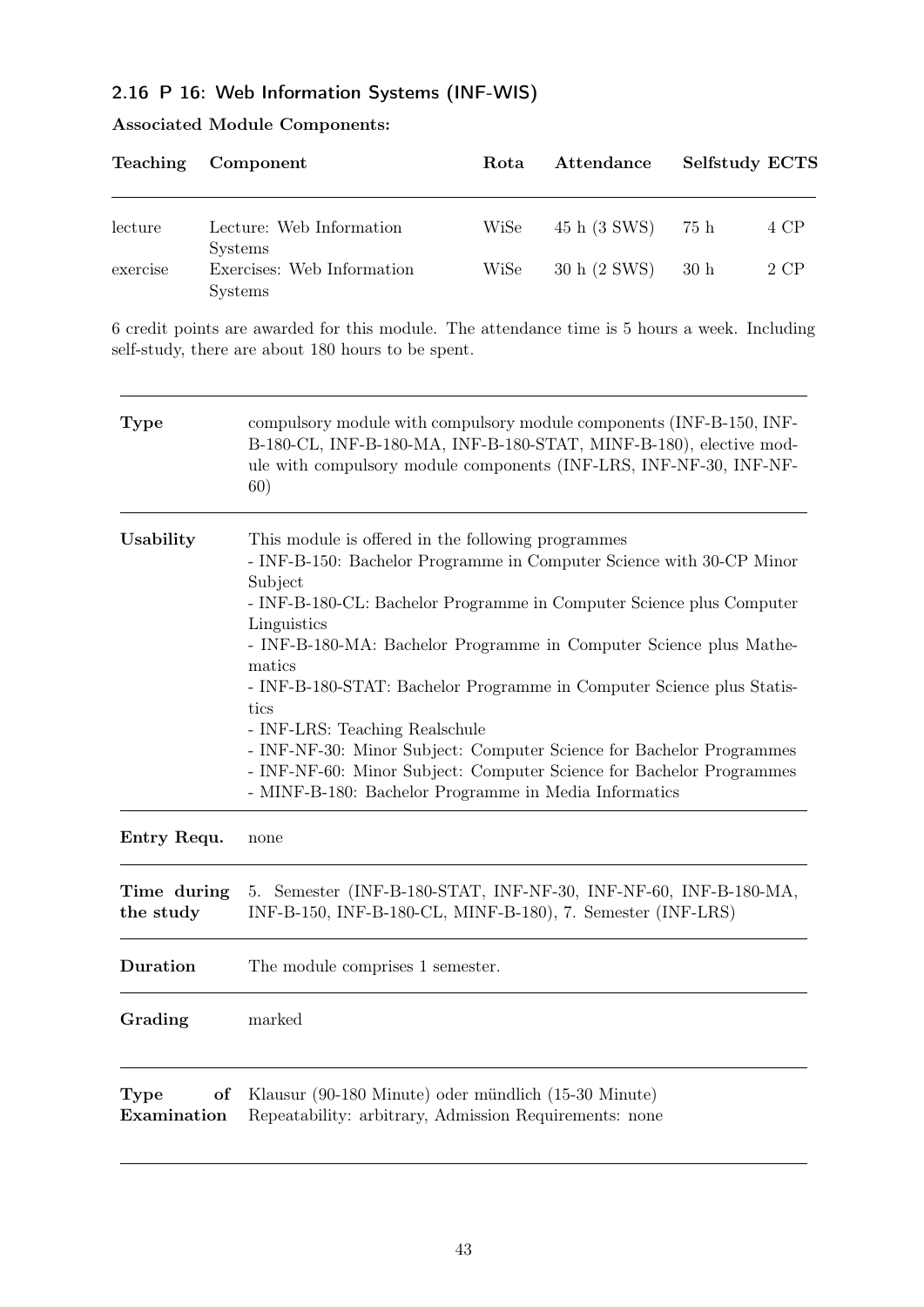| Responsible<br>for Module | Prof. Dr. François Bry                                                                                                                                                                                   |
|---------------------------|----------------------------------------------------------------------------------------------------------------------------------------------------------------------------------------------------------|
| Provider                  | Ludwig-Maximilians-University Munich<br>Faculty for Mathematics, Computer Science and Statistics<br>Institute for Computer Science<br>Core Computer Science<br>Programming and Modelling Languages Group |
| <b>Teaching</b><br>Lang.  | German                                                                                                                                                                                                   |

This module introduces the techniques of web-based information systems.

The main topics of the course are as follows:

- Unstructured data or the Document-Web: HTML and basics of information retrieval, search engines and the basics of network analysis, languages, data structures for the web and data parallelism.
- Semi-structured data, or the Data-Web: XML, data models, data schemas, languages and the basics of evaluating web queries;
- Semantic data or the Metadata-Web: RDF/S, social semantic web systems, languages.

The module consists of a lecture and exercises in small groups. The concepts introduced in the lecture are practiced in the exercise class with concrete examples.

### Qualifikation Aims

The module aims at providing the following:

- appropriate use of basic web standards such as HTML, XML and RDF/S and prepare for the future development of the imported web standards;
- mastery of basic web applications such as search engines, Semantic Web systems and social media;
- use of Web query languages;
- introduction to basic techniques of information retrieval, data storage and data parallelism.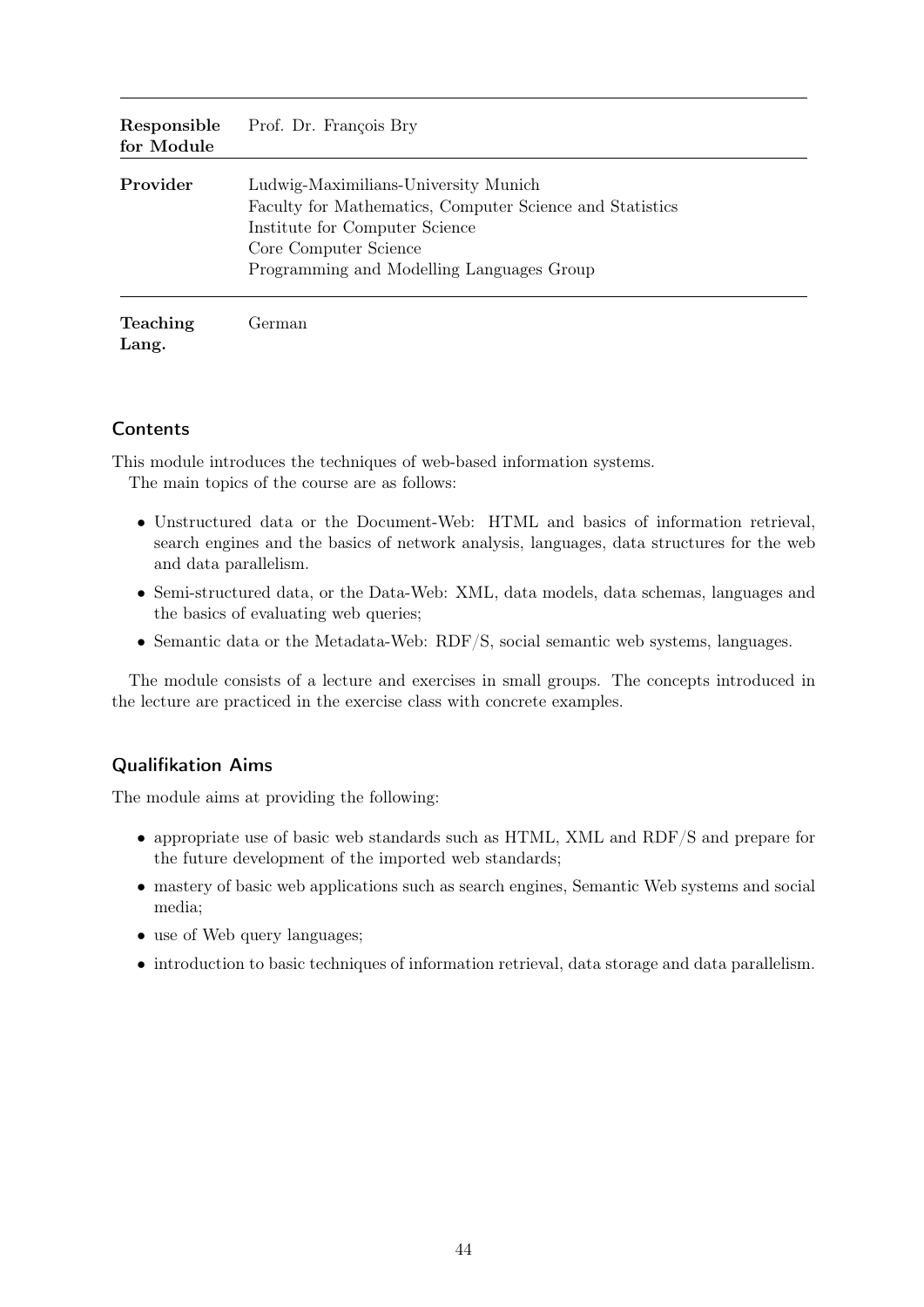# 2.17 P 17: Database Systems I (INF-DBSI)

| <b>Associated Module Components:</b> |  |
|--------------------------------------|--|
|--------------------------------------|--|

|                     | Teaching Component                                           | Rota         | Attendance                                | Selfstudy ECTS            |      |
|---------------------|--------------------------------------------------------------|--------------|-------------------------------------------|---------------------------|------|
| lecture<br>exercise | Lecture: Database Systems I<br>Exercises: Database Systems I | WiSe<br>WiSe | 30 h (2 SWS)<br>$30-45$ h $(2-3)$<br>SWS) | 60h<br>$45 h - 60 h$ 3 CP | 3 CP |

6 credit points are awarded for this module. The attendance time is 5 hours a week. Including self-study, there are about 180 hours to be spent.

| <b>Type</b>                      | compulsory module with compulsory module components (INF-B-120, INF-<br>B-150, INF-B-180-CL, INF-B-180-MA, INF-B-180-STAT, INF-LGY, INF-<br>LRS, MINF-B-180), elective module with compulsory module components<br>$(INF-NF-30, INF-NF-60)$                                                                                                                                                                                                                                                                                                                                                                                                                                                                                                                  |
|----------------------------------|--------------------------------------------------------------------------------------------------------------------------------------------------------------------------------------------------------------------------------------------------------------------------------------------------------------------------------------------------------------------------------------------------------------------------------------------------------------------------------------------------------------------------------------------------------------------------------------------------------------------------------------------------------------------------------------------------------------------------------------------------------------|
| Usability                        | This module is offered in the following programmes<br>- INF-B-120: Bachelor Programme in Computer Science with 60-CP Minor<br>Subject<br>- INF-B-150: Bachelor Programme in Computer Science with 30-CP Minor<br>Subject<br>- INF-B-180-CL: Bachelor Programme in Computer Science plus Computer<br>Linguistics<br>- INF-B-180-MA: Bachelor Programme in Computer Science plus Mathe-<br>matics<br>- INF-B-180-STAT: Bachelor Programme in Computer Science plus Statis-<br>tics<br>- INF-LGY: Teaching Gymnasium<br>- INF-LRS: Teaching Realschule<br>- INF-NF-30: Minor Subject: Computer Science for Bachelor Programmes<br>- INF-NF-60: Minor Subject: Computer Science for Bachelor Programmes<br>- MINF-B-180: Bachelor Programme in Media Informatics |
| Entry Requ.                      | none                                                                                                                                                                                                                                                                                                                                                                                                                                                                                                                                                                                                                                                                                                                                                         |
| Time during<br>the study         | 5. Semester                                                                                                                                                                                                                                                                                                                                                                                                                                                                                                                                                                                                                                                                                                                                                  |
| Duration                         | The module comprises 1 semester.                                                                                                                                                                                                                                                                                                                                                                                                                                                                                                                                                                                                                                                                                                                             |
| Grading                          | marked                                                                                                                                                                                                                                                                                                                                                                                                                                                                                                                                                                                                                                                                                                                                                       |
| <b>Type</b><br>of<br>Examination | Klausur (90-180 Minute) oder mündlich (15-30 Minute)<br>Repeatability: arbitrary, Admission Requirements: none                                                                                                                                                                                                                                                                                                                                                                                                                                                                                                                                                                                                                                               |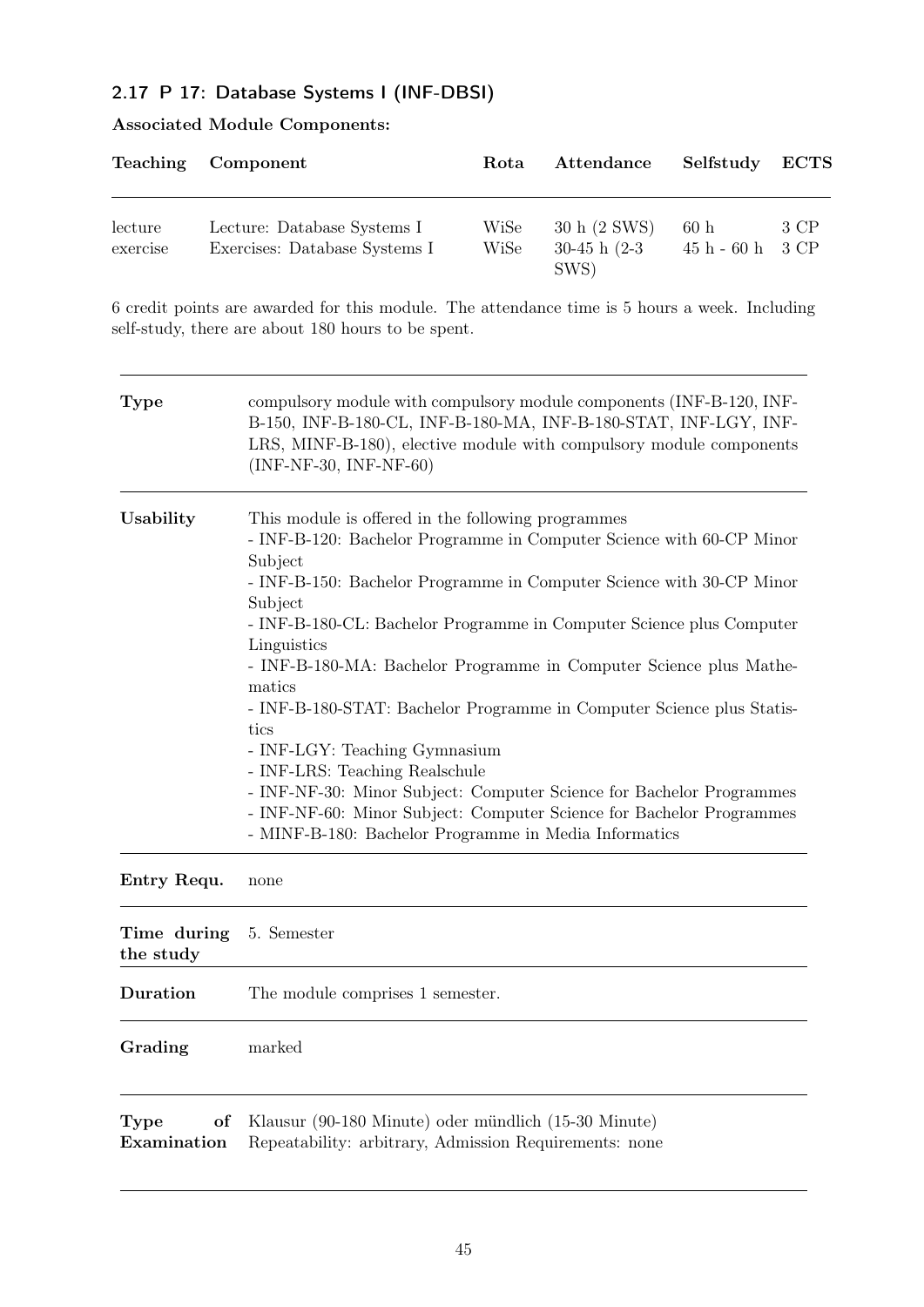| Responsible<br>for Module | Prof. Dr. Christian Böhm                                                                                                                                                              |
|---------------------------|---------------------------------------------------------------------------------------------------------------------------------------------------------------------------------------|
| Provider                  | Ludwig-Maximilians-University Munich<br>Faculty for Mathematics, Computer Science and Statistics<br>Institute for Computer Science<br>Core Computer Science<br>Database Systems Group |
| <b>Teaching</b><br>Lang.  | German                                                                                                                                                                                |

The course provides an introduction to the field of database systems from a user's perspective. It focuses on the theoretical aspects of the relational database design using the relational data model, relational algebra and the relational calculus. There is a detailed treatment of the SQL query language, which is implemented in most relational systems. Further topics are formalisms, algorithms and a theory of relational design theory, as well as newer applications in the area of databases.

The main topics of the course are as follows:

- relational and object-relational data as well as other models;
- Relational Algebra;
- tuple calculus and domain calculus;
- SQL;
- database design for the  $E/R$  model;
- normalforms;
- transactions including synchronization and recovery techniques;
- physical database design (index structures and query optimization);
- integration of database operations in application programs.

The module consists of a lecture and exercises in small groups. The concepts introduced in the lecture are practiced in the exercise class with concrete examples.

#### Qualifikation Aims

The students are able to apply database systems professionally as user, as application programmer and as system designer. They are taught the skills to do focused research in large databases using complex queries, to develop database schemes avoiding redundancy problems and taking into account efficiency aspects, and to implement efficient database applications.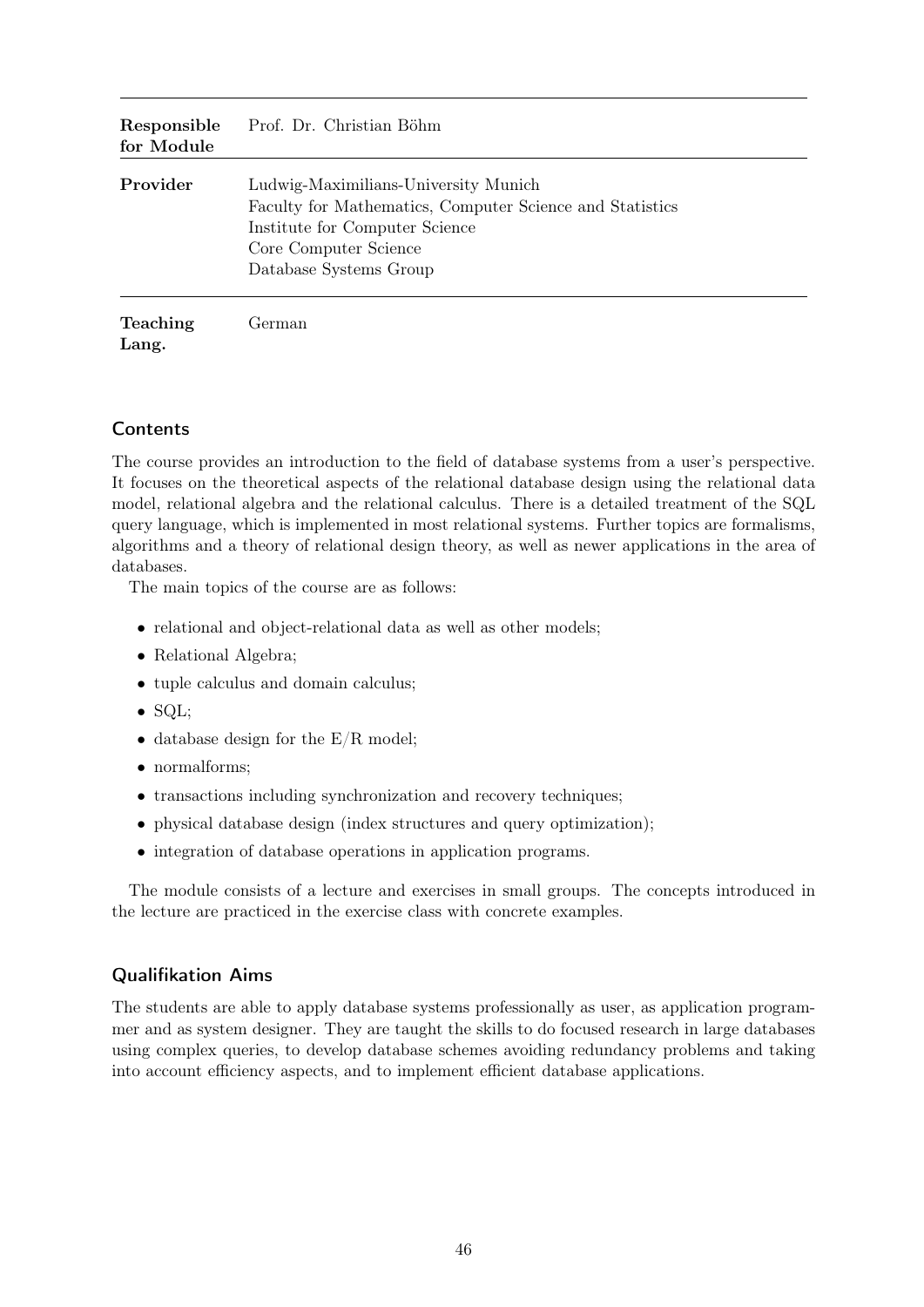# 2.18 P 18: Special Topics for Bachelor I (INF-B-VT1)

| Teaching | Component                     | Rota  | Attendance   | Selfstudy ECTS |      |
|----------|-------------------------------|-------|--------------|----------------|------|
| lecture  | Lecture: Special Topics for   | WiSe, | 45 h (3 SWS) | 45 h           | 3 CP |
|          | Bachelor I                    | SoSe  |              |                |      |
| exercise | Exercises: Special Topics for | WiSe, | 30 h (2 SWS) | 60h            | 3 CP |
|          | Bachelor I                    | SoSe  |              |                |      |

# Associated Module Components:

6 credit points are awarded for this module. The attendance time is 5 hours a week. Including self-study, there are about 180 hours to be spent.

| <b>Type</b>               | compulsory module with compulsory module components                                                                                                                                                                                                                                                                                                                                                                                                                                                                                       |  |  |
|---------------------------|-------------------------------------------------------------------------------------------------------------------------------------------------------------------------------------------------------------------------------------------------------------------------------------------------------------------------------------------------------------------------------------------------------------------------------------------------------------------------------------------------------------------------------------------|--|--|
| Usability                 | This module is offered in the following programmes<br>- INF-B-120: Bachelor Programme in Computer Science with 60-CP Minor<br>Subject<br>- INF-B-150: Bachelor Programme in Computer Science with 30-CP Minor<br>Subject<br>- INF-B-180-CL: Bachelor Programme in Computer Science plus Computer<br>Linguistics<br>- INF-B-180-MA: Bachelor Programme in Computer Science plus Mathe-<br>matics<br>- INF-B-180-STAT: Bachelor Programme in Computer Science plus Statis-<br>tics<br>- MINF-B-180: Bachelor Programme in Media Informatics |  |  |
| Entry Requ.               | none                                                                                                                                                                                                                                                                                                                                                                                                                                                                                                                                      |  |  |
| Time during<br>the study  | 4. Semester (INF-B-120), 5. Semester (INF-B-180-STAT, INF-B-180-MA,<br>INF-B-150, INF-B-180-CL, MINF-B-180)                                                                                                                                                                                                                                                                                                                                                                                                                               |  |  |
| Duration                  | The module comprises 1 semester.                                                                                                                                                                                                                                                                                                                                                                                                                                                                                                          |  |  |
| Grading                   | marked                                                                                                                                                                                                                                                                                                                                                                                                                                                                                                                                    |  |  |
| Type<br>of<br>Examination | Klausur (90-180 Minute) oder mündlich (15-30 Minute)<br>Repeatability: arbitrary, Admission Requirements: none                                                                                                                                                                                                                                                                                                                                                                                                                            |  |  |
| Responsible<br>for Module | Programme Coordinator(INF-B-180-STAT)                                                                                                                                                                                                                                                                                                                                                                                                                                                                                                     |  |  |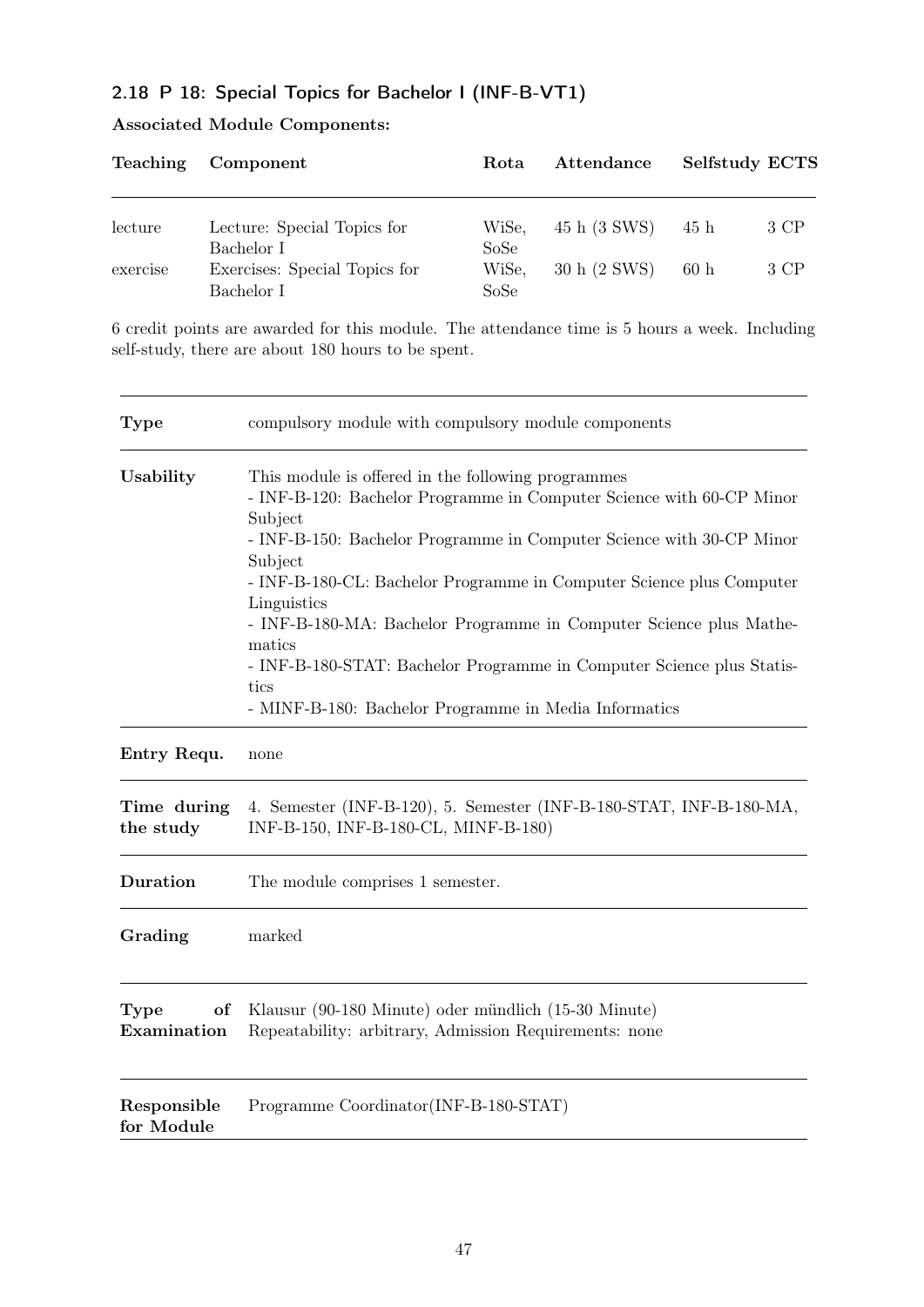| Provider        | Ludwig-Maximilians-University Munich<br>Faculty for Mathematics, Computer Science and Statistics<br>Institute for Computer Science |  |
|-----------------|------------------------------------------------------------------------------------------------------------------------------------|--|
| <b>Teaching</b> | German                                                                                                                             |  |

Lang.

This is the first of two so-called "abstract" modules in the Bachelor programme. In both with 6 ECTS credits rated modules, students can choose from a wide range of in-depth courses in Infomratics, Mediainformatics and Bioinformatics. The concrete contents of the courses can vary from semester to semester. They are usually inspired by the teaching staff's research and thus serve the principle of research orientation in teaching: By visiting in-depth modules, students will be introduced to current issues in research and gain insight into the development of the field. In order to promote excellent bachelor students they are already opened the possibility to visit master level modules (- appropriate characterization is done in the module descriptions, in particular whether it is necessary to have already provided excellent achievements in previous studies). The achievable level of competence is the proven ability to work together in dialogue with master level students and thereby to be able to bring in first valuable contributions.

### Qualifikation Aims

By visiting special topics modules, students acquire the basic ability to understand university research: The introduction to current research projects of teachers, in particular, makes the students aware of how to deal with scientific issues and enables them for developing first own ideas for advanced learning processes.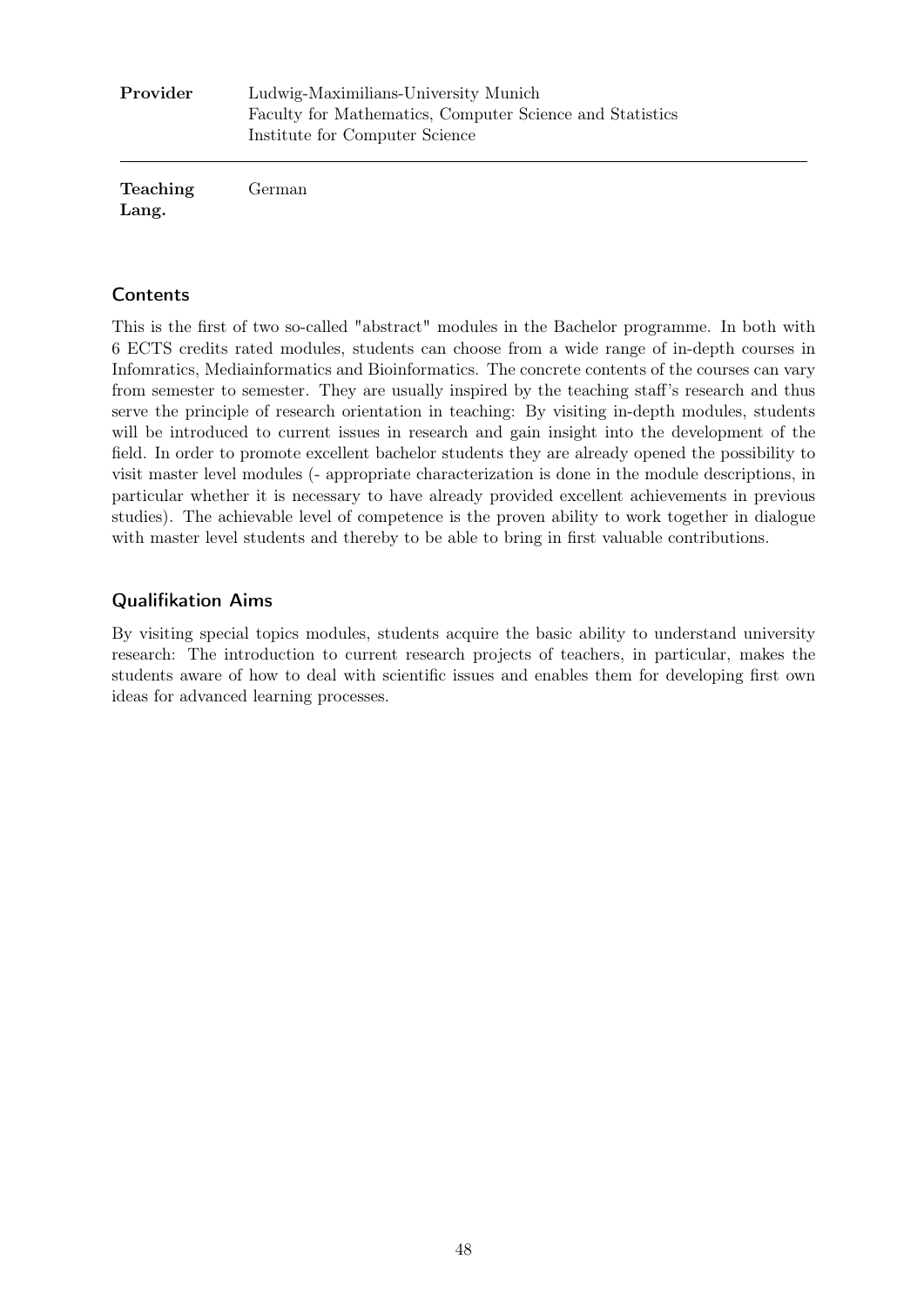# 2.19 P 19: Special Topics for Bachelor II (INF-B-VT2)

| <b>Teaching</b> | Component                     | Rota  | Attendance   | Selfstudy ECTS |      |
|-----------------|-------------------------------|-------|--------------|----------------|------|
| lecture         | Lecture: Special Topics for   | WiSe, | 45 h (3 SWS) | 45 h           | 3 CP |
|                 | Bachelor II                   | SoSe  |              |                |      |
| exercise        | Exercises: Special Topics for | WiSe, | 30 h (2 SWS) | 60h            | 3 CP |
|                 | Bachelor II                   | SoSe  |              |                |      |

# Associated Module Components:

6 credit points are awarded for this module. The attendance time is 5 hours a week. Including self-study, there are about 180 hours to be spent.

| <b>Type</b>               | compulsory module with compulsory module components                                                                                                                                                                                                                                                                                                                                                                                                                                                                                       |
|---------------------------|-------------------------------------------------------------------------------------------------------------------------------------------------------------------------------------------------------------------------------------------------------------------------------------------------------------------------------------------------------------------------------------------------------------------------------------------------------------------------------------------------------------------------------------------|
| Usability                 | This module is offered in the following programmes<br>- INF-B-120: Bachelor Programme in Computer Science with 60-CP Minor<br>Subject<br>- INF-B-150: Bachelor Programme in Computer Science with 30-CP Minor<br>Subject<br>- INF-B-180-CL: Bachelor Programme in Computer Science plus Computer<br>Linguistics<br>- INF-B-180-MA: Bachelor Programme in Computer Science plus Mathe-<br>matics<br>- INF-B-180-STAT: Bachelor Programme in Computer Science plus Statis-<br>tics<br>- MINF-B-180: Bachelor Programme in Media Informatics |
| Entry Requ.               | none                                                                                                                                                                                                                                                                                                                                                                                                                                                                                                                                      |
| Time during<br>the study  | Semester (INF-B-180-STAT, INF-B-120, INF-B-180-MA, INF-B-150,<br>5.<br>INF-B-180-CL), 6. Semester (MINF-B-180)                                                                                                                                                                                                                                                                                                                                                                                                                            |
| Duration                  | The module comprises 1 semester.                                                                                                                                                                                                                                                                                                                                                                                                                                                                                                          |
| Grading                   | marked                                                                                                                                                                                                                                                                                                                                                                                                                                                                                                                                    |
| Type<br>of<br>Examination | Klausur (90-180 Minute) oder mündlich (15-30 Minute)<br>Repeatability: arbitrary, Admission Requirements: none                                                                                                                                                                                                                                                                                                                                                                                                                            |
| Responsible<br>for Module | Programme Coordinator(INF-B-180-STAT)                                                                                                                                                                                                                                                                                                                                                                                                                                                                                                     |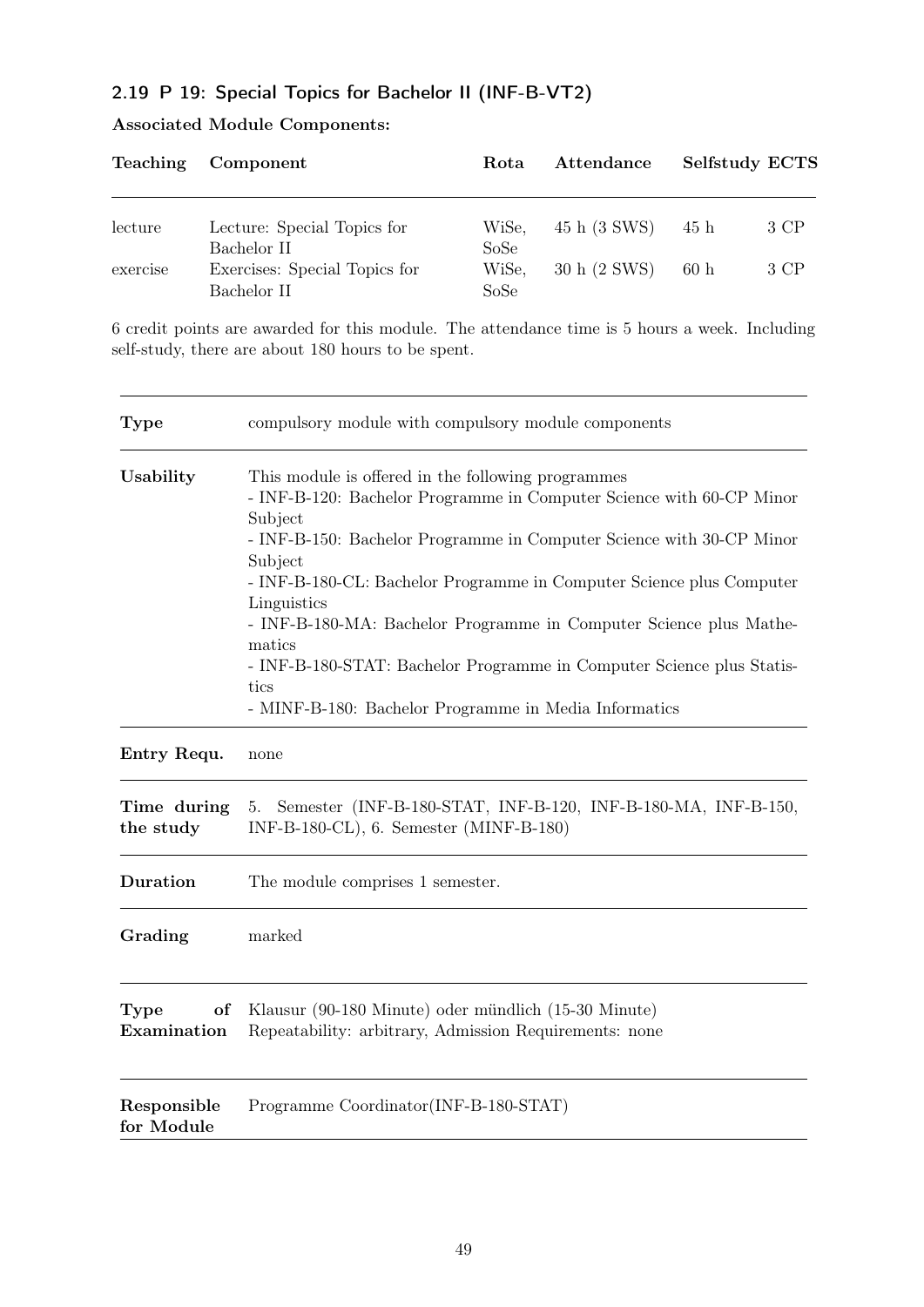| Provider          | Ludwig-Maximilians-University Munich<br>Faculty for Mathematics, Computer Science and Statistics<br>Institute for Computer Science |  |
|-------------------|------------------------------------------------------------------------------------------------------------------------------------|--|
| Teaching<br>Lang. | German                                                                                                                             |  |

This is the second of two so-called "abstract" modules in the Bachelor programme. In both with 6 ECTS credits rated modules, students can choose from a wide range of in-depth courses in Infomratics, Mediainformatics and Bioinformatics. The concrete contents of the courses can vary from semester to semester. They are usually inspired by the teaching staff's research and thus serve the principle of research orientation in teaching: By visiting in-depth modules, students will be introduced to current issues in research and gain insight into the development of the field. In order to promote excellent bachelor students they are already opened the possibility to visit master level modules (- appropriate characterization is done in the module descriptions, in particular whether it is necessary to have already provided excellent achievements in previous studies). The achievable level of competence is the proven ability to work together in dialogue with master level students and thereby to be able to bring in first valuable contributions.

### Qualifikation Aims

By visiting special topics modules, students acquire the basic ability to understand university research: The introduction to current research projects of teachers, in particular, makes the students aware of how to deal with scientific issues and enables them for developing first own ideas for advanced learning processes.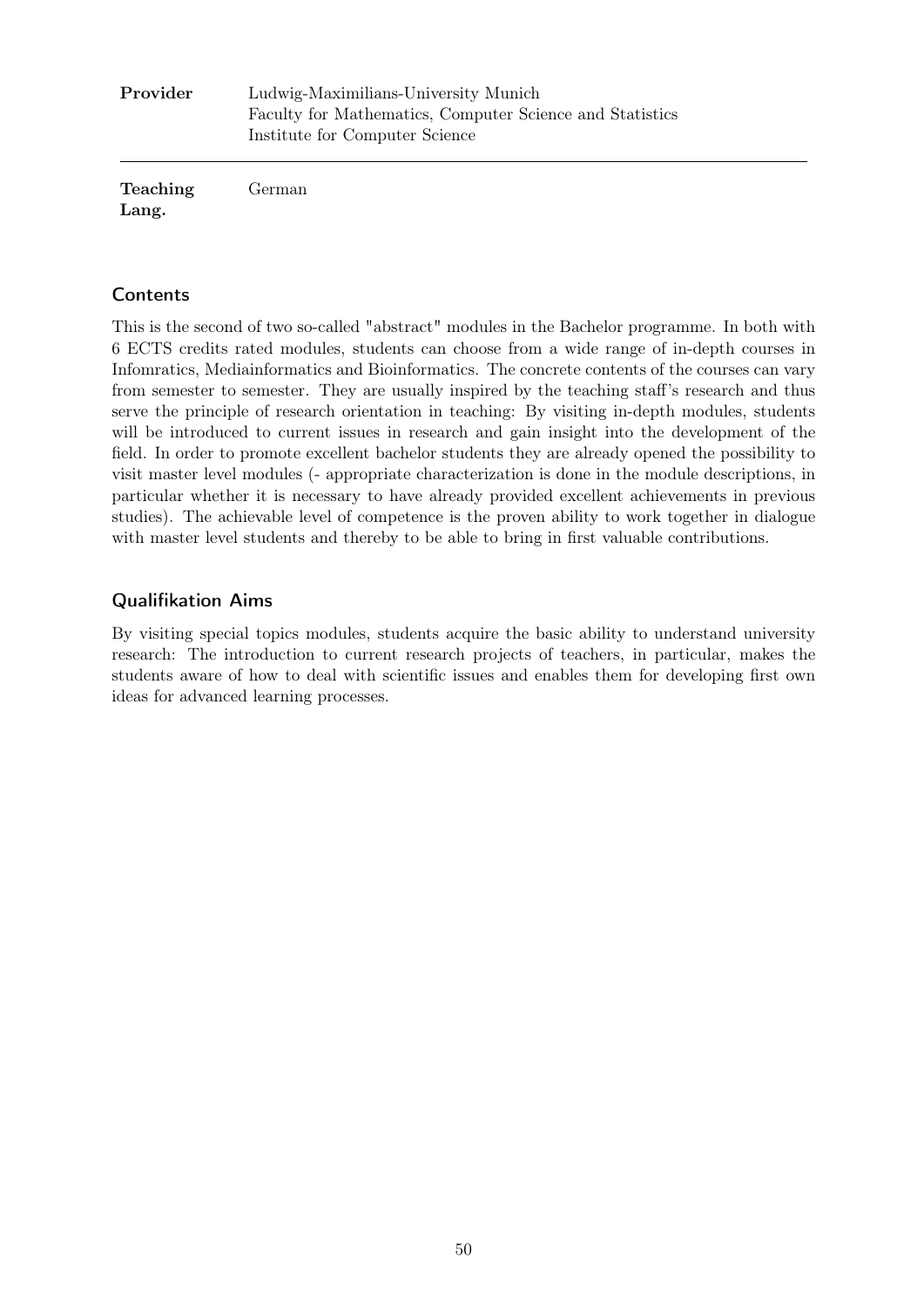# 2.20 P 20: Selected Topics of Applied Statistics (STAT-AGAS)

Part of: Bachelor Programme in Computer Science plus Statistics (180 CP) Associated Module Components:

| <b>Teaching</b> | Component                                                                    | Rota                  | Attendance   | <b>Selfstudy ECTS</b> |      |
|-----------------|------------------------------------------------------------------------------|-----------------------|--------------|-----------------------|------|
| lecture         | Selected Topics of Applied                                                   | WiSe,                 | 45 h (3 SWS) | 75 h                  | 4 CP |
| exercise        | Statistics (lecture)<br>Selected Topics of Applied<br>Statistics (exercises) | SoSe<br>WiSe,<br>SoSe | 15 h (1 SWS) | 45 h                  | 2 CP |

6 credit points are awarded for this module. The attendance time is 4 hours a week. Including self-study, there are about 180 hours to be spent.

| <b>Type</b>               | compulsory module with compulsory module components                                                                                                                                                                                                                                     |
|---------------------------|-----------------------------------------------------------------------------------------------------------------------------------------------------------------------------------------------------------------------------------------------------------------------------------------|
| Entry Requ.               | none                                                                                                                                                                                                                                                                                    |
| Time during<br>the study  | 5. Semester                                                                                                                                                                                                                                                                             |
| Duration                  | The module comprises 1 semester.                                                                                                                                                                                                                                                        |
| Grading                   | marked                                                                                                                                                                                                                                                                                  |
| of<br>Type<br>Examination | Klausur (75-150 Minute) oder mündlich (15-30 Minute) oder Hausarbeit (8-<br>30 Seiten) oder (Klausur (60-120 Minute) und Übungsblätter (15-40 Stun-<br>den)) oder (mündlich (10-25 Minute) und Übungsblätter (15-40 Stunden))<br>Repeatability: arbitrary, Admission Requirements: none |
| Responsible<br>for Module | Prof. Dr. Thomas Augustin                                                                                                                                                                                                                                                               |
| Provider                  | Ludwig-Maximilians-University Munich<br>Faculty for Mathematics, Computer Science and Statistics<br>Department of Statistics                                                                                                                                                            |
| Teaching<br>Lang.         | German                                                                                                                                                                                                                                                                                  |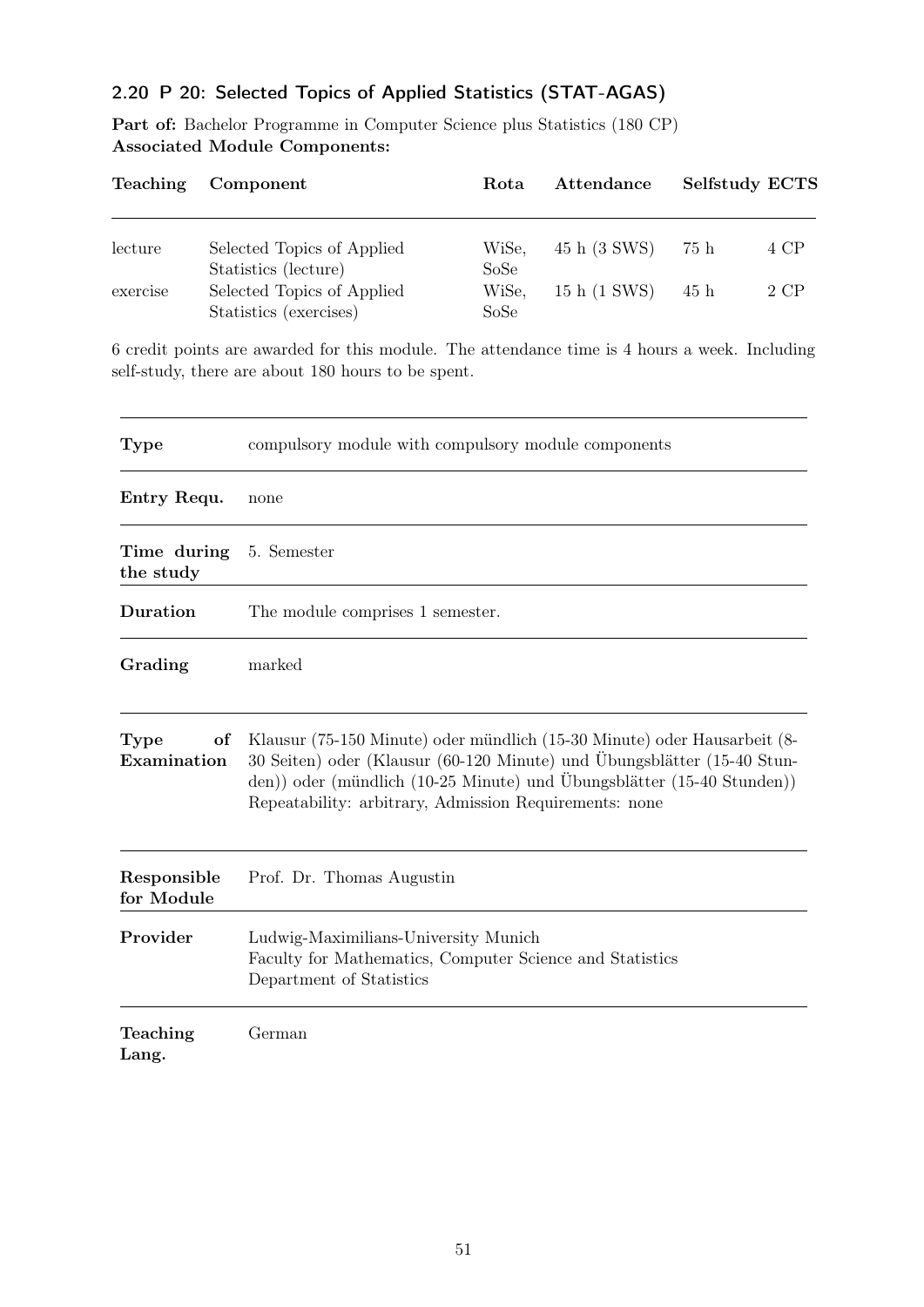The module presents new statistical methods and techniques in established or new application areas.

The lecture develops central concepts and methods of a selected topic of applied statistics. Important properties of the main techniques are formulated and illustrated via selected examples. The students will become proficient with the theoretical foundations and the fundamental methods of a selected topic of applied statistics.

The exercise classes will deepen the contents of the lecture by applying it to exercises and small projects.

### Qualifikation Aims

The students know the the most crucial aspects of the methodolody of a typical area of applied statistics.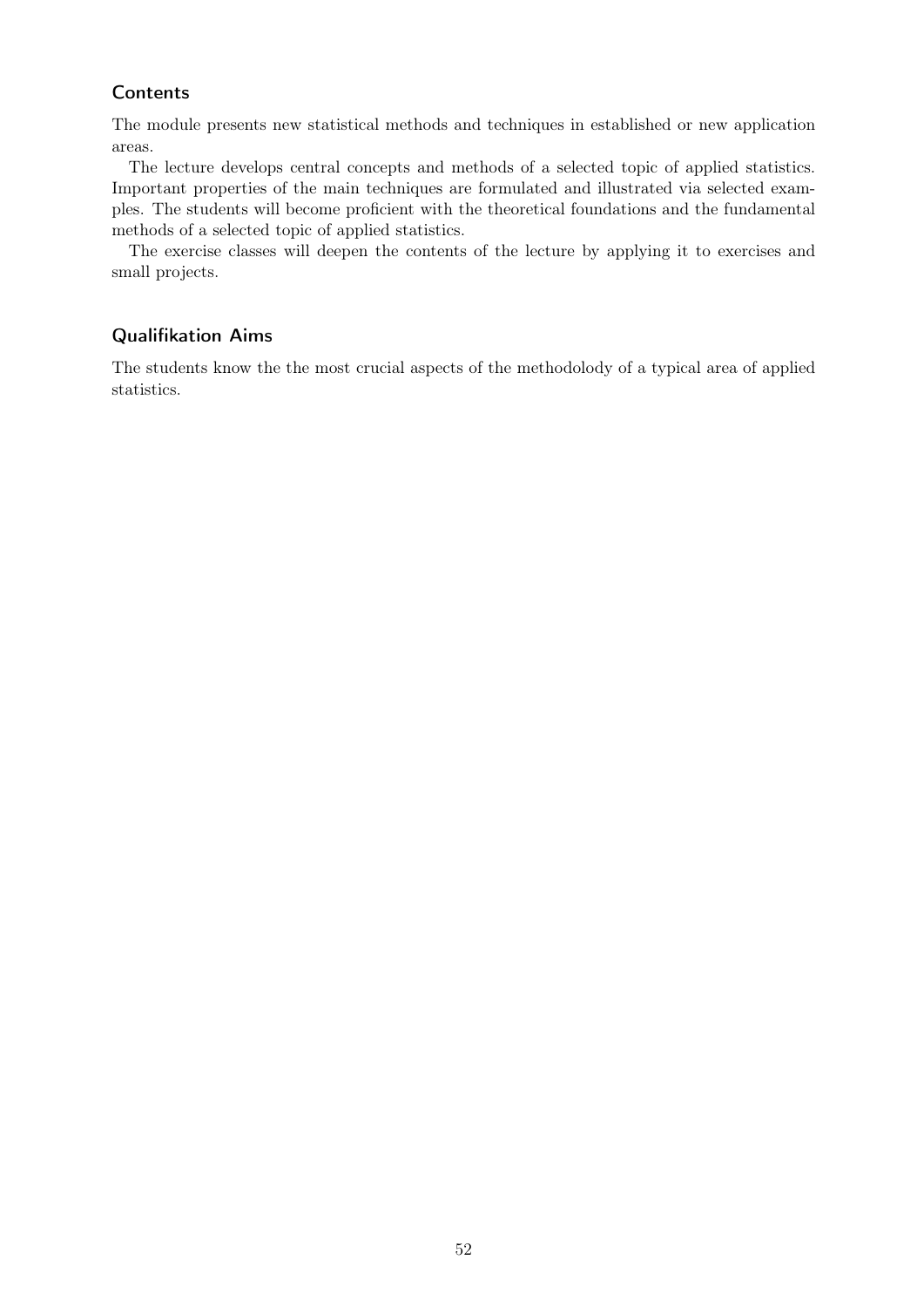# 2.21 P 21: Formal Specification and Verification (INF-FSV)

Associated Module Components:

|          | Teaching Component                                     | Rota | Attendance   | Selfstudy ECTS |      |
|----------|--------------------------------------------------------|------|--------------|----------------|------|
| lecture  | Lecture: Formal Spezification and SoSe<br>Verification |      | 30 h (2 SWS) | 60h            | 3 CP |
| exercise | Exercises: Formal Spezification<br>and Verification    | SoSe | 30 h (2 SWS) | 60h            | 3 CP |

6 credit points are awarded for this module. The attendance time is 4 hours a week. Including self-study, there are about 180 hours to be spent.

| <b>Type</b>               | compulsory module with compulsory module components                                                                                                                                                                                                                                                                                                                                           |
|---------------------------|-----------------------------------------------------------------------------------------------------------------------------------------------------------------------------------------------------------------------------------------------------------------------------------------------------------------------------------------------------------------------------------------------|
| Usability                 | This module is offered in the following programmes<br>- INF-B-150: Bachelor Programme in Computer Science with 30-CP Minor<br>Subject<br>- INF-B-180-CL: Bachelor Programme in Computer Science plus Computer<br>Linguistics<br>- INF-B-180-MA: Bachelor Programme in Computer Science plus Mathe-<br>matics<br>- INF-B-180-STAT: Bachelor Programme in Computer Science plus Statis-<br>tics |
| Entry Requ.               | none                                                                                                                                                                                                                                                                                                                                                                                          |
| Time during<br>the study  | 6. Semester                                                                                                                                                                                                                                                                                                                                                                                   |
| Duration                  | The module comprises 1 semester.                                                                                                                                                                                                                                                                                                                                                              |
| Grading                   | marked                                                                                                                                                                                                                                                                                                                                                                                        |
| Type<br>οf<br>Examination | Klausur (90-180 Minute) oder mündlich (15-30 Minute)<br>Repeatability: arbitrary, Admission Requirements: none                                                                                                                                                                                                                                                                                |
| Responsible<br>for Module | Prof. PhD Martin Hofmann                                                                                                                                                                                                                                                                                                                                                                      |
| Provider                  | Ludwig-Maximilians-University Munich<br>Faculty for Mathematics, Computer Science and Statistics<br>Institute for Computer Science<br>Core Computer Science                                                                                                                                                                                                                                   |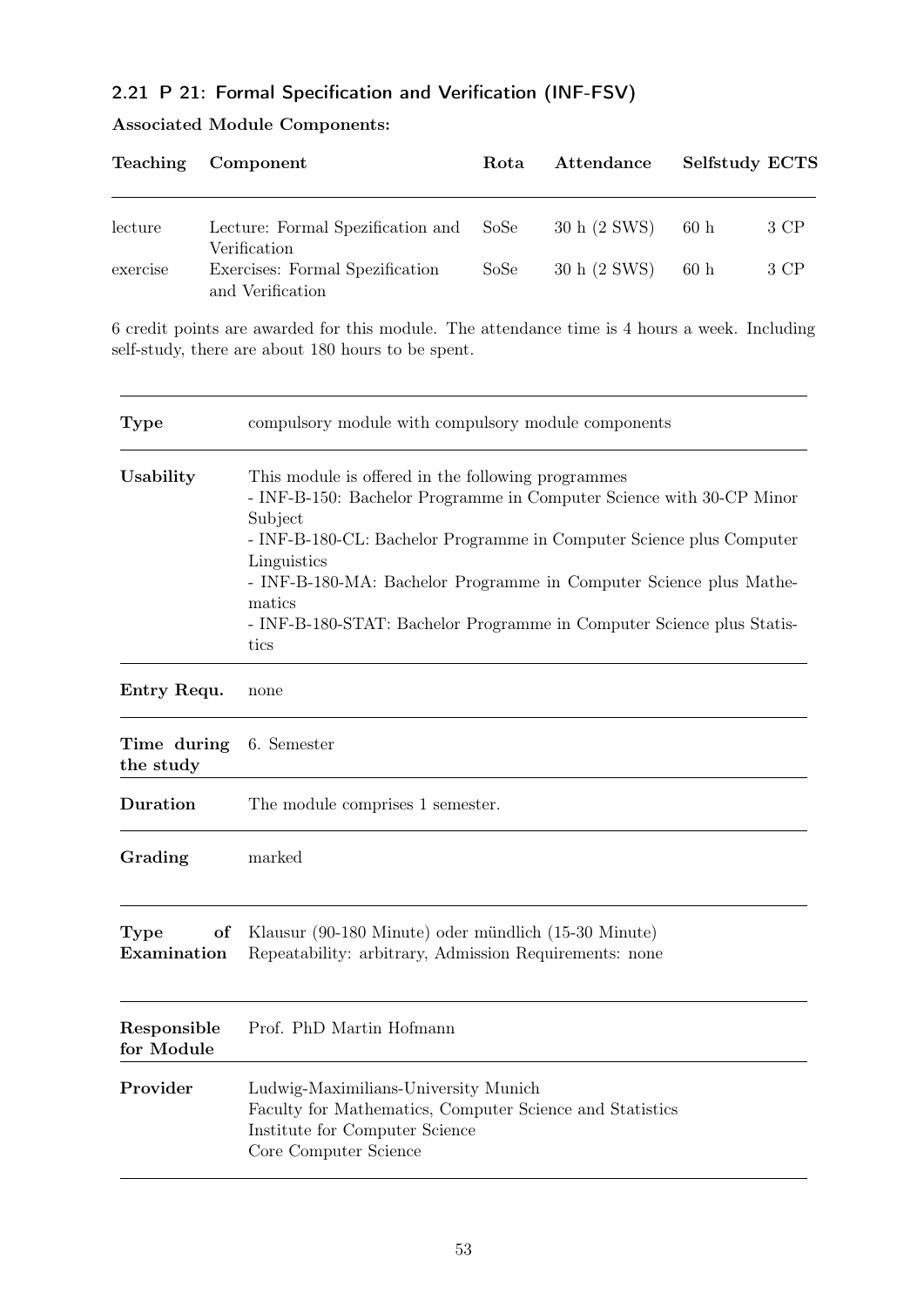Teaching Lang. German

### **Contents**

The module introduces basic concepts and methods which are relevant for specification and verification of systems. In particular it introduces specification formalisms, concepts for modeling systems, basic techniques for automated verification, type systems, and static analysis.

The module consists of a lecture and in addition exercises in small groups. The concepts introduced in the lecture are practiced in the exercise class with concrete examples.

### Qualifikation Aims

The students should be able to apply specification and verification methods for systems and programs.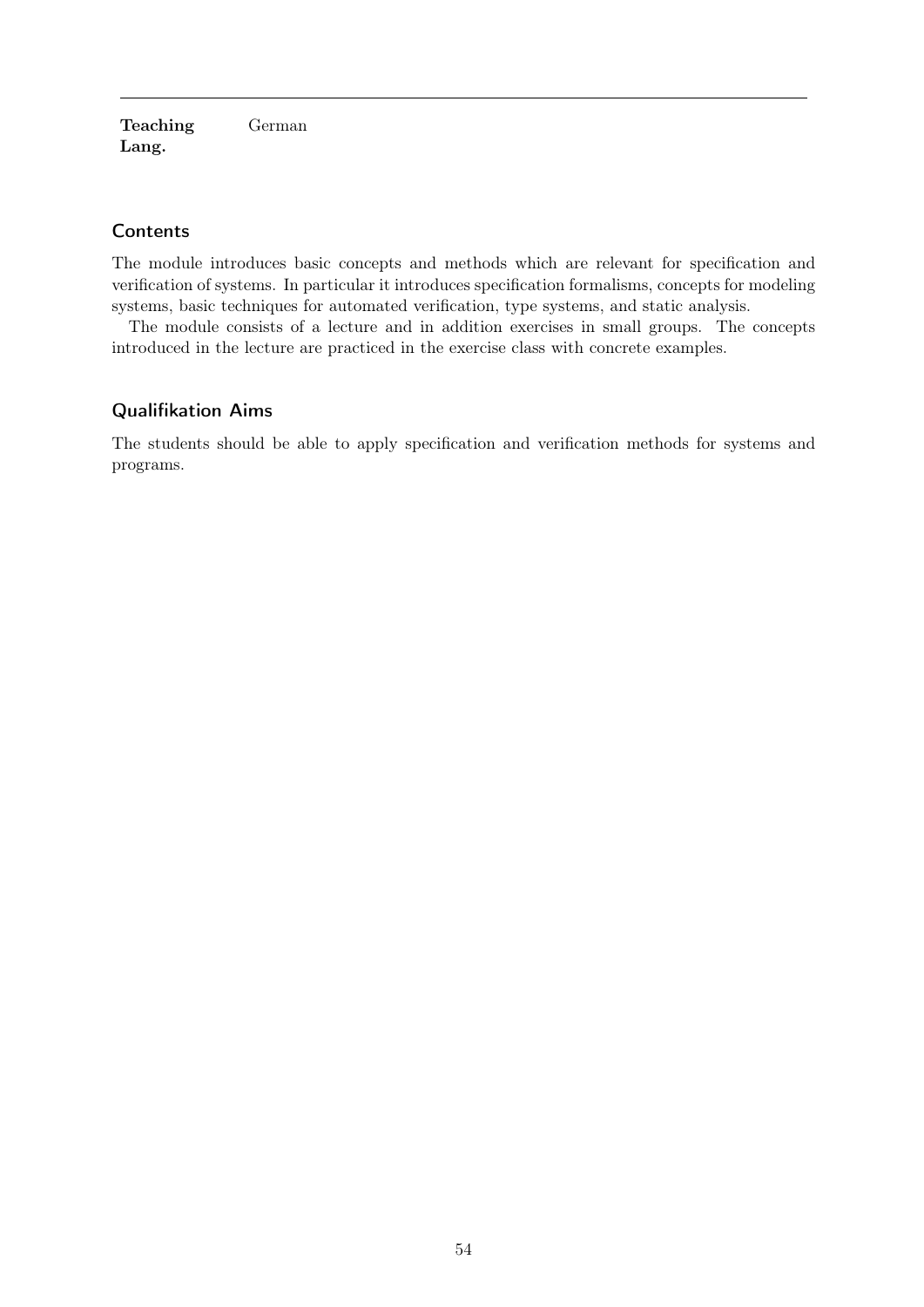# 2.22 P 22: Ethics and Law in Computer Science (INF-ER)

# Associated Module Components:

| Teaching                  | Component                                                                                                                                                                                              | Rota                                                                                                                                                                                                                                                                                                                                                                                                                                                                                                                 | Attendance   | Selfstudy ECTS |
|---------------------------|--------------------------------------------------------------------------------------------------------------------------------------------------------------------------------------------------------|----------------------------------------------------------------------------------------------------------------------------------------------------------------------------------------------------------------------------------------------------------------------------------------------------------------------------------------------------------------------------------------------------------------------------------------------------------------------------------------------------------------------|--------------|----------------|
| seminar                   | Seminar Ethics and Law in<br>Computer Science                                                                                                                                                          | WiSe,<br>SoSe                                                                                                                                                                                                                                                                                                                                                                                                                                                                                                        | 30 h (2 SWS) | 60h<br>3 CP    |
|                           | 3 credit points are awarded for this module. The attendance time is 2 hours a week. Including<br>self-study, there are about 90 hours to be spent.                                                     |                                                                                                                                                                                                                                                                                                                                                                                                                                                                                                                      |              |                |
| <b>Type</b>               | compulsory module with compulsory module components (INF-B-120, INF-<br>B-150, INF-B-180-CL, INF-B-180-MA, INF-B-180-STAT), elective module<br>with compulsory module components (INF-LRS, MINF-B-180) |                                                                                                                                                                                                                                                                                                                                                                                                                                                                                                                      |              |                |
| Usability                 | Subject<br>Subject<br>Linguistics<br>matics<br>tics                                                                                                                                                    | This module is offered in the following programmes<br>- INF-B-120: Bachelor Programme in Computer Science with 60-CP Minor<br>- INF-B-150: Bachelor Programme in Computer Science with 30-CP Minor<br>- INF-B-180-CL: Bachelor Programme in Computer Science plus Computer<br>- INF-B-180-MA: Bachelor Programme in Computer Science plus Mathe-<br>- INF-B-180-STAT: Bachelor Programme in Computer Science plus Statis-<br>- INF-LRS: Teaching Realschule<br>- MINF-B-180: Bachelor Programme in Media Informatics |              |                |
| Entry Requ.               | none                                                                                                                                                                                                   |                                                                                                                                                                                                                                                                                                                                                                                                                                                                                                                      |              |                |
| Time during<br>the study  | 4. Semester (INF-B-180-MA), 6. Semester (INF-B-180-STAT, INF-B-120,<br>INF-B-150, INF-B-180-CL), 7. Semester (INF-LRS)                                                                                 |                                                                                                                                                                                                                                                                                                                                                                                                                                                                                                                      |              |                |
| Duration                  | The module comprises 1 semester.                                                                                                                                                                       |                                                                                                                                                                                                                                                                                                                                                                                                                                                                                                                      |              |                |
| Grading                   | unmarked                                                                                                                                                                                               |                                                                                                                                                                                                                                                                                                                                                                                                                                                                                                                      |              |                |
| Type<br>Examination       | Klausur (45-90 Minute) oder mündlich (15-30 Minute) oder Hausarbeit<br>of<br>$(7000-14000$ Zeichen)<br>Repeatability: arbitrary, Admission Requirements: none                                          |                                                                                                                                                                                                                                                                                                                                                                                                                                                                                                                      |              |                |
| Responsible<br>for Module | Programme Coordinator(INF-B-180-STAT)                                                                                                                                                                  |                                                                                                                                                                                                                                                                                                                                                                                                                                                                                                                      |              |                |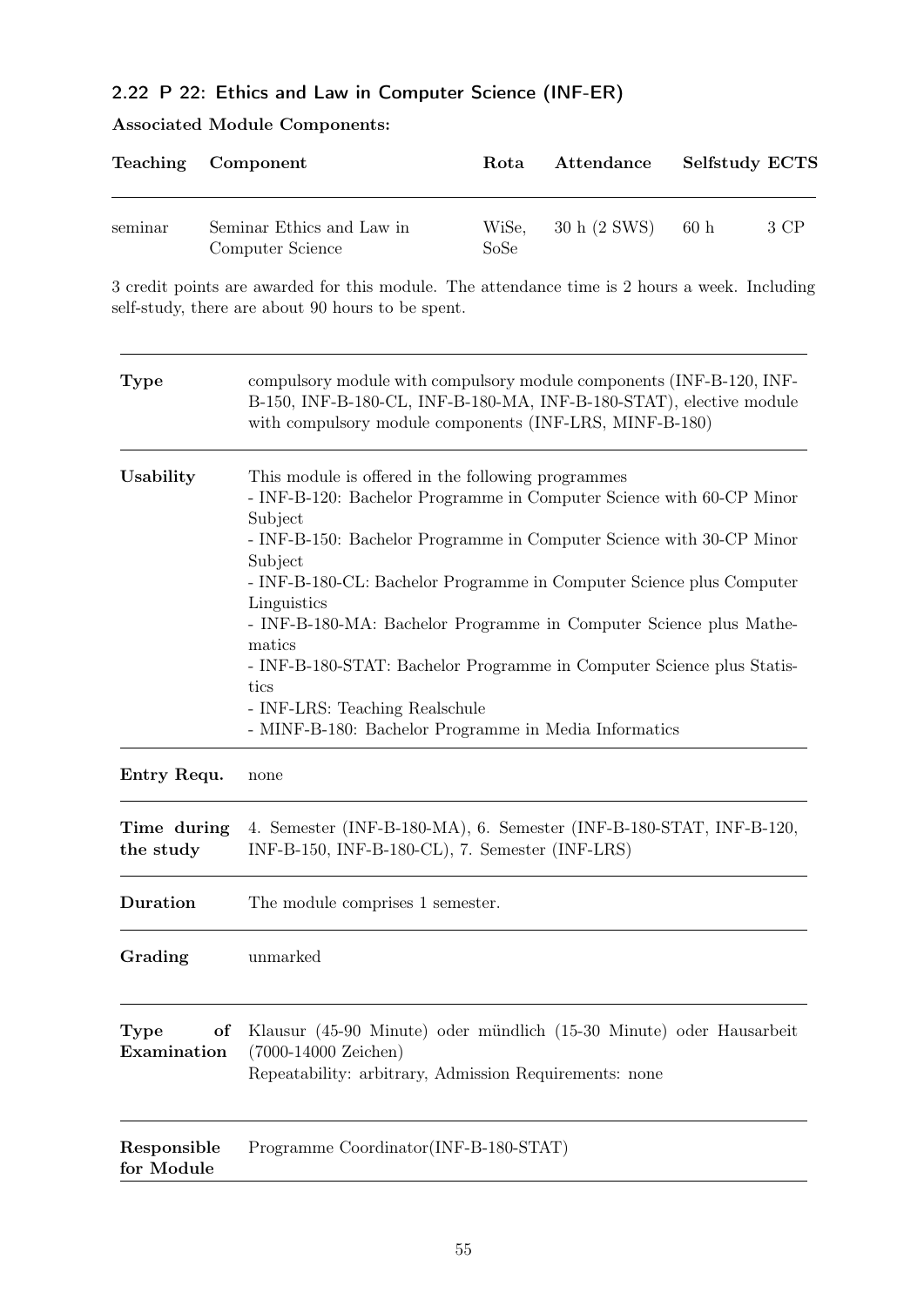Provider Ludwig-Maximilians-University Munich

Teaching Lang. German

### **Contents**

The seminar addresses among others the ethical norms for the open source community, ethical norms for general science and ethical questions in the information society. Legal questions to be addressed are: mental property and copyright, software laws, data security, legal problems with open source software.

### Qualifikation Aims

The students should become aware of ethical and legal questions in computer science.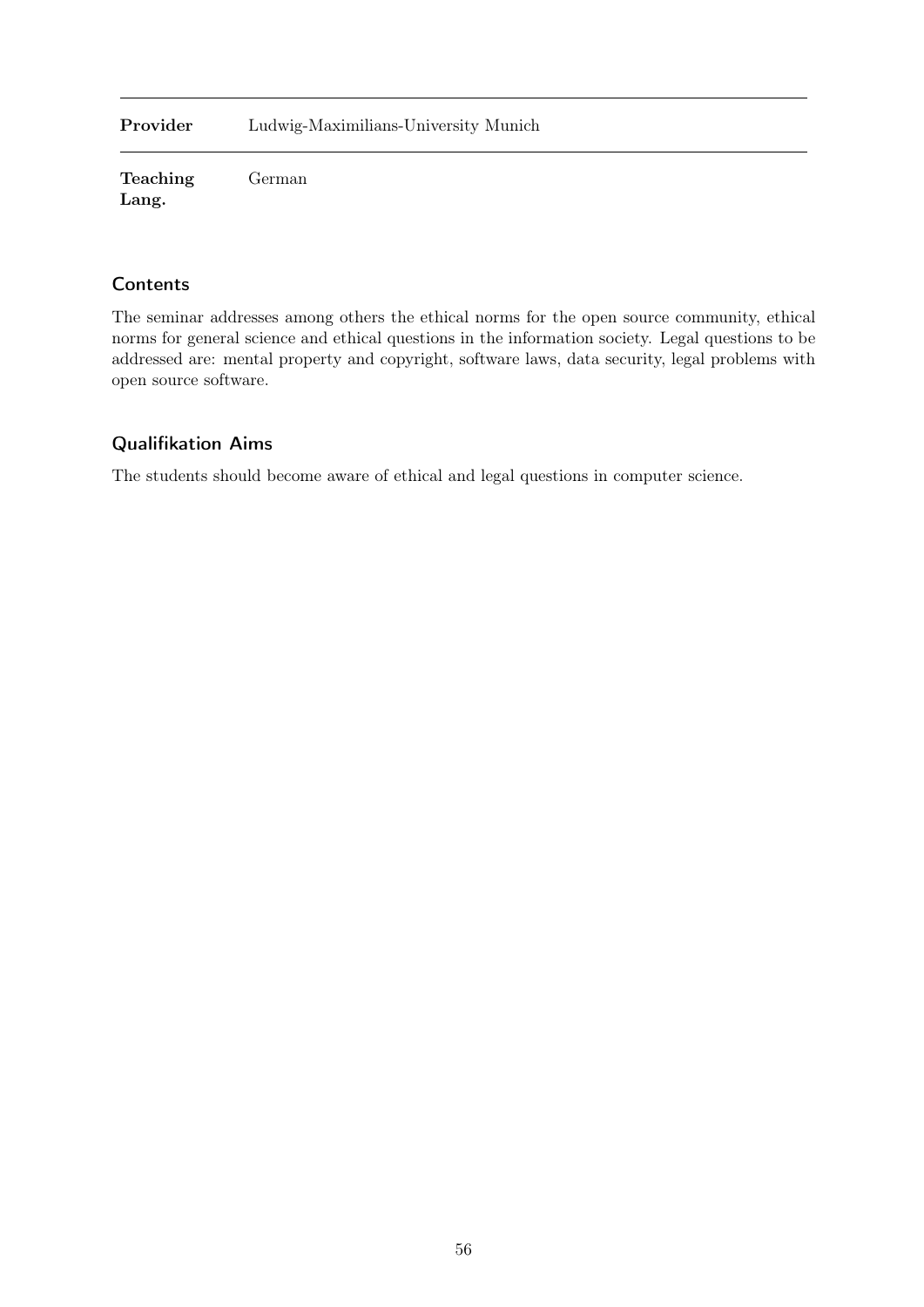# 2.23 P 23: IT-Competence (INF-ITK)

# Associated Module Components:

|         | Teaching Component     | Rota | Attendance                  | <b>Selfstudy ECTS</b> |
|---------|------------------------|------|-----------------------------|-----------------------|
| lecture | Lecture IT-Kompentence | SoSe | $30 h (2 \text{ SWS})$ 60 h | 3 CP                  |

3 credit points are awarded for this module. The attendance time is 2 hours a week. Including self-study, there are about 90 hours to be spent.

| <b>Type</b>                      | compulsory module with compulsory module components                                                                                                                                                                                                                                                                                                                                                                                                                              |
|----------------------------------|----------------------------------------------------------------------------------------------------------------------------------------------------------------------------------------------------------------------------------------------------------------------------------------------------------------------------------------------------------------------------------------------------------------------------------------------------------------------------------|
| Usability                        | This module is offered in the following programmes<br>- INF-B-120: Bachelor Programme in Computer Science with 60-CP Minor<br>Subject<br>- INF-B-150: Bachelor Programme in Computer Science with 30-CP Minor<br>Subject<br>- INF-B-180-CL: Bachelor Programme in Computer Science plus Computer<br>Linguistics<br>- INF-B-180-MA: Bachelor Programme in Computer Science plus Mathe-<br>matics<br>- INF-B-180-STAT: Bachelor Programme in Computer Science plus Statis-<br>tics |
| Entry Requ.                      | none                                                                                                                                                                                                                                                                                                                                                                                                                                                                             |
| Time during<br>the study         | 6. Semester                                                                                                                                                                                                                                                                                                                                                                                                                                                                      |
| Duration                         | The module comprises 1 semester.                                                                                                                                                                                                                                                                                                                                                                                                                                                 |
| Grading                          | unmarked                                                                                                                                                                                                                                                                                                                                                                                                                                                                         |
| <b>Type</b><br>of<br>Examination | Klausur (45-90 Minute) oder mündlich (15-30 Minute)<br>Repeatability: arbitrary, Admission Requirements: none                                                                                                                                                                                                                                                                                                                                                                    |
| Responsible<br>for Module        | Programme Coordinator(INF-B-180-STAT)                                                                                                                                                                                                                                                                                                                                                                                                                                            |
| Provider                         | Ludwig-Maximilians-University Munich<br>Faculty for Mathematics, Computer Science and Statistics<br>Institute for Computer Science                                                                                                                                                                                                                                                                                                                                               |
| Teaching<br>Lang.                | German                                                                                                                                                                                                                                                                                                                                                                                                                                                                           |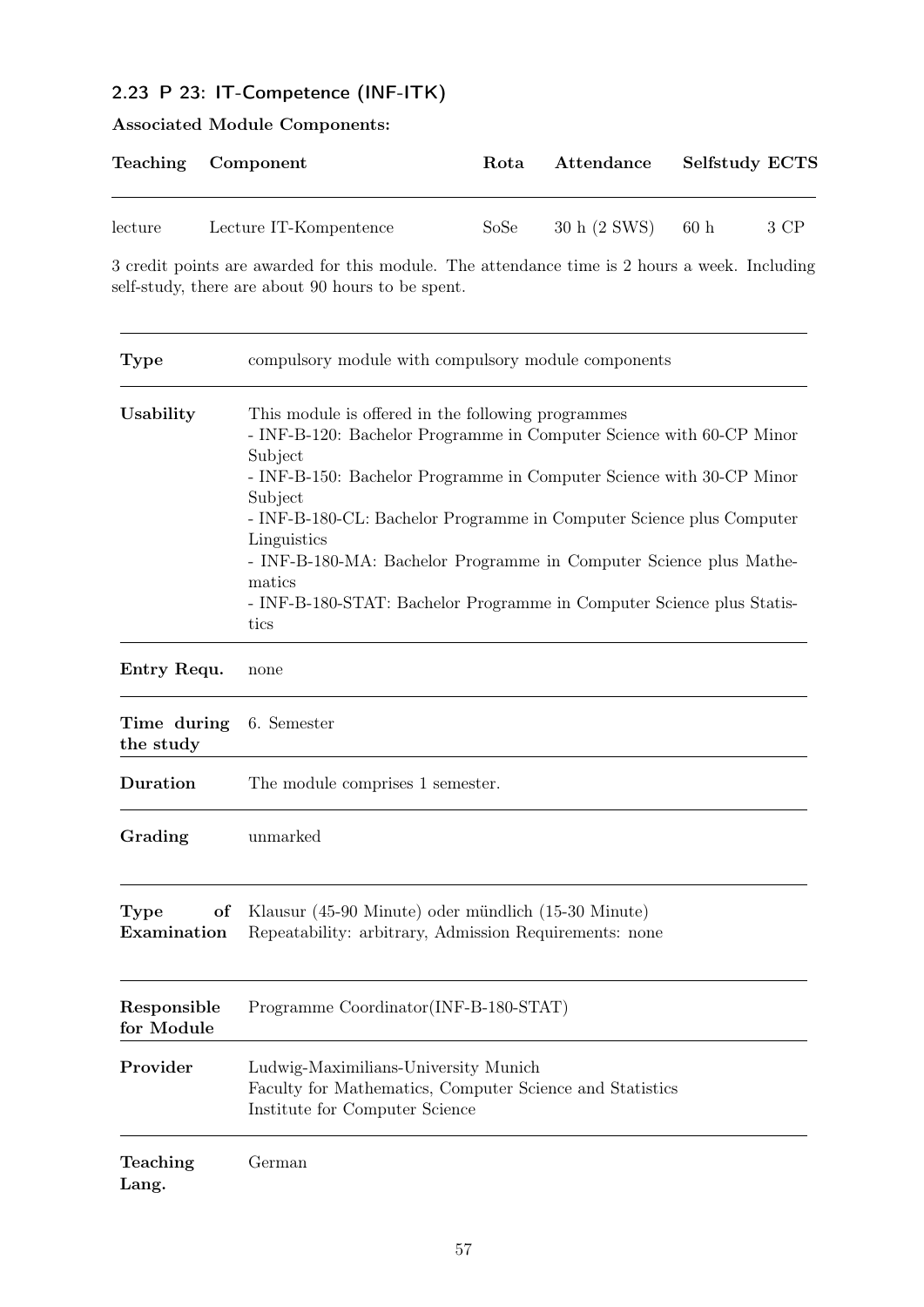This module introduces basic skills in information technology. The contents addresses in particular recent developments in information technology.

# Qualifikation Aims

The students should get knowledge about recent developments in information technology.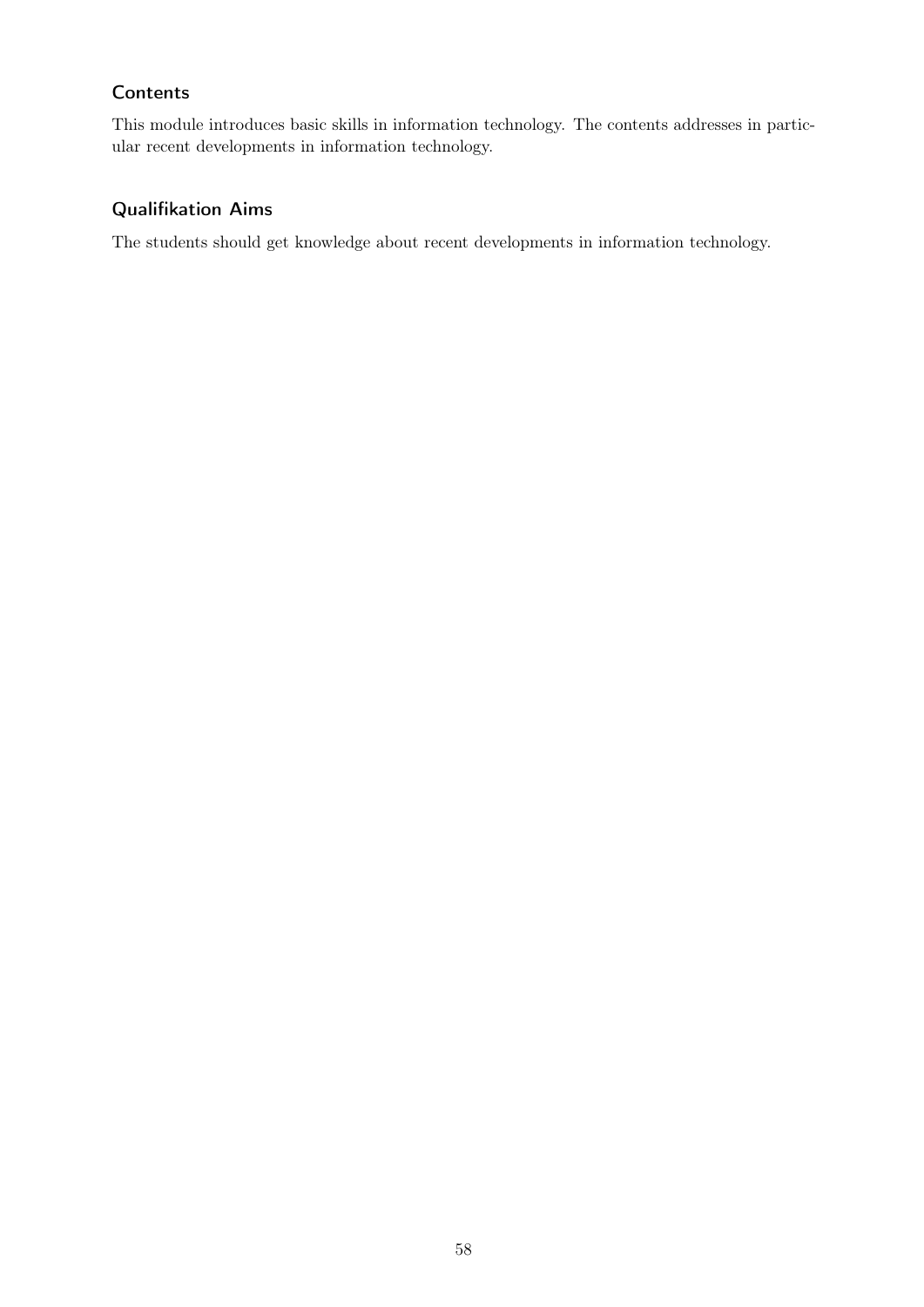# 2.24 P 24: Social and Personal Competence (INF-PSK)

# Associated Module Components:

| Teaching                  | Component                                                                                                                                                                                              | Rota                                                                                                                                                                                                                                                                                                                                                                                                                                                                                                                 | Attendance   | Selfstudy ECTS           |
|---------------------------|--------------------------------------------------------------------------------------------------------------------------------------------------------------------------------------------------------|----------------------------------------------------------------------------------------------------------------------------------------------------------------------------------------------------------------------------------------------------------------------------------------------------------------------------------------------------------------------------------------------------------------------------------------------------------------------------------------------------------------------|--------------|--------------------------|
| seminar                   | Seminar: Social and Personal<br>Competence                                                                                                                                                             | WiSe,<br>SoSe                                                                                                                                                                                                                                                                                                                                                                                                                                                                                                        | 30 h (2 SWS) | $60\ \mathrm{h}$<br>3 CP |
|                           | 3 credit points are awarded for this module. The attendance time is 2 hours a week. Including<br>self-study, there are about 90 hours to be spent.                                                     |                                                                                                                                                                                                                                                                                                                                                                                                                                                                                                                      |              |                          |
| <b>Type</b>               | compulsory module with compulsory module components (INF-B-120, INF-<br>B-150, INF-B-180-CL, INF-B-180-MA, INF-B-180-STAT), elective module<br>with compulsory module components (INF-LRS, MINF-B-180) |                                                                                                                                                                                                                                                                                                                                                                                                                                                                                                                      |              |                          |
| Usability                 | Subject<br>Subject<br>Linguistics<br>matics<br>tics                                                                                                                                                    | This module is offered in the following programmes<br>- INF-B-120: Bachelor Programme in Computer Science with 60-CP Minor<br>- INF-B-150: Bachelor Programme in Computer Science with 30-CP Minor<br>- INF-B-180-CL: Bachelor Programme in Computer Science plus Computer<br>- INF-B-180-MA: Bachelor Programme in Computer Science plus Mathe-<br>- INF-B-180-STAT: Bachelor Programme in Computer Science plus Statis-<br>- INF-LRS: Teaching Realschule<br>- MINF-B-180: Bachelor Programme in Media Informatics |              |                          |
| Entry Requ.               | none                                                                                                                                                                                                   |                                                                                                                                                                                                                                                                                                                                                                                                                                                                                                                      |              |                          |
| Time during<br>the study  | 3. Semester (INF-B-180-MA), 6. Semester (INF-B-180-STAT, INF-B-120,<br>INF-B-150, INF-B-180-CL), 7. Semester (INF-LRS)                                                                                 |                                                                                                                                                                                                                                                                                                                                                                                                                                                                                                                      |              |                          |
| Duration                  | The module comprises 1 semester.                                                                                                                                                                       |                                                                                                                                                                                                                                                                                                                                                                                                                                                                                                                      |              |                          |
| Grading                   | unmarked                                                                                                                                                                                               |                                                                                                                                                                                                                                                                                                                                                                                                                                                                                                                      |              |                          |
| Type<br>Examination       | Klausur (45-90 Minute) oder mündlich (15-30 Minute) oder Hausarbeit<br>of<br>$(7000-14000$ Zeichen)<br>Repeatability: arbitrary, Admission Requirements: none                                          |                                                                                                                                                                                                                                                                                                                                                                                                                                                                                                                      |              |                          |
| Responsible<br>for Module | Programme Coordinator(INF-B-180-STAT)                                                                                                                                                                  |                                                                                                                                                                                                                                                                                                                                                                                                                                                                                                                      |              |                          |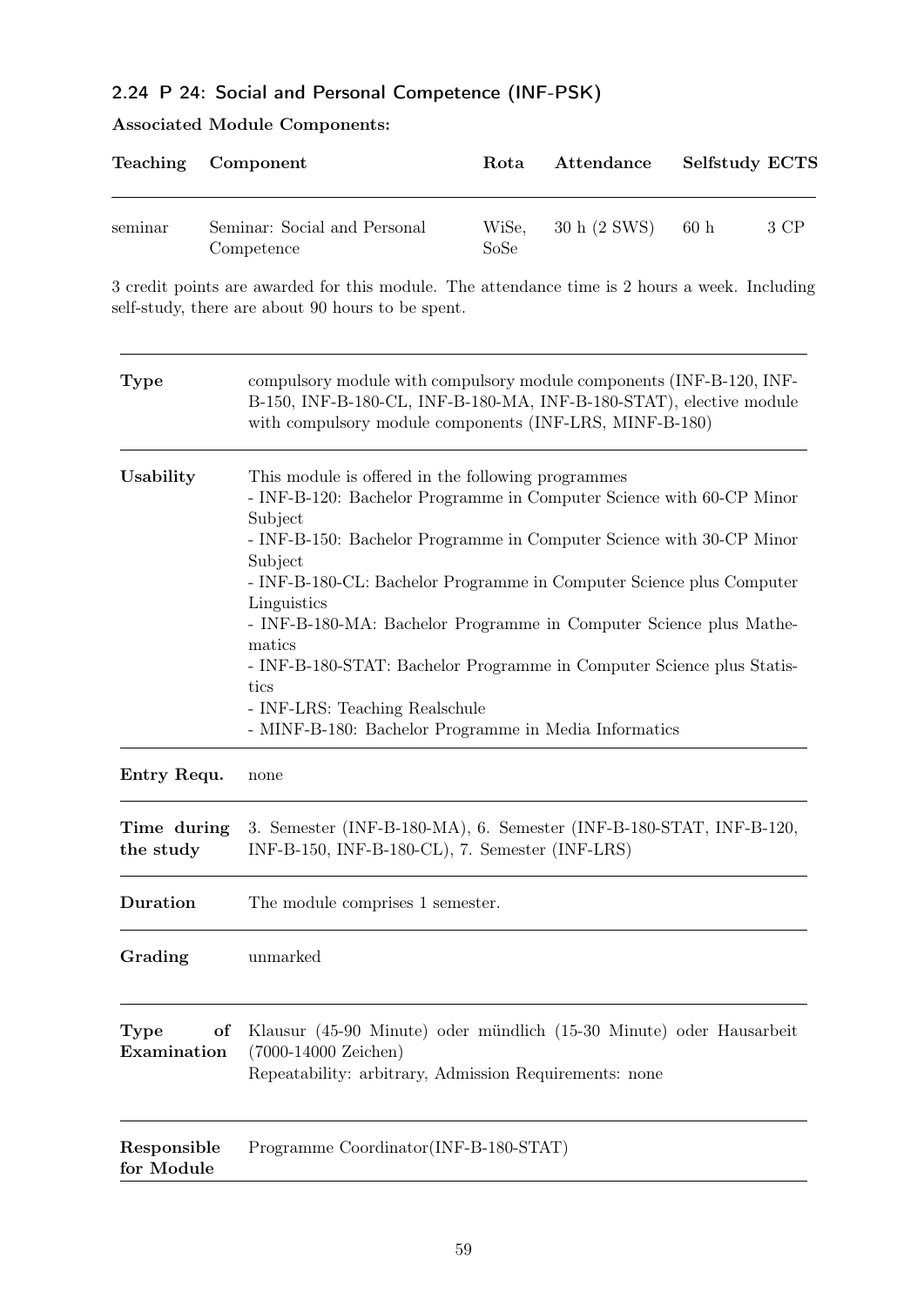Provider Ludwig-Maximilians-University Munich

Teaching Lang. German

### **Contents**

The seminar focuses on social authority and self authority. Social authorities are in particular communicative authority, authority for the technology of communication, authority to handling partners, authority for the conflict recognition and conflict management, authority for the dissolution of conflict situations, intercultural authority, social project management/team ability, authority for the controlling of the interior relations, authority for the support of the external relations. Self authorities are in particular reflection/criticism ability, flexibility, motivation, learning and readiness to perform, perseverance and reliability, ethics and responsibility.

#### Qualifikation Aims

The students learn, to present their ideas and proposals convincingly in written and oral form, to recognise different positions and opinions of their partners and to integrate them in appropriate solutions, even if their partners are not familiar with the way computer scientists talk and think. In addition skills in conflict management are necessary to argue goal oriented in controversy discussions and to accept critics in a positive way. The ability to recognise and resolve misunderstandings early. Furthermore, the ability to recognise the impact of informatics on the social, economical, psychological, legal aspects as well as aspects pertaining to labour law of the society will be developed.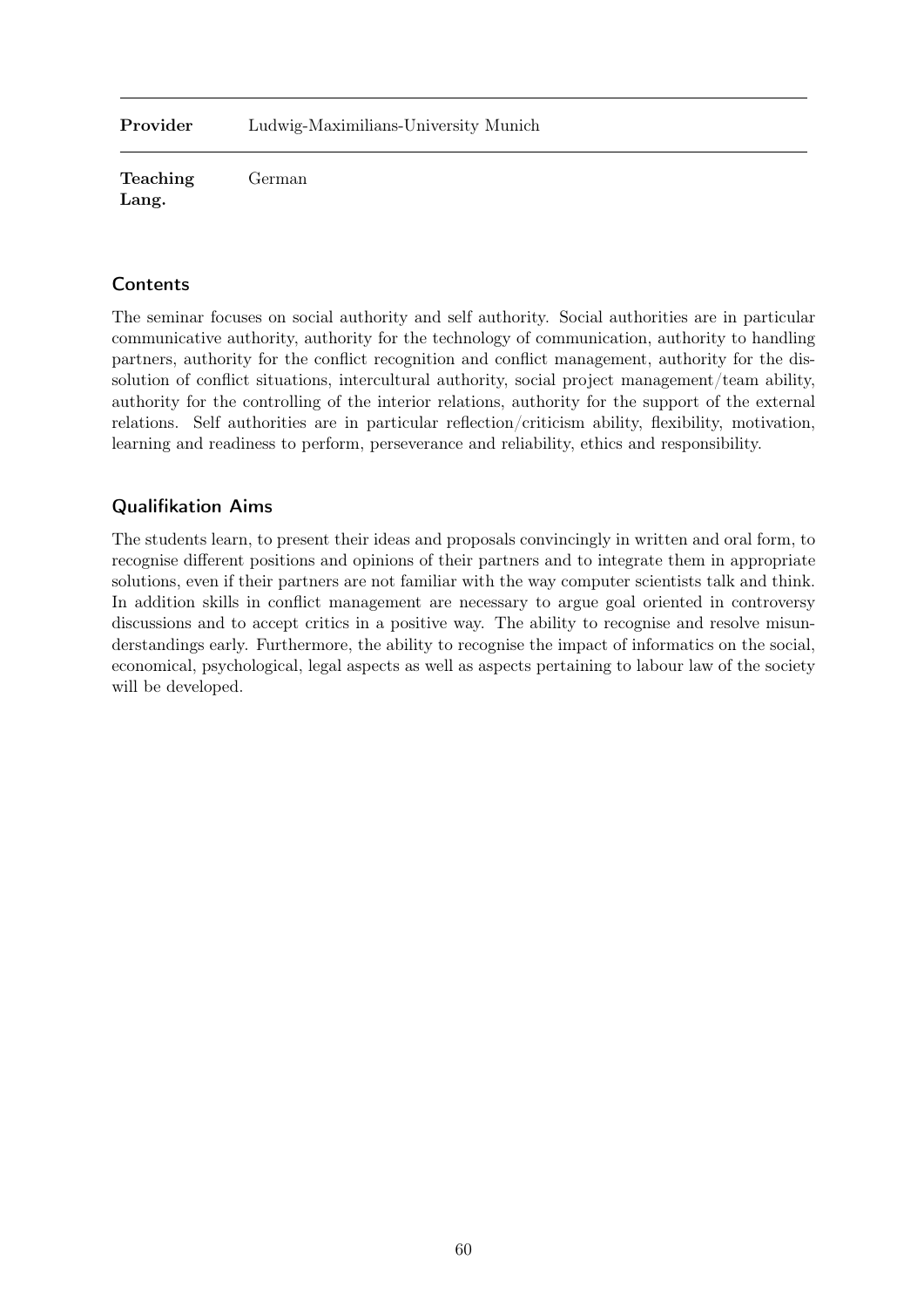### 2.25 P 25: Bachelor Thesis and Examination (INF-BA)

#### Associated Module Components:

| Teaching Component   | Rota  | Attendance | <b>Selfstudy ECTS</b> |
|----------------------|-------|------------|-----------------------|
| Bachelor Thesis      | WiSe, | 12         |                       |
|                      | SoSe  |            | CP                    |
| Bachelor Examination | WiSe, |            | 3 CP                  |
|                      | SoSe  |            |                       |

15 credit points are awarded for this module. The attendance time is 0 hours a week. Including self-study, there are about 450 hours to be spent.

| <b>Type</b>               | compulsory module with compulsory module components                                                                                |
|---------------------------|------------------------------------------------------------------------------------------------------------------------------------|
| Entry Requ.               | none                                                                                                                               |
| Time during<br>the study  | 6. Semester                                                                                                                        |
| Duration                  | The module comprises 1 semester.                                                                                                   |
| Grading                   | marked                                                                                                                             |
| Type<br>of<br>Examination | Bachelorarbeit (10 Wochen) oder mündlich (20-45 Minute)<br>Repeatability: arbitrary, Admission Requirements: none                  |
| Responsible<br>for Module | Programme Coordinator(INF-B-180-STAT)                                                                                              |
| Provider                  | Ludwig-Maximilians-University Munich<br>Faculty for Mathematics, Computer Science and Statistics<br>Institute for Computer Science |
| Teaching<br>Lang.         | German, English                                                                                                                    |

#### **Contents**

This module comprises the Bachelor Thesis and the final examination.

The students solve a nontrivial problem with scientific methods and document the solution within 10 weeks time. The examination consists of a presentation of the Bachelor Thesis (about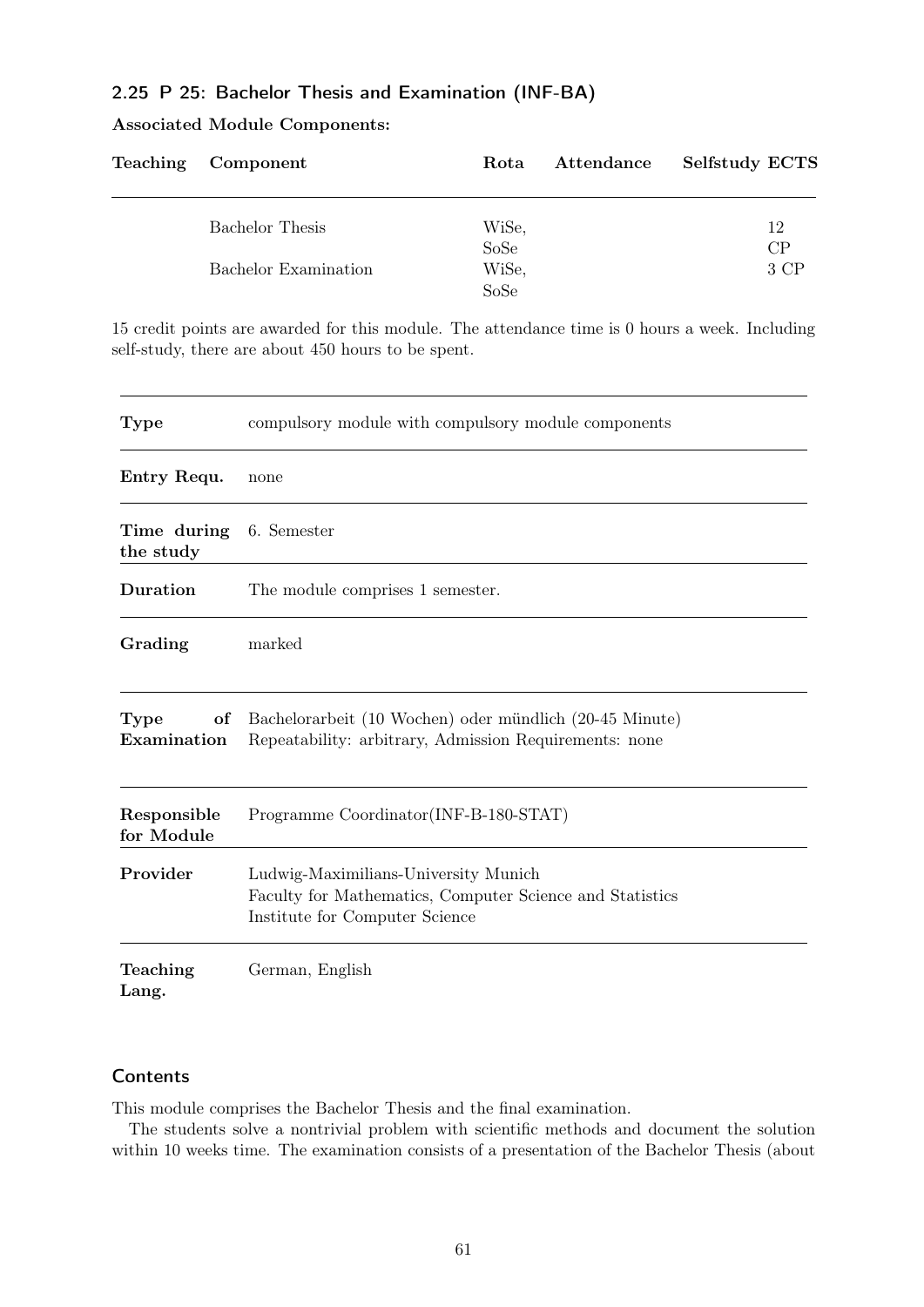20 min.), followed by maximally 20 minutes discussion about the Bachelor Thesis and related topics.

# Qualifikation Aims

The students learn to solve a nontrivial problem with scientific methods and document the solution in a given time.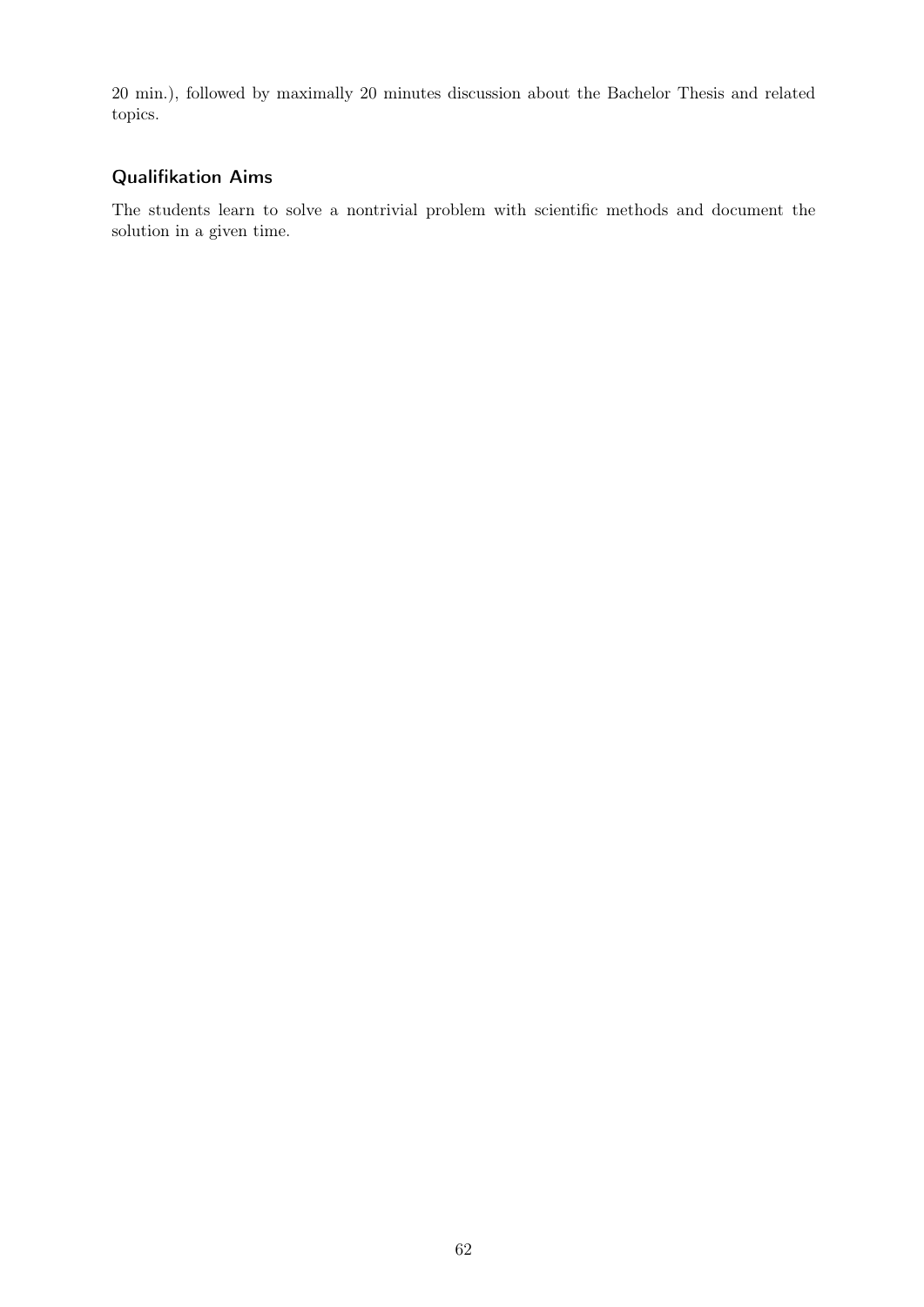# 2.26 WP 1: Practical Course in Software Development (INF-SEP)

### Remarks

For the successful completion of the practical course basic knowledge of the Java programming language is essential.Anfang

Associated Module Components:

| <b>Teaching</b>                   | Component                                                       | Rota         | Attendance                    | Selfstudy ECTS |              |
|-----------------------------------|-----------------------------------------------------------------|--------------|-------------------------------|----------------|--------------|
| tutorial<br>practical<br>training | Aspects of Software Development<br>Software Development Projekt | WiSe<br>WiSe | 30 h (2 SWS)<br>135 h (9 SWS) | 60h<br>135h    | 3 CP<br>9 CP |

12 credit points are awarded for this module. The attendance time is 11 hours a week. Including self-study, there are about 360 hours to be spent.

| <b>Type</b> | elective module with compulsory module components (INF-B-120, INF-B-<br>150, INF-B-180-CL, INF-B-180-MA, INF-B-180-STAT, MINF-B-180), com-<br>pulsory module with compulsory module components (INF-LGY, INF-LRS,<br>INF-NF-60, MINF-NF-60)                                                                                                                                                                                                                                                                                                                                                                                                                                                                                                                               |
|-------------|---------------------------------------------------------------------------------------------------------------------------------------------------------------------------------------------------------------------------------------------------------------------------------------------------------------------------------------------------------------------------------------------------------------------------------------------------------------------------------------------------------------------------------------------------------------------------------------------------------------------------------------------------------------------------------------------------------------------------------------------------------------------------|
| Usability   | This module is offered in the following programmes<br>- INF-B-120: Bachelor Programme in Computer Science with 60-CP Minor<br>Subject<br>- INF-B-150: Bachelor Programme in Computer Science with 30-CP Minor<br>Subject<br>- INF-B-180-CL: Bachelor Programme in Computer Science plus Computer<br>Linguistics<br>- INF-B-180-MA: Bachelor Programme in Computer Science plus Mathe-<br>matics<br>- INF-B-180-STAT: Bachelor Programme in Computer Science plus Statis-<br>tics<br>- INF-LGY: Teaching Gymnasium<br>- INF-LRS: Teaching Realschule<br>- INF-NF-60: Minor Subject: Computer Science for Bachelor Programmes<br>- MINF-B-180: Bachelor Programme in Media Informatics<br>- MINF-NF-60: Media Informatics as Minor for Bachelor and Master Pro-<br>grammes. |

#### Entry Requ. none

| Time during 3. Semester<br>the study |                                  |
|--------------------------------------|----------------------------------|
| Duration                             | The module comprises 1 semester. |
| Grading                              | marked                           |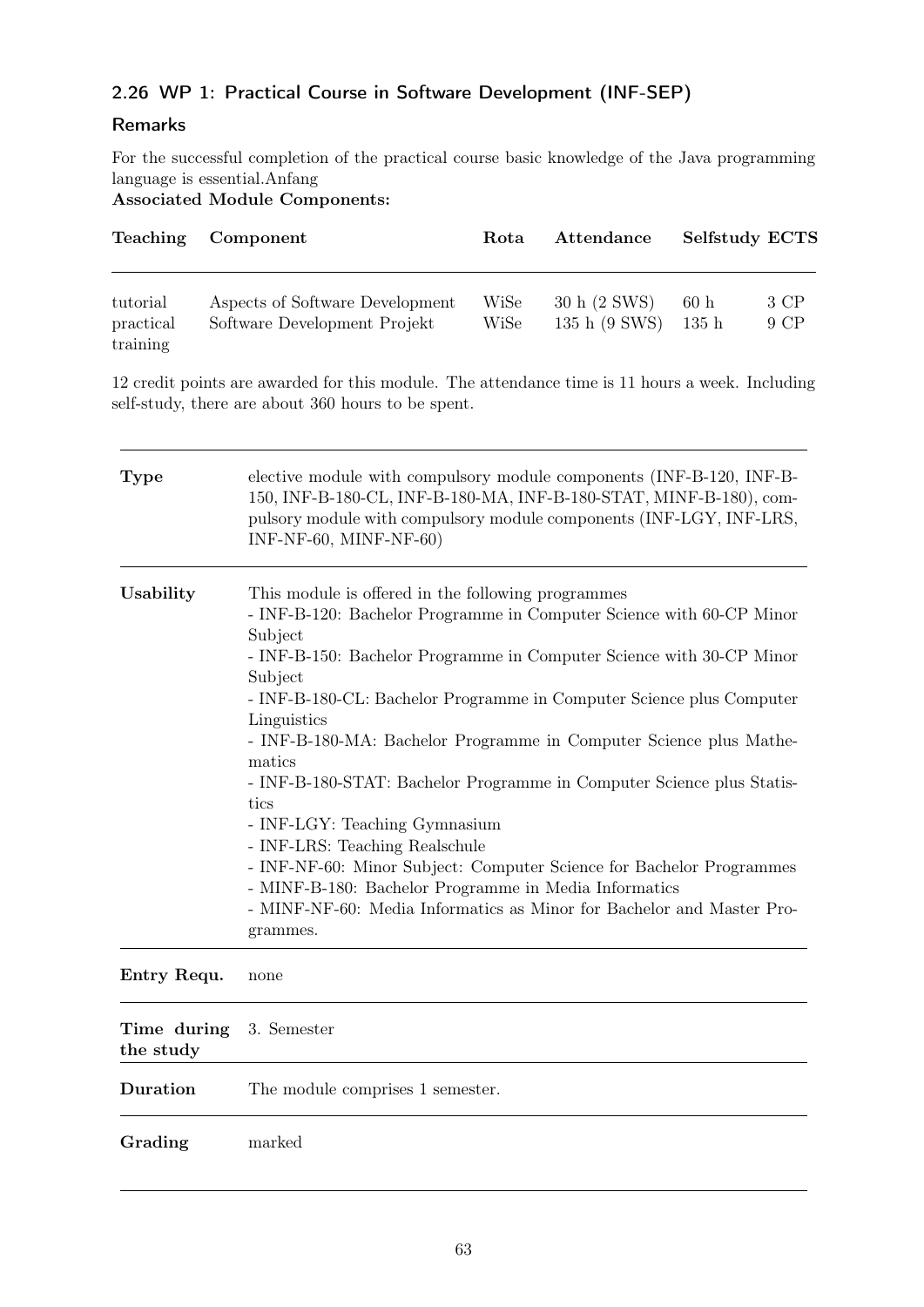| <b>Type</b> | of mündlich (15-30 Minute)                                                |
|-------------|---------------------------------------------------------------------------|
|             | <b>Examination</b> Repeatability: arbitrary, Admission Requirements: none |

| Responsible<br>for Module | Programme Coordinator (INF-B-180-STAT)                                                                                                                      |
|---------------------------|-------------------------------------------------------------------------------------------------------------------------------------------------------------|
| Provider                  | Ludwig-Maximilians-University Munich<br>Faculty for Mathematics, Computer Science and Statistics<br>Institute for Computer Science<br>Core Computer Science |
| <b>Teaching</b><br>Lang.  | German)                                                                                                                                                     |

The module consists of an introductory phase where the basic programming techniques that are needed for the later work, are introduced. In the second phase a complex software development project will be implemented in teams of three to six students. The main focus of the module is to get experience in team-oriented software development using generally available tools and methods.

The practical work is accompanied by a plenary session, in which the software development techniques necessary for the project are discussed. This typically includes programming with programming libraries, graphics programming, aspects of object-oriented analysis, introduction to client-server programming and the use of software management tools. In addition actual problems which showed up in the current phase of the project are discussed.

The students work independently in small teams. Each team is assigned an adviser who helps the team in the upcoming tasks.

#### Qualifikation Aims

The software development internship provides practical experience in team-based development of a larger and complex software system using commonly available tools and methods. The goal is to develop the ability to develop in a small team a major software project. Upon successfully completing the software development internship, the participants should dare to take a student job in the IT industry.

#### Remarks

For the successful completion of the practical course basic knowledge of the Java programming language is essential.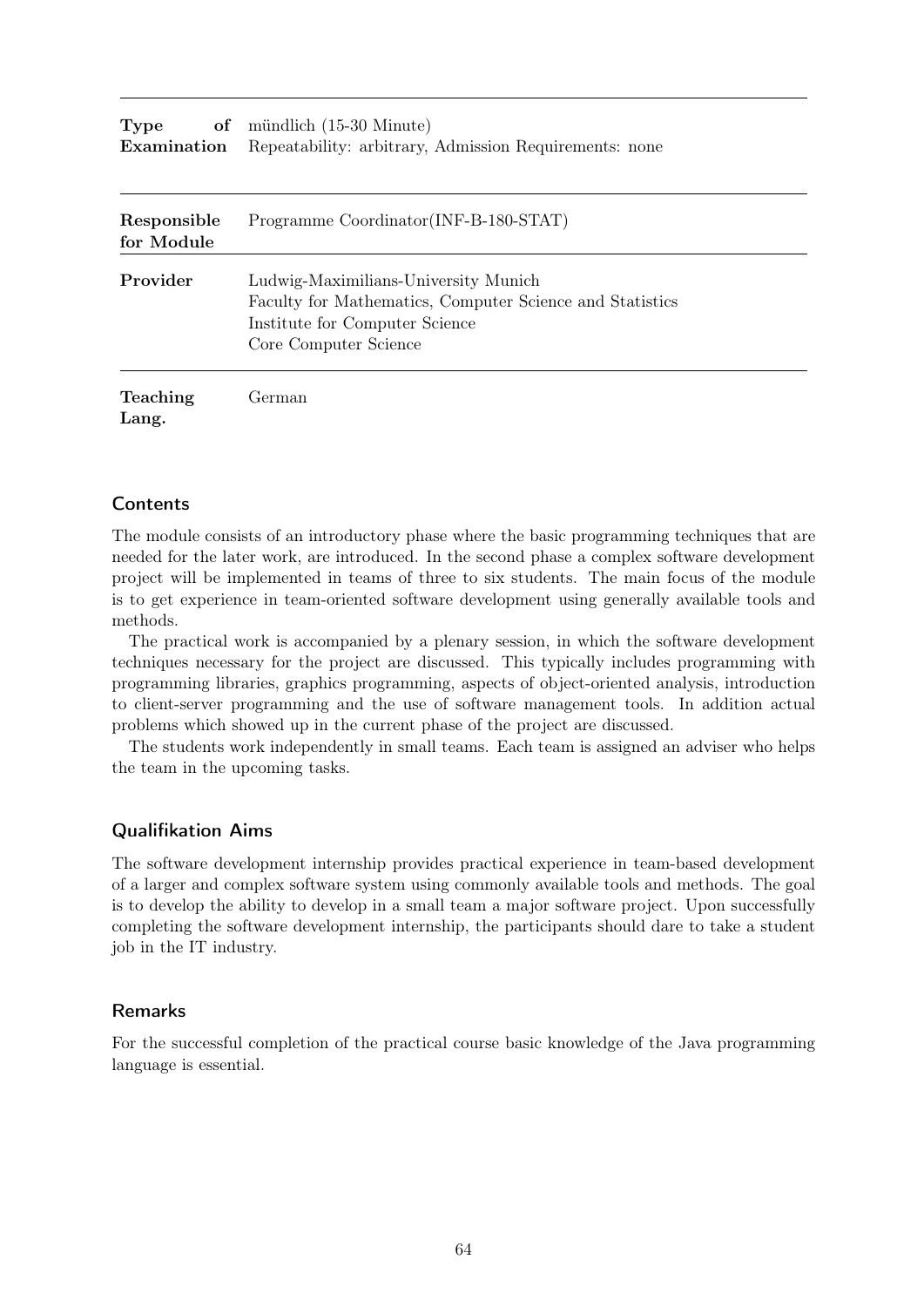# 2.27 WP 2: Practical Training in Operating System Development (INF-SysP)

|  |  | <b>Associated Module Components:</b> |
|--|--|--------------------------------------|
|--|--|--------------------------------------|

| Rota         | Attendance                                                  | <b>Selfstudy ECTS</b> |              |
|--------------|-------------------------------------------------------------|-----------------------|--------------|
| WiSe<br>WiSe | 30 h (2 SWS)<br>135 h (9 SWS)                               | 60h<br>135h           | 3 CP<br>9 CP |
|              | Aspects of Operating System<br>Operating System Development |                       |              |

12 credit points are awarded for this module. The attendance time is 11 hours a week. Including self-study, there are about 360 hours to be spent.

| Type                      | elective module with compulsory module components                                                                                                                                                                                                                                                                                                                                                                                                                                                                                                                           |  |
|---------------------------|-----------------------------------------------------------------------------------------------------------------------------------------------------------------------------------------------------------------------------------------------------------------------------------------------------------------------------------------------------------------------------------------------------------------------------------------------------------------------------------------------------------------------------------------------------------------------------|--|
| Usability                 | This module is offered in the following programmes<br>- INF-B-120: Bachelor Programme in Computer Science with 60-CP Minor<br>Subject<br>- INF-B-150: Bachelor Programme in Computer Science with 30-CP Minor<br>Subject<br>- INF-B-180-CL: Bachelor Programme in Computer Science plus Computer<br>Linguistics<br>- INF-B-180-MA: Bachelor Programme in Computer Science plus Mathe-<br>matics<br>- INF-B-180-STAT: Bachelor Programme in Computer Science plus Statis-<br>tics<br>- INF-LRS: Teaching Realschule<br>- MINF-B-180: Bachelor Programme in Media Informatics |  |
| Entry Requ.               | none                                                                                                                                                                                                                                                                                                                                                                                                                                                                                                                                                                        |  |
| Time during<br>the study  | Semester (INF-B-180-STAT, INF-B-120, INF-B-180-MA, INF-B-150,<br>3.<br>INF-B-180-CL, MINF-B-180), 7. Semester (INF-LRS)                                                                                                                                                                                                                                                                                                                                                                                                                                                     |  |
| Duration                  | The module comprises 1 semester.                                                                                                                                                                                                                                                                                                                                                                                                                                                                                                                                            |  |
| Grading                   | marked                                                                                                                                                                                                                                                                                                                                                                                                                                                                                                                                                                      |  |
| Type<br>of<br>Examination | mündlich (15-30 Minute)<br>Repeatability: arbitrary, Admission Requirements: none                                                                                                                                                                                                                                                                                                                                                                                                                                                                                           |  |
| Responsible<br>for Module | Prof. Dr. Dieter Kranzlmüller                                                                                                                                                                                                                                                                                                                                                                                                                                                                                                                                               |  |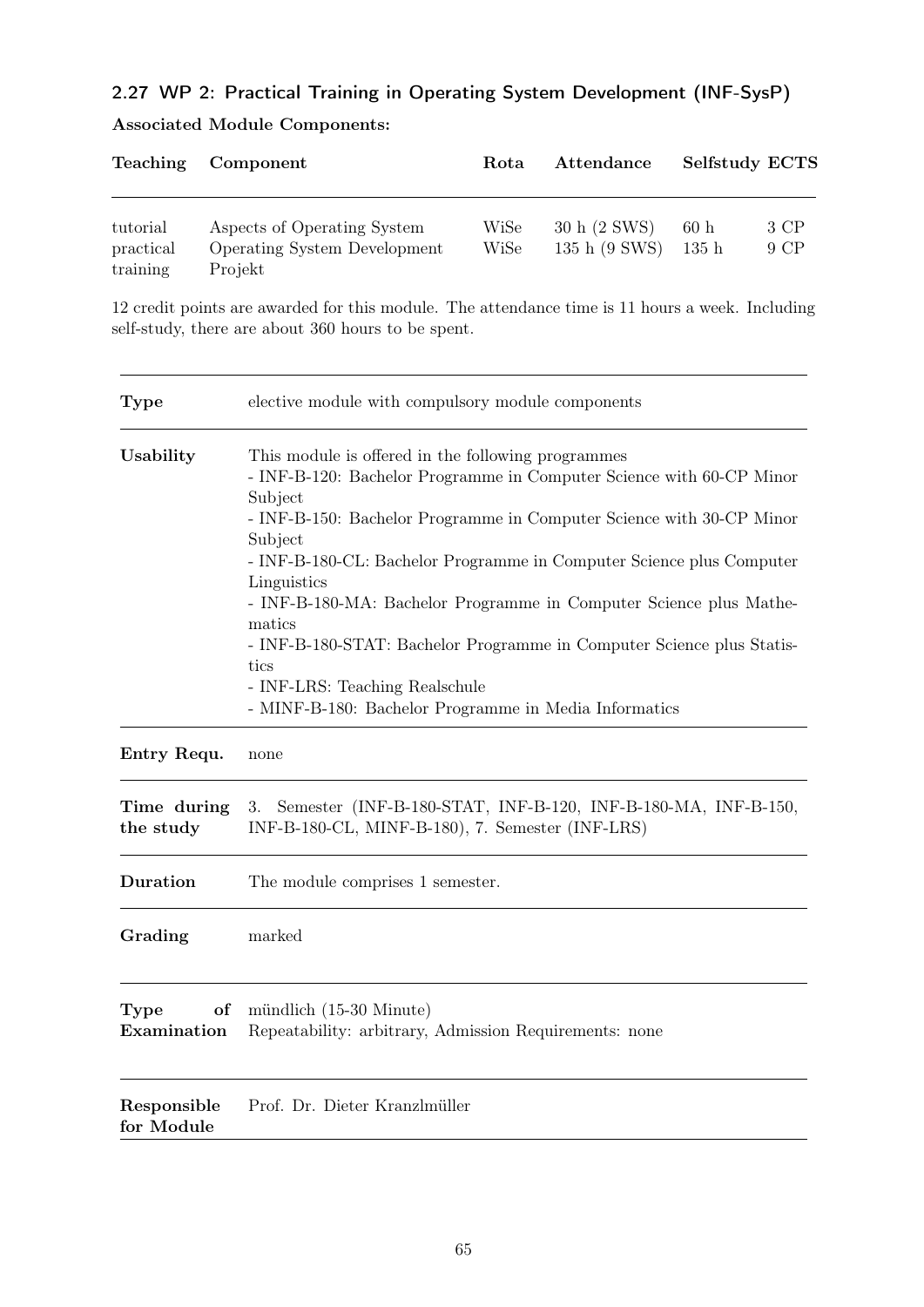| Provider | Ludwig-Maximilians-University Munich                     |
|----------|----------------------------------------------------------|
|          | Faculty for Mathematics, Computer Science and Statistics |
|          | Institute for Computer Science                           |
|          | Core Computer Science                                    |
|          | Communication Systems and System Programming Group       |
|          |                                                          |
|          |                                                          |

Teaching Lang. German

# **Contents**

This practical training in system development covers selected problems and challenges in the area of system programming. Basic knowledge in a programming language is no prerequisite. An accompanying lecture gives an overview about the necessary basics using C. In any case, it is reasonable to have basic knowledge in an imperative programming language such as e.g.  $C/C++$ , Pascal or Java and the use of text editors at hand.

# Qualifikation Aims

It is the goal to learn system programming using C. The topics and exercises cover for example interface specifications, modular software development, formatted I/O, parsers and parsing, CPU scheduling, processes and their management, inter-process communication and process synchronization, signaling, pipes, sockets, communication protocols, the TCP/IP protocol family as well as the client/server programming model.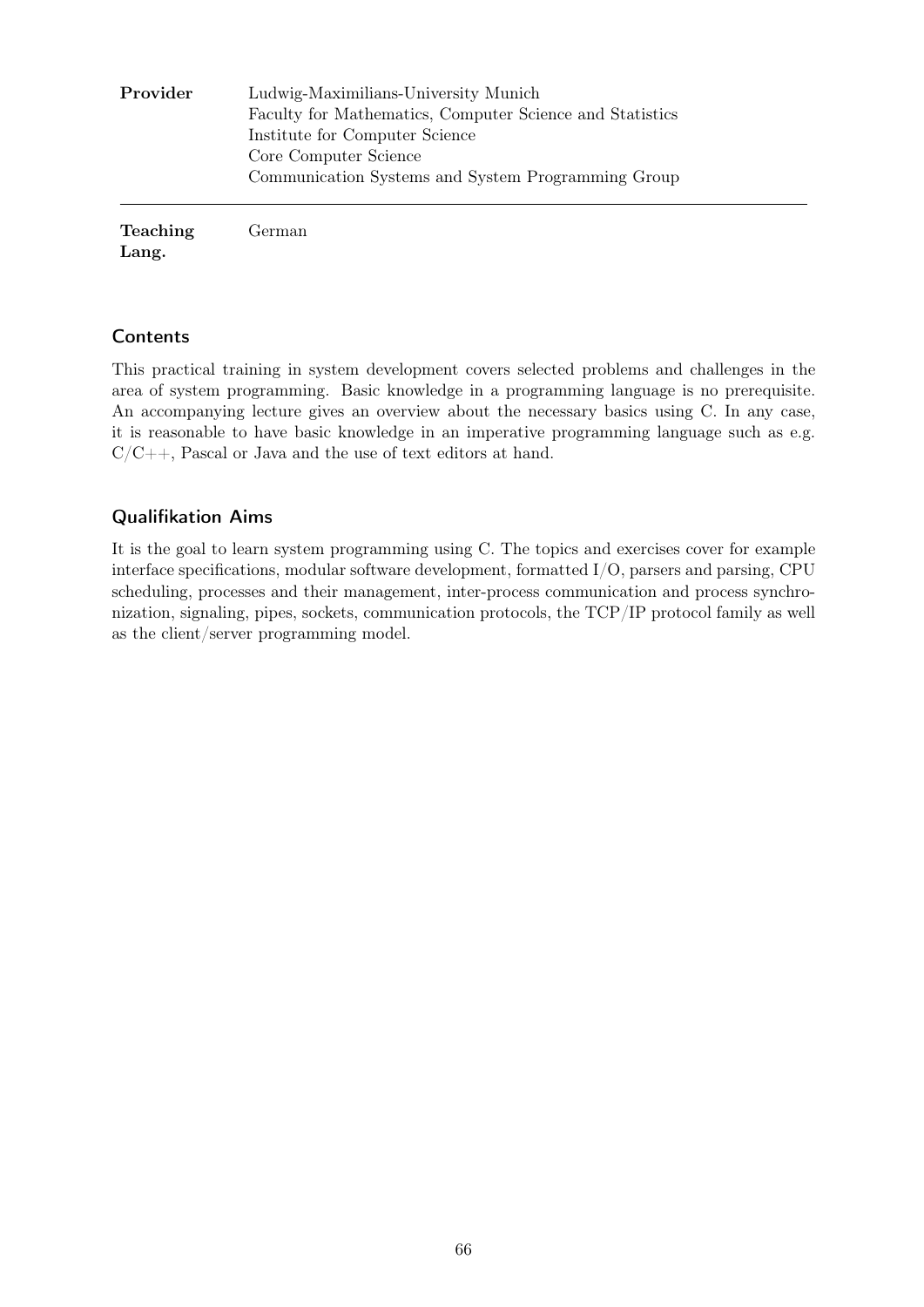# 2.28 WP 3: Introduction to Applied Statistics (STAT-EAS)

Part of: Bachelor Programme in Computer Science plus Statistics (180 CP) Associated Module Components:

| <b>Teaching</b> | Component                                       | Rota          | Attendance   | <b>Selfstudy ECTS</b> |        |
|-----------------|-------------------------------------------------|---------------|--------------|-----------------------|--------|
| lecture         | Introduction to Applied Statistics              | WiSe,         | 45 h (3 SWS) | 75 h                  | 4 CP   |
| exercise        | (lecture)<br>Introduction to Applied Statistics | SoSe<br>WiSe, | 15 h (1 SWS) | 45 h                  | $2$ CP |
|                 | (exercises)                                     | SoSe          |              |                       |        |

6 credit points are awarded for this module. The attendance time is 4 hours a week. Including self-study, there are about 180 hours to be spent.

| <b>Type</b>               | elective module with compulsory module components                                                                                                                                                                                                                                       |
|---------------------------|-----------------------------------------------------------------------------------------------------------------------------------------------------------------------------------------------------------------------------------------------------------------------------------------|
| Entry Requ.               | none                                                                                                                                                                                                                                                                                    |
| Time during<br>the study  | 3. Semester                                                                                                                                                                                                                                                                             |
| Duration                  | The module comprises 1 semester.                                                                                                                                                                                                                                                        |
| Grading                   | marked                                                                                                                                                                                                                                                                                  |
| of<br>Type<br>Examination | Klausur (75-150 Minute) oder mündlich (15-30 Minute) oder Hausarbeit (8-<br>30 Seiten) oder (Klausur (60-120 Minute) und Übungsblätter (15-40 Stun-<br>den)) oder (mündlich (10-25 Minute) und Übungsblätter (15-40 Stunden))<br>Repeatability: arbitrary, Admission Requirements: none |
| Responsible<br>for Module | Prof. Dr. Thomas Augustin                                                                                                                                                                                                                                                               |
| Provider                  | Ludwig-Maximilians-University Munich<br>Faculty for Mathematics, Computer Science and Statistics<br>Department of Statistics                                                                                                                                                            |
| Teaching<br>Lang.         | German                                                                                                                                                                                                                                                                                  |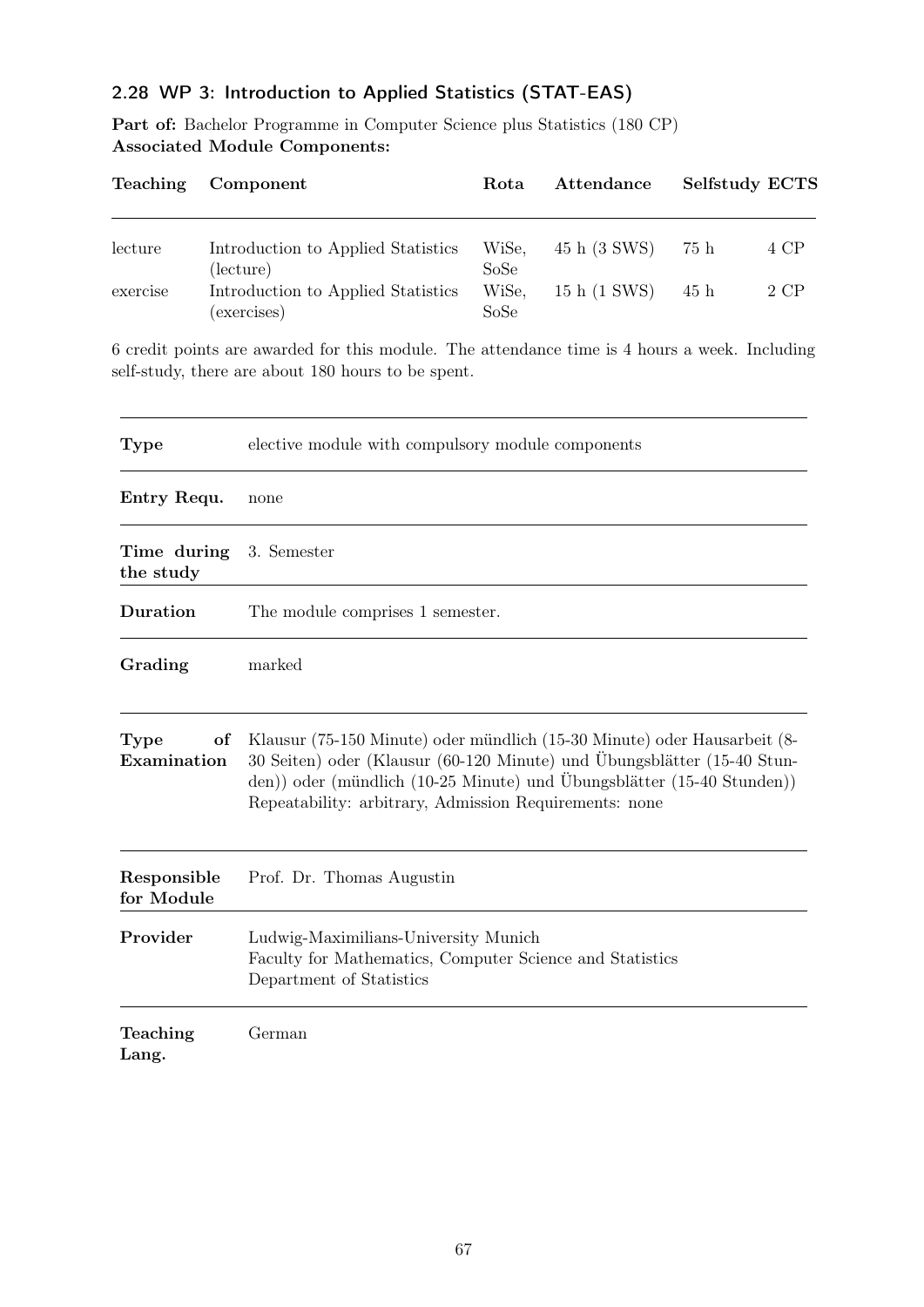The course provides a first introduction to selected topics of applied statistics. Firstly, basic problems of data collection and data management are studied. Then the focus turns to basic aspects of statistical modelling, where fundamental issues of inference are discussed and aspects of model and variable selection are investigated. The methods will be illustrated with real data.

The exercise classes will deepen the contents of the lecture by applying it to exercises and small projects.

#### Qualifikation Aims

The students obtain an insight into fundamental arguments and methods of applied statistics. They are able to apply these concepts in elementary case studies.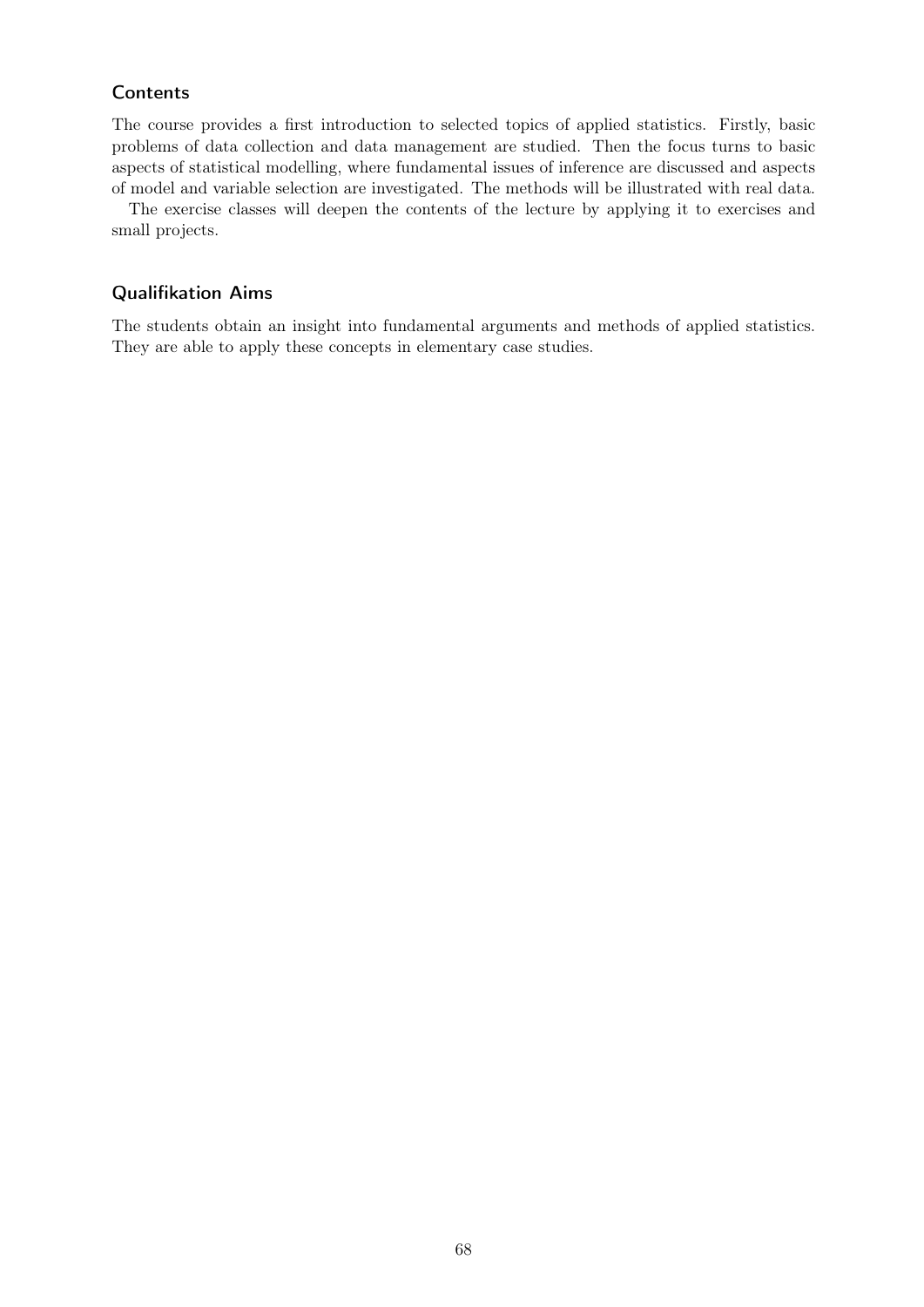### 2.29 WP 4: Economic and Social Statistics (STAT-WSS)

Part of: Bachelor Programme in Computer Science plus Statistics (180 CP) Associated Module Components:

| Component                                   | Rota          | Attendance   | Selfstudy ECTS |      |
|---------------------------------------------|---------------|--------------|----------------|------|
| Economic and Social Statistics              | WiSe,         | 45 h (3 SWS) | -75 h          | 4 CP |
| (lecture)<br>Economic and Social Statistics | SoSe<br>WiSe, | 15 h (1 SWS) | 45 h           | 2 CP |
|                                             | (exercises)   | SoSe         |                |      |

6 credit points are awarded for this module. The attendance time is 4 hours a week. Including self-study, there are about 180 hours to be spent.

| <b>Type</b>               | elective module with compulsory module components                                                                                                                                                                                                                                       |
|---------------------------|-----------------------------------------------------------------------------------------------------------------------------------------------------------------------------------------------------------------------------------------------------------------------------------------|
| Entry Requ.               | none                                                                                                                                                                                                                                                                                    |
| Time during<br>the study  | 3. Semester                                                                                                                                                                                                                                                                             |
| Duration                  | The module comprises 1 semester.                                                                                                                                                                                                                                                        |
| Grading                   | marked                                                                                                                                                                                                                                                                                  |
| of<br>Type<br>Examination | Klausur (75-150 Minute) oder mündlich (15-30 Minute) oder Hausarbeit (8-<br>30 Seiten) oder (Klausur (60-120 Minute) und Übungsblätter (15-40 Stun-<br>den)) oder (mündlich (10-25 Minute) und Übungsblätter (15-40 Stunden))<br>Repeatability: arbitrary, Admission Requirements: none |
| Responsible<br>for Module | Prof. Dr. Thomas Augustin                                                                                                                                                                                                                                                               |
| Provider                  | Ludwig-Maximilians-University Munich<br>Faculty for Mathematics, Computer Science and Statistics<br>Department of Statistics                                                                                                                                                            |
| Teaching<br>Lang.         | German                                                                                                                                                                                                                                                                                  |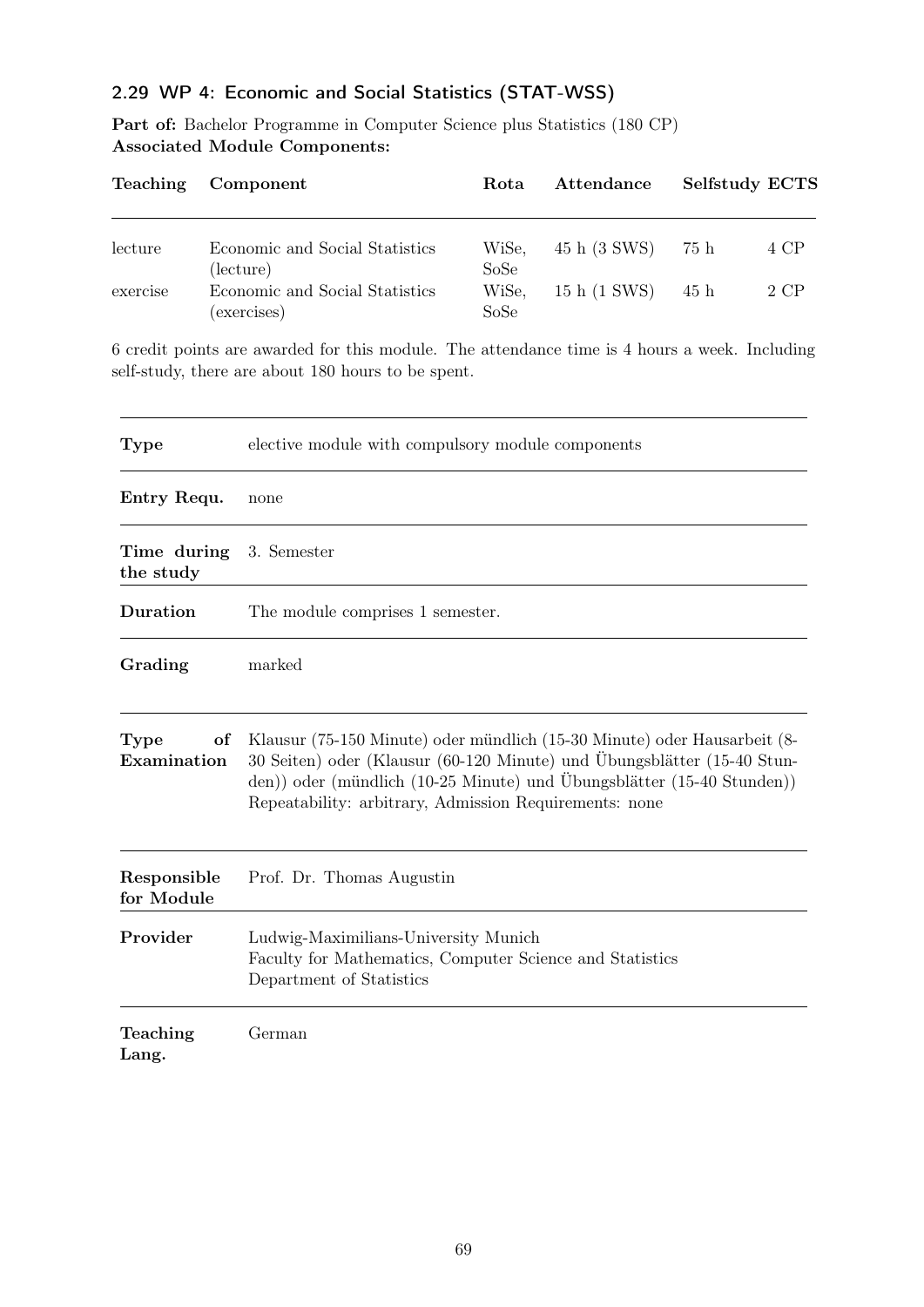The module introduces into the methodology of Economic and Social Statistics, with a particular focus on measurement problems. Basic concepts of empirical social and economic research and of demography are discussed. Moreover price indices and measures of concentration are taught, and an introduction into organisation and objectives of German official statistics is given.

The exercise classes will deepen the contents of the lecture by applying it to exercises and small projects.

The module consists of a lecture and in addition exercises in small groups. The concepts introduced in the lecture are practiced in the exercise class with concrete examples.

#### Qualifikation Aims

The students know the fundamental concepts of business und economics statistics and statistics in social research. They develop a critical understanding for the characteristic problems of data collection in these areas, with a special focus on measurement problems.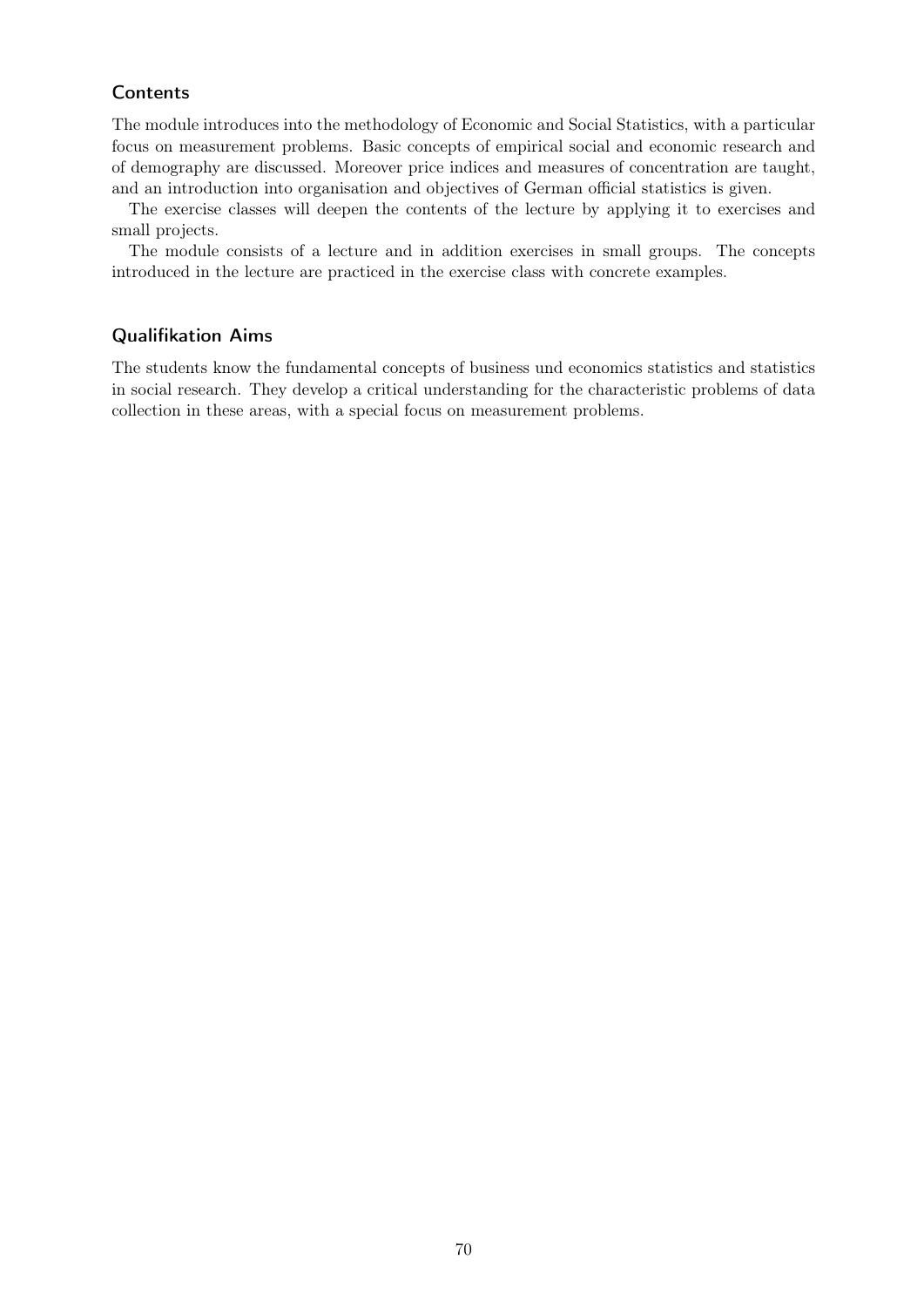# 2.30 WP 5: Sampling Theory (STAT-SPT)

Part of: Bachelor Programme in Computer Science plus Statistics (180 CP) Associated Module Components:

| Teaching | Component                   | Rota                  | Attendance   | Selfstudy ECTS |      |
|----------|-----------------------------|-----------------------|--------------|----------------|------|
| lecture  | Sampling Theory (lecture)   | WiSe,                 | 45 h (3 SWS) | 75 h           | 4 CP |
| exercise | Sampling Theory (exercises) | SoSe<br>WiSe,<br>SoSe | 15 h (1 SWS) | 45 h           | 2 CP |

6 credit points are awarded for this module. The attendance time is 4 hours a week. Including self-study, there are about 180 hours to be spent.

| <b>Type</b>               | elective module with compulsory module components                                                                                                                                                                                                                                       |
|---------------------------|-----------------------------------------------------------------------------------------------------------------------------------------------------------------------------------------------------------------------------------------------------------------------------------------|
| Entry Requ.               | none                                                                                                                                                                                                                                                                                    |
| Time during<br>the study  | 3. Semester                                                                                                                                                                                                                                                                             |
| Duration                  | The module comprises 1 semester.                                                                                                                                                                                                                                                        |
| Grading                   | marked                                                                                                                                                                                                                                                                                  |
| Type<br>of<br>Examination | Klausur (75-150 Minute) oder mündlich (15-30 Minute) oder Hausarbeit (8-<br>30 Seiten) oder (Klausur (60-120 Minute) und Übungsblätter (15-40 Stun-<br>den)) oder (mündlich (10-25 Minute) und Übungsblätter (15-40 Stunden))<br>Repeatability: arbitrary, Admission Requirements: none |
| Responsible<br>for Module | Prof. Dr. Göran Kauermann                                                                                                                                                                                                                                                               |
| Provider                  | Ludwig-Maximilians-University Munich<br>Faculty for Mathematics, Computer Science and Statistics<br>Department of Statistics                                                                                                                                                            |
| Teaching<br>Lang.         | German                                                                                                                                                                                                                                                                                  |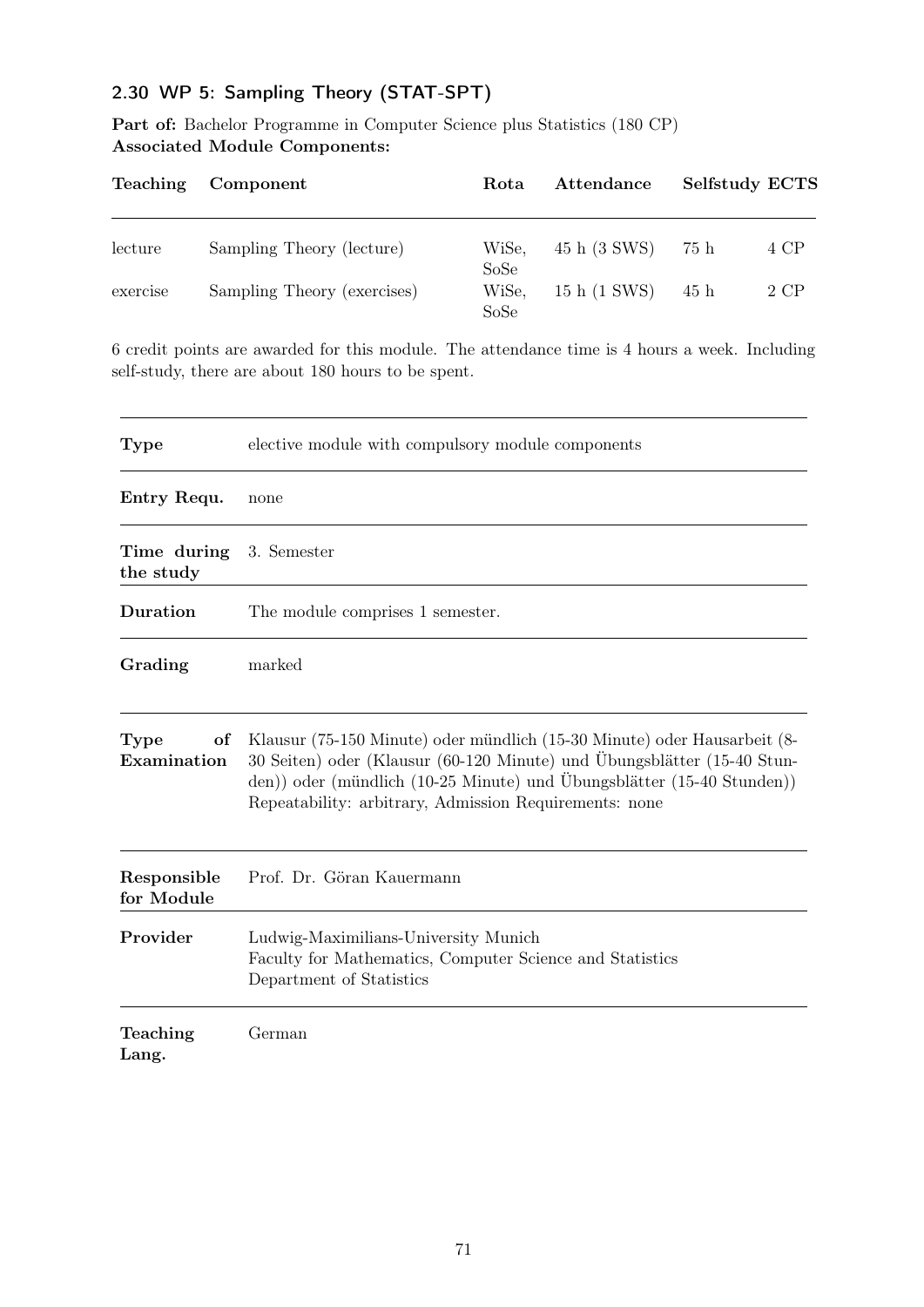This module introduces sampling theory. First, the design of simple random sampling is presented. Then the basics of using auxiliary variables (model based techniques) are given. Then the Horwitz-Thompson theorem as a fundament for complex sampling designs is explained. Further issues of the lecture are complex designs, like stratified sampling, cluster sampling, two stage sampling and more phase sampling. Furthermore, an overview on possible reasons for bias in survey samples is given.

The module consists of a lecture and in addition exercises in small groups. The concepts introduced in the lecture are practiced in the exercise class with concrete examples.

#### Qualifikation Aims

The students have a proficient knowledge of the fundamentals of survey sampling and the most important complex sampling designs and are able to design own sampling plans.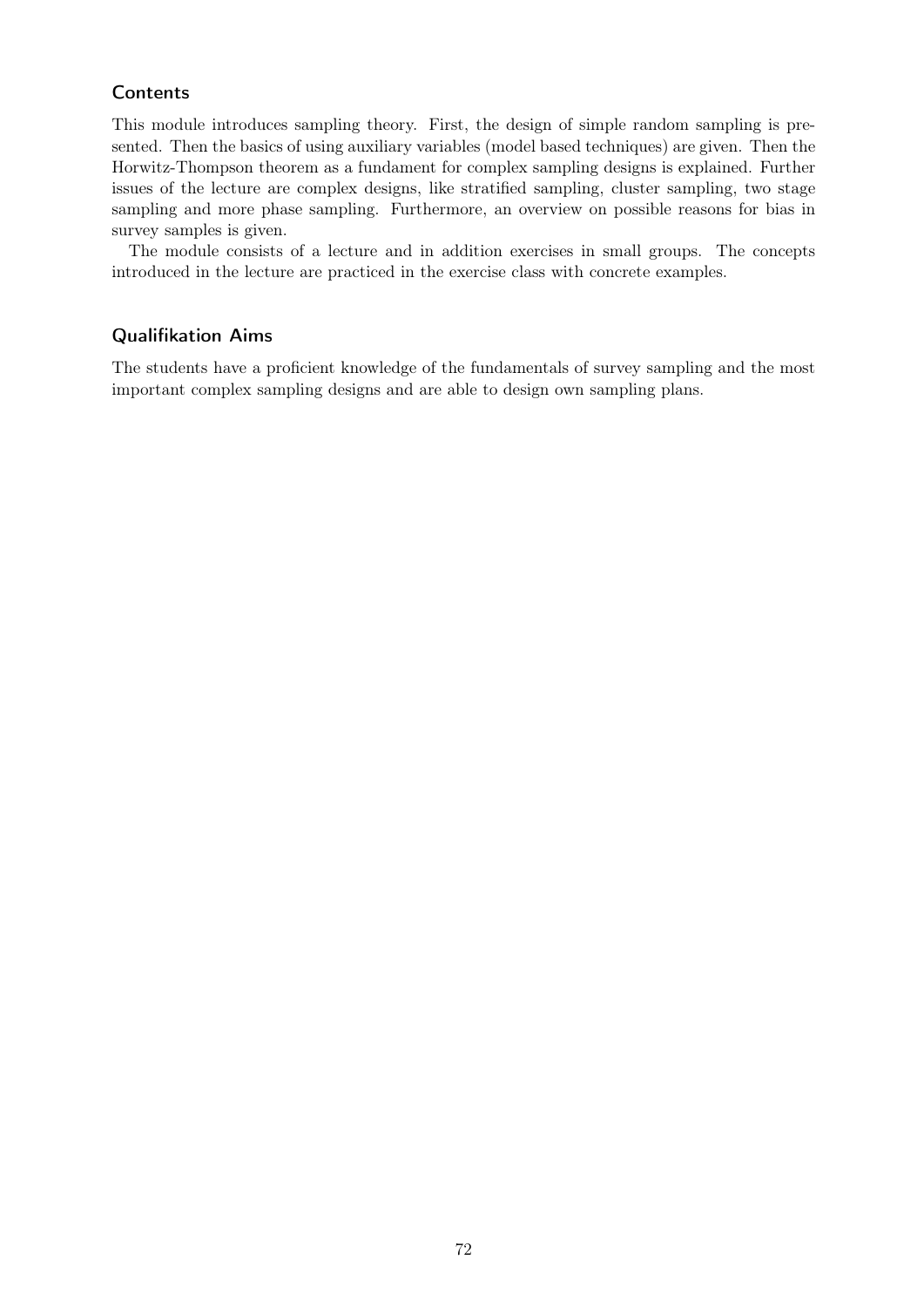# 3 Special Topics

The subsequent list of modules are a selection of modules which can be acknowledged as Special Topics modules. These modules are serve the broardening and deepening of the knowledge and abilities. Several of them are based on the current focus in the research of the teaching staff and thus serve the consequent implementation of the principle of research orientation in teaching. By visiting these modules students are already introduced to current issues in research early on and gain insight into the further development of the subject. Modules from the Master Programmes can be recommended only for those students who have shown so far excellent results in their studies.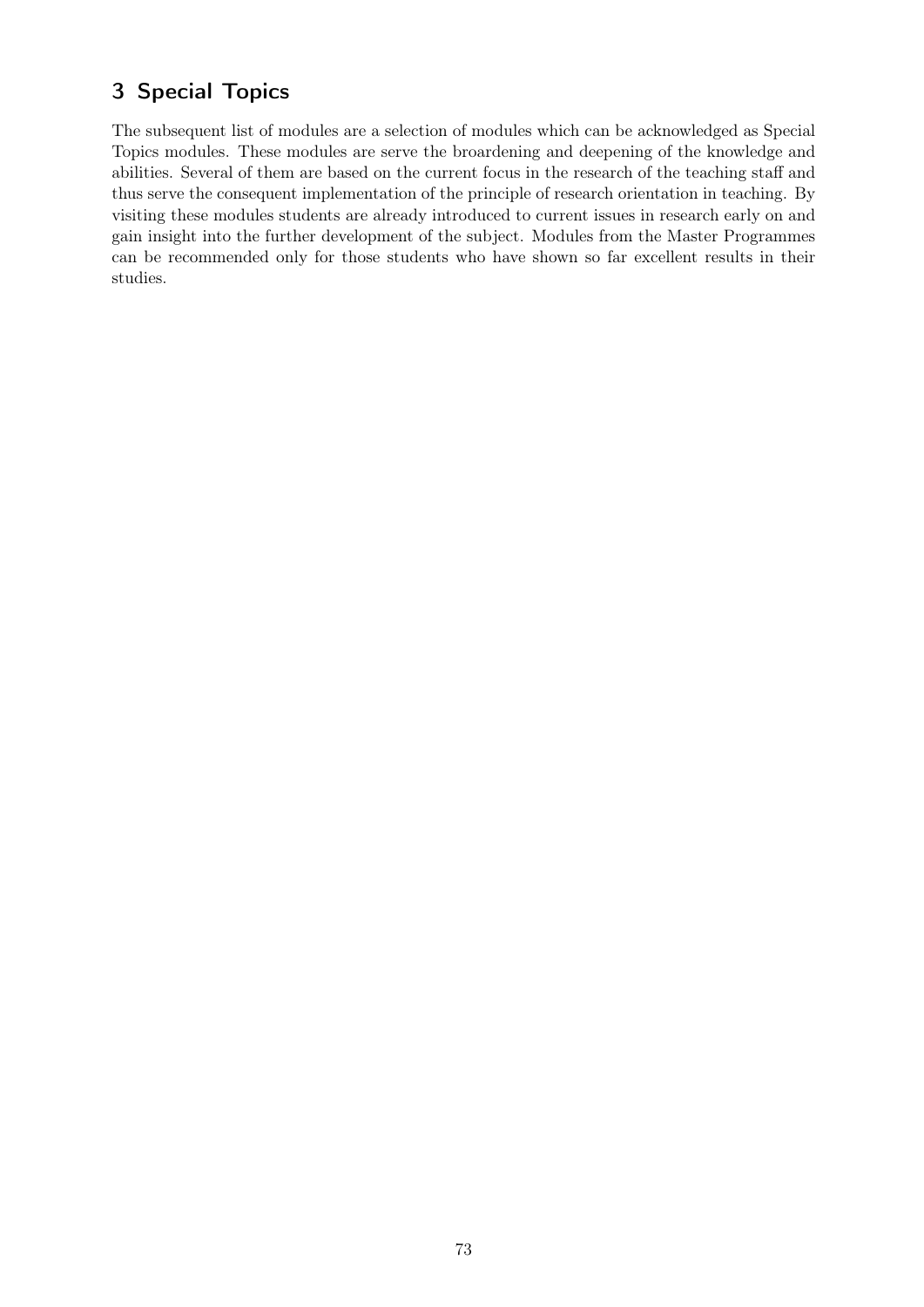# 3.1 VT 1: Intellectual Property and Information Technology (INF-IPIT)

|          | Teaching Component                                             | Rota | Attendance            | Selfstudy ECTS |      |
|----------|----------------------------------------------------------------|------|-----------------------|----------------|------|
| lecture  | Lecture: Intellectual Property and SoSe                        |      | 22.5 h(1.5)           | 37.5 h         | 2 CP |
|          | Information Technology                                         |      | SWS)                  |                |      |
| exercise | Exercises: Intellectual Property<br>and Information Technology | SoSe | 7.5 h $(0.5)$<br>SWS) | 22.5h          | 1 CP |

## Associated Module Components:

3 credit points are awarded for this module. The attendance time is 2 hours a week. Including self-study, there are about 90 hours to be spent.

| <b>Type</b>                      | elective module with compulsory module components                                                                                                                                                                                                                                                                                                                                                                                                                                                                                                                                                                         |  |  |
|----------------------------------|---------------------------------------------------------------------------------------------------------------------------------------------------------------------------------------------------------------------------------------------------------------------------------------------------------------------------------------------------------------------------------------------------------------------------------------------------------------------------------------------------------------------------------------------------------------------------------------------------------------------------|--|--|
| Usability                        | This module is offered in the following programmes<br>- INF-B-120: Bachelor Programme in Computer Science with 60-CP Minor<br>Subject<br>- INF-B-150: Bachelor Programme in Computer Science with 30-CP Minor<br>Subject<br>- INF-B-180-CL: Bachelor Programme in Computer Science plus Computer<br>Linguistics<br>- INF-B-180-MA: Bachelor Programme in Computer Science plus Mathe-<br>matics<br>- INF-B-180-STAT: Bachelor Programme in Computer Science plus Statis-<br>tics<br>- INF-LGY: Teaching Gymnasium<br>- INF-M-120: Masters Programme Computer Science<br>- MINF-M-120: Masters Programme Media Informatics |  |  |
| Entry Requ.                      | none                                                                                                                                                                                                                                                                                                                                                                                                                                                                                                                                                                                                                      |  |  |
| Time during<br>the study         | 2. Semester (MINF-M-120, INF-M-120), 4. Semester (INF-B-180-STAT,<br>INF-B-120, INF-B-180-MA, INF-B-150, INF-B-180-CL)                                                                                                                                                                                                                                                                                                                                                                                                                                                                                                    |  |  |
| Duration                         | The module comprises 1 semester.                                                                                                                                                                                                                                                                                                                                                                                                                                                                                                                                                                                          |  |  |
| Grading                          | marked                                                                                                                                                                                                                                                                                                                                                                                                                                                                                                                                                                                                                    |  |  |
| <b>Type</b><br>of<br>Examination | Klausur (90-180 Minute)<br>Repeatability: arbitrary, Admission Requirements: none                                                                                                                                                                                                                                                                                                                                                                                                                                                                                                                                         |  |  |
| Responsible<br>for Module        | Prof. Dr. Claudia Linnhoff-Popien                                                                                                                                                                                                                                                                                                                                                                                                                                                                                                                                                                                         |  |  |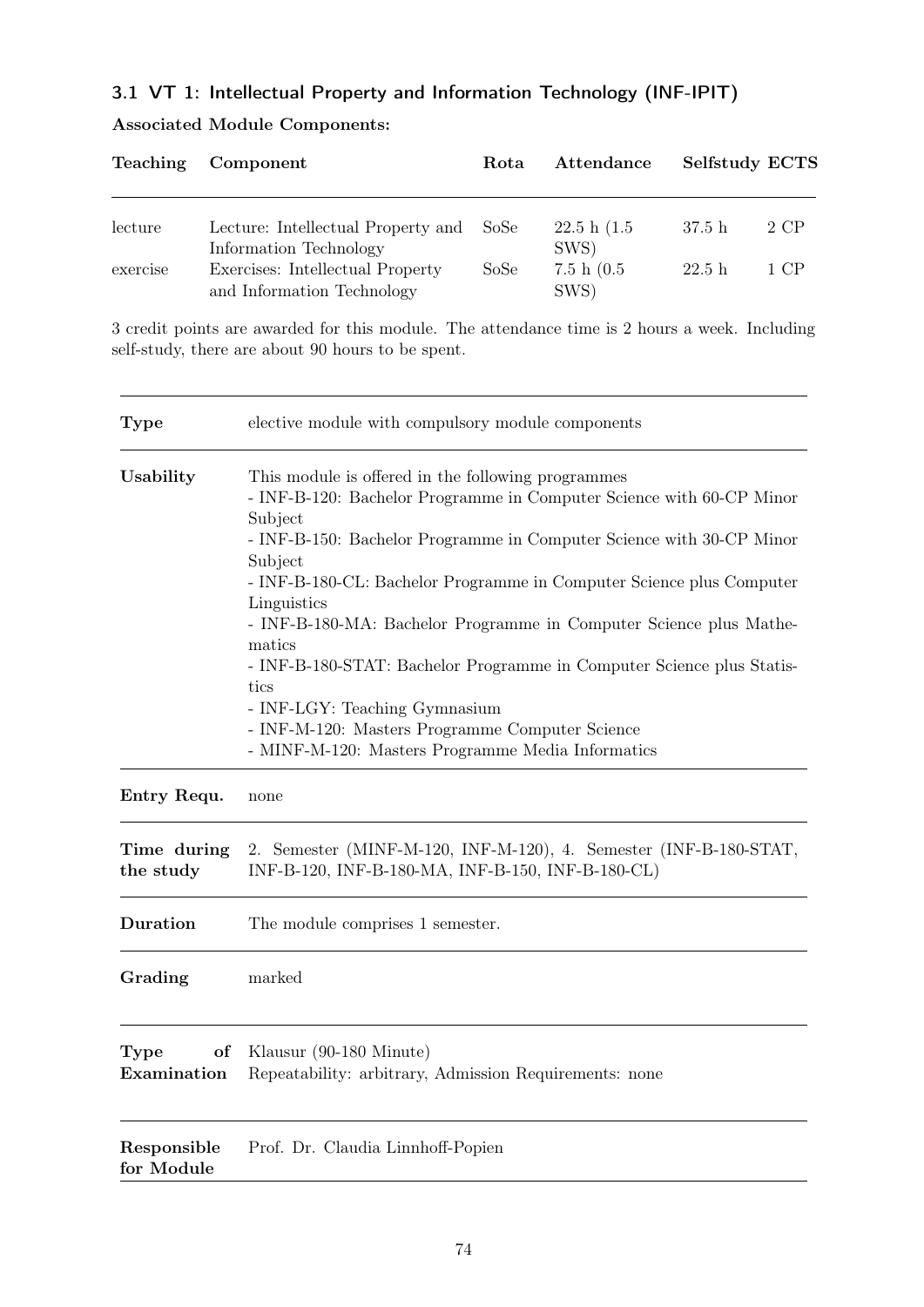| Provider | Ludwig-Maximilians-University Munich<br>Faculty for Mathematics, Computer Science and Statistics<br>Institute for Computer Science<br>Core Computer Science<br>Mobile and Distributed Systems Group |
|----------|-----------------------------------------------------------------------------------------------------------------------------------------------------------------------------------------------------|
| Teaching | German                                                                                                                                                                                              |

Lang.

## **Contents**

This module provides an overview of the possible intellectual property rights. It also serves to highlight specific courses of action for the protection of developments in the field of computer science. In addition to non-technical property rights, such as trademark, design rights and copyright, a special focus will be given to technical rights like patent rights and utility model rights. Besides the question "How can I protect my development from imitation?" the module also addresses the problem to enforce acquired protection rights.

### The main topics include:

- Technical property rights (Patents, utility patents, property right strategies),
- Computer implemented inventions (Copyright protection, license agreements, patent protection for computer implemented inventions),
- Trademarks (trademark rights, trademarks, protection of trademarks, requirements for protection, infringement of trademarks),
- Design patents, employee invention law,
- Violation of intellectual property rights.

### Recommended Literature:

- Andreas Heinemann, Patent- und Designrecht: PatR, 12. Auflage, ISBN-13: 978-3-406- 66154-9,
- Volker Ilzhöfer und Rainer Engels, Patent-, Marken- und Urheberrecht: Leitfaden für Ausbildung und Praxis, 8. Auflage, ISBN-13: 978-3800637270,
- Fachzeitschriften: "Mitteilungen der deutschen Patentanwälte", "GRUR", "GRUR Int.", "Computer und Recht".

The module consists of a lecture and an additional exercise class. The concepts introduced in the lecture are deepened in the exercise part with practical cases. New content may be discussed or – depending on the number of participants – worked out in practical exercises.

### Qualifikation Aims

The students gain an understanding of the basic principles and the possibilities in intellectual property laws. In particular, background knowledge about useful protection possibilities in computer science with respect to the exciting topic of software patents is put across. The student acquires the necessary skills to understand and assess these protection options in computer science.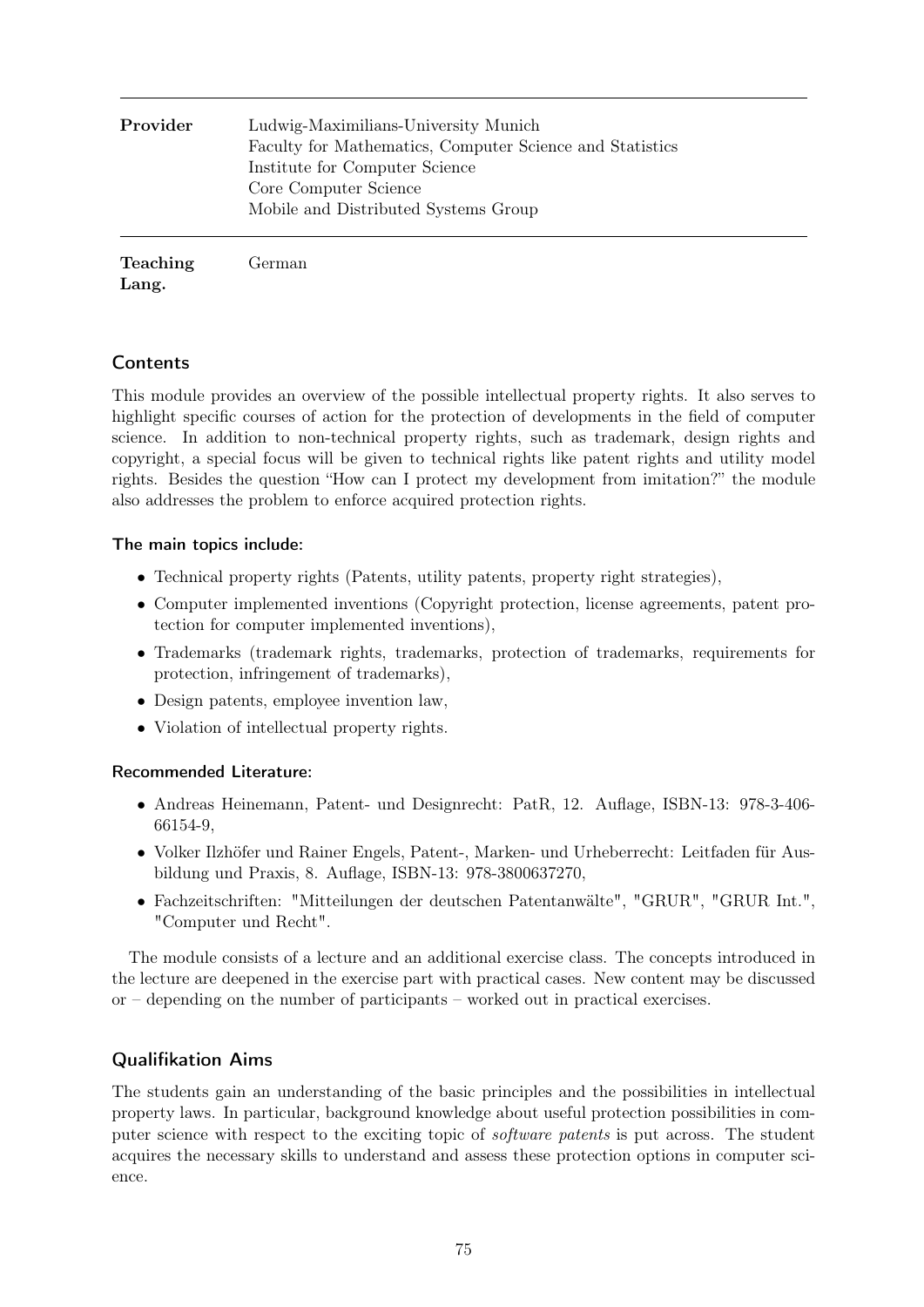# 3.2 VT 2: Knowledge Discovery in Databases I (INF-KDDI)

|  |  | <b>Associated Module Components:</b> |
|--|--|--------------------------------------|
|--|--|--------------------------------------|

|          | Teaching Component                                                   | Rota | Attendance   | Selfstudy ECTS |      |
|----------|----------------------------------------------------------------------|------|--------------|----------------|------|
| lecture  | Lecture: Knowledge Discovery in                                      | SoSe | 45 h (3 SWS) | - 75 h         | 4 CP |
| exercise | Databases I<br>Exercises: Knowledge Discovery in SoSe<br>Databases I |      | 30 h (2 SWS) | 30h            | 2 CP |

6 credit points are awarded for this module. The attendance time is 5 hours a week. Including self-study, there are about 180 hours to be spent.

| <b>Type</b>                      | elective module with compulsory module components                                                                                                                                                                                                                                                                                                                                                                                                                                                                                                                                        |  |  |  |
|----------------------------------|------------------------------------------------------------------------------------------------------------------------------------------------------------------------------------------------------------------------------------------------------------------------------------------------------------------------------------------------------------------------------------------------------------------------------------------------------------------------------------------------------------------------------------------------------------------------------------------|--|--|--|
| Usability                        | This module is offered in the following programmes<br>- INF-B-120: Bachelor Programme in Computer Science with 60-CP Minor<br>Subject<br>- INF-B-150: Bachelor Programme in Computer Science with 30-CP Minor<br>Subject<br>- INF-B-180-CL: Bachelor Programme in Computer Science plus Computer<br>Linguistics<br>- INF-B-180-MA: Bachelor Programme in Computer Science plus Mathe-<br>matics<br>- INF-B-180-STAT: Bachelor Programme in Computer Science plus Statis-<br>tics<br>- INF-M-120: Masters Programme Computer Science<br>- MINF-M-120: Masters Programme Media Informatics |  |  |  |
| Entry Requ.                      | none                                                                                                                                                                                                                                                                                                                                                                                                                                                                                                                                                                                     |  |  |  |
| Time during<br>the study         | 1. Semester (MINF-M-120), 2. Semester (INF-M-120), 4. Semester (INF-<br>B-180-STAT, INF-B-120, INF-B-180-MA, INF-B-150, INF-B-180-CL)                                                                                                                                                                                                                                                                                                                                                                                                                                                    |  |  |  |
| <b>Duration</b>                  | The module comprises 1 semester.                                                                                                                                                                                                                                                                                                                                                                                                                                                                                                                                                         |  |  |  |
| Grading                          | marked                                                                                                                                                                                                                                                                                                                                                                                                                                                                                                                                                                                   |  |  |  |
| <b>Type</b><br>of<br>Examination | Klausur (90-180 Minute) oder mündlich (15-30 Minute)<br>Repeatability: arbitrary, Admission Requirements: none                                                                                                                                                                                                                                                                                                                                                                                                                                                                           |  |  |  |
| Responsible<br>for Module        | Dr. Matthias Schubert                                                                                                                                                                                                                                                                                                                                                                                                                                                                                                                                                                    |  |  |  |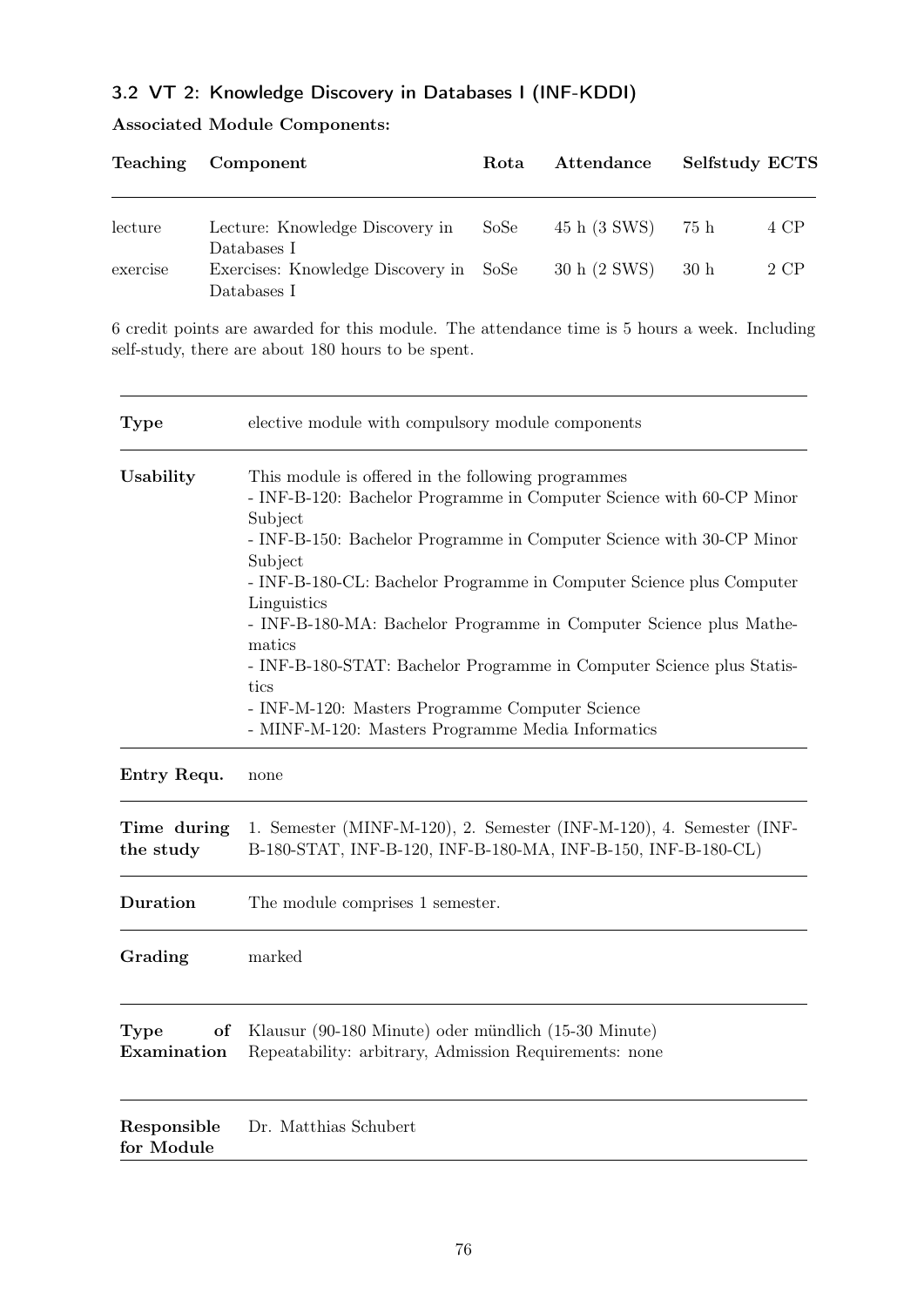| Provider        | Ludwig-Maximilians-University Munich<br>Faculty for Mathematics, Computer Science and Statistics<br>Institute for Computer Science<br>Core Computer Science<br>Database Systems Group |
|-----------------|---------------------------------------------------------------------------------------------------------------------------------------------------------------------------------------|
| <b>Teaching</b> | English                                                                                                                                                                               |

Lang.

### **Contents**

The module KDD I gives an introduction to the basics of automatic and semi automatic knowledge discovery from electronic data repositories. The module describes the general process as well as the major tasks and approaches.

#### Knowledge Discovery and Data Mining

- Definition Knowledge Discovery and Data Mining
- KDD Process (different steps, iterative approach)
- Supervized and unsupervized learning
- Basic Data Mining tasks: Classification, Clustering, Outlier Detection, Regression, Frequent Pattern Mining.

#### Feature Spaces

- Probability distributions (simple univariate and multivariate distributions, dependency of random variables)
- Distance and similariy measures (mathematical characteristics such as reflexifity, symmetry, transitivity)
- Examples for simple feature transformations (e.g. color histograms, bag of words).

#### Optional Topics

- simple methods for feature selection (e.g. greedy forward selection)
- simple methods for feature reduction (e.g. PCA).

#### Classification

- Classifier evaluation (testing schemes e.g. cross validation, bootstraping, leave-one-out, evaluation metrics)
- Formal aspects of learning (generalisation, overfitting)
- Decision trees
- Bayes classifier (naive Bayes, Baysian networks)
- instance based Classification.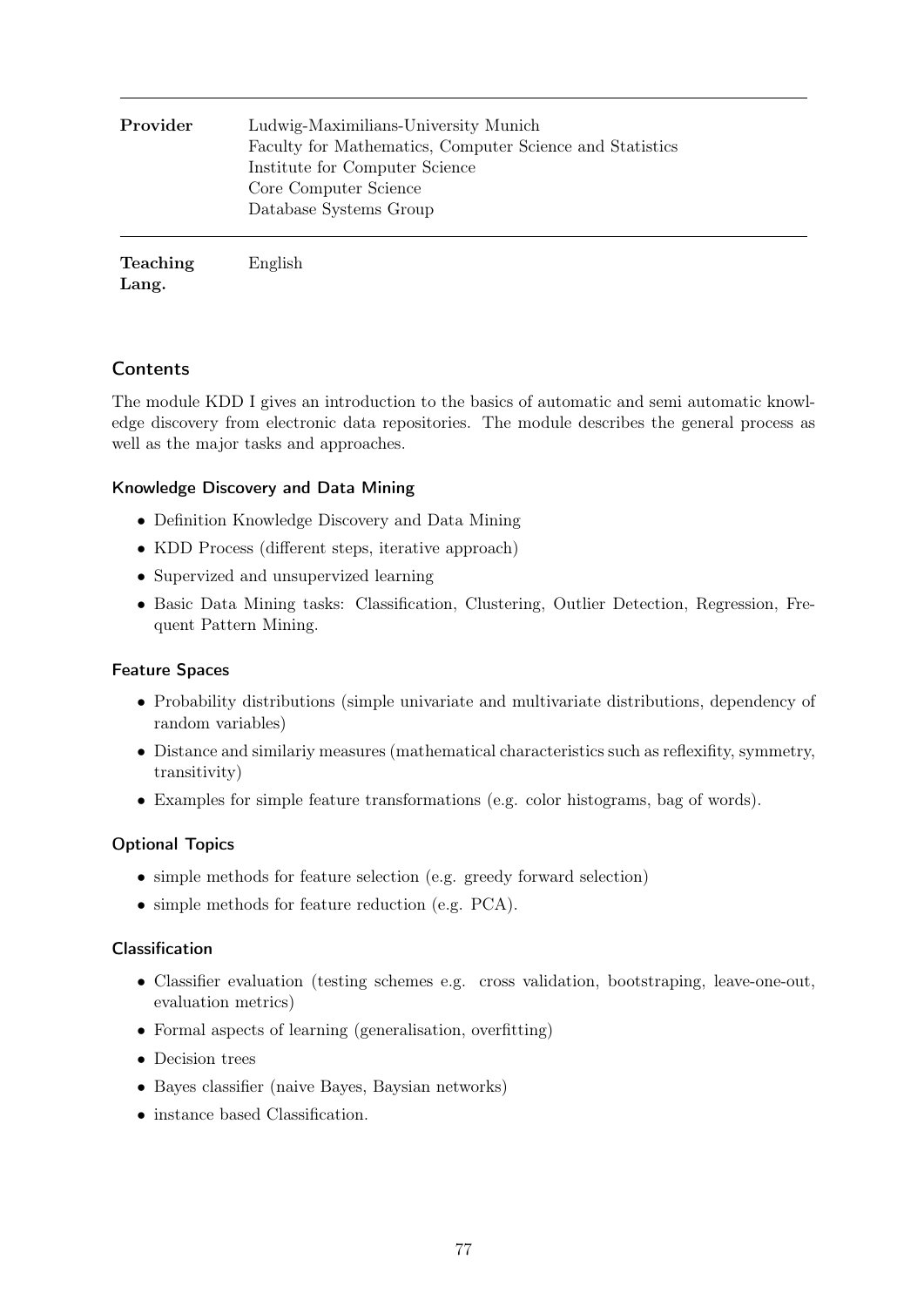### Optional Topics

- advanced classification methods (e.g. support vector machines, neuronal Networks, Gaussian classifiers, logistic regression)
- rule-based classifiers and inductive logical programming
- deep learning.

#### Regression

- Problem definition (Evaluation of regression functions)
- Simple linear regression
- Basic methods for multivariate regression
- Advanced regression methods (e.g. kernel based regression, instance-based regression)

#### **Clustering**

- Problem definition (aims, difference to classification)
- Partitioning clustering methods ( k-Means, expectation maximization, further methods e.g. PAM, CLARANCE, k-Modes)
- Density-based and hierarchical clustering (e.g. DBSCAN, OPTICS, Single Link).

### Optional Topics

- Self organizing maps
- Graph-based clustering and spectral clustering
- Evaluation of clusterings.

#### Outlier Detection

- General setting (various outlier definitions, differences to clustering and classification)
- statistic outliers
- distance-based outliers
- local outlier (e.g. LOF).

#### Optional Topics

- Advanced methods for outlier detection (e.g. ABOD)
- Evaluation of outlier detection methods.

#### Frequent Itemset Mining and Association Rules

- Introduction to Pattern Mining (Frequency, Confidence, Monotony)
- Frequent Itemset Mining (Search space, apriori method)
- Assocition rules (computation, interestingness).

#### Optional Topics

- Advanced algorithms for frequent itemset computation
- Data strutures to facilitate frequent itemset mining.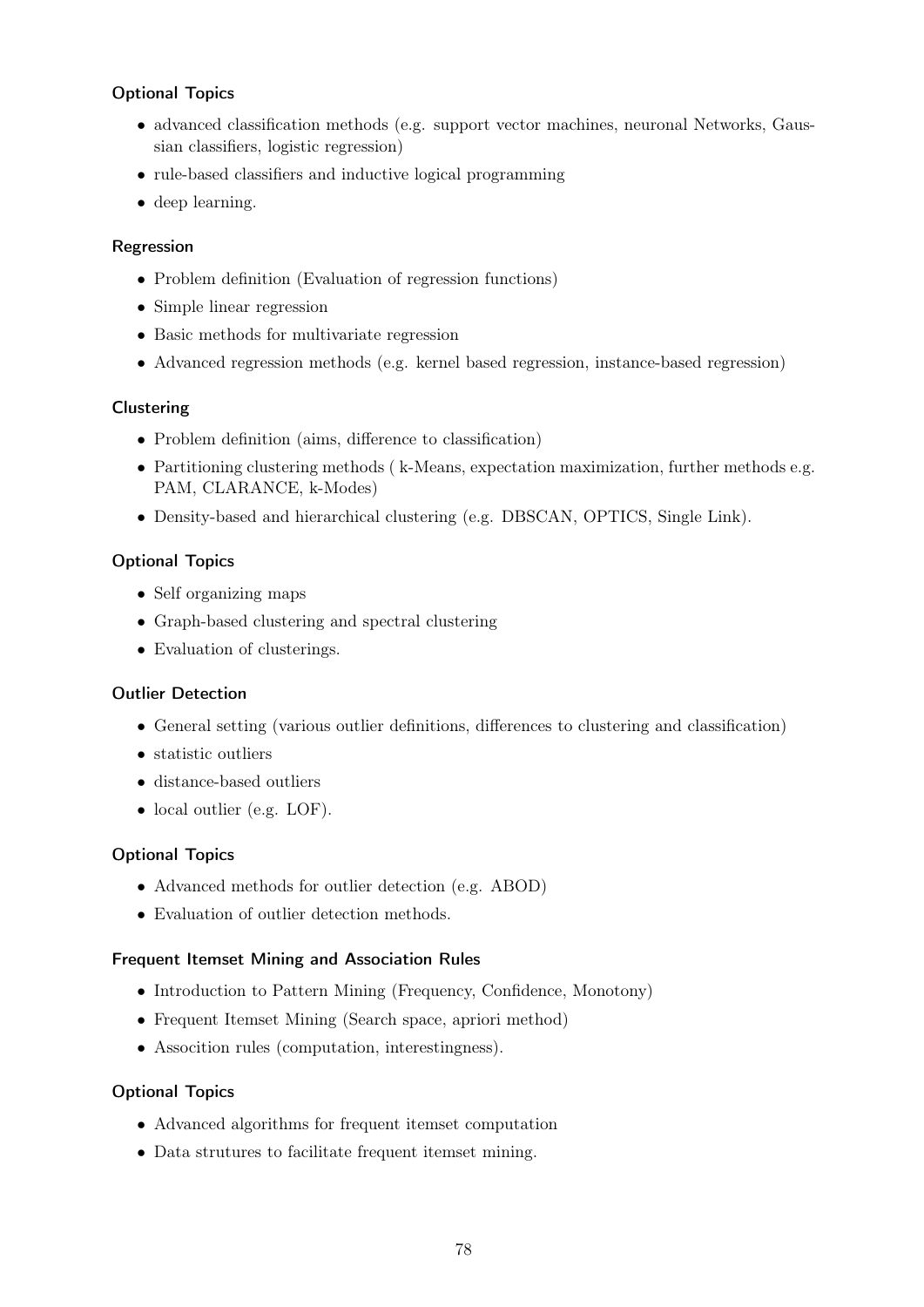### **Literature**

- Han J., Kamber M., Pei J.Data Mining: ConceptsandTechniques3. Auflage, Morgan Kaufmann, 2011
- Tan P.-N., Steinbach M., Kumar V. Introduction to Data MiningAddison-Wesley, 2006
- Mitchell T. M. Machine Learning McGraw-Hill, 1997
- Ester M., Sander J.: Knowledge Discovery in Databases: Techniken und Anwendungen Springer Verlag, September 2000
- Witten I. H., Frank E., Hall M. A.Data Mining: Practical Machine Learning Tools and Techniques 3. Auflage, Morgan Kaufmann, 2011

The module consists of a lecture and an addition exercise class. The concepts introduced in the lecture are practiced in the exercise class with concrete examples.

### Qualifikation Aims

After completing this modul the participants should be familiar with the following topics:

- the process of knowledge discovery in databases and the single steps involved in the process,
- basic tasks and approaches in data mining.

The Participants of the module should be able to:

- analyze and formally describe feature spaces, similarity measures and distance metrics,
- employ and implement basic methods for the data mining tasks being introduced in the module,
- evaluate computed patterns and functions.

Based on the learned knowledge and abilities the participants obtain the skill to:

- design and implement knowledge discovery processes for given problems,
- select the best suited among the introduced data mining methods for a given problem.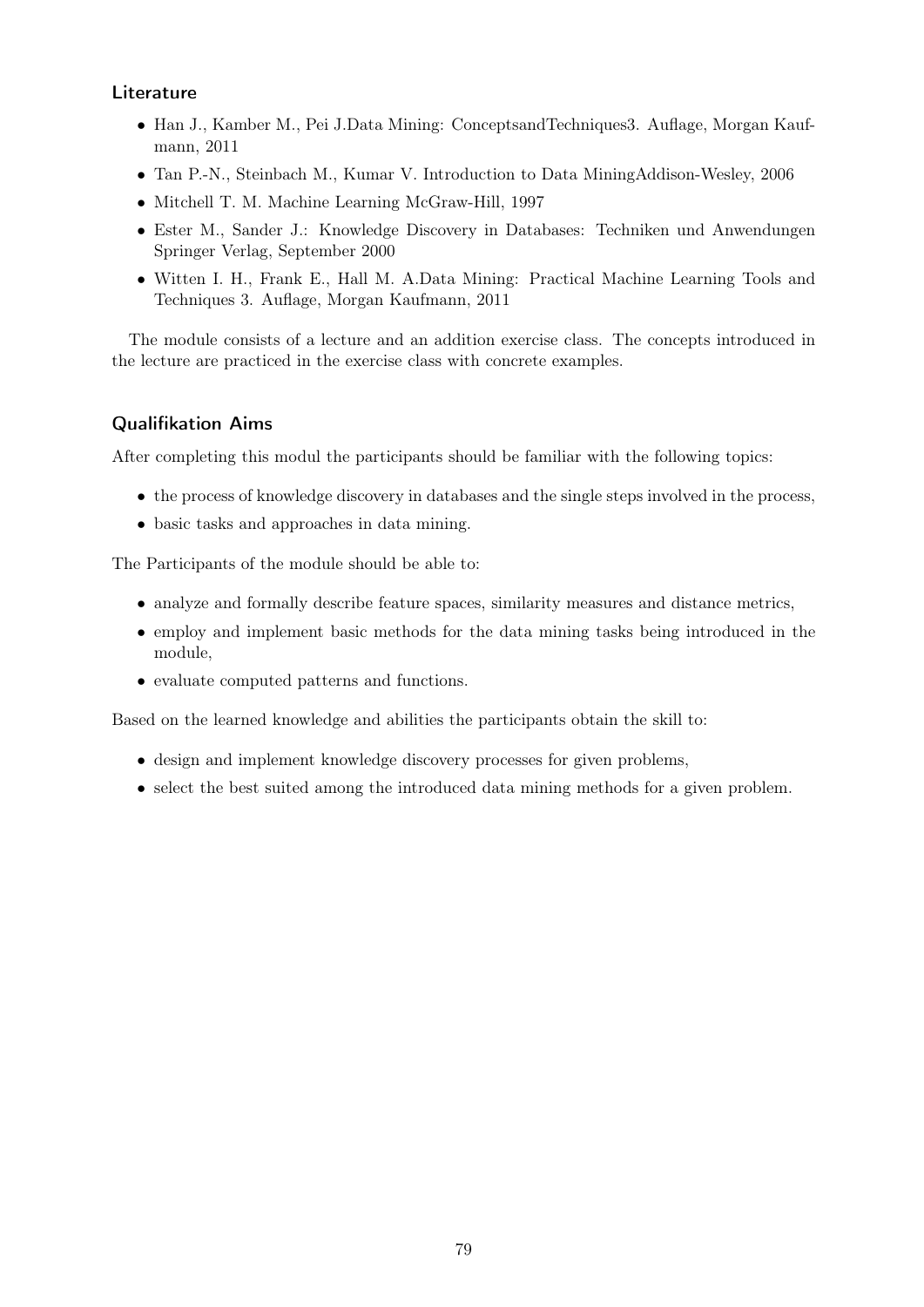## 3.3 VT 3: Knowledge Discovery in Databases II (INF-KDDII)

Associated Module Components:

|          | Teaching Component                                                       | Rota | Attendance   | Selfstudy ECTS |      |
|----------|--------------------------------------------------------------------------|------|--------------|----------------|------|
| lecture  | Lecture: Knowledge Discovery in WiSe                                     |      | 45 h (3 SWS) | - 75 h         | 4 CP |
| exercise | Datenbases II<br>Exercises: Knowledge Discovery in WiSe<br>Datenbases II |      | 30 h (2 SWS) | 30 h           | 2 CP |

6 credit points are awarded for this module. The attendance time is 5 hours a week. Including self-study, there are about 180 hours to be spent.

| <b>Type</b>               | elective module with compulsory module components                                                                                                                                                                                                                                                                                                                                                                                                                                                                                                                                        |  |  |
|---------------------------|------------------------------------------------------------------------------------------------------------------------------------------------------------------------------------------------------------------------------------------------------------------------------------------------------------------------------------------------------------------------------------------------------------------------------------------------------------------------------------------------------------------------------------------------------------------------------------------|--|--|
| Usability                 | This module is offered in the following programmes<br>- INF-B-120: Bachelor Programme in Computer Science with 60-CP Minor<br>Subject<br>- INF-B-150: Bachelor Programme in Computer Science with 30-CP Minor<br>Subject<br>- INF-B-180-CL: Bachelor Programme in Computer Science plus Computer<br>Linguistics<br>- INF-B-180-MA: Bachelor Programme in Computer Science plus Mathe-<br>matics<br>- INF-B-180-STAT: Bachelor Programme in Computer Science plus Statis-<br>tics<br>- INF-M-120: Masters Programme Computer Science<br>- MINF-M-120: Masters Programme Media Informatics |  |  |
| Entry Requ.               | none                                                                                                                                                                                                                                                                                                                                                                                                                                                                                                                                                                                     |  |  |
| Time during<br>the study  | Semester (INF-M-120), 3. Semester (MINF-M-120, INF-M-120), 5.<br>1.<br>Semester (INF-B-180-STAT, INF-B-120, INF-B-180-MA, INF-B-150, INF-<br>$B-180-CL$                                                                                                                                                                                                                                                                                                                                                                                                                                  |  |  |
| Duration                  | The module comprises 1 semester.                                                                                                                                                                                                                                                                                                                                                                                                                                                                                                                                                         |  |  |
| Grading                   | marked                                                                                                                                                                                                                                                                                                                                                                                                                                                                                                                                                                                   |  |  |
| Type<br>оf<br>Examination | Klausur (90-180 Minute) oder mündlich (15-30 Minute)<br>Repeatability: arbitrary, Admission Requirements: none                                                                                                                                                                                                                                                                                                                                                                                                                                                                           |  |  |
| Responsible<br>for Module | Dr. Matthias Schubert                                                                                                                                                                                                                                                                                                                                                                                                                                                                                                                                                                    |  |  |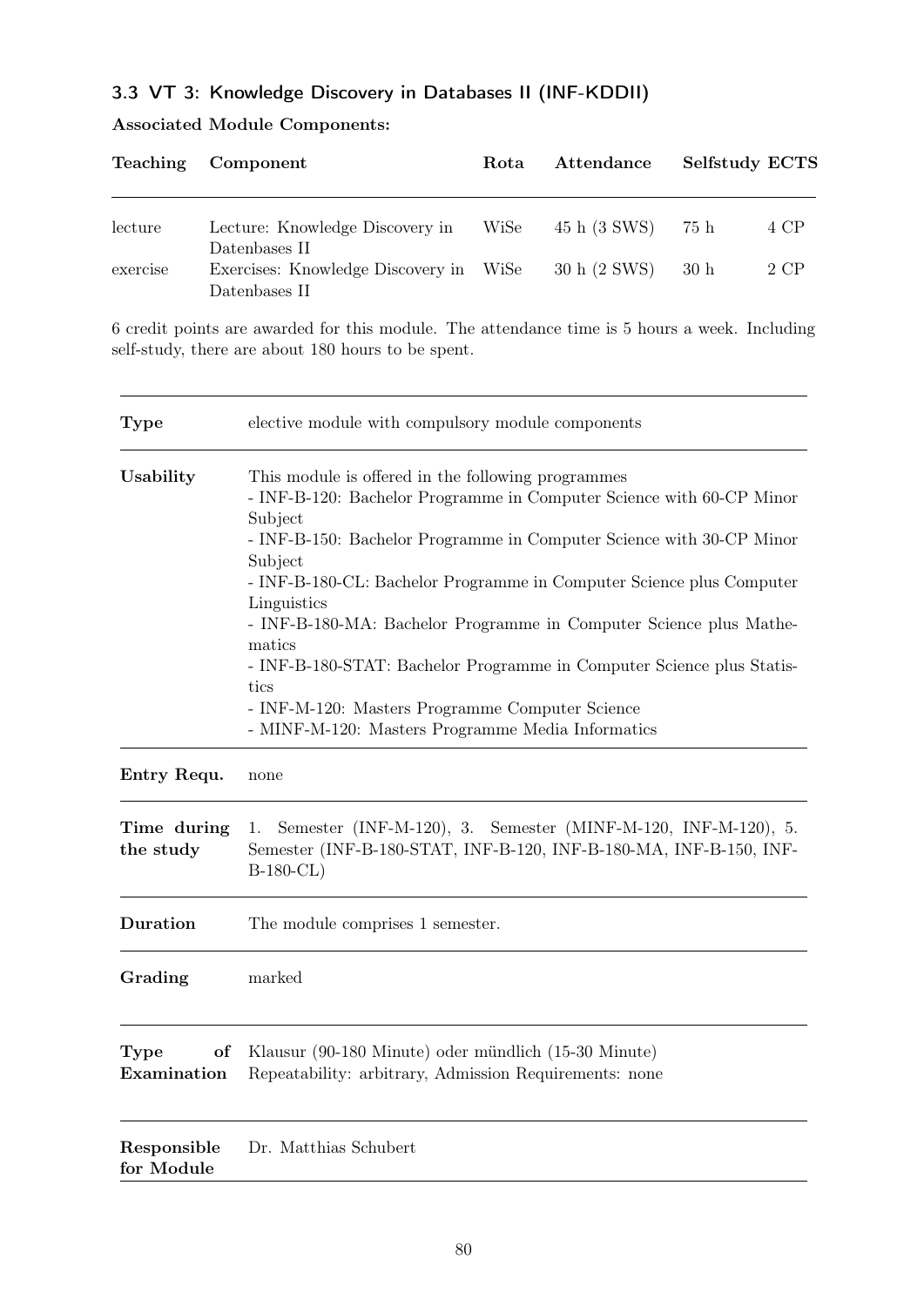| Provider        | Ludwig-Maximilians-University Munich<br>Faculty for Mathematics, Computer Science and Statistics<br>Institute for Computer Science<br>Core Computer Science<br>Database Systems Group |
|-----------------|---------------------------------------------------------------------------------------------------------------------------------------------------------------------------------------|
| <b>Teaching</b> | German, English                                                                                                                                                                       |

Lang.

#### German, English

## **Contents**

The module contains advanced techniques providing solutions for the challanges of complex, large and volatile data collections.

### Big Data Analytics and Data Science

- Introduction to the topic and background
- Challenges ( volume, velocity, variety, veracity )
- Relationship to other research areas.

### Data Mining in Large Data Repositories

- General approaches(sampling, micro-clustering, parallel computing)
- Sampling and micro-clustering techniques(z.B. cluster features, BIRCH, data bubbles)
- Parallel and distributed data mining (general principles, workflows, approaches to parallel knowledge discovery)
- Basic parallel and distributed data mining algorithms and their implementation
- Privacy Preserving Data Mining (risks, simple attacks, basic methods: data swapping, data perturbation, discretization).

### Optional Topics:

- Complexe attacks to privacy and counter measures
- Privacy preserving data mining algorithms.

### Data Mining on Volatile Data

- Stream data mining(basic problem setting, aging, concept drift, online and streams data mining)
- Algorithms for stream clustering
- Algorithms for stream classicition.

### Optional Topics:

- Advanced techniques for data aggregation in data streams
- Stream mining algorithms for further data mining tasks (e.g. frequent pattern mining in streams).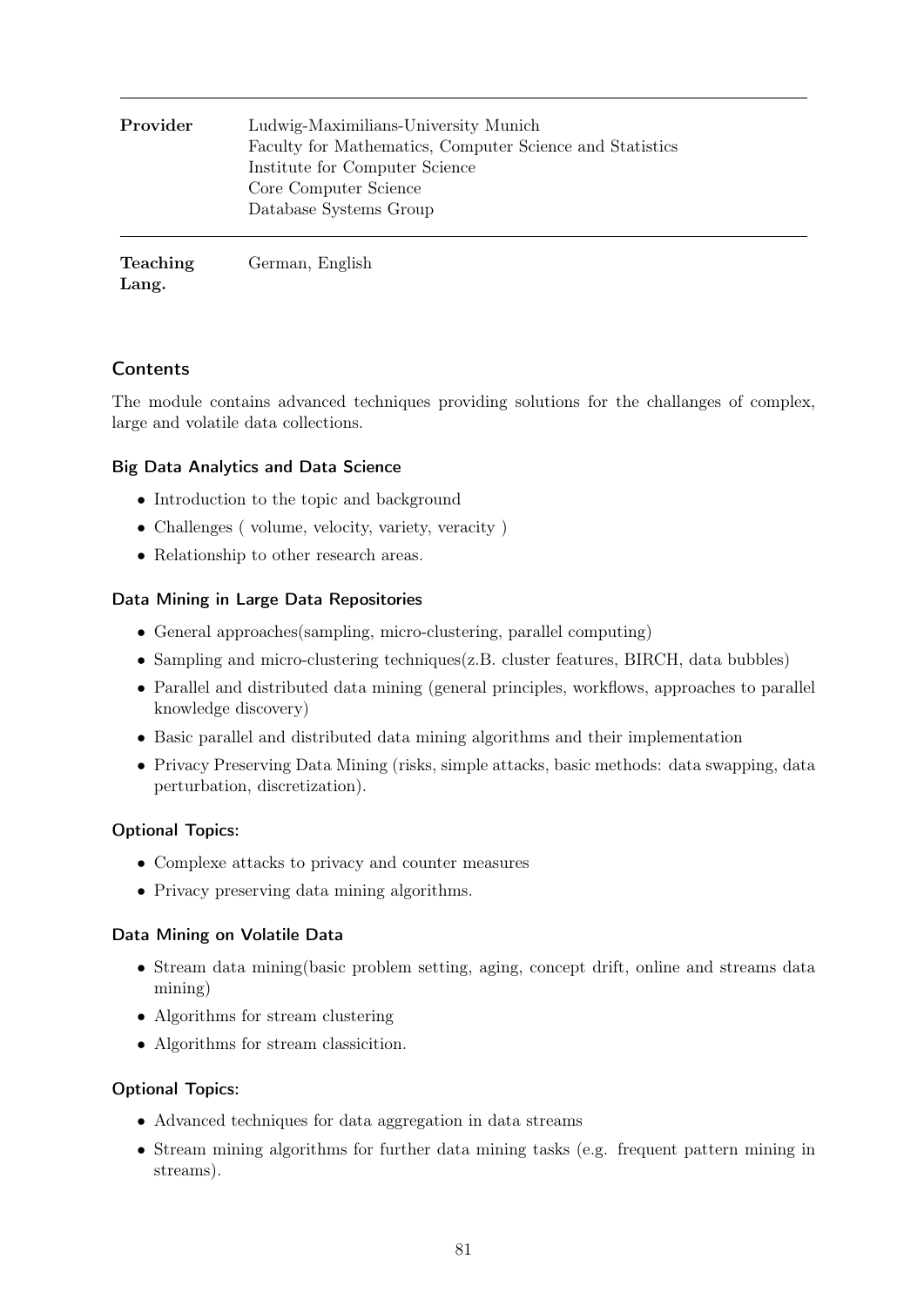#### High Dimensional Data

- Feature selection (redundance and relevance of features, search space, problem complexity)
- Feature and subspace evaluation(supervized and unsupervized criteria)
- Search algorithms for feature selection( forward selection, backward elimination, branch and bound)
- Feature reduction and metric learning definitions and connection with related approaches)
- Linear feature reduction (principle component analysis, singular values decomposition)
- Clustering in high dimensional data spaces (top-down approach, buttom-up approach, locality assumption)
- Algorithms for clustering high-dimensional data (e.g. Clique, SubClu, 4C, Proclus, CASH, Co-Clustering).

#### Optional Topics

- Advanced methods for supervized metric learning(e.g. Fisher faces, RCA, LMNN )
- Manifold learning.

#### Compound Data Objects

- Basic concepts of Ensemble learning (methods for generating diversity, combination functions)
- Ensemble techniques (e.g. Bagging, Boosting, ECOC)
- Multiview Data Mining (Composed feature spaces, Multiview distance measures, multiview algorithms, kernel combination)
- Multi-Instance Data Mining (Definition and connection to multiview data)
- Multi-Instance distnace measures (e.g. Hausdorff distance)
- Multi-Instance data mining algorithms (multi-instance learning, concept-based learning).

### Link Mining and Graph Mining

- Introduction to graph mining tasks (e.g. link prediction, dense subgraph discovery, centrality measures, subgraph mining)
- Distance measures between graphs (graph isomorphism, graph kernels, topological descriptors)
- Distance measures in graphs (e.g. random walk with repeat, shortest path)
- Centrality in networks(e.g. pagerank, Betweeness centrality)
- Link-Prediction (matrix factorization, classification)
- frequent subgraph mining (subgraph isomorphism, normal forms, algorithms e.g. GSPAN)

#### Recommended Literature

- Han J., Kamber M., Pei J.Data Mining: ConceptsandTechniques3. Auflage, Morgan Kaufmann, 2011
- Tan P.-N., Steinbach M., Kumar V. Introduction to Data MiningAddison-Wesley, 2006
- Mitchell T. M. Machine Learning McGraw-Hill, 1997.

The module consists of a lecture and an addition exercise class. The concepts introduced in the lecture are practiced in the exercise class with concrete examples.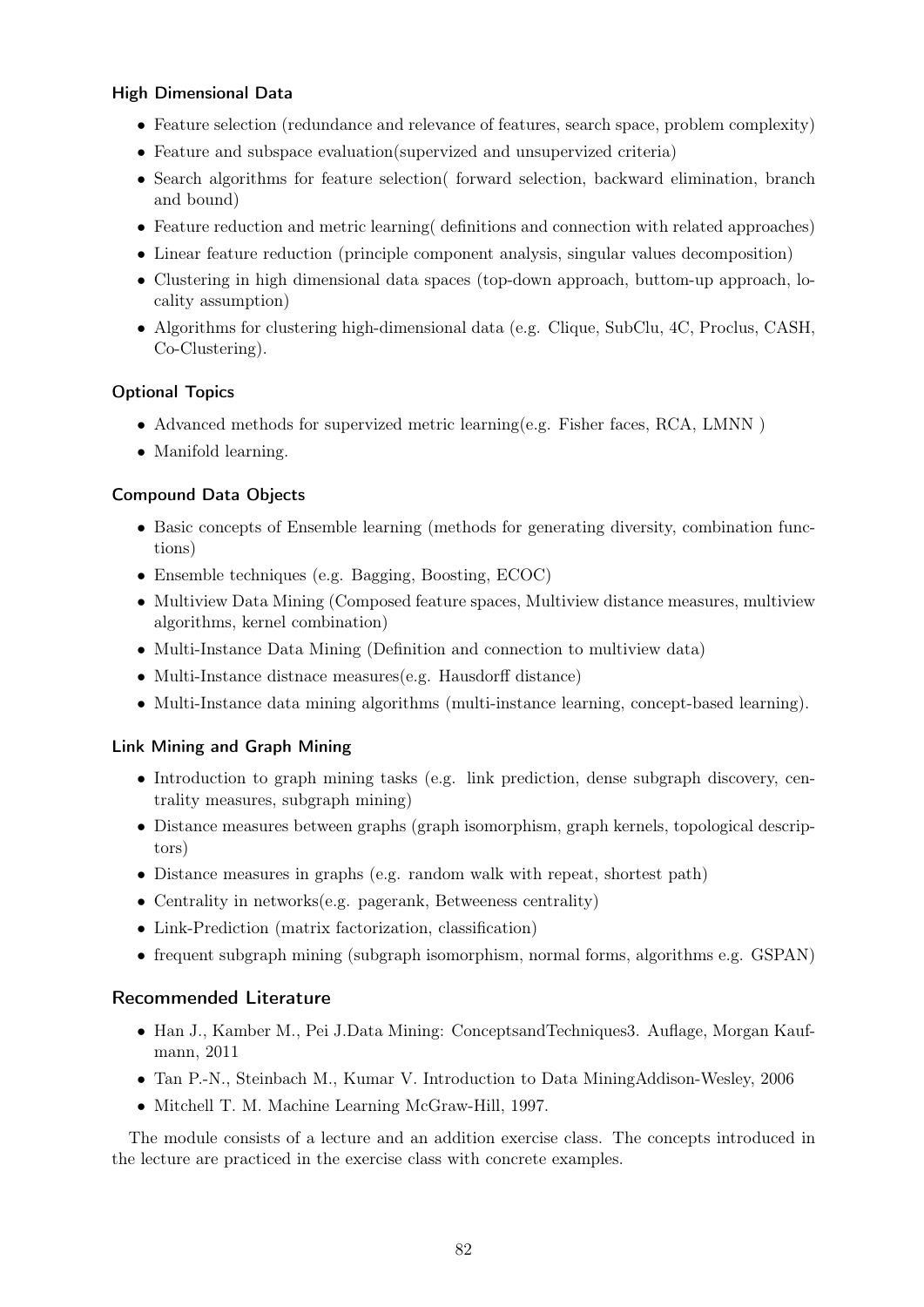## Qualifikation Aims

With completing this modul the participants should be familiar with the following topics:

- problems and challenges of the analysis of real data repositories such as volume, velocity and complexity
- Approaches to handle high dimensional, complex structured adn linked data
- Approaches to handle volatile data
- Various setting and solution strategies in parallel and distributed Environments.

The participants of the module should be able to:

- Develop and apply data mining algorithms for complex and linked data
- Implement parallel and distributed data mining algorithmes
- Develop and implement data mining algorithmens in volatile systems.

Based on the learned knowledge and abilities the participants obtain the skill to:

- Design and develop knowledge discovery processes in large, volatile and/or complex data facilitating the establishd tools
- Evaluate the suitability of the introduced methods for given data sets and applictions and to select the well-suited methods.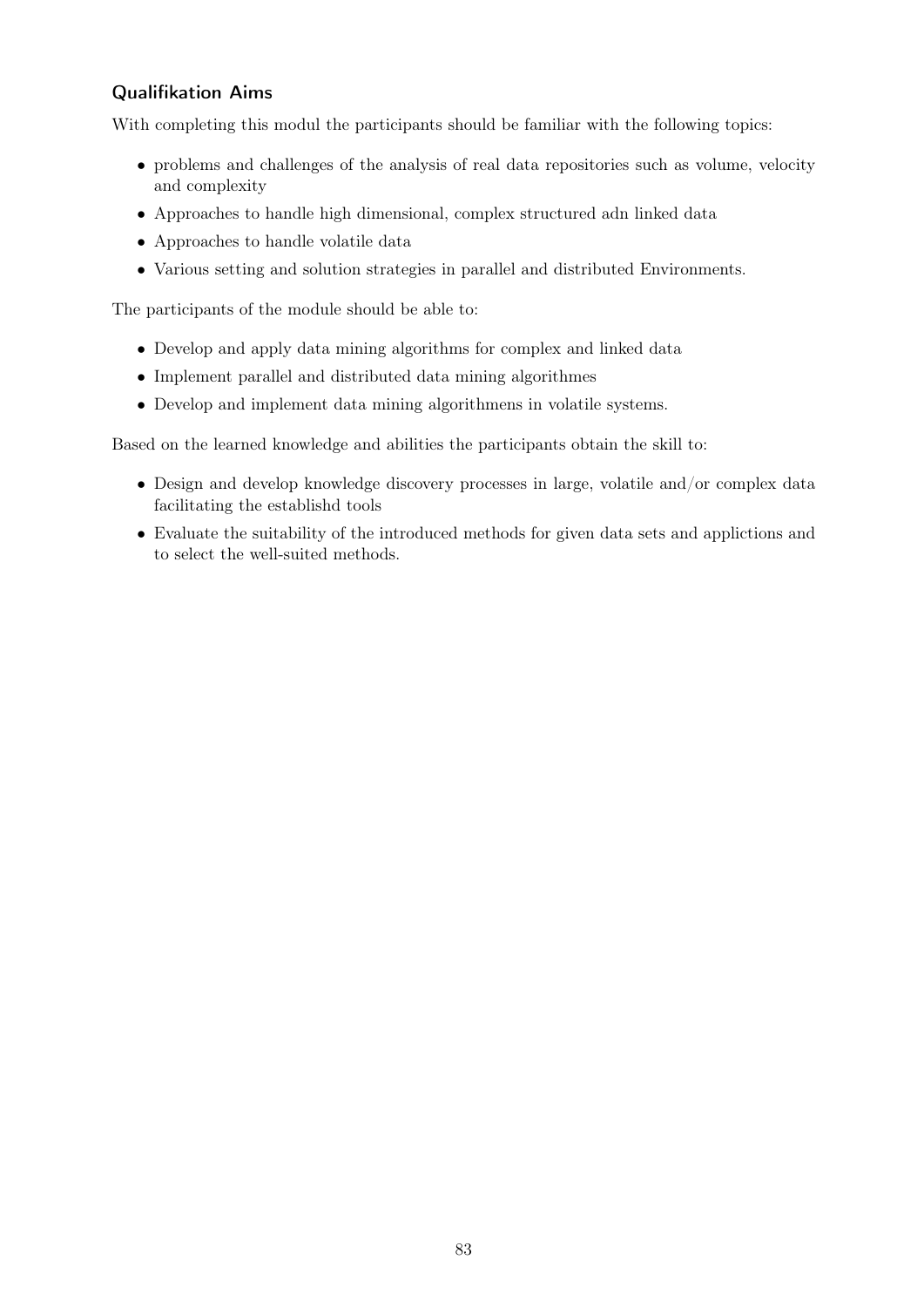# 3.4 VT 4: Methods of Software Engineering (INF-MSE)

|  |  | <b>Associated Module Components:</b> |
|--|--|--------------------------------------|
|--|--|--------------------------------------|

|          | Teaching Component                                           | Rota | Attendance   | Selfstudy ECTS |      |
|----------|--------------------------------------------------------------|------|--------------|----------------|------|
| lecture  | Lecture: Methods of Software                                 | WiSe | 45 h (3 SWS) | 75 h           | 4 CP |
| exercise | Engineering<br>Exercises: Methods of Software<br>Engineering | WiSe | 30 h (2 SWS) | 30h            | 2 CP |

6 credit points are awarded for this module. The attendance time is 5 hours a week. Including self-study, there are about 180 hours to be spent.

| <b>Type</b>              | elective module with compulsory module components                                                                                                                                                                                                                                                                                                                                                                                                                                                                                                                                                                                                                                                                                                                                                                                                                                                                                                                                                       |
|--------------------------|---------------------------------------------------------------------------------------------------------------------------------------------------------------------------------------------------------------------------------------------------------------------------------------------------------------------------------------------------------------------------------------------------------------------------------------------------------------------------------------------------------------------------------------------------------------------------------------------------------------------------------------------------------------------------------------------------------------------------------------------------------------------------------------------------------------------------------------------------------------------------------------------------------------------------------------------------------------------------------------------------------|
| Usability                | This module is offered in the following programmes<br>- INF-B-120: Bachelor Programme in Computer Science with 60-CP Minor<br>Subject<br>- INF-B-150: Bachelor Programme in Computer Science with 30-CP Minor<br>Subject<br>- INF-B-180-CL: Bachelor Programme in Computer Science plus Computer<br>Linguistics<br>- INF-B-180-MA: Bachelor Programme in Computer Science plus Mathe-<br>matics<br>- INF-B-180-STAT: Bachelor Programme in Computer Science plus Statis-<br>tics<br>- INF-LGY: Teaching Gymnasium<br>- INF-M-120: Masters Programme Computer Science<br>- MINF-B-180: Bachelor Programme in Media Informatics<br>- MINF-M-120: Masters Programme Media Informatics<br>- MINF-M-120-KW: Masters Programme Media Informatics with Commu-<br>nication Science<br>- MINF-M-120-MCI: Masters Programme Human-Computer Interaction<br>- MINF-M-120-MG: Masters Programme Media Informatics with Media<br>Design<br>- MINF-M-120-MW: Masters Programme Media Informatics with Media<br>Economy |
| Entry Requ.              | none                                                                                                                                                                                                                                                                                                                                                                                                                                                                                                                                                                                                                                                                                                                                                                                                                                                                                                                                                                                                    |
| Time during<br>the study | 1. Semester (MINF-M-120-KW, MINF-M-120, INF-M-120, MINF-M-120-<br>MCI, MINF-M-120-MG, MINF-M-120-MW), 3. Semester (INF-M-120), 5.<br>Semester (INF-B-180-STAT, INF-B-120, INF-B-180-MA, INF-B-150, INF-<br>B-180-CL, MINF-B-180)                                                                                                                                                                                                                                                                                                                                                                                                                                                                                                                                                                                                                                                                                                                                                                        |
| Duration                 | The module comprises 1 semester.                                                                                                                                                                                                                                                                                                                                                                                                                                                                                                                                                                                                                                                                                                                                                                                                                                                                                                                                                                        |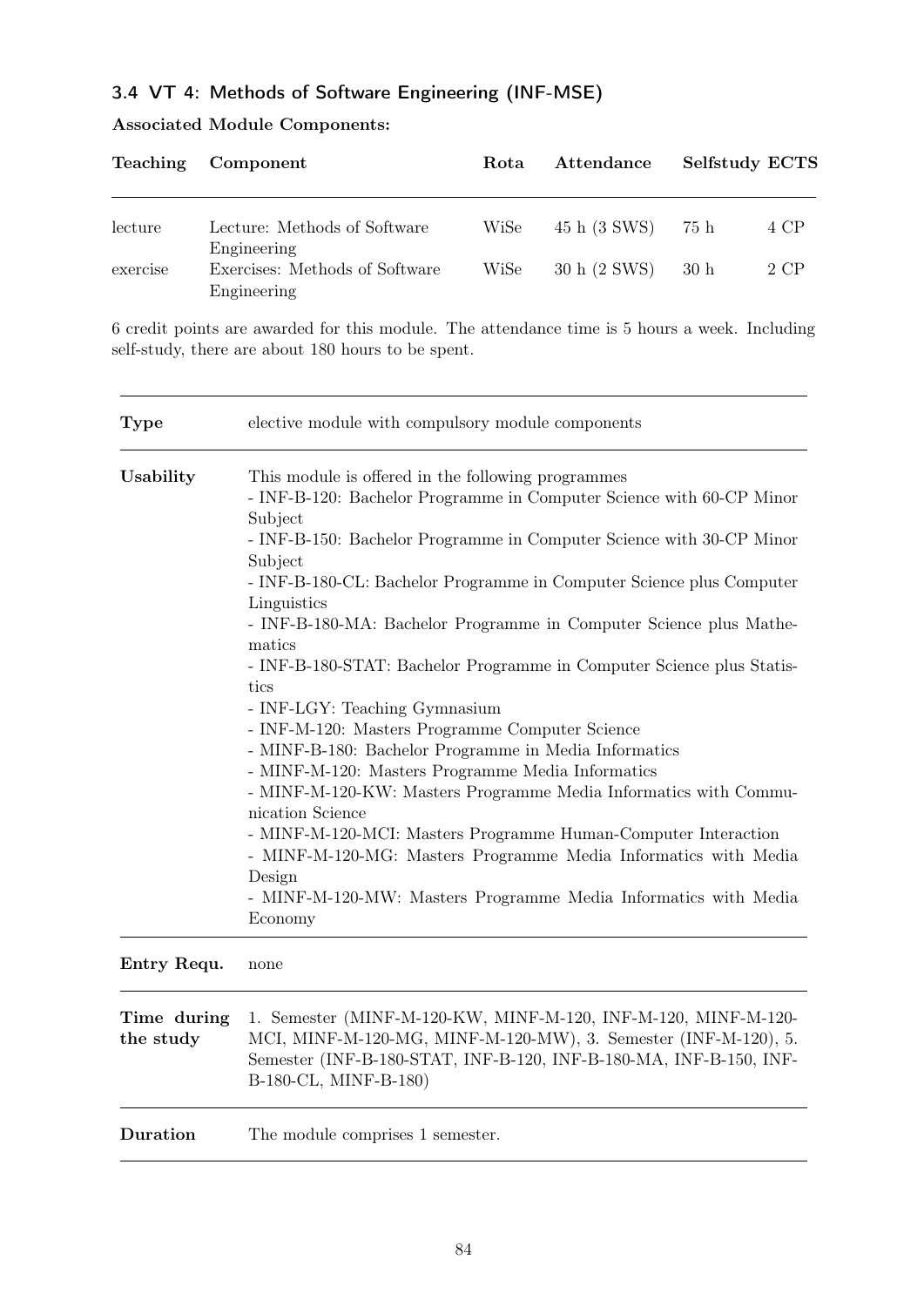| Grading | marked |
|---------|--------|
|---------|--------|

| Type<br>Examination       | of Klausur (90-180 Minute) oder mündlich (15-30 Minute)<br>Repeatability: arbitrary, Admission Requirements: none                                           |
|---------------------------|-------------------------------------------------------------------------------------------------------------------------------------------------------------|
| Responsible<br>for Module | Programme Coordinator (INF-B-180-STAT)                                                                                                                      |
| Provider                  | Ludwig-Maximilians-University Munich<br>Faculty for Mathematics, Computer Science and Statistics<br>Institute for Computer Science<br>Core Computer Science |
| Teaching<br>Lang.         | German                                                                                                                                                      |

#### **Contents**

Software engineering is the discipline of engineering large software systems. This comprises the provisioning and use of methods, procedures and tools for developing, running and maintaining software systems.

The topic of this module is the entire process of software development. It ranges from the requirement specifications over the software architecture up to the verification, validation and test. Further topics are formal methods, software process and a particular application domain. The UML-notion is the golden thread in the lecture. The lecture connects practical topics with the theoretical basis of software development.

The module consists of a lecture and of additional exercises in groups. The concepts introduced in the lecture are trained in the exercises by means of practical applications. Particular software development tasks are solved with systematic methods.

### Qualifikation Aims

The students shall get an overview of the most important procedures, methods and techniques for the systematic development of software systems. They should be able to propose approaches for solving practical software development problems and to implement them in a systematic way.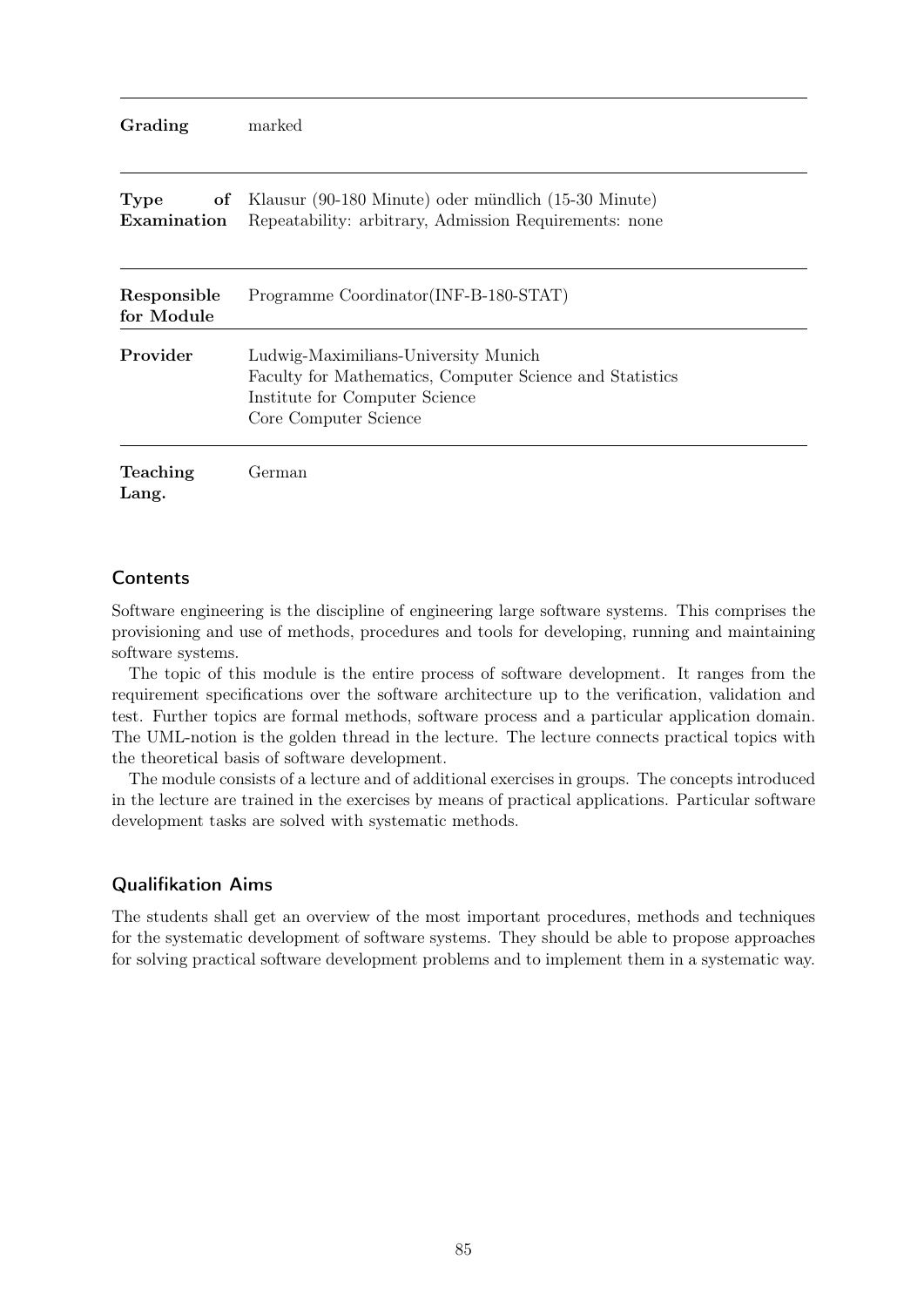# 3.5 VT 5: Software Engineering for Special Application Areas (INF-SEspA)

|          | Teaching Component                                                                            | Rota | Attendance   | Selfstudy ECTS |      |
|----------|-----------------------------------------------------------------------------------------------|------|--------------|----------------|------|
| lecture  | Lecture: Software Engineering for                                                             | SoSe | 45 h (3 SWS) | 75 h           | 4 CP |
| exercise | Special Application Areas<br>Exercises: Software Engineering<br>for Special Application Areas | SoSe | 30 h (2 SWS) | 30h            | 2 CP |

## Associated Module Components:

6 credit points are awarded for this module. The attendance time is 5 hours a week. Including self-study, there are about 180 hours to be spent.

| <b>Type</b>               | elective module with compulsory module components                                                                                                                                                                                                                                                                                                                                                                                                                        |
|---------------------------|--------------------------------------------------------------------------------------------------------------------------------------------------------------------------------------------------------------------------------------------------------------------------------------------------------------------------------------------------------------------------------------------------------------------------------------------------------------------------|
| Usability                 | This module is offered in the following programmes<br>- INF-B-120: Bachelor Programme in Computer Science with 60-CP Minor<br>Subject<br>- INF-B-150: Bachelor Programme in Computer Science with 30-CP Minor<br>Subject<br>- INF-B-180-CL: Bachelor Programme in Computer Science plus Computer<br>Linguistics<br>- INF-B-180-MA: Bachelor Programme in Computer Science plus Mathe-<br>matics<br>- INF-B-180-STAT: Bachelor Programme in Computer Science plus Statis- |
|                           | tics<br>- INF-LGY: Teaching Gymnasium<br>- INF-M-120: Masters Programme Computer Science<br>- MINF-M-120: Masters Programme Media Informatics<br>- MINF-M-120-KW: Masters Programme Media Informatics with Commu-<br>nication Science<br>- MINF-M-120-MCI: Masters Programme Human-Computer Interaction<br>- MINF-M-120-MG: Masters Programme Media Informatics with Media<br>Design<br>- MINF-M-120-MW: Masters Programme Media Informatics with Media<br>Economy       |
| $\mathbf{D}_{\mathbf{z}}$ |                                                                                                                                                                                                                                                                                                                                                                                                                                                                          |

#### Entry Requ. none

| Time during<br>the study | 2. Semester (MINF-M-120-KW, MINF-M-120, INF-M-120, MINF-M-120-<br>MCI, MINF-M-120-MG, MINF-M-120-MW), 4. Semester (INF-B-180-<br>STAT, INF-B-120, INF-B-180-MA, INF-B-150, INF-B-180-CL) |
|--------------------------|------------------------------------------------------------------------------------------------------------------------------------------------------------------------------------------|
| Duration                 | The module comprises 1 semester.                                                                                                                                                         |
| Grading                  | marked                                                                                                                                                                                   |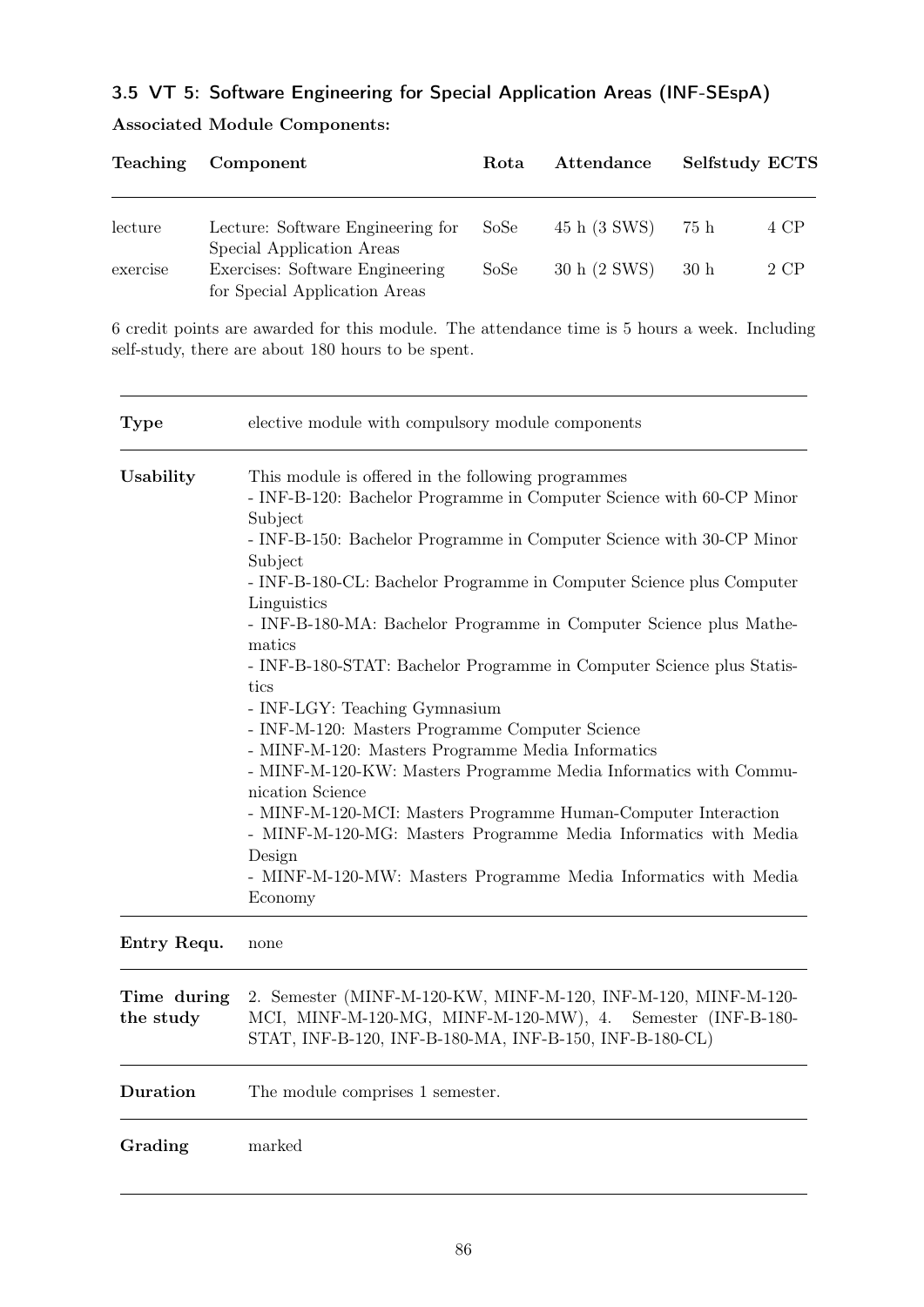| <b>Type</b> | of Klausur (90-180 Minute) oder mündlich (15-30 Minute)                   |
|-------------|---------------------------------------------------------------------------|
|             | <b>Examination</b> Repeatability: arbitrary, Admission Requirements: none |

| Responsible<br>for Module | Prof. Dr. Rolf Hennicker                                                                                                                                                                                  |
|---------------------------|-----------------------------------------------------------------------------------------------------------------------------------------------------------------------------------------------------------|
| Provider                  | Ludwig-Maximilians-University Munich<br>Faculty for Mathematics, Computer Science and Statistics<br>Institute for Computer Science<br>Core Computer Science<br>Programming and Software Engineering Group |
| <b>Teaching</b><br>Lang.  | German)                                                                                                                                                                                                   |

#### **Contents**

For different programming paradigms and different application areas it is necessary to have specifically tailored development techniques. This module gives an overview of software engineering methods for special application areas. These are, in particular, parallel and distributed systems, embedded systems, web applications, as well as systems relying on non-functional properties like performance and security.

The module consists of a lecture and of additional exercises in groups. The concepts introduced in the lecture are practiced in the exercises by means of particular software development tasks.

#### Qualifikation Aims

The students should become familiar with systematic software development techniques for one of the above mentioned application areas and to apply them to concrete examples. They should get an overview about the basic software engineering methods for this application area and they should be able to propose and asses working solutions for practical problems in this area.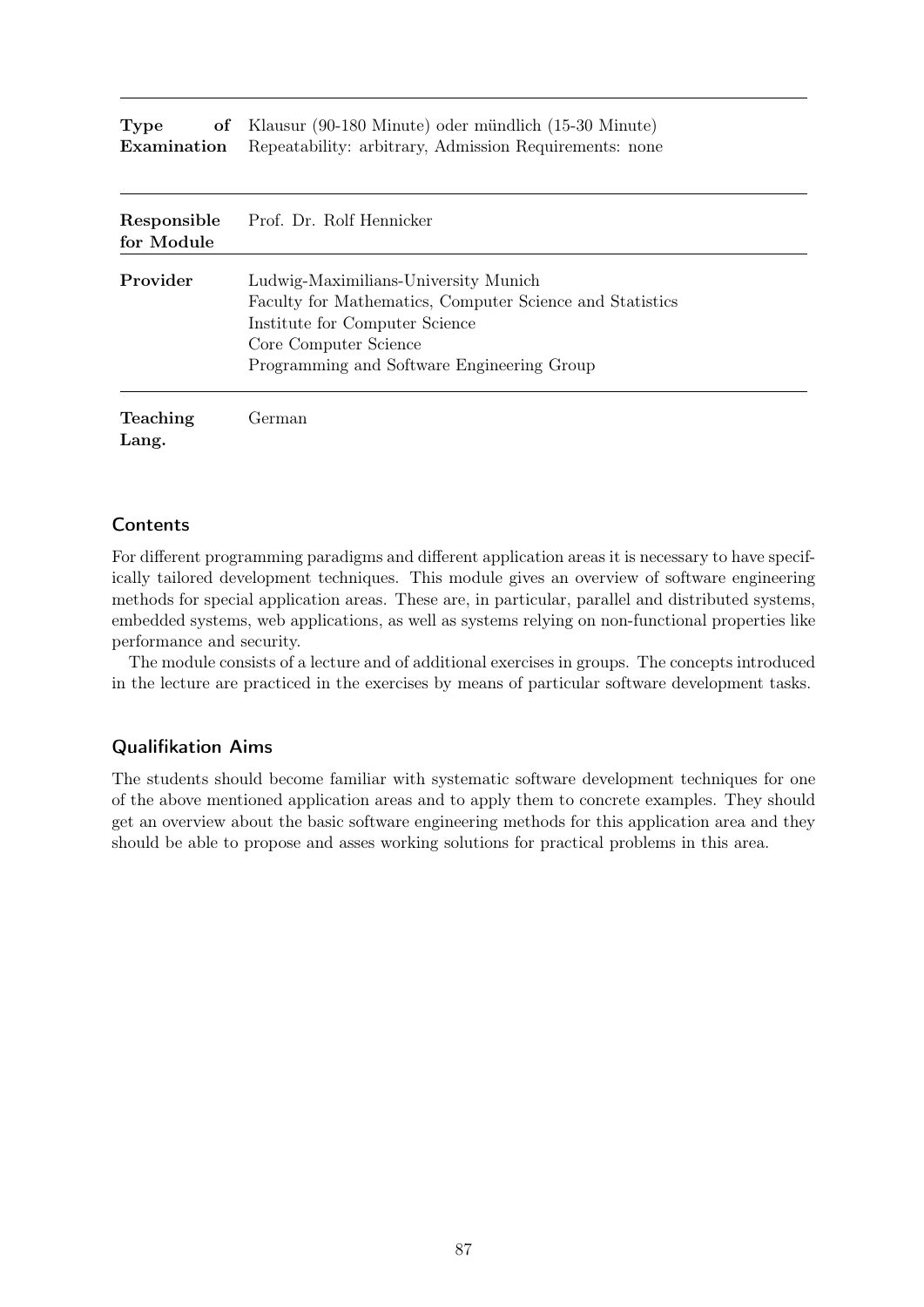# 3.6 VT 6: Parallel Computing: Foundations and Applications (INF-PCGA)

| <b>Teaching</b> | Component                                                      | Rota | Attendance   | Selfstudy ECTS |      |
|-----------------|----------------------------------------------------------------|------|--------------|----------------|------|
|                 |                                                                |      |              |                |      |
| lecture         | Lecture: Parallel Computing:<br>Foundations and Applications   | WiSe | 45 h (3 SWS) | 45 h           | 3 CP |
| exercise        | Exercises: Parallel Computing:<br>Foundations and Applications | WiSe | 30 h (2 SWS) | 60h            | 3 CP |

## Associated Module Components:

6 credit points are awarded for this module. The attendance time is 5 hours a week. Including self-study, there are about 180 hours to be spent.

| <b>Type</b>              | elective module with compulsory module components                                                                                                                                                                                                                                                                                                                                                                                                                                                                                                                                                                                                                                                                                                                                                                                   |
|--------------------------|-------------------------------------------------------------------------------------------------------------------------------------------------------------------------------------------------------------------------------------------------------------------------------------------------------------------------------------------------------------------------------------------------------------------------------------------------------------------------------------------------------------------------------------------------------------------------------------------------------------------------------------------------------------------------------------------------------------------------------------------------------------------------------------------------------------------------------------|
| Usability                | This module is offered in the following programmes<br>- INF-B-120: Bachelor Programme in Computer Science with 60-CP Minor<br>Subject<br>- INF-B-150: Bachelor Programme in Computer Science with 30-CP Minor<br>Subject<br>- INF-B-180-CL: Bachelor Programme in Computer Science plus Computer<br>Linguistics<br>- INF-B-180-MA: Bachelor Programme in Computer Science plus Mathe-<br>matics<br>- INF-B-180-STAT: Bachelor Programme in Computer Science plus Statis-<br>tics<br>- INF-M-120: Masters Programme Computer Science<br>- MINF-B-180: Bachelor Programme in Media Informatics<br>- MINF-M-120-KW: Masters Programme Media Informatics with Commu-<br>nication Science<br>- MINF-M-120-MCI: Masters Programme Human-Computer Interaction<br>- MINF-M-120-MG: Masters Programme Media Informatics with Media<br>Design |
| Entry Requ.              | none                                                                                                                                                                                                                                                                                                                                                                                                                                                                                                                                                                                                                                                                                                                                                                                                                                |
| Time during<br>the study | 1. Semester (MINF-M-120-KW, MINF-M-120-MCI, MINF-M-120-MG), 3.<br>Semester (INF-M-120), 5. Semester (INF-B-180-STAT, INF-B-120, INF-B-<br>180-MA, INF-B-150, INF-B-180-CL, MINF-B-180)                                                                                                                                                                                                                                                                                                                                                                                                                                                                                                                                                                                                                                              |
| Duration                 | The module comprises 1 semester.                                                                                                                                                                                                                                                                                                                                                                                                                                                                                                                                                                                                                                                                                                                                                                                                    |
| Grading                  | marked                                                                                                                                                                                                                                                                                                                                                                                                                                                                                                                                                                                                                                                                                                                                                                                                                              |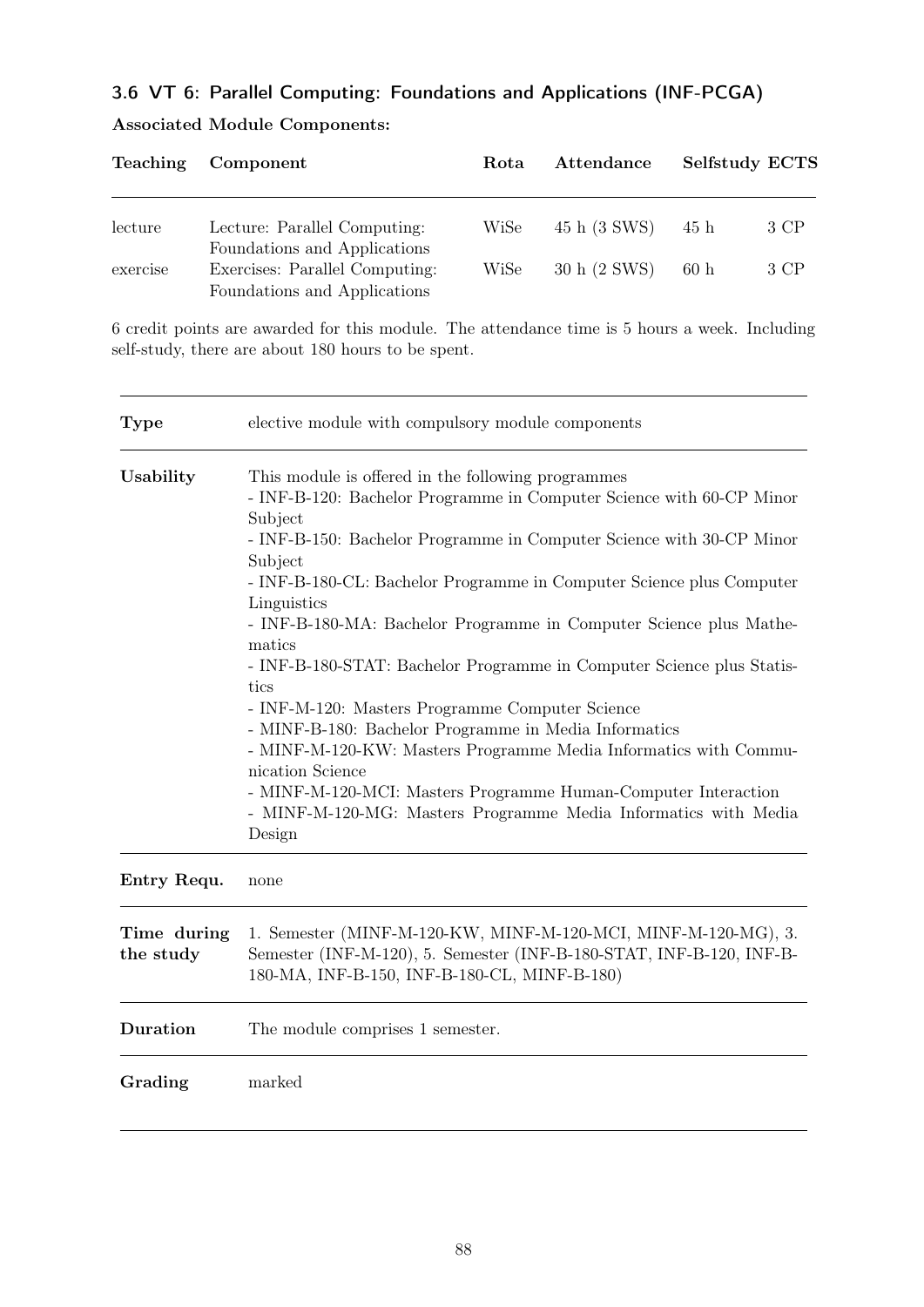| Type | of mündlich (15-30 Minute)                                                |
|------|---------------------------------------------------------------------------|
|      | <b>Examination</b> Repeatability: arbitrary, Admission Requirements: none |

| Responsible<br>for Module | Prof. Dr. Dieter Kranzlmüller                                                                                                                                                                                     |
|---------------------------|-------------------------------------------------------------------------------------------------------------------------------------------------------------------------------------------------------------------|
| Provider                  | Ludwig-Maximilians-University Munich<br>Faculty for Mathematics, Computer Science and Statistics<br>Institute for Computer Science<br>Core Computer Science<br>Communication Systems and System Programming Group |
| <b>Teaching</b>           | . Ferman                                                                                                                                                                                                          |

### **Contents**

Lang.

Parallel computing encompasses the concurrent use of multiple cores to solve a given problem. Historically parallel computing has its roots in the area of scientific and high-performance computing (HPC), where today's Supercomputers are composed of a million computing cores and more. In recent years parallel computing has expanded its reach into almost all areas of the computing industry. Universally, servers, desktops, and notebooks are today equipped with multicore CPUs, a trend that is recently also expanding into the area of smartphones and tablets. In all cases the only way to make efficient use of the available hardware resources is the explicit parallel programming and parallel computing is thus increasingly becoming a "must have skill" for IT professionals.

The module consists of a lecture and in addition exercises in small groups. The concepts introduced in the lecture are practiced in the exercise class with concrete examples.

#### Qualifikation Aims

The lecture is composed of three interwoven topical areas: parallel architectures, parallel algorithms and parallel programming. The successful participants will be able to identify independent parallel tasks in a variety of settings and create efficient realizations of algorithms on computing platforms that range from smartphones over accelerators to supercomputers such as SuperMUC at the Leibniz Supercomputing Centre.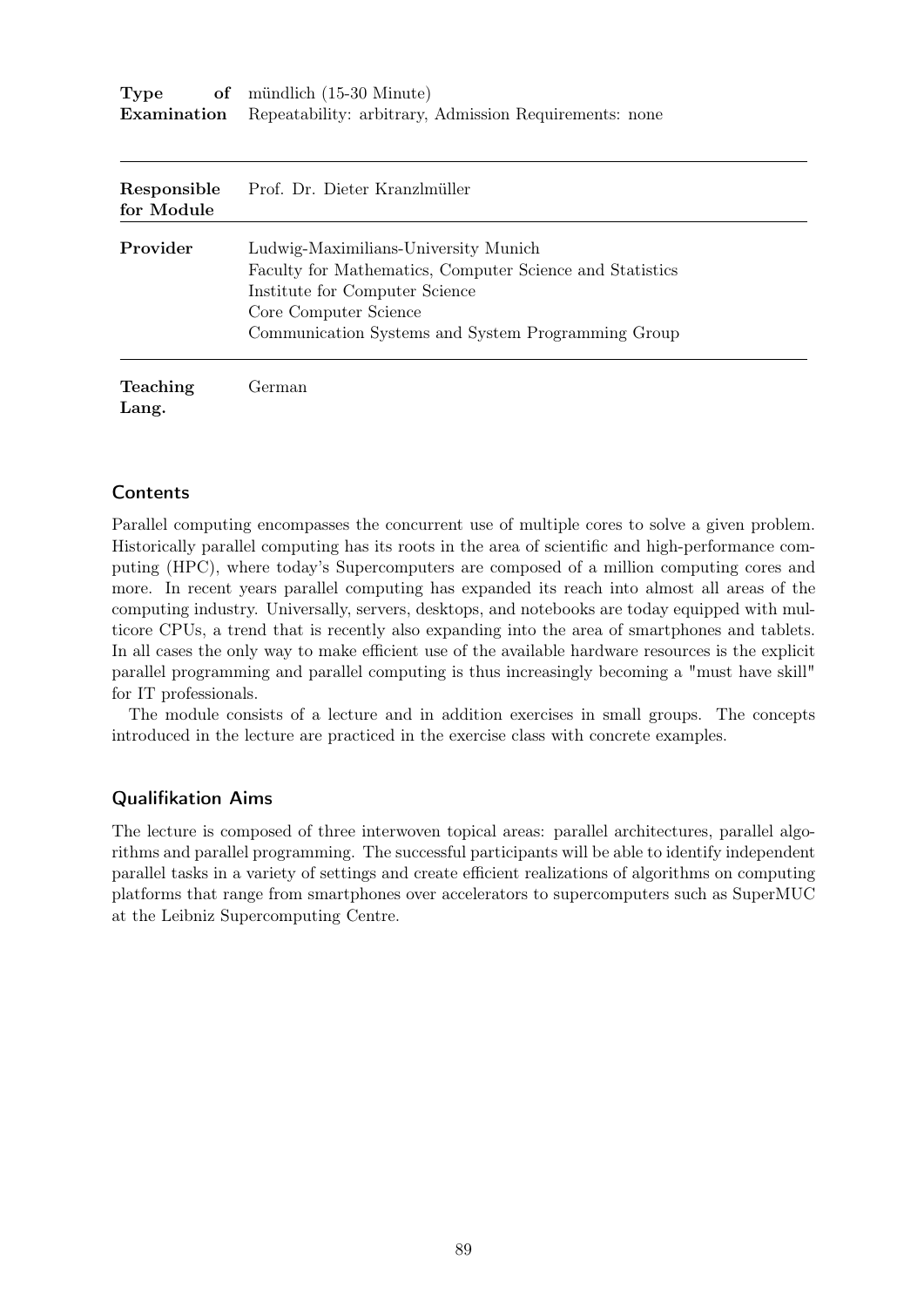# 3.7 VP 1: Practical Course Computer Networks (INF-PRN)

## Associated Module Components:

|                       | Teaching Component                           | Rota | Attendance   | <b>Selfstudy ECTS</b> |          |
|-----------------------|----------------------------------------------|------|--------------|-----------------------|----------|
| practical<br>training | Practical Course Computer<br><b>Networks</b> | WiSe | 90 h (6 SWS) | - 270 h               | 12<br>CР |

12 credit points are awarded for this module. The attendance time is 6 hours a week. Including self-study, there are about 360 hours to be spent.

| <b>Type</b>              | elective module with compulsory module components                                                                                                                                                                                                                                                                                                                                                                                                                                                                                                                                                                                                                                                                                                                                                                                                                                                                 |  |
|--------------------------|-------------------------------------------------------------------------------------------------------------------------------------------------------------------------------------------------------------------------------------------------------------------------------------------------------------------------------------------------------------------------------------------------------------------------------------------------------------------------------------------------------------------------------------------------------------------------------------------------------------------------------------------------------------------------------------------------------------------------------------------------------------------------------------------------------------------------------------------------------------------------------------------------------------------|--|
| Usability                | This module is offered in the following programmes<br>- INF-B-120: Bachelor Programme in Computer Science with 60-CP Minor<br>Subject<br>- INF-B-150: Bachelor Programme in Computer Science with 30-CP Minor<br>Subject<br>- INF-B-180-CL: Bachelor Programme in Computer Science plus Computer<br>Linguistics<br>- INF-B-180-MA: Bachelor Programme in Computer Science plus Mathe-<br>matics<br>- INF-B-180-STAT: Bachelor Programme in Computer Science plus Statis-<br>tics<br>- INF-M-120: Masters Programme Computer Science<br>- MINF-B-180: Bachelor Programme in Media Informatics<br>- MINF-M-120-KW: Masters Programme Media Informatics with Commu-<br>nication Science<br>- MINF-M-120-MCI: Masters Programme Human-Computer Interaction<br>- MINF-M-120-MG: Masters Programme Media Informatics with Media<br>Design<br>- MINF-M-120-MW: Masters Programme Media Informatics with Media<br>Economy |  |
| Entry Requ.              | none                                                                                                                                                                                                                                                                                                                                                                                                                                                                                                                                                                                                                                                                                                                                                                                                                                                                                                              |  |
| Time during<br>the study | Semester (MINF-M-120-KW, MINF-M-120-MCI, MINF-M-120-MG,<br>2.<br>MINF-M-120-MW), 3. Semester (INF-M-120), 5. Semester (INF-B-180-<br>STAT, INF-B-120, INF-B-180-MA, INF-B-150, INF-B-180-CL, MINF-B-<br>180)                                                                                                                                                                                                                                                                                                                                                                                                                                                                                                                                                                                                                                                                                                      |  |
| Duration                 | The module comprises 1 semester.                                                                                                                                                                                                                                                                                                                                                                                                                                                                                                                                                                                                                                                                                                                                                                                                                                                                                  |  |
| Grading                  | marked                                                                                                                                                                                                                                                                                                                                                                                                                                                                                                                                                                                                                                                                                                                                                                                                                                                                                                            |  |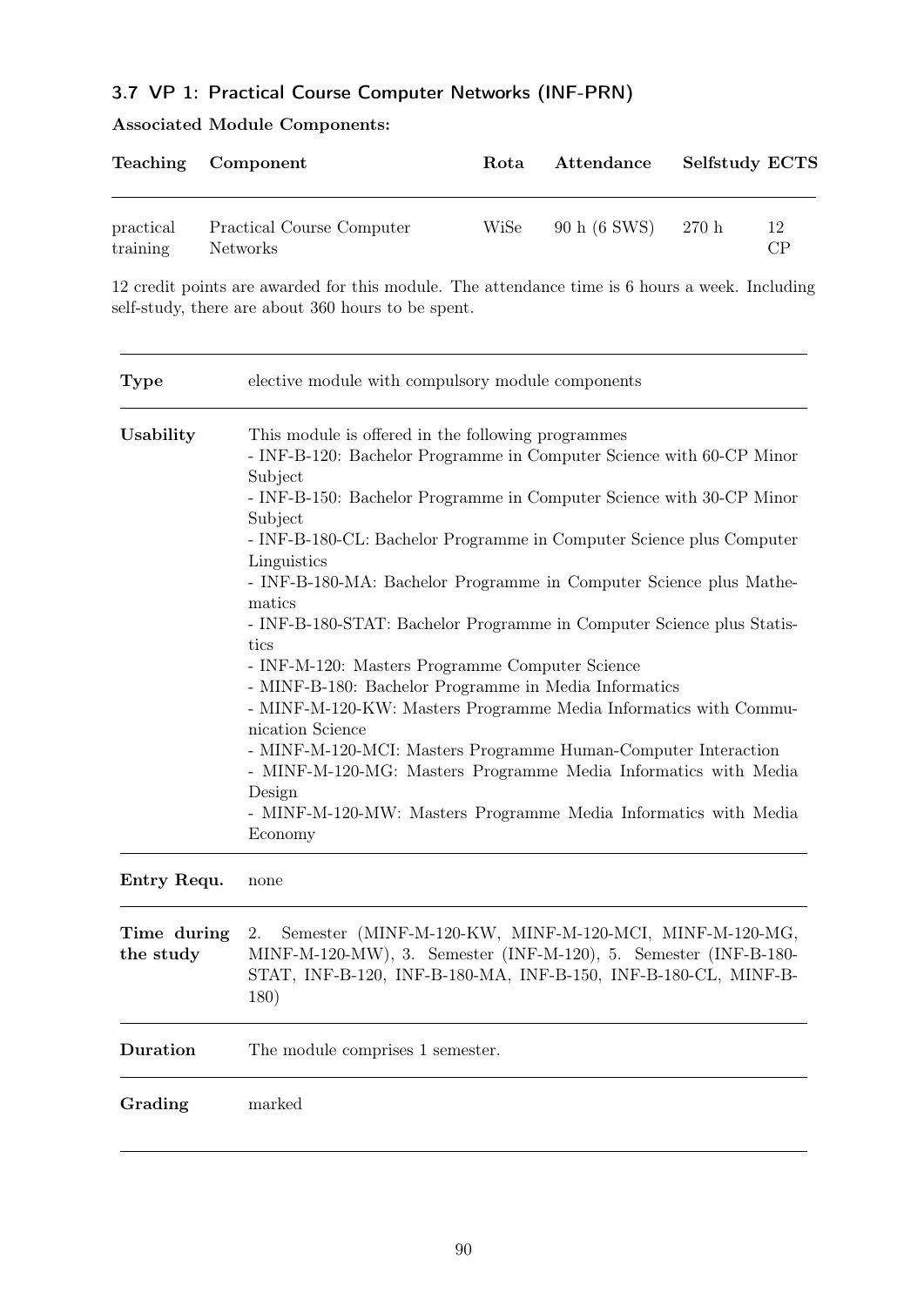| Type | of mündlich $(15-30 \text{ Minute})$                                      |
|------|---------------------------------------------------------------------------|
|      | <b>Examination</b> Repeatability: arbitrary, Admission Requirements: none |

| Responsible<br>for Module | Prof. Dr. Dieter Kranzlmüller                                                                                                                                                                                     |
|---------------------------|-------------------------------------------------------------------------------------------------------------------------------------------------------------------------------------------------------------------|
| Provider                  | Ludwig-Maximilians-University Munich<br>Faculty for Mathematics, Computer Science and Statistics<br>Institute for Computer Science<br>Core Computer Science<br>Communication Systems and System Programming Group |
| <b>Teaching</b>           | Ferman                                                                                                                                                                                                            |

### **Contents**

Lang.

The computer networks lab course provides insights around the technical details of computer networks and network management. The module course 'Computer networks and distributed systems' is the theoretical prerequisite for this lab course.

The topics and exercises are organised in accordance with the ISO/OSI reference model and encompass:

- optical communication;
- virtual local area nets (VLANs);
- configuration of IPv4 and IPv6 networks;
- routing within and between autonomous systems;
- auxiliary and configuration protocols;
- application layer protocols;
- network management.

### Qualifikation Aims

The students learn:

- administration of network components: switches, routers, wavelength division multiplexers, etc.;
- construction and configuration of networks and associations of networks;
- proficient use of tools for networks analysis and configuration;
- use of software packages for Internet services and network management.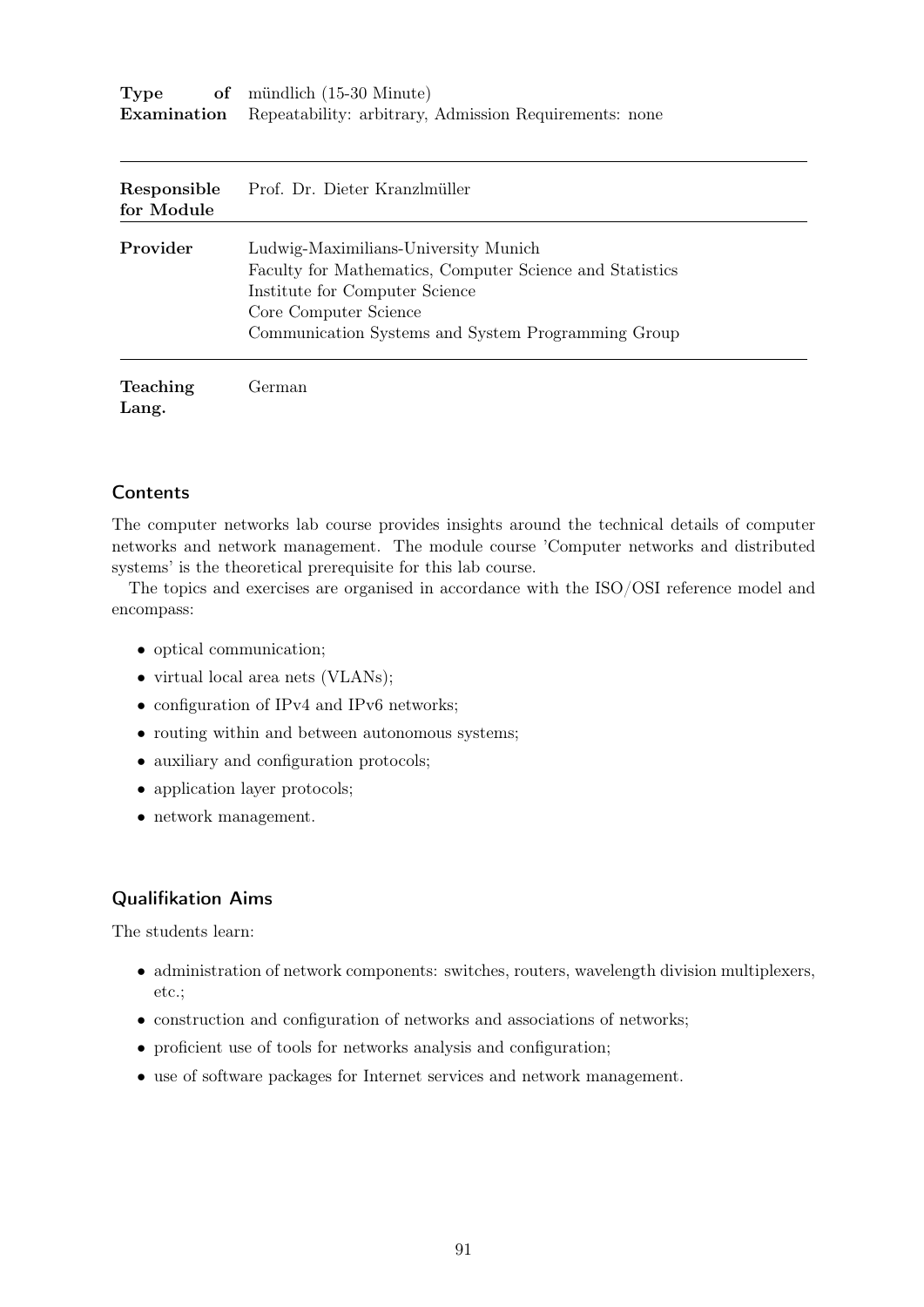## 3.8 VP 2: Practical Course on Innovative Mobile Business Applications (INF-MBA)

|                       | Teaching Component                                         | Rota          | Attendance   | <b>Selfstudy ECTS</b> |      |
|-----------------------|------------------------------------------------------------|---------------|--------------|-----------------------|------|
| practical<br>training | Practical Course on Mobile<br><b>Business Applications</b> | WiSe,<br>SoSe | 90 h (6 SWS) | 90 <sub>h</sub>       | 6 CP |

### Associated Module Components:

6 credit points are awarded for this module. The attendance time is 6 hours a week. Including self-study, there are about 180 hours to be spent.

| <b>Type</b>               | elective module with compulsory module components                                                                                                                                                                                                                                                                                                                                                                                                                                                                                                                                                                                                                                  |  |
|---------------------------|------------------------------------------------------------------------------------------------------------------------------------------------------------------------------------------------------------------------------------------------------------------------------------------------------------------------------------------------------------------------------------------------------------------------------------------------------------------------------------------------------------------------------------------------------------------------------------------------------------------------------------------------------------------------------------|--|
| Usability                 | This module is offered in the following programmes<br>- INF-B-120: Bachelor Programme in Computer Science with 60-CP Minor<br>Subject<br>- INF-B-150: Bachelor Programme in Computer Science with 30-CP Minor<br>Subject<br>- INF-B-180-CL: Bachelor Programme in Computer Science plus Computer<br>Linguistics<br>- INF-B-180-MA: Bachelor Programme in Computer Science plus Mathe-<br>matics<br>- INF-B-180-STAT: Bachelor Programme in Computer Science plus Statis-<br>tics<br>- INF-LGY: Teaching Gymnasium<br>- INF-M-120: Masters Programme Computer Science<br>- MINF-B-180: Bachelor Programme in Media Informatics<br>- MINF-M-120: Masters Programme Media Informatics |  |
| Entry Requ.               | none                                                                                                                                                                                                                                                                                                                                                                                                                                                                                                                                                                                                                                                                               |  |
| Time during<br>the study  | 3. Semester (MINF-M-120, INF-M-120), 4. Semester (INF-B-180-STAT,<br>INF-B-120, INF-B-180-MA, INF-B-150, INF-B-180-CL), 6.<br>Semester<br>$(MINF-B-180)$                                                                                                                                                                                                                                                                                                                                                                                                                                                                                                                           |  |
| Duration                  | The module comprises 1 semester.                                                                                                                                                                                                                                                                                                                                                                                                                                                                                                                                                                                                                                                   |  |
| Grading                   | marked                                                                                                                                                                                                                                                                                                                                                                                                                                                                                                                                                                                                                                                                             |  |
| of<br>Type<br>Examination | Praxisleistung () und mündlich (15-30 Minute)<br>Repeatability: arbitrary, Admission Requirements: none                                                                                                                                                                                                                                                                                                                                                                                                                                                                                                                                                                            |  |
| Responsible<br>for Module | Prof. Dr. Claudia Linnhoff-Popien                                                                                                                                                                                                                                                                                                                                                                                                                                                                                                                                                                                                                                                  |  |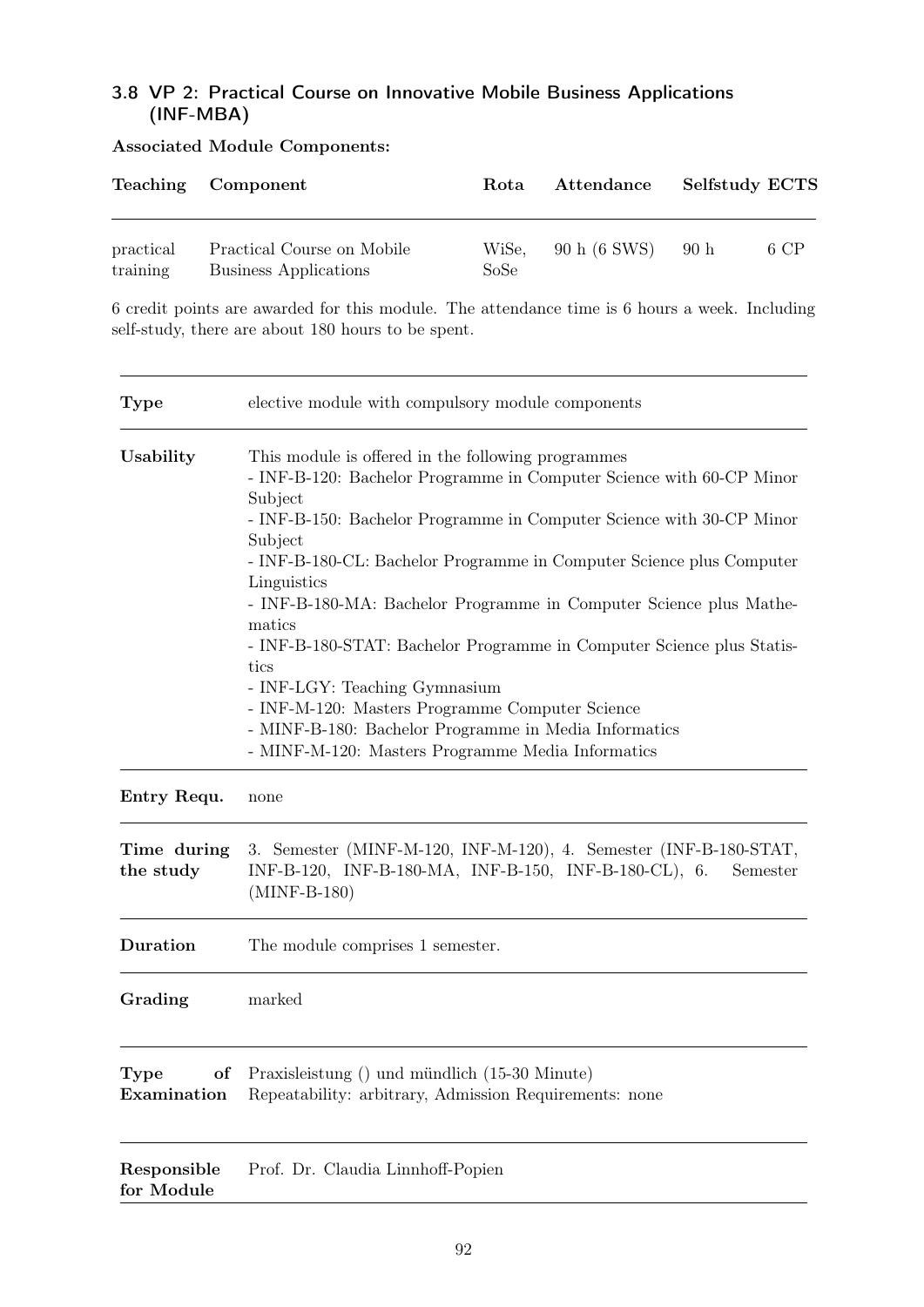| Provider | Ludwig-Maximilians-University Munich<br>Faculty for Mathematics, Computer Science and Statistics<br>Institute for Computer Science<br>Core Computer Science<br>Mobile and Distributed Systems Group |
|----------|-----------------------------------------------------------------------------------------------------------------------------------------------------------------------------------------------------|
| Teaching | German                                                                                                                                                                                              |

Lang.

#### **Contents**

The course takes places in cooperation with an industry partner and consists of two stages. The first stage is made up of three theoretical sessions during lecture period, which are used for presenting the ongoing topics to the students and for the formation of working groups. The participants then have the possibility to discuss the topics as well as to introduce their own ideas and proposals. Eventually, tasks will be assigned to the working groups in order to create conceptual designs for each topic.

In the second stage the participants will practically implement the developed concepts. Over the time of two weeks the students will work in groups on the system's implementation (if possible at the industry partner's site). The practical course concludes with a presentation of the results on behalf of the participants.

Typically, this course involves the following aspects:

- mobile application development (e.g., for iOS or Android),
- delevopment of corresponding databases and backend systems (usually Java-based),
- realization of hardware-based functionalities using specialized platforms, such as RaspberryPi or Arduino boards.

Participants are working autonomously in teams of usually about four to six persons, while intensively being supported by staff from the Lehrstuhl and the industry partner.

#### Prior Knowledge

Profound knowledge of object-oriented software development and distributed systems

#### Qualifikation Aims

The practical course offers its participants the possibility to design and implement innovative solutions for current topics in cooperation with a partner from industry. Participants will gain practical experience concerning the realization of innovative IT projects. This provides challenges for the students on different levels: (unforeseeable) technical difficulties have to be overcome, working groups must organize themselves and act as a team even under pressure. Participants will learn to put their existing knowledge to good use as well as to quickly and autonomously acquire new knowledge.

Apart from challenges such as solving unknown problems and understanding new technologies, non-technical tasks such as project management, communication with real customers and presentation of results have to be accomplished.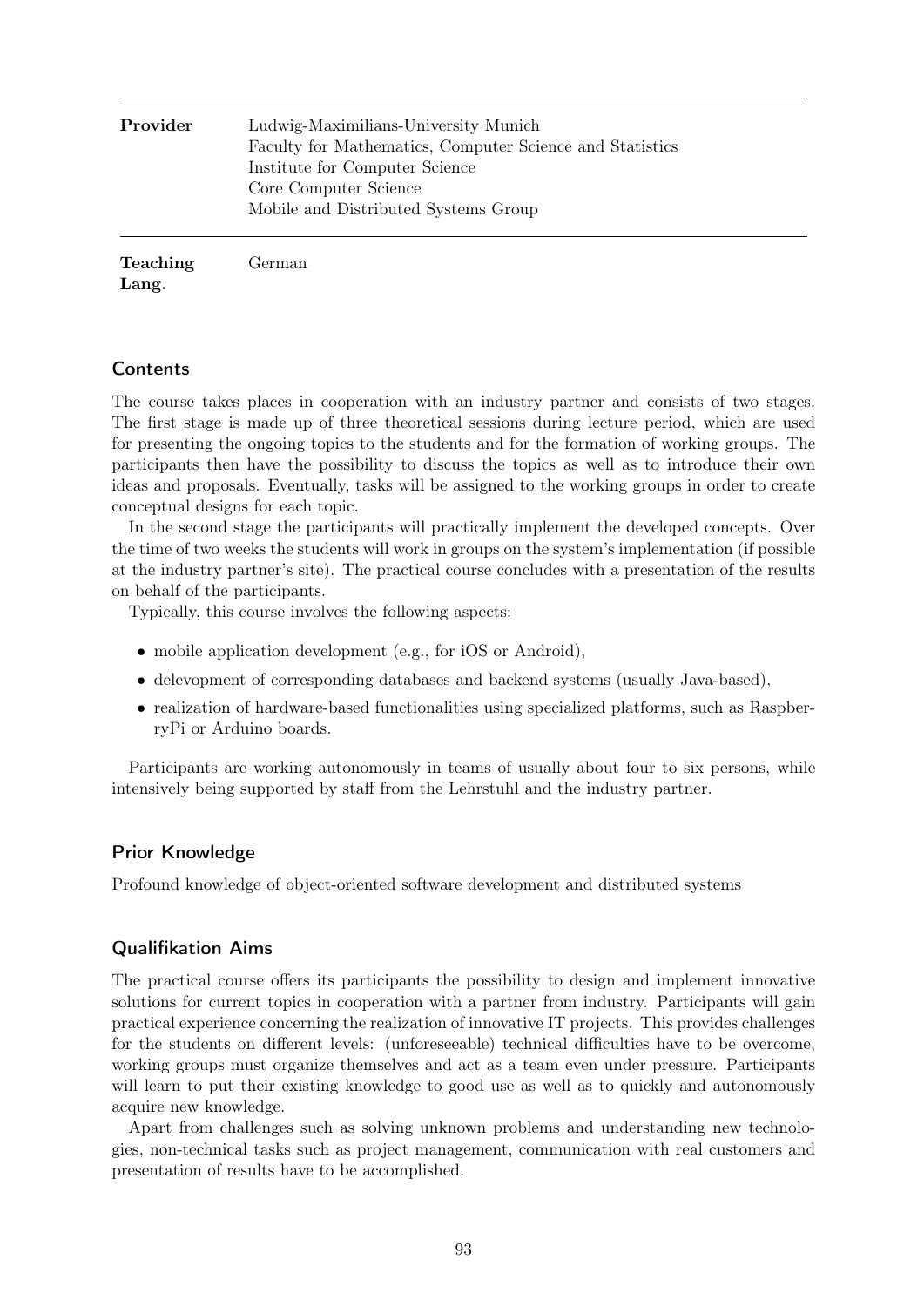# 3.9 VP 3: Practical Course on iOS Development (INF-IOS)

| <b>Teaching</b>       | Component                                | Rota                  | Attendance   | <b>Selfstudy ECTS</b> |      |
|-----------------------|------------------------------------------|-----------------------|--------------|-----------------------|------|
| lecture               | Lecture about iOS Development            | WiSe,                 | 15 h (1 SWS) | 45 h                  | 2 CP |
| practical<br>training | Practical Course for iOS<br>Developments | SoSe<br>WiSe,<br>SoSe | 45 h (3 SWS) | 75 h                  | 4 CP |

## Associated Module Components:

6 credit points are awarded for this module. The attendance time is 4 hours a week. Including self-study, there are about 180 hours to be spent.

| <b>Type</b>                      | elective module with compulsory module components                                                                                                                                                                                                                                                                                                                                                                                                                                                                                                                                                                                                                                                                 |
|----------------------------------|-------------------------------------------------------------------------------------------------------------------------------------------------------------------------------------------------------------------------------------------------------------------------------------------------------------------------------------------------------------------------------------------------------------------------------------------------------------------------------------------------------------------------------------------------------------------------------------------------------------------------------------------------------------------------------------------------------------------|
| Usability                        | This module is offered in the following programmes<br>- INF-B-120: Bachelor Programme in Computer Science with 60-CP Minor<br>Subject<br>- INF-B-150: Bachelor Programme in Computer Science with 30-CP Minor<br>Subject<br>- INF-B-180-CL: Bachelor Programme in Computer Science plus Computer<br>Linguistics<br>- INF-B-180-MA: Bachelor Programme in Computer Science plus Mathe-<br>matics<br>- INF-B-180-STAT: Bachelor Programme in Computer Science plus Statis-<br>tics<br>- INF-LGY: Teaching Gymnasium<br>- INF-M-120: Masters Programme Computer Science<br>- MINF-M-120: Masters Programme Media Informatics<br>- MINF-M-120-KW: Masters Programme Media Informatics with Commu-<br>nication Science |
| Entry Requ.                      | none                                                                                                                                                                                                                                                                                                                                                                                                                                                                                                                                                                                                                                                                                                              |
| Time during<br>the study         | 3. Semester (MINF-M-120-KW, MINF-M-120, INF-M-120), 5. Semester<br>(INF-B-180-STAT, INF-B-120, INF-B-180-MA, INF-B-150, INF-B-180-CL)                                                                                                                                                                                                                                                                                                                                                                                                                                                                                                                                                                             |
| <b>Duration</b>                  | The module comprises 1 semester.                                                                                                                                                                                                                                                                                                                                                                                                                                                                                                                                                                                                                                                                                  |
| Grading                          | marked                                                                                                                                                                                                                                                                                                                                                                                                                                                                                                                                                                                                                                                                                                            |
| <b>Type</b><br>of<br>Examination | Praxisleistung ()<br>Repeatability: arbitrary, Admission Requirements: none                                                                                                                                                                                                                                                                                                                                                                                                                                                                                                                                                                                                                                       |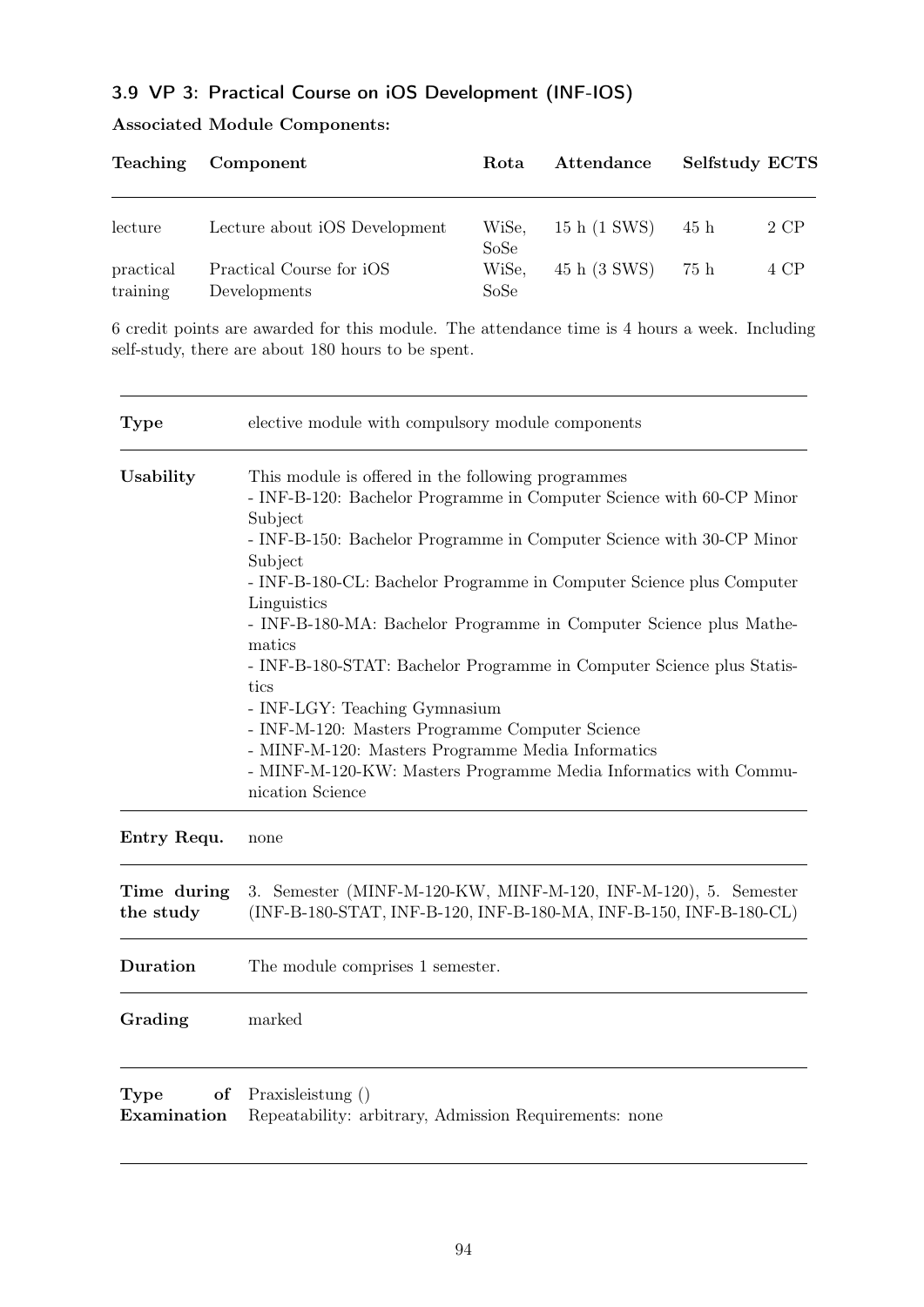| Responsible<br>for Module | Prof. Dr. Claudia Linnhoff-Popien                                                                                                                           |
|---------------------------|-------------------------------------------------------------------------------------------------------------------------------------------------------------|
| Provider                  | Ludwig-Maximilians-University Munich<br>Faculty for Mathematics, Computer Science and Statistics<br>Institute for Computer Science<br>Core Computer Science |
| <b>Teaching</b><br>Lang.  | German                                                                                                                                                      |

### **Contents**

The module consists of a theory and a programming phase. Starting with the theory phase the basics for the program development for the iOS operating system will be taught. It consists of an introduction to the programming language Objective-C, object-oriented programming with message passing, as well as an overview of the architecture of the operating system. Important aspects of the Foundation Framework and some selected core frameworks are presented. The theory classes provide the central ideas and concepts to facilitate a deeper understanding of the relevant themes. In the practical classes, independent iOS applications are designed and developed in teams of 3 to 6 participants. Here, the participants should be able to build on the theoretical foundations. The theory part of the course consists of an interactive lecture. In the practice phase, participants then work independently in small teams.

### The Topics Include:

- Introduction to Objective-C,
- Modell-View-Controller Concept,
- User Interface Components,
- User Interface Navigation,
- Storyboards,
- Notifications,
- iOS State Model,
- Storing State / Data,
- Event Handling (Touches and Gestures),
- Utilizing Sensors,
- Utilizing Built-In Databases,
- Utilizing Communication Interfaces and Libraries,
- Threading and Dispatch-Queues.

#### Recommended Literature:

• iOS Programming - The Big Nerd Ranch Guide (4th Edition) (Big Nerd Ranch Guides)

The theory part of the course consists of an interactive lecture. In the practice phase, participants then work independently in small teams.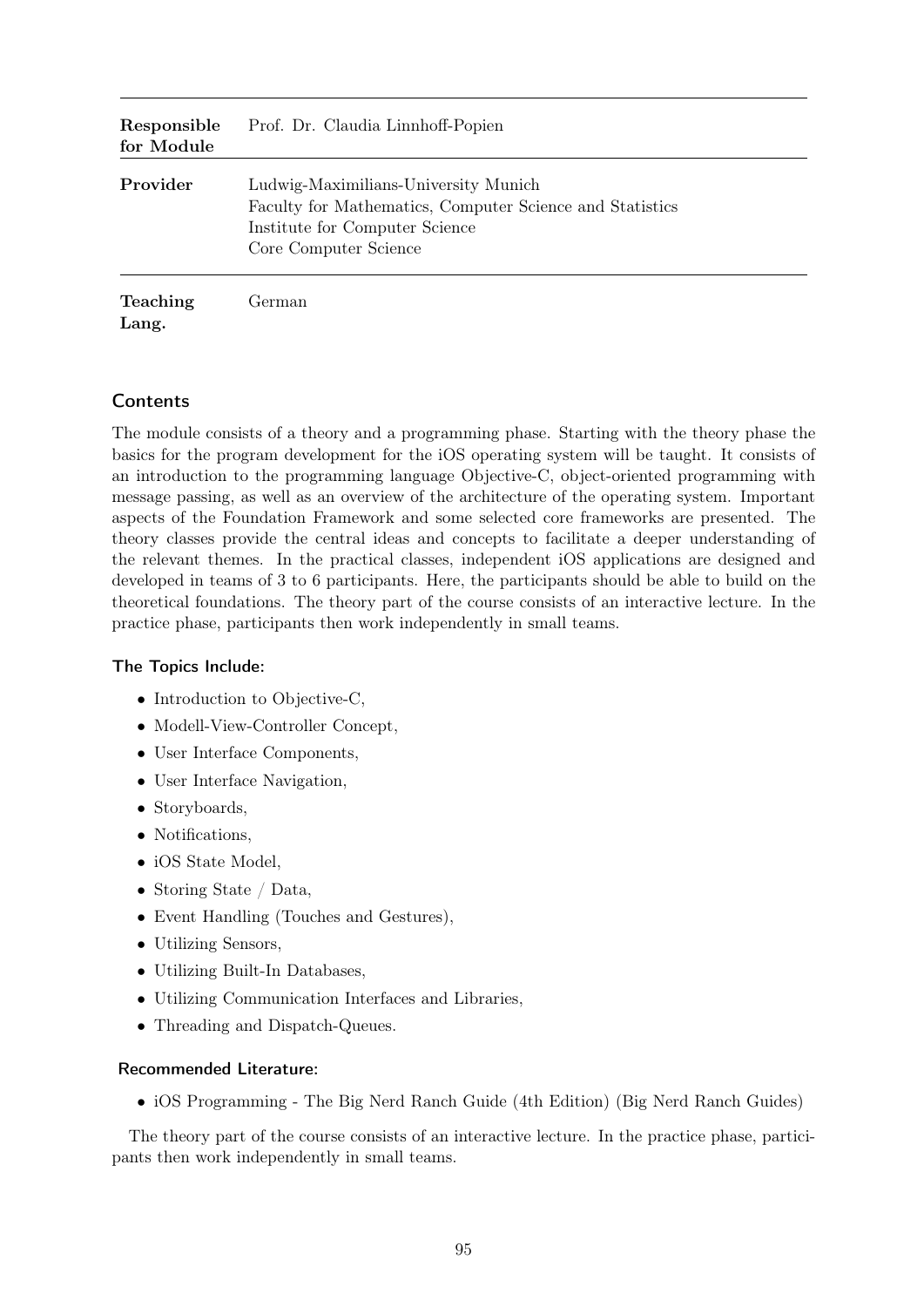### Prior Knowledge

Profound knowledge of object-oriented software development.

## Qualifikation Aims

The module provides an introduction to the iOS development using Objective-C. The participants will develop the ability to quickly become familiar with a largely unknown programming language and operating system such that they can implement their ideas. Previous knowledge of the (object-oriented) software development is certainly helpful.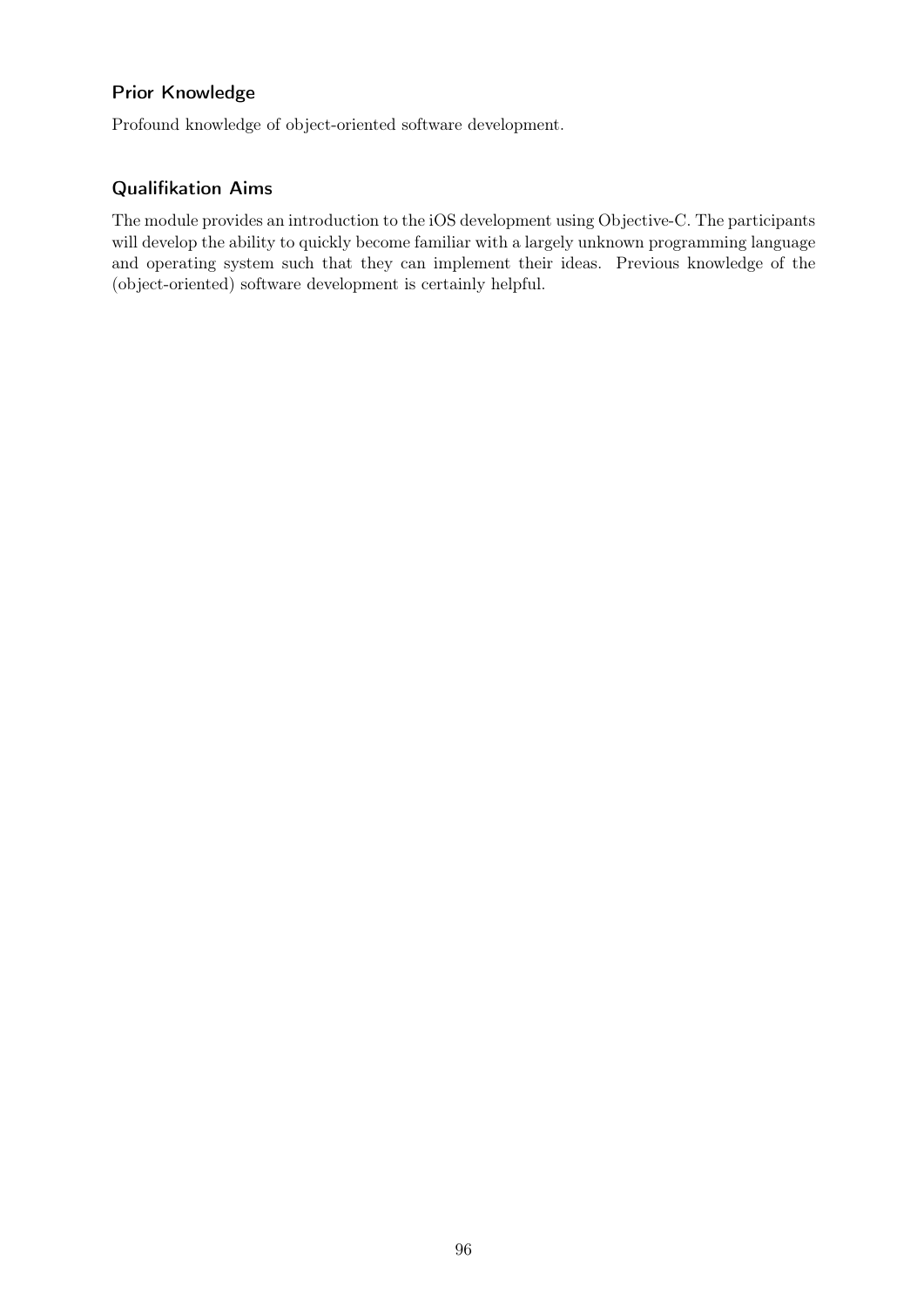# 3.10 VP 4: Practical Course on Mobile Business Applications (INF-PMVS)

| <b>Teaching</b>       | Component                                                                    | Rota          | Attendance   | <b>Selfstudy ECTS</b> |      |
|-----------------------|------------------------------------------------------------------------------|---------------|--------------|-----------------------|------|
| lecture               | Lecture for the Practical Course                                             | WiSe,         | 30 h (2 SWS) | 30h                   | 2 CP |
|                       | on Mobile Business Applications                                              | SoSe          |              |                       |      |
| practical<br>training | Practical part of the Practical<br>Course on Mobile Business<br>Applications | WiSe,<br>SoSe | 60 h (4 SWS) | 60h                   | 4 CP |

## Associated Module Components:

6 credit points are awarded for this module. The attendance time is 6 hours a week. Including self-study, there are about 180 hours to be spent.

| <b>Type</b>                      | elective module with compulsory module components                                                                                                                                                                                                                                                                                                                                                                                                                                |
|----------------------------------|----------------------------------------------------------------------------------------------------------------------------------------------------------------------------------------------------------------------------------------------------------------------------------------------------------------------------------------------------------------------------------------------------------------------------------------------------------------------------------|
| Usability                        | This module is offered in the following programmes<br>- INF-B-120: Bachelor Programme in Computer Science with 60-CP Minor<br>Subject<br>- INF-B-150: Bachelor Programme in Computer Science with 30-CP Minor<br>Subject<br>- INF-B-180-CL: Bachelor Programme in Computer Science plus Computer<br>Linguistics<br>- INF-B-180-MA: Bachelor Programme in Computer Science plus Mathe-<br>matics<br>- INF-B-180-STAT: Bachelor Programme in Computer Science plus Statis-<br>tics |
| Time during<br>the study         | 5. Semester                                                                                                                                                                                                                                                                                                                                                                                                                                                                      |
| Duration                         | The module comprises 1 semester.                                                                                                                                                                                                                                                                                                                                                                                                                                                 |
| Grading                          | marked                                                                                                                                                                                                                                                                                                                                                                                                                                                                           |
| <b>Type</b><br>οf<br>Examination | mündlich (15-30 Minute)<br>Repeatability: arbitrary, Admission Requirements: none                                                                                                                                                                                                                                                                                                                                                                                                |
| Responsible<br>for Module        | Prof. Dr. Claudia Linnhoff-Popien                                                                                                                                                                                                                                                                                                                                                                                                                                                |
| Provider                         | Ludwig-Maximilians-University Munich<br>Faculty for Mathematics, Computer Science and Statistics<br>Institute for Computer Science<br>Core Computer Science                                                                                                                                                                                                                                                                                                                      |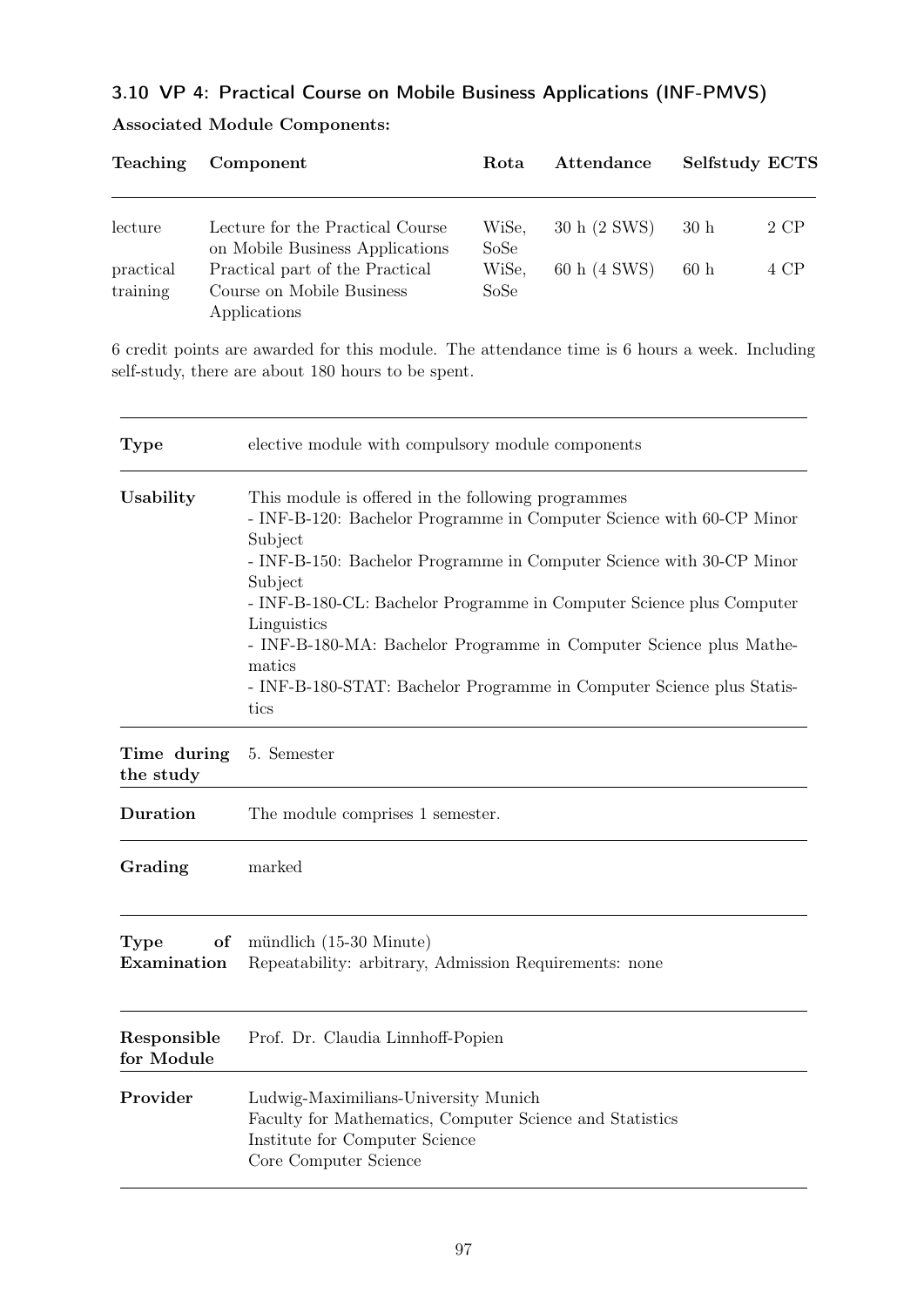Teaching Lang. German

# **Contents**

The module consists of weekly theoretical and practical events. In the theoretical lecturs, basic mechanisms, concepts and methods are presented, which are the basis for the practical implementation of mobile applications and distributed systems. Topics to be covered include wireless local area networks and mobile networks, positioning techniques for outdoor and indoor environments, as well as the architectures of distributed systems and the basics of location-based services. In the practical part, the participants work in small groups of 2-3 people to put the theoretical concepts into practice. The programs are developed for Android and Linux.

### Contents of the practical course:

- Introduction to Android,
- Outdoor positioning,
- Indoor positioning,
- Wireless communication technologies: WiFi, Bluetooth, NFC,
- Context-sensitive systems,
- Location Based Services,
- Client-server architectures and communication, REST.

In the theortical part the basic concepts necessary for the practical implementation are introduced. In the practical part the participants then work independently in small teams to solve the programming tasks.

### Prior Knowledge

Basic knowledge of Java, as well as in the field of computer networks

### Qualifikation Aims

The practical course gives the participants an overview of different sub-regions in the research area of mobile and distributed systems and also offers an introduction to programming mobile applications for Android on Linux. In addition, the correct handling of Web standards and the use of software frameworks is learned. Prior knowledge of software development with Java are therefore certainly helpful.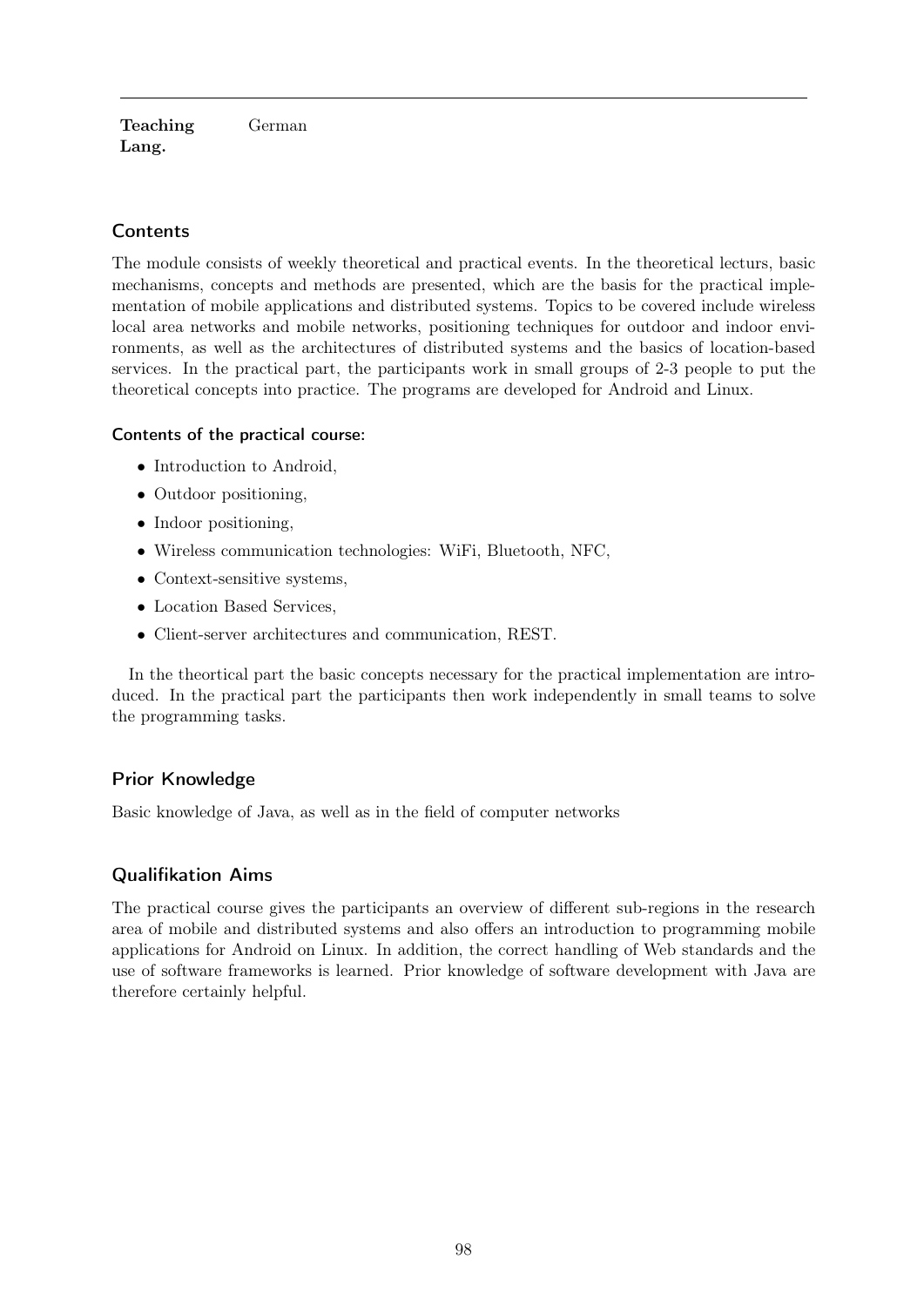# 4 Curricula

The course can be started in the winter semester and in the summer semester. For both start semesters curricula are proposed. The plans are only suggestions. Every student is free to follow another curriculum which is compatible with the examination regulations.

# 1. Semester (WiSe)

| Shortname    | Component                                          | CP |
|--------------|----------------------------------------------------|----|
| $INF-EiP$    | Introduction to Programming                        |    |
| MA-AnIS      | Analysis for Computer Scientists and Statisticians |    |
| MA-LinAlgICS | Linear Algebra for Computer Scientists             | -6 |
| STAT-EDS     | Introduction to Descriptive Statistics             | 6  |
|              |                                                    | 30 |

# 2. Semester (SoSe)

| Shortname      | Component                                                     | CP |
|----------------|---------------------------------------------------------------|----|
| INF-ProMo      | Programming and Modeling                                      |    |
| INF-RA         | Computer Architecture                                         |    |
| <b>INF-LDS</b> | Logic and Discrete Structures                                 |    |
| STAT-EWIDS     | Introduction to Probability Calculus and Inductive Statistics | 12 |
|                |                                                               | 30 |

# 3. Semester (WiSe)

| Shortname                                          | Component                                          | CP  |
|----------------------------------------------------|----------------------------------------------------|-----|
| <b>INF-BS</b>                                      | <b>Operating Systems</b>                           | 6   |
| <b>INF-SWT</b>                                     | Software Engineering                               | 6   |
|                                                    | You can choose one module from the following list: |     |
| <b>INF-SEP</b>                                     | Practical Course in Software Development           | -12 |
| $INF-SysP$                                         | Practical Training in Operating System Development | 12  |
| You can choose one module from the following list: |                                                    |     |
| STAT-EAS                                           | Introduction to Applied Statistics                 | 6   |
| <b>STAT-WSS</b>                                    | Economic and Social Statistics                     | 6   |
| STAT-SPT                                           | Sampling Theory                                    | 6   |
|                                                    |                                                    | 30  |

# 4. Semester (SoSe)

| Shortname      | Component                                 | CP |
|----------------|-------------------------------------------|----|
| $INF-AlDs$     | Algorithms and Data Structures            | -6 |
| <b>INF-FSK</b> | Formal Languages and Complexity Theory    | 6  |
| <b>INF-RVS</b> | Computer Networks and Distributed Systems | 6  |
| INF-Sem        | Bachelorseminar                           | 3  |
| STAT-LinMod    | Linear Models                             |    |
|                |                                           | 30 |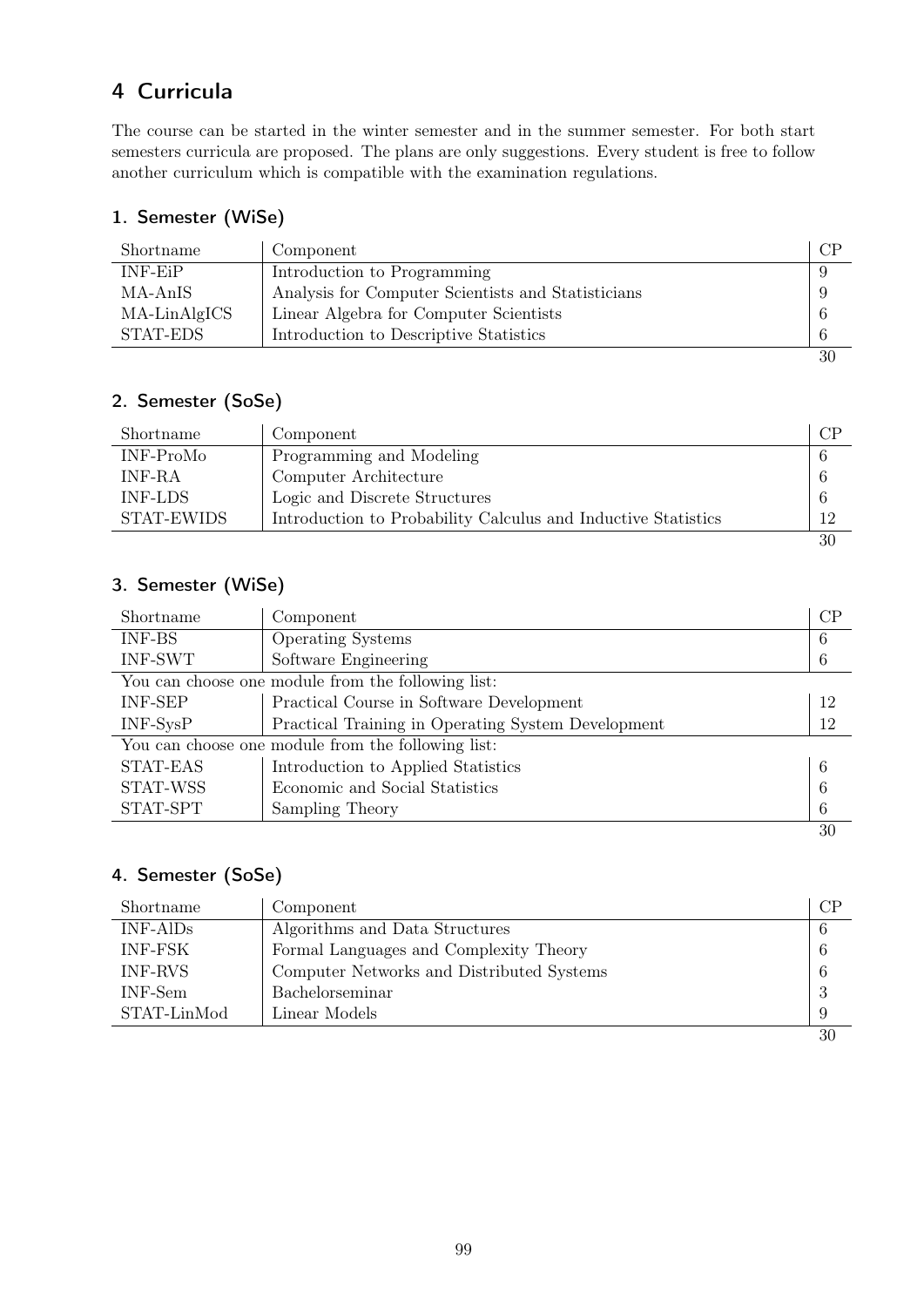# 5. Semester (WiSe)

| Shortname       | Component                             |    |
|-----------------|---------------------------------------|----|
| INF-WIS         | Web Information Systems               |    |
| <b>INF-DBSI</b> | Database Systems I                    |    |
| STAT-AGAS       | Selected Topics of Applied Statistics |    |
|                 | 2 advanced modules                    | 12 |
|                 |                                       | 30 |

# 6. Semester (SoSe)

| Shortname      | Component                             | $\rm CP$ |
|----------------|---------------------------------------|----------|
| <b>INF-FSV</b> | Formal Specification and Verification | 6        |
| <b>INF-ER</b>  | Ethics and Law in Computer Science    | -3       |
| <b>INF-ITK</b> | IT-Competence                         | -3       |
| <b>INF-PSK</b> | Social and Personal Competence        | -3       |
| <b>INF-BA</b>  | Bachelor Thesis and Examination       | 15       |
|                |                                       | 30       |

# 1. Semester (SoSe)

| Shortname      | Component                                                     | CP |
|----------------|---------------------------------------------------------------|----|
| INF-ProMo      | Programming and Modeling                                      |    |
| INF-RA         | Computer Architecture                                         |    |
| <b>INF-LDS</b> | Logic and Discrete Structures                                 |    |
| STAT-EWIDS     | Introduction to Probability Calculus and Inductive Statistics | 12 |
|                |                                                               | 30 |

# 2. Semester (WiSe)

| Shortname    | Component                                          | CP |
|--------------|----------------------------------------------------|----|
| INF-EiP      | Introduction to Programming                        |    |
| MA-AnIS      | Analysis for Computer Scientists and Statisticians | 9  |
| MA-LinAlgICS | Linear Algebra for Computer Scientists             | 6  |
| STAT-EDS     | Introduction to Descriptive Statistics             | 6  |
|              |                                                    | 30 |

# 3. Semester (SoSe)

| Shortname      | Component                                 | СP |
|----------------|-------------------------------------------|----|
| $INF-AlDs$     | Algorithms and Data Structures            | -6 |
| <b>INF-FSK</b> | Formal Languages and Complexity Theory    | 6  |
| INF-RVS        | Computer Networks and Distributed Systems | -6 |
| INF-Sem        | Bachelorseminar                           | -3 |
| STAT-LinMod    | Linear Models                             |    |
|                |                                           | 30 |